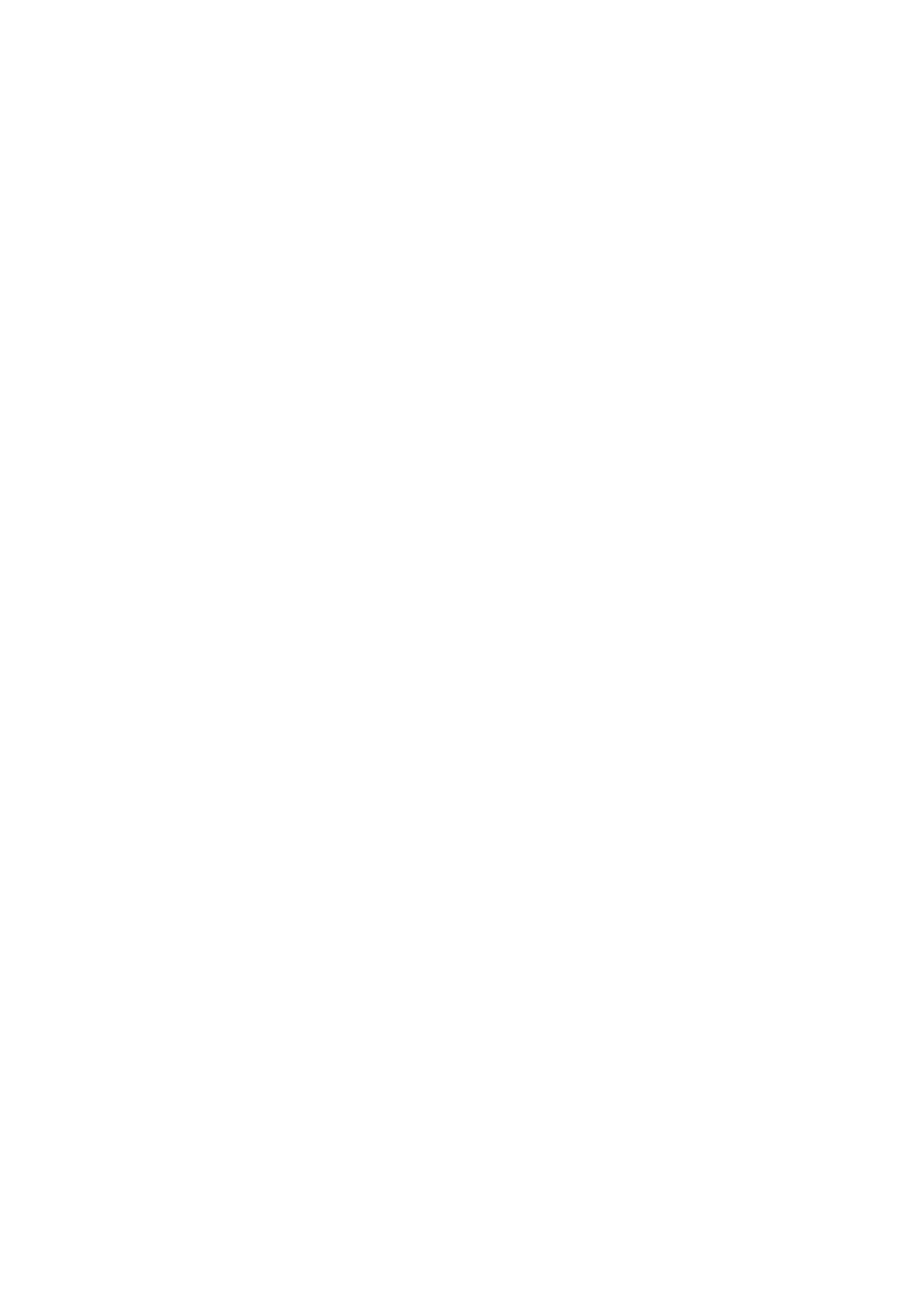

Hochschule für Angewandte Wissenschaften Hamburg **Hamburg University of Applied Sciences** 

# **Module manual**

# **Bachelor's degree programme for**

# **Nutrition & Home Economics**

**Faculty of Life Sciences Department of Nutrition & Home Economics** 

> approved by the Life Sciences faculty council 22. January 2015

Department of Nutrition & Home Economics / Faculty of Life Sciences Hamburg University of Applied Sciences Ulmenliet 20, 21033 Hamburg Tel.: +49.40.428 75-6112, Fax: +49.40.428 75-6149 www.haw-hamburg.de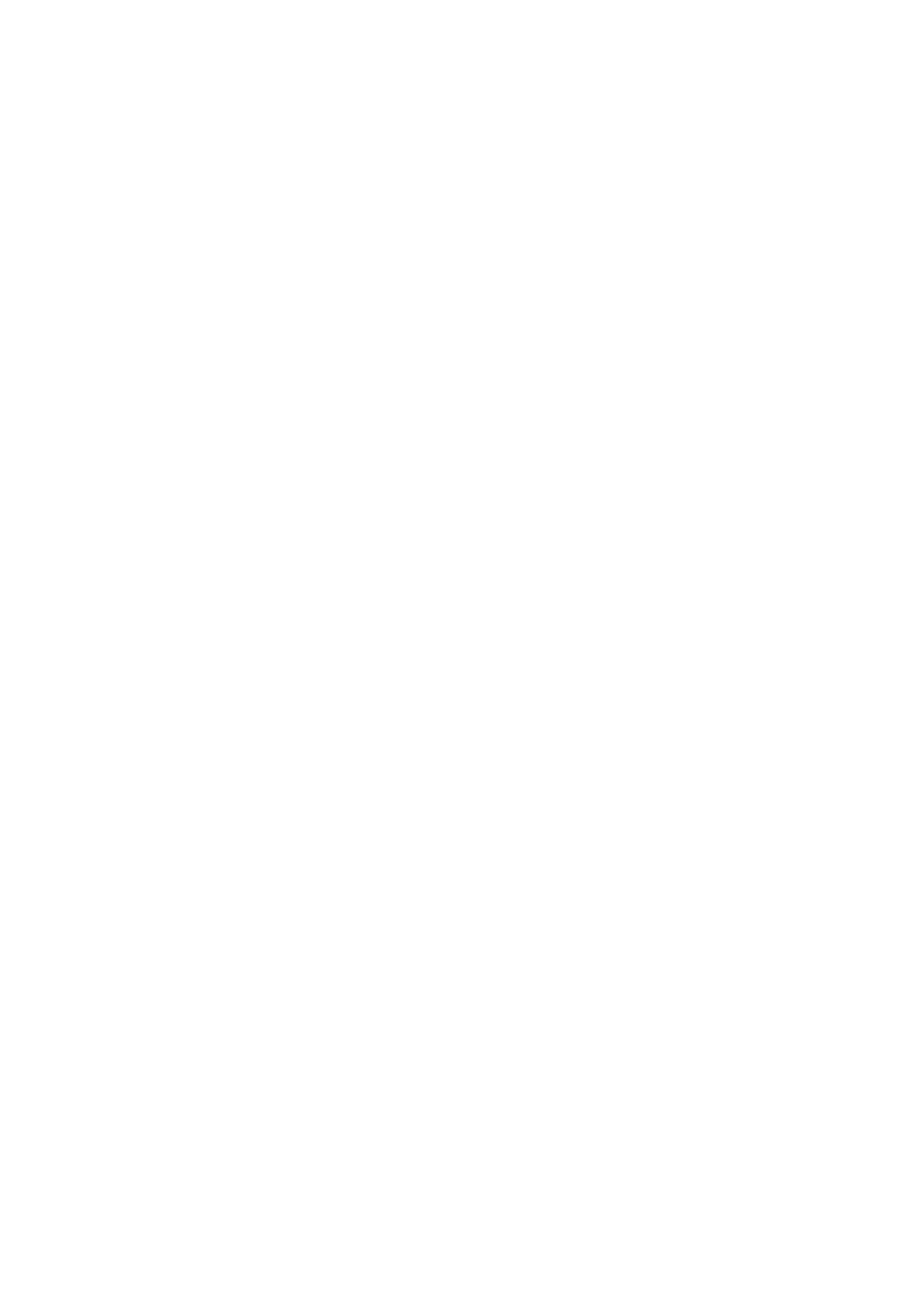# **Contents**

| Objectives of Bachelor's degree programme for Nutrition & Home Economics 7     |  |
|--------------------------------------------------------------------------------|--|
|                                                                                |  |
|                                                                                |  |
| Overview of studies for the Bachelor degree programme of Nutrition & Home      |  |
|                                                                                |  |
| Module descriptions for the Bachelor degree programme of Nutrition & Home      |  |
|                                                                                |  |
|                                                                                |  |
|                                                                                |  |
|                                                                                |  |
|                                                                                |  |
|                                                                                |  |
|                                                                                |  |
|                                                                                |  |
|                                                                                |  |
| Food commodity economics and process technology (incl. laboratory training) 26 |  |
|                                                                                |  |
|                                                                                |  |
|                                                                                |  |
| Second and third academic year - general compulsory programme modules 34       |  |
|                                                                                |  |
|                                                                                |  |
|                                                                                |  |
|                                                                                |  |
|                                                                                |  |
|                                                                                |  |
|                                                                                |  |
|                                                                                |  |
|                                                                                |  |
|                                                                                |  |
|                                                                                |  |
|                                                                                |  |
|                                                                                |  |
|                                                                                |  |
|                                                                                |  |
|                                                                                |  |
| Area of concentration B - foodstuffs, product development, marketing 64        |  |
|                                                                                |  |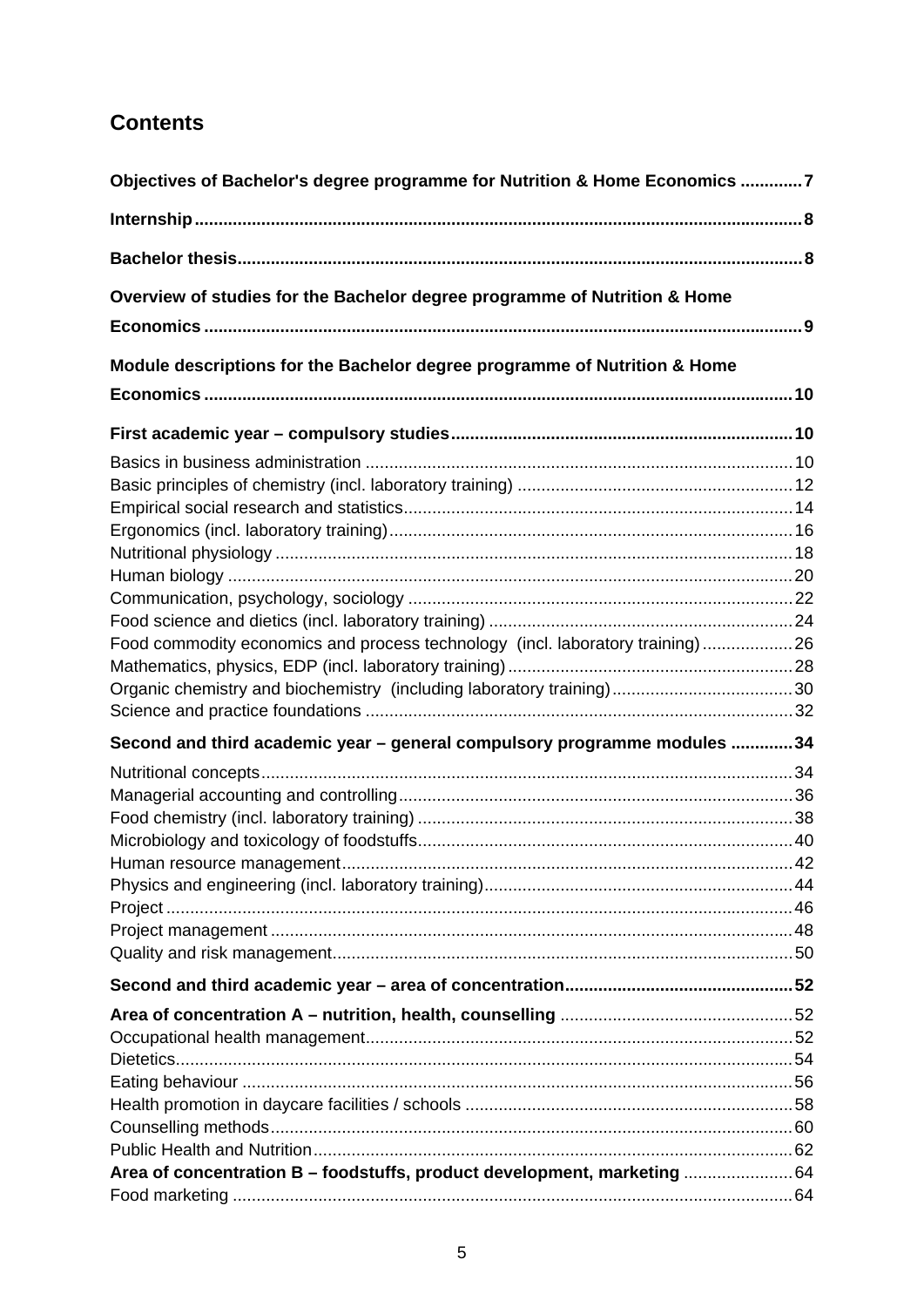| Second and third academic year - compulsory elective modules 100 |  |
|------------------------------------------------------------------|--|
|                                                                  |  |
|                                                                  |  |
|                                                                  |  |
|                                                                  |  |
|                                                                  |  |
|                                                                  |  |
|                                                                  |  |
|                                                                  |  |
|                                                                  |  |
|                                                                  |  |
|                                                                  |  |
|                                                                  |  |
|                                                                  |  |
|                                                                  |  |
|                                                                  |  |
|                                                                  |  |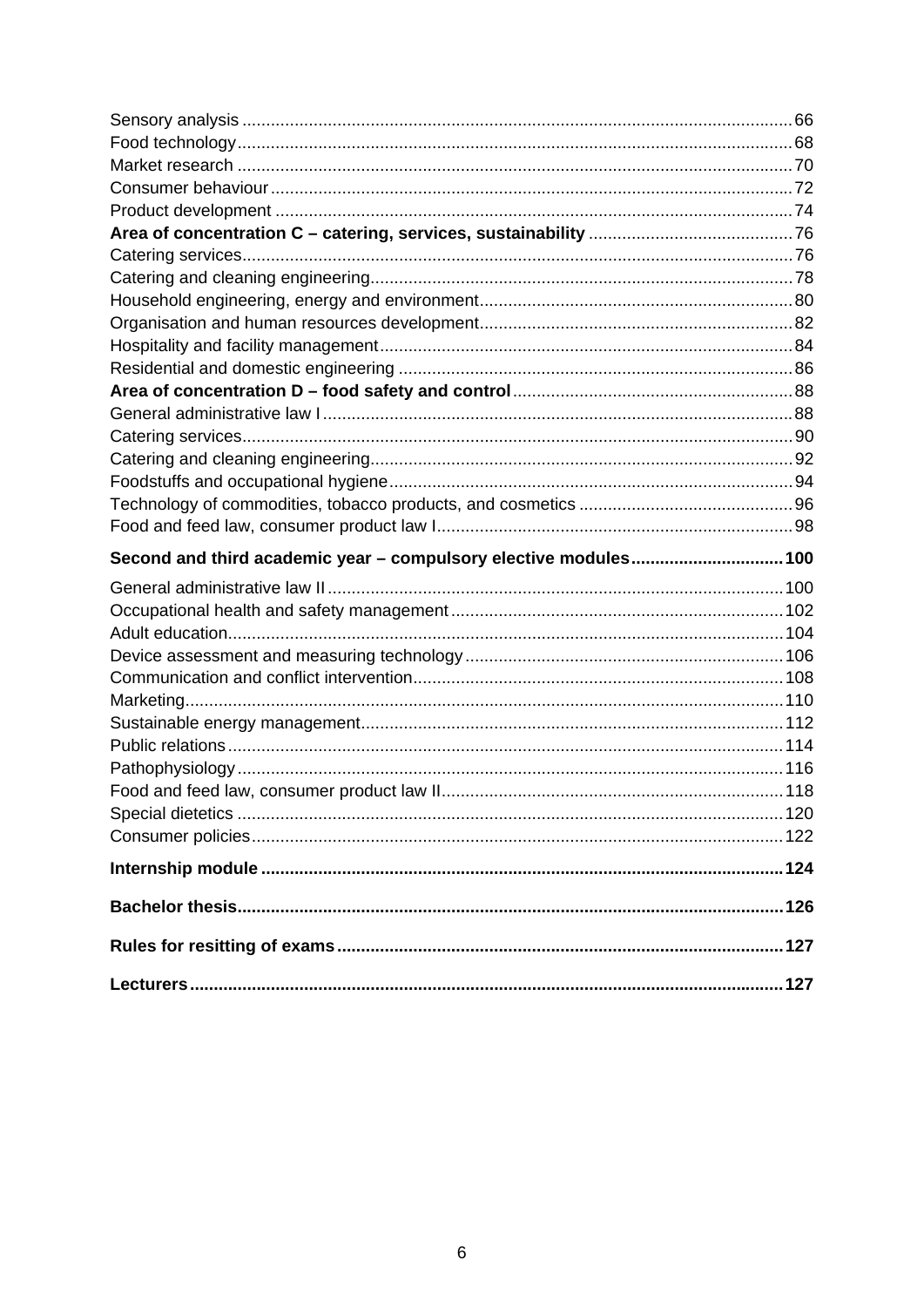# **Objectives of Bachelor's degree programme for Nutrition & Home Economics**

The Bachelor's degree programme for Nutrition & Home economics is a multidisciplinary scientific degree programme with a focus on food and nutrition science topics. Upon successful completion of the studies, students are awarded the academic qualification of "Bachelor of Science (B.Sc.)".

This degree programme combines natural, social, and economic science courses and qualifies graduates for independent working with and addressing of the relevant issues in this professional field.

The objectives of the degree programme are oriented towards activities in the following professional fields:

Nutritional counselling, communal catering, appliance industry, home economics, foodstuffs industry, teaching and science, market research, marketing, and PR agencies, pharmaceuticals industry, associations, consumer counselling, publishing companies.

Students will learn planning and rationalisation of work and production processes in the foodstuffs industry, counselling for nutrition issues, imparting of consumer information, development and testing of food, devices, and production processes, implementation and monitoring of food safety and product quality, marketing of relevant products, as well as organisation of services. Due to the multi-disciplinary nature of this degree programme graduates are particularly well-equipped for working at the interfaces of various service and production fields.

The basic principles are taught during the first academic year. The objective of the first academic year is to enable students to master professional basic principles and to understand and apply fundamental methods from the different specialist disciplines.

The objective of the second and third academic years is to obtain more profound professional knowledge, to apply this knowledge to concrete issues of the professional field, and to test and asses it within the scope of projects. For prioritisation and specialisation, students can opt for one of the following areas of concentration:

- Area of concentration A: nutrition, health, counselling
- Area of concentration B: foodstuffs, product development, marketing
- Area of concentration C: catering, services, sustainability
- Area of concentration D: food safety and control.

The areas of concentration are oriented towards fields of professional activity. Depending on the chosen area of concentration, the graduates will have obtained additional specific competences.

If they choose area of concentration A, they obtain special abilities for analysing nutritional behaviour and influencing it through strategic counselling, as well as for journalistic processing of complex topics.

By choosing area of concentration B, students will be qualified for performing product analyses, for assessing and developing food and devices (for private households and large-scale catering) and designing new product lines, as well as working in marketing and market research fields.

Graduates with area of concentration C as a specialist field will be equipped with the knowledge and skills required for planning and managing service departments in communal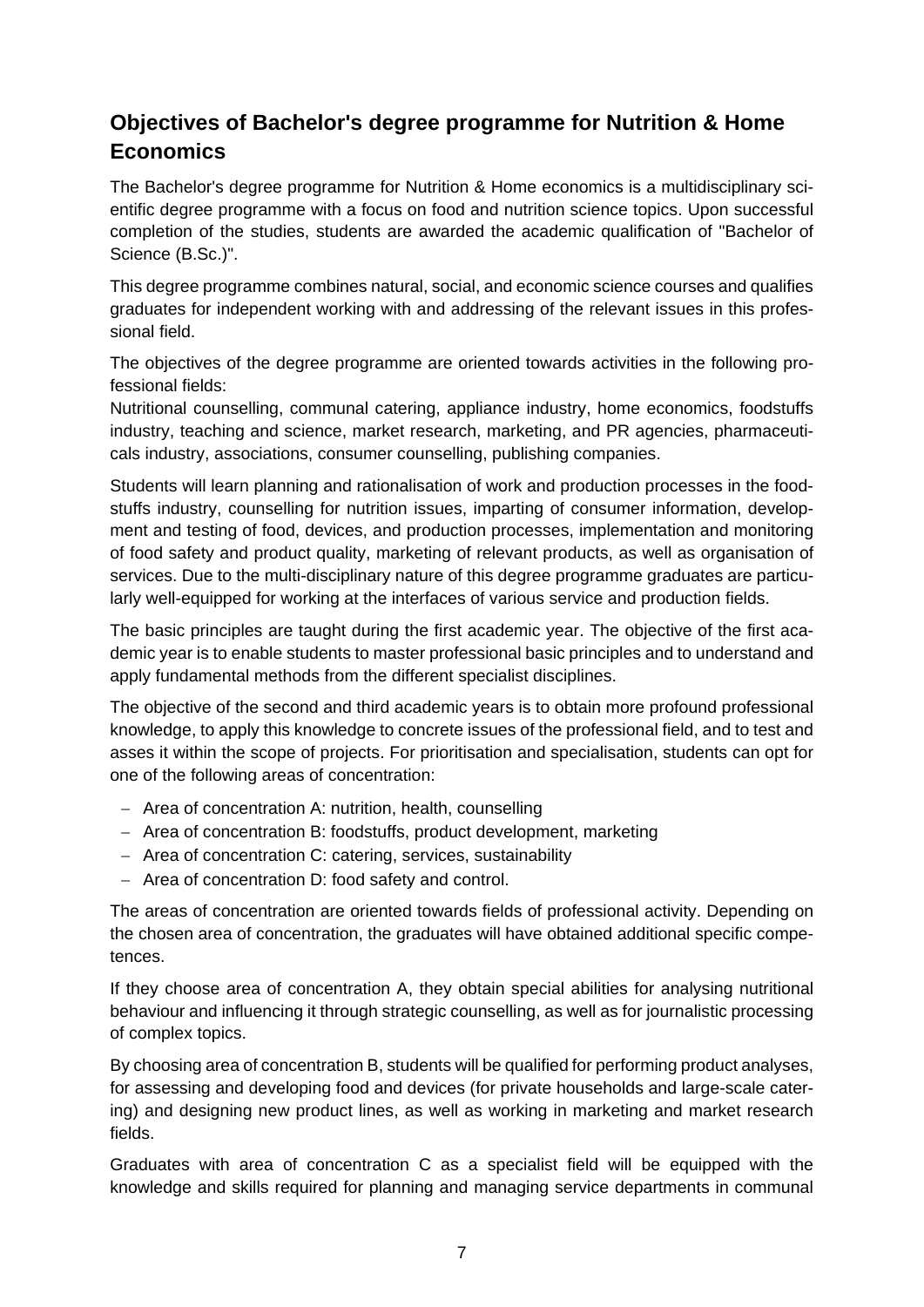catering, the cleaning and laundry industry, and for implementing quality management concepts.

If students choose area of concentration D, they obtain special abilities to ensure and monitor food safety in the food-processing sector and in food retail.

# **Internship**

The internship is an integrated vocational training element of the degree programme with study-oriented contents and is managed and supervised by the university.

Students will serve the internship in a company or institution operating in the professional field of nutrition and home economics. As a general rule, the minimum duration is 16 weeks and these shall be completed in a row. The internship can be performed after completion of the second academic year and after achieving 90 CPs, at the earliest. Students will also take an accompanying seminar and complete the internship by an exam.

During the internship students are going to practically experience the contents of the degree programme and come to know the conjunction of theory and practice in a work environment. In particular, the knowledge and skills obtained during the studies are going to be applied for problems in working practice.

The experience obtained during the internship is intended to illustrate students the opportunities and limits of applicability of theoretical knowledge in working practice. Moreover, the internship is intended to help students understand the technical, economic, and social coherences in a company/institution and to enable them to specify and even reconsider their professional goals.

Students will select the organisation with which they want to do the internship. Organisations that qualify for internships are companies or institutions whose tasks have sufficient bearing on the contents of the degree programme, i.e. that are included in the professional field of nutrition and home economics, such as communal catering companies, enterprises from the foodstuffs and appliances industries, counselling institutes, associations, market research organisations, editorial offices, etc. It is in the interest of students to get to know a possibly large variety of occupational tasks. On the one hand, students shall be given the opportunity to satisfy their demand for information to the required extent, on the other hand they must also be challenged as productive employees. It would be beneficial for interns if they were to take part in a project that prepared them for their Bachelor's thesis; for the Bachelor's thesis should address a task or an issue dealt with at the internship organisation.

Upon successful completion of the internship and the accompanying seminar, students earn 20 CPs.

# **Bachelor thesis**

The Bachelor thesis is a theoretical, empirical and/or experimental analysis which the student conducts and writes up.

By means of the Bachelor thesis students shall demonstrate that they are capable of independently working at a problem from their area of concentration by applying scientific methods and insights.

The period for completion of the Bachelor thesis is eight weeks. For successful completion of the Bachelor thesis students are awarded 10 CPs.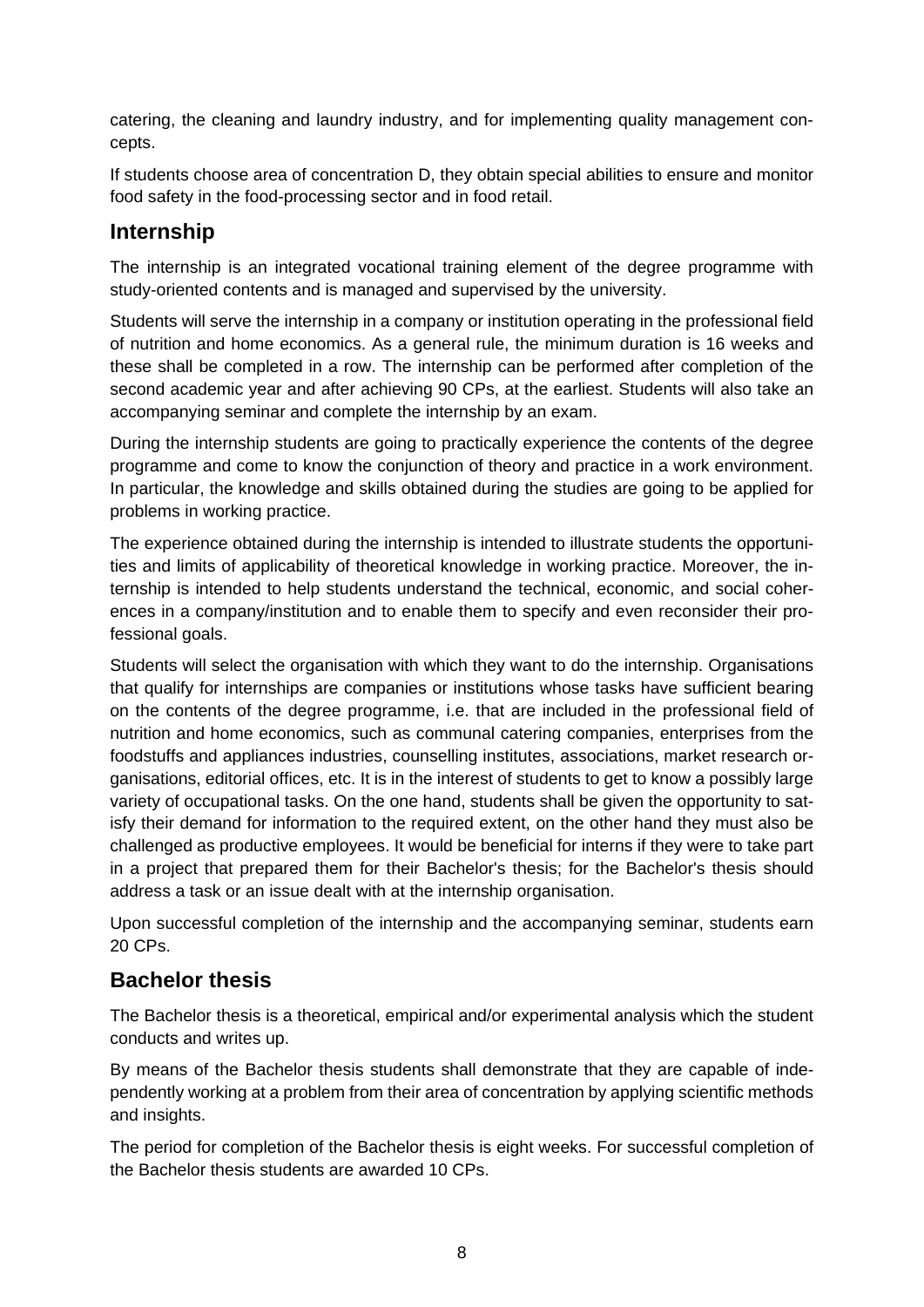## **Overview of studies for the Bachelor degree programme of Nutrition & Home Economics**

| First academic year     | <b>Compulsory modules</b><br>Basics in business administration<br>Basic principles of chemistry<br>Empirical social research and statistics<br>Ergonomics<br>Nutritional physiology                                                           |                                                                                                                                                | First semes-<br>ter                                                                                                                                                                                                   |                                                                                                                                                                                                                                                                                                                                    |                     |
|-------------------------|-----------------------------------------------------------------------------------------------------------------------------------------------------------------------------------------------------------------------------------------------|------------------------------------------------------------------------------------------------------------------------------------------------|-----------------------------------------------------------------------------------------------------------------------------------------------------------------------------------------------------------------------|------------------------------------------------------------------------------------------------------------------------------------------------------------------------------------------------------------------------------------------------------------------------------------------------------------------------------------|---------------------|
|                         | Human biology<br>Communication, psychology, sociology<br>Food science and dietetics<br>Food commodity economics and process technology<br>Mathematics, physics, EDP<br>Organic chemistry and biochemistry<br>Science and practice foundations |                                                                                                                                                |                                                                                                                                                                                                                       | Second se-<br>mester                                                                                                                                                                                                                                                                                                               |                     |
|                         |                                                                                                                                                                                                                                               |                                                                                                                                                | General compulsory programme modules<br>Nutritional concepts<br>Managerial accounting and controlling<br>Food chemistry<br>Microbiology and toxicology of foodstuffs<br>Physics and engineering<br>Project management |                                                                                                                                                                                                                                                                                                                                    | Third se-<br>mester |
|                         | Quality and risk management<br>Human resource management<br>Project<br><b>Modules for</b><br><b>Modules for</b><br><b>Modules for</b><br>area of concentration                                                                                |                                                                                                                                                |                                                                                                                                                                                                                       |                                                                                                                                                                                                                                                                                                                                    | Fourth se-          |
| and third academic year | area of concentration<br>A<br>(nutrition, health,<br>counselling)<br>Occupational health<br>management<br><b>Dietetics</b><br>Eating behaviour                                                                                                | <b>Modules for</b><br>area of concentration<br>B<br>(foodstuffs, product<br>development, mar-<br>keting)<br>Food marketing<br>Sensory analysis | C<br>(catering, services,<br>sustainability)<br>Catering services<br>Catering and<br>cleaning engineering<br>Household engineering,<br>energy and environ-                                                            | area of concentration<br>D<br>(food safety and con-<br>trol)<br>General administrative<br>law I<br>Catering services<br>Catering and<br>cleaning engineering                                                                                                                                                                       | mester              |
| Second                  | Health promotion in<br>daycare facilities /<br>schools<br>Counselling<br>methods<br>Public Health and<br>nutrition                                                                                                                            | Food technology<br>Market research<br>Consumer behaviour<br>Product development                                                                | ment<br>Organisation and<br>human<br>resources development<br>Hospitality and facility<br>management<br>Residential and<br>domestic engineering                                                                       | Foodstuffs and<br>occupational hygiene<br>Technology of<br>commodities, cosmet-<br>ics, tobacco products<br>Food and feed law,<br>consumer product law I                                                                                                                                                                           | Fifth semes-<br>ter |
|                         |                                                                                                                                                                                                                                               |                                                                                                                                                | product law II, special dietetics, consumer policies.                                                                                                                                                                 | Compulsory elective modules: General administrative law II, occupational health and safety management,<br>adult education, device assessment and measuring technology, communication and conflict intervention, mar-<br>keting, sustainable energy management, public relations (PR), pathophysiology, food and feed law, consumer |                     |
|                         |                                                                                                                                                                                                                                               | 16-week internship and Bachelor thesis                                                                                                         |                                                                                                                                                                                                                       |                                                                                                                                                                                                                                                                                                                                    | Sixth semes-<br>ter |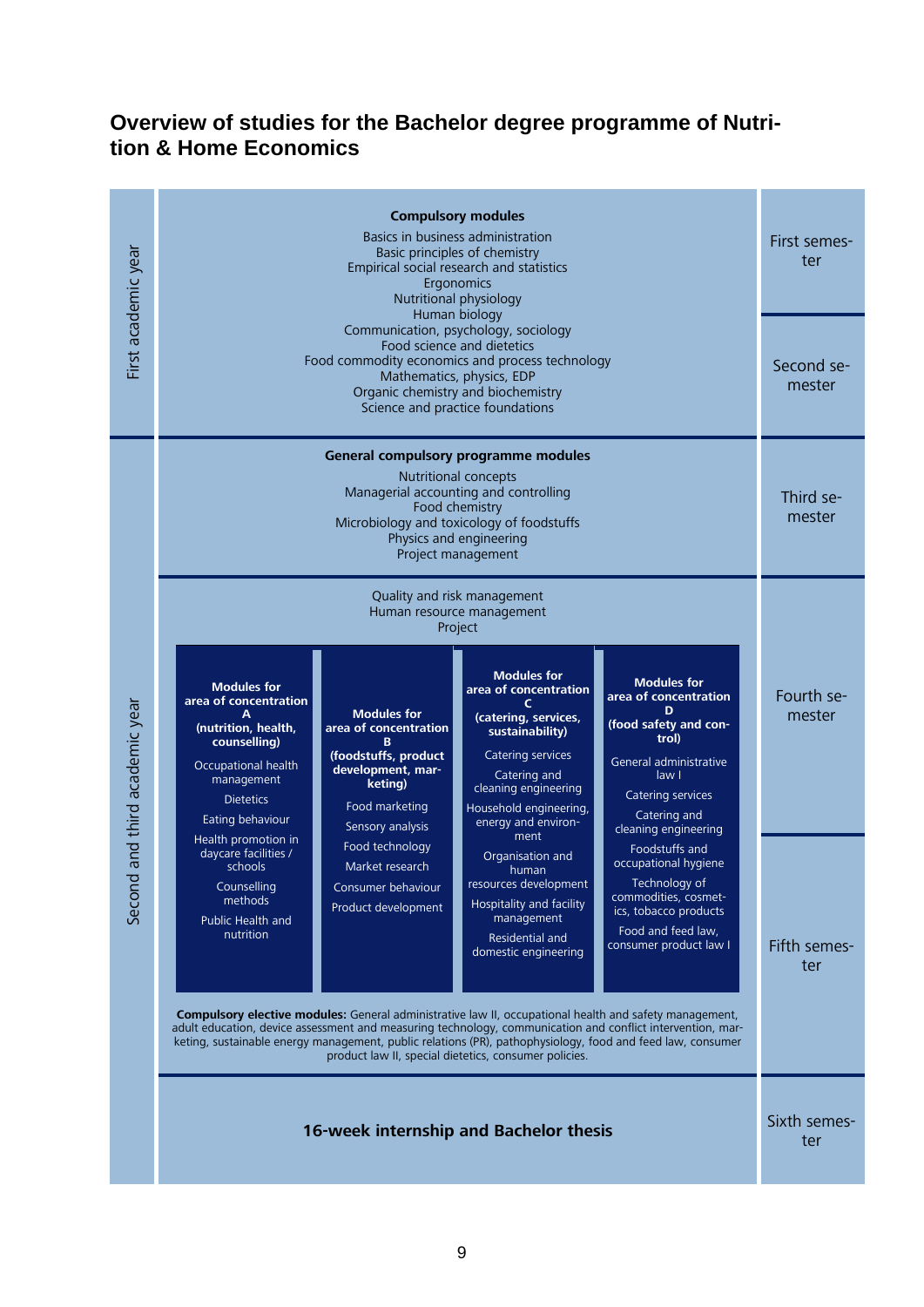# **Module descriptions for the Bachelor degree programme of Nutrition & Home Economics**

#### *First academic year – compulsory studies*

12 compulsory modules with 5 CP / module = 60 CP

#### **Bachelor of Nutrition & Home Economics First academic year – compulsory studies**

| Module index number 1001                     | <b>Basics in business administration</b>                                                 |  |
|----------------------------------------------|------------------------------------------------------------------------------------------|--|
| Module coordination /<br>module supervision  | Prof. Dr. Petra Naujoks                                                                  |  |
| <b>Lecturers</b>                             | Prof. Dr. Petra Naujoks, Prof. Dr. Birgit Käthe Peters                                   |  |
| Period / semester / interval                 | First semester, module offered every semester                                            |  |
| <b>Credits</b>                               | 5                                                                                        |  |
| Workload                                     | 150 h, of which 60 h attendance study (4 semester hours per<br>week) and 90 h self-study |  |
| <b>Prerequisites / previous</b><br>knowledge | none                                                                                     |  |
| <b>Course language</b>                       | German                                                                                   |  |

#### **Competences to be acquired / learning objectives**

#### **Function- / content-related and methodical competences**

Students are able to ...

- explain and properly apply basic principles from the field of economic sciences;
- explain economic concepts:
- describe the structure and hierarchy or enterprises and companies;
- state the major legal forms of companies and their respective characteristics;
- solve economic problems by mathematical methods;
- describe the tasks of internal and external accounting;
- independently perform bookings for business cases within an exemplary company and create the annual balance sheet as well as a profit and loss statement for that company;
- determine the effect that inventory movements, including finished and semi-finished products, have on profit;
- analyse and assess the chosen method of depreciation against the background of the performance record of a company, by means of comparison;
- explain the function principle of the German VAT system;
- record VAT for purchases and sales and to determine the sales tax liabilities and/or input tax surplus;
- transfer the contents learnt to new/not previously trained processes in companies.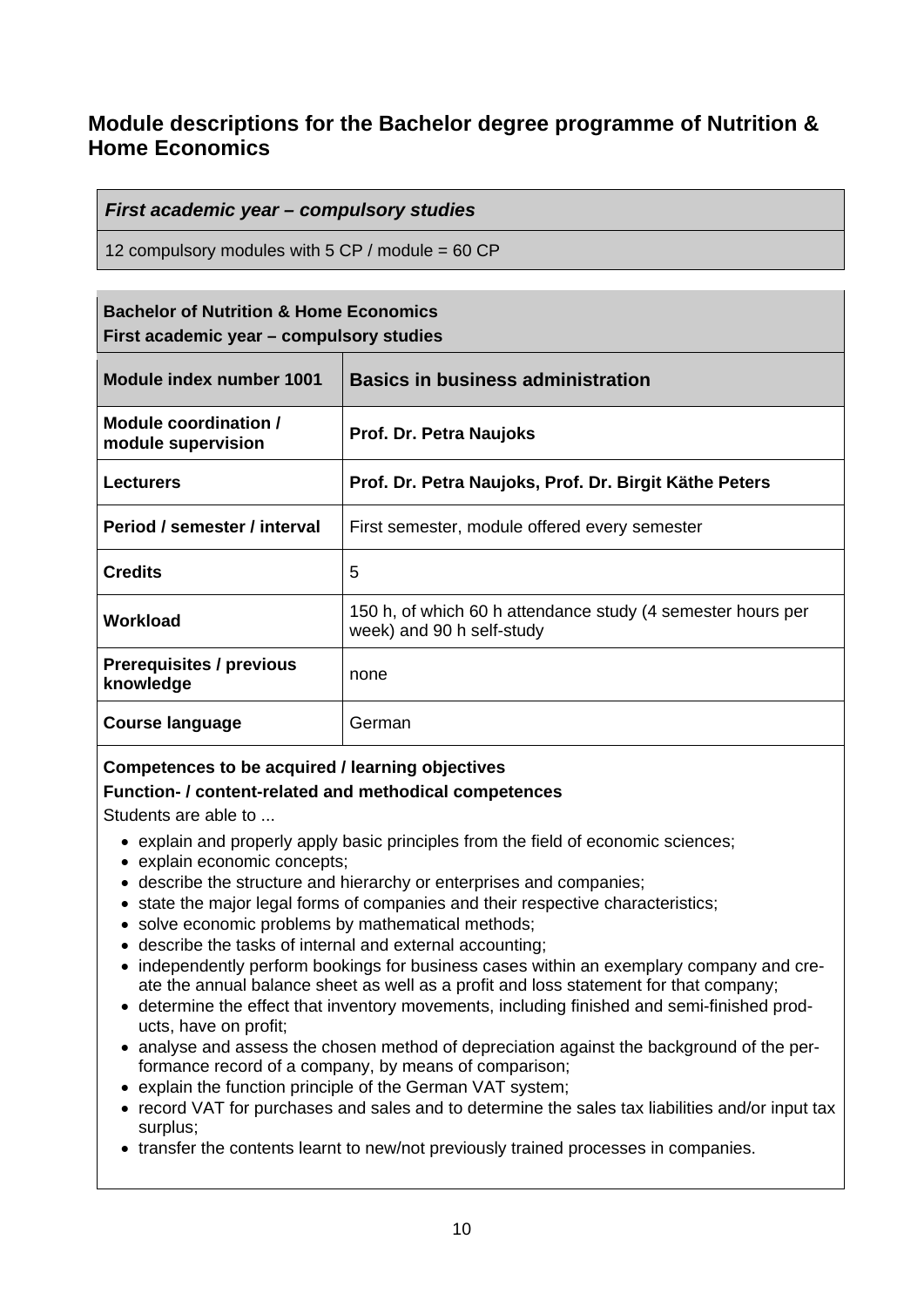#### **Social and self-competence**

Students are able to ...

- reflect on subject contents and formulate questions to that respect;
- work with case studies, either by themselves or in teamwork with other students, and present appropriate solutions;
- hold and defend their judgements, assessments, and solutions within the scope of a discussion;
- react in an objective and appreciative manner to controversial or contradicting opinions or assessments.

- basic principles and basic concepts of business administration
- basic principles of company management
- legal forms of companies and groups of companies
- company organisation
- investment and finance
- accounting
	- o tasks and sub-domains of accounting
	- o legal foundations of external accounting
	- o stocktaking, inventory, final balance, opening balance, profit and loss statements
	- o bookings on asset accounts and profit/loss accounts
	- o balancing of accounts
	- o depreciations
	- o inventory changes
	- o VAT
- o private accounts

| <b>Teaching and learning forms</b><br>methods / media formats | Attendance studies: seminar lectures, group work, e-learning,<br>demonstrations, student speeches, excursions<br>Self-studies: preparation and evaluation, exam preparation |
|---------------------------------------------------------------|-----------------------------------------------------------------------------------------------------------------------------------------------------------------------------|
| <b>Study and examination cred-</b><br>its                     | One examination credit: paper, written exam, oral exam or<br>presentation;                                                                                                  |
|                                                               | The type of examination is specified by the examiner at the be-<br>ginning of the course.                                                                                   |
| Literature / work material                                    | Handout                                                                                                                                                                     |
|                                                               | Additionally:                                                                                                                                                               |
|                                                               | Olfert, K., Rahn, H.-J. (2010). Einführung in die Betriebswirt-<br>schaftslehre. Herne: Kiehl Verlag.                                                                       |
|                                                               | Schmalen, H., Pechtl, H. (2009). Grundlagen und Probleme der<br>Betriebswirtschaftslehre. Stuttgart: Schäffer-Poeschel Verlag.                                              |
|                                                               | Schmolke, S., Deitermann, M. (2013). Industrielles Rechnungs-<br>wesen IKR. Braunschweig: Winklers Verlag.                                                                  |
|                                                               | Wöhe, G. (2010). Einführung in die Allgemeine Betriebswirt-<br>schaftslehre. Munich: Franz Vahlen Verlag.                                                                   |
|                                                               | E-learning platform EMIL: auxiliary material                                                                                                                                |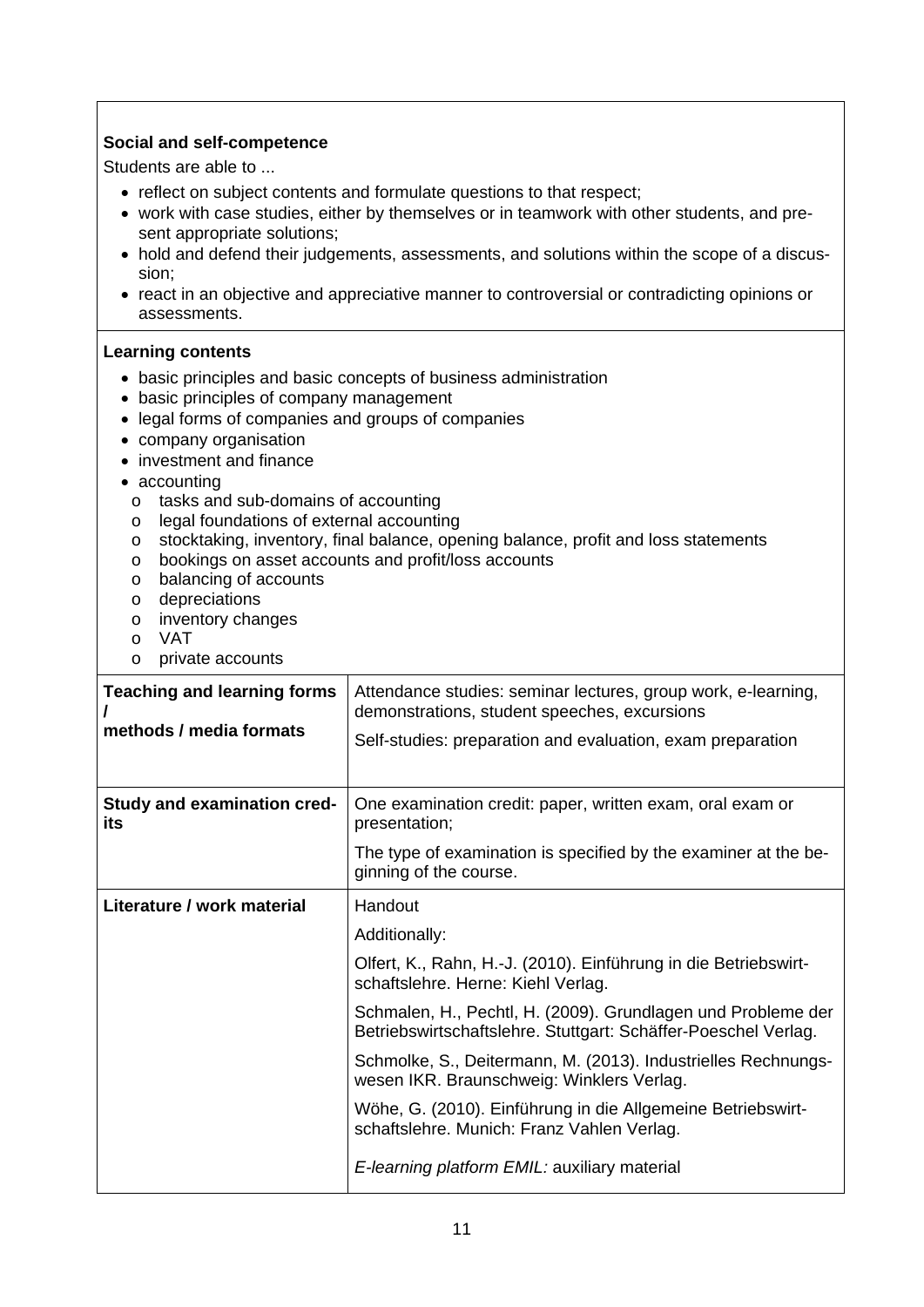# **Bachelor of Nutrition & Home Economics First academic year – compulsory studies**

| Module index number 1002                     | Basic principles of chemistry (incl. laboratory training)                                |
|----------------------------------------------|------------------------------------------------------------------------------------------|
| Module coordination /<br>module supervision  | Prof. Dr. Michael Häusler                                                                |
| <b>Lecturers</b>                             | Prof. Dr. Michael Häusler, Dr. Ilse Hollnagel,<br>Dipl.-Ing. Klaus Kösling               |
| Period / semester / interval                 | First semester, module offered every semester                                            |
| <b>Credits</b>                               | 5                                                                                        |
| Workload                                     | 150 h, of which 60 h attendance study (4 semester hours per<br>week) and 90 h self-study |
| <b>Prerequisites / previous</b><br>knowledge | none                                                                                     |
| Course language                              | German                                                                                   |

#### **Competences to be acquired / learning objectives**

#### **Function- / content-related and methodical competences**

Students are able to ...

- explain elementary foundations of general and inorganic chemistry and of organic chemistry;
- apply and use these basic insights and principles for more complex issues in advanced science lectures or courses throughout the degree programme;
- meet the occupational and safety requirements for working in chemical laboratories;
- apply the practical basic operations for working in chemical laboratories;
- perform basic chemical laboratory tests and experiments.

#### **Social and self-competence**

Students are able to ...

- comprehend the presented subject knowledge and understand the systematic correlations and coherences;
- reflect on subject contents and formulate questions to that respect;
- solve special content-related problems together with fellow students in the form of group work and to present and explain solutions and results during lectures;
- hold and defend their judgements, assessments, and solutions within the scope of a discussion;
- openly respond to arguments from others;
- during internship, present and explain methods, experiment sequences and results in a wellstructured manner;
- perform independent research in technical literature.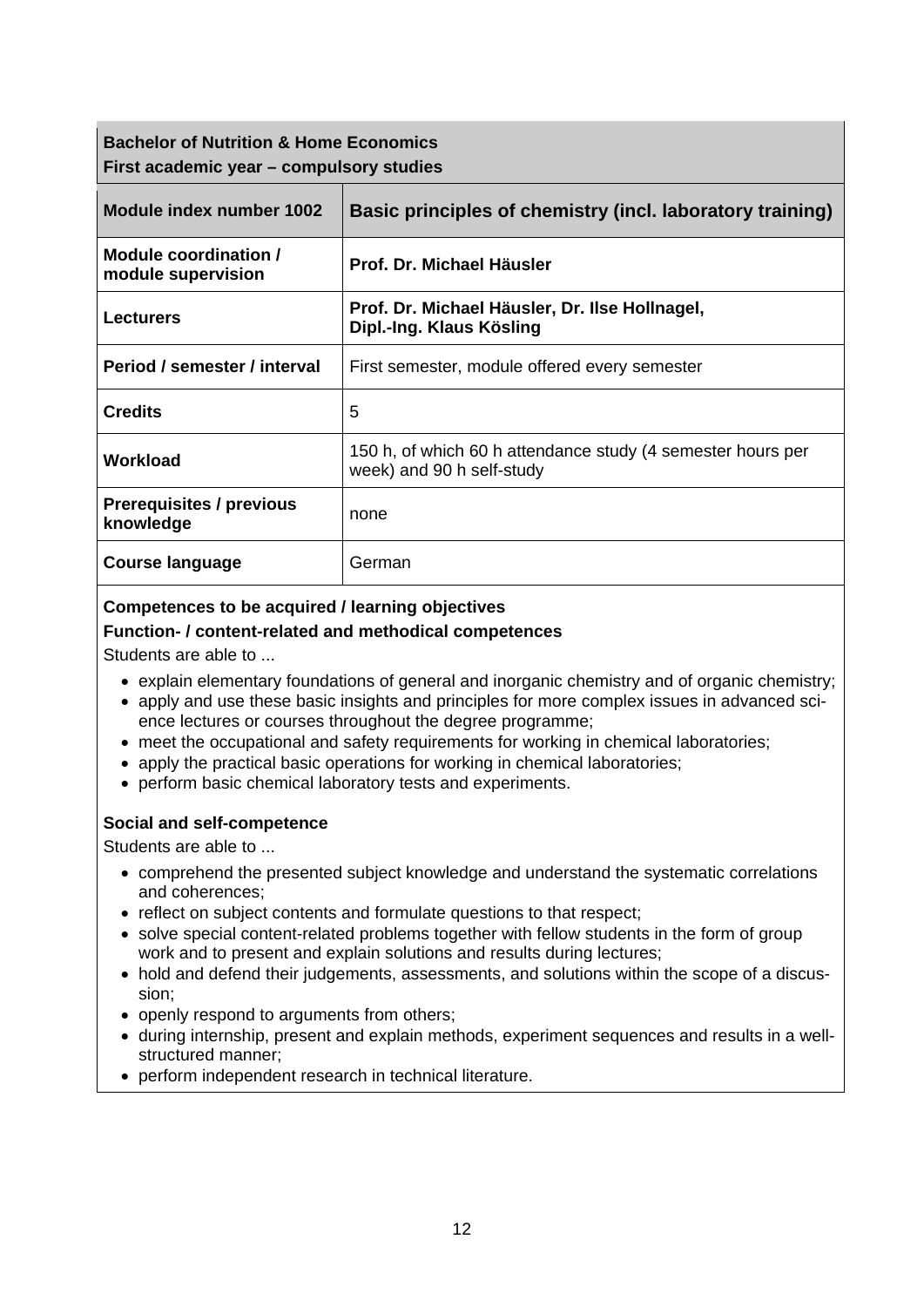#### **Learning contents**

#### **General and inorganic chemistry:**

Structure of matter, atoms, elements, periodic table, bonds, molecules, formula units, ions, reaction equations, stoichiometric calculations, chemical equilibriums, law of mass action, reaction speed, reaction rate/temperature rule, catalysis, precipitation reactions, acid-base reactions, redox reactions, complex formation.

#### **Laboratory training:**

Basic operations in a chemistry laboratory, separative operations, precipitation reactions, detection reactions, concentrations, portions, stoichiometry, enthalpy, reaction speed, law of mass action, catalysis.

#### **Organic chemistry:**

Carbon chemistry, structures of organic compounds, classification and nomenclature, representation of formulae, isomerism, functional groups, classification of chemical reactions, hydrocarbons, alcohols, phenols, ethers, carbonyl compounds, carboxylic acids, thiols, amines, heterocyclic compounds.

| <b>Teaching and learning forms</b><br>methods / media formats | Attendance studies: seminar lectures and laboratory training<br>Self-studies: preparation and evaluation, exam preparation |
|---------------------------------------------------------------|----------------------------------------------------------------------------------------------------------------------------|
| <b>Study and examination cred-</b><br>its                     | One pre-exam credit: successful completion of the laboratory<br>training;                                                  |
|                                                               | One study credit: paper, written exam, oral exam or presenta-<br>tion;                                                     |
|                                                               | The type of examination is specified by the examiner at the be-<br>ginning of the course.                                  |
| Literature / work material                                    | Beyer, H., Walter, W. (2004). Lehrbuch der Organischen Che-<br>mie. Stuttgart: Hirzel Verlag.                              |
|                                                               | Mortimer, C.E. (2003/2009/2010). Basiswissen der Chemie.<br>Stuttgart: Thieme Verlag.                                      |
|                                                               | Riedel, E. (2004/2010). Allgemeine und anorganische Chemie.<br>Berlin: de Gruyter Verlag.                                  |
|                                                               | Schore, N. E. (2012). Arbeitsbuch Organische Chemie. Wein-<br>heim, Wiley-VCH Verlag.                                      |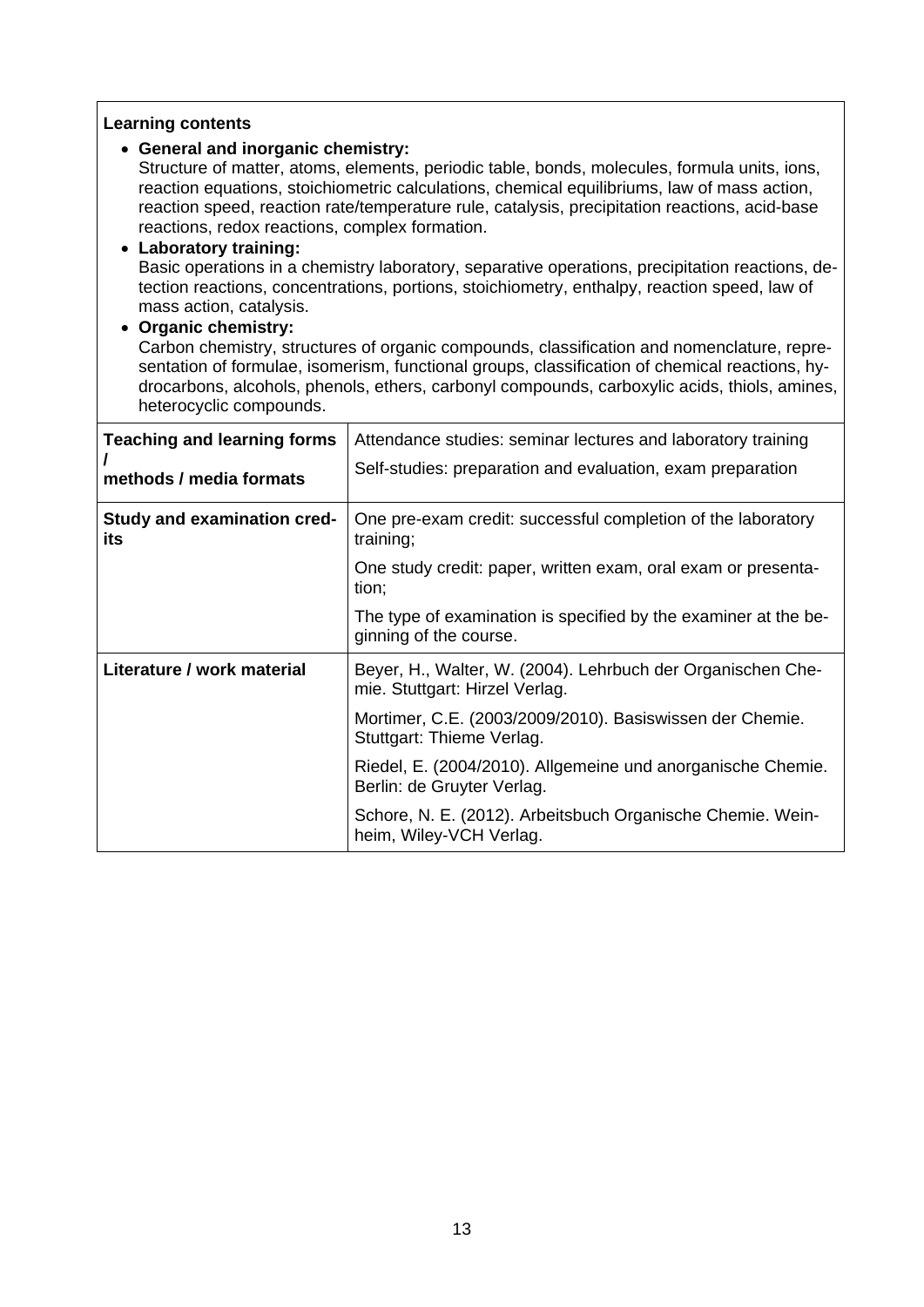| <b>Bachelor of Nutrition &amp; Home Economics</b><br>First academic year – compulsory studies |                                                                                                                    |  |
|-----------------------------------------------------------------------------------------------|--------------------------------------------------------------------------------------------------------------------|--|
| Module index number 1003                                                                      | <b>Empirical social research and statistics</b>                                                                    |  |
| Module coordination /<br>module supervision                                                   | Prof. Dr. Sibylle Adam                                                                                             |  |
| <b>Lecturers</b>                                                                              | Prof. Dr. Sibylle Adam, Prof. Dr. Christine Färber,<br>Dipl.-Ges.wirt Gunnar Paetzelt, Prof. Dr. Zita Schillmöller |  |
| Period / semester / interval                                                                  | Second semester, module offered every semester                                                                     |  |
| <b>Credits</b>                                                                                | 5                                                                                                                  |  |
| <b>Workload</b>                                                                               | 150 h, of which 60 h attendance study (4 semester hours per<br>week) and 90 h self-study                           |  |
| <b>Prerequisites / previous</b><br>knowledge                                                  | none                                                                                                               |  |
| Course language                                                                               | German                                                                                                             |  |

#### **Function- / content-related and methodical competences**

Students are able to ...

- classify survey and assessment methods in the field of social sciences;
- critically reflect on empirical survey and assessment instruments/channels;
- develop own research and application ideas;
- integrate statistics science into the research process of a study;
- perform univariate and bivariate calculations;
- evaluate the results of descriptive statistics;
- compare and correlate calculated results with statistical results from technical literature.

#### **Social and self-competence**

Students are able to ...

- develop their own research ideas and options;
- discuss the calculated results within a group;
- jointly describe tables and graphic charts in a group.

#### **Learning contents**

#### **Empirical social research**:

- objectives and applications, problems and history of empirical social research
- variables, hypotheses, theories
- survey design: planning and sequence
- measuring, scaling, indexes
- research design: cross-sectional and longitudinal data, experiments, random samples
- data acquisition: interviews, quantitative and qualitative methods, contents analysis;
- observation, non-reactive methods
- data evaluation: contents analysis, descriptive statistics
- **Statistics**: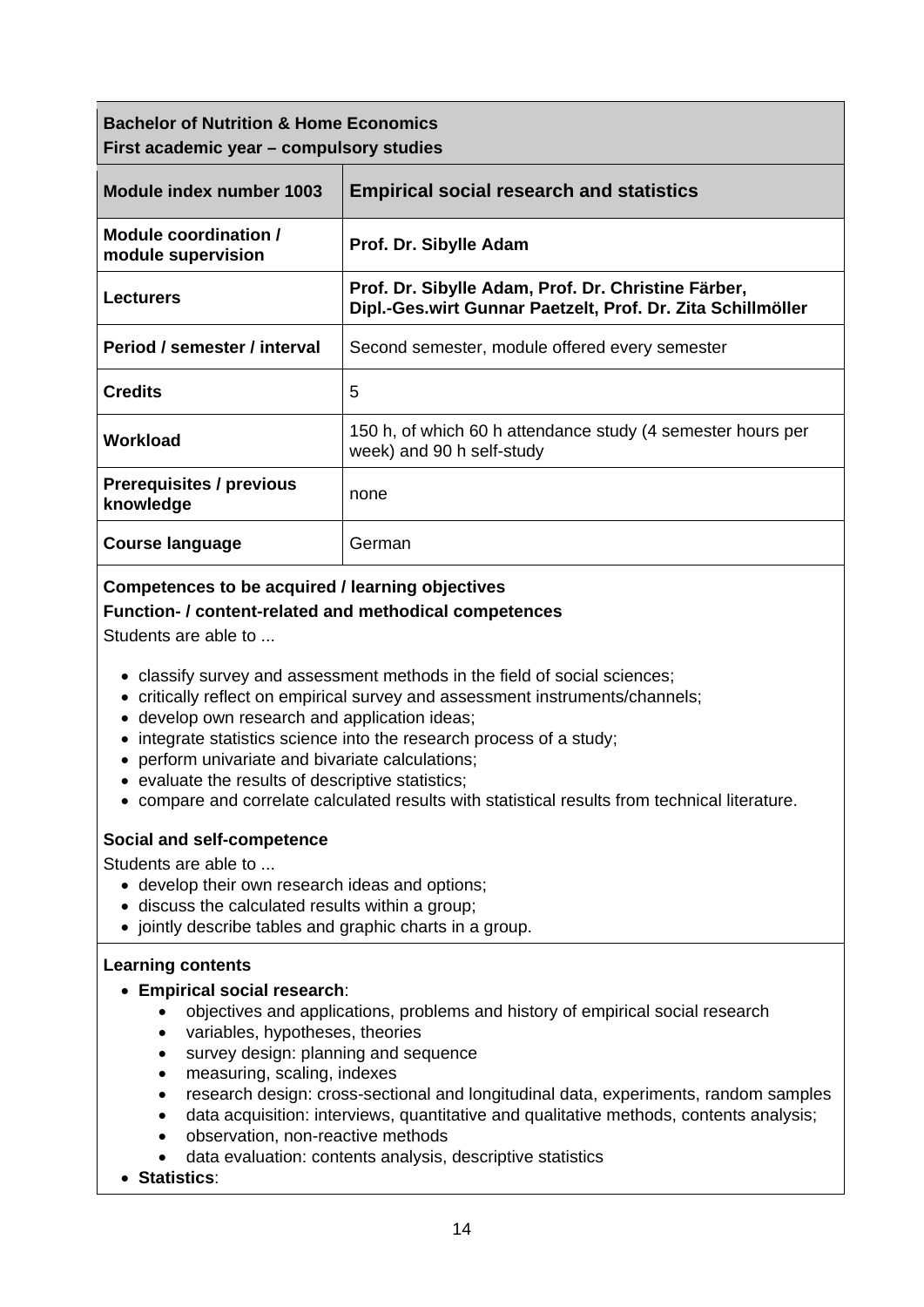| $\bullet$<br>creation of tables and diagrams<br>significance description<br>professional articles<br>selected diagrams<br>٠ | definition of statistical concepts and their prerequisites<br>mathematical calculation of univariate analysis parameters<br>mathematical calculation of parameters for bivariate correlation analyses<br>description and interpretation of statistical results<br>student's calculations |
|-----------------------------------------------------------------------------------------------------------------------------|------------------------------------------------------------------------------------------------------------------------------------------------------------------------------------------------------------------------------------------------------------------------------------------|
| <b>Teaching and learning forms</b><br>methods / media formats                                                               | Lecturers will formulate the objectives and requirements. They<br>initiate the work processes and mainly assume the function of<br>consultants and guide students towards independent working.                                                                                           |
|                                                                                                                             | Attendance studies: seminar lectures, including case studies;<br>seminar, including task performance, assessment and report-<br>ing, practice at the computer                                                                                                                            |
|                                                                                                                             | Self-studies: preparation and evaluation, exam preparation                                                                                                                                                                                                                               |
| <b>Study and examination cred-</b>                                                                                          | One pre-exam credit,                                                                                                                                                                                                                                                                     |
| its                                                                                                                         | One examination credit: paper, written exam, oral exam or<br>presentation;                                                                                                                                                                                                               |
|                                                                                                                             | The type of examination is specified by the examiner at the be-<br>ginning of the course.                                                                                                                                                                                                |
| Literature / work material                                                                                                  | Diekmann, A. (2009). Empirische Sozialforschung: Grundlagen,<br>Methoden, Anwendungen. Reinbek: Rowohlt Taschenbuch Ver-<br>lag.                                                                                                                                                         |
|                                                                                                                             | Quatember, A. (2005). Statistik ohne Angst vor Formeln. Mu-<br>nich: Pearson Studium.                                                                                                                                                                                                    |
|                                                                                                                             |                                                                                                                                                                                                                                                                                          |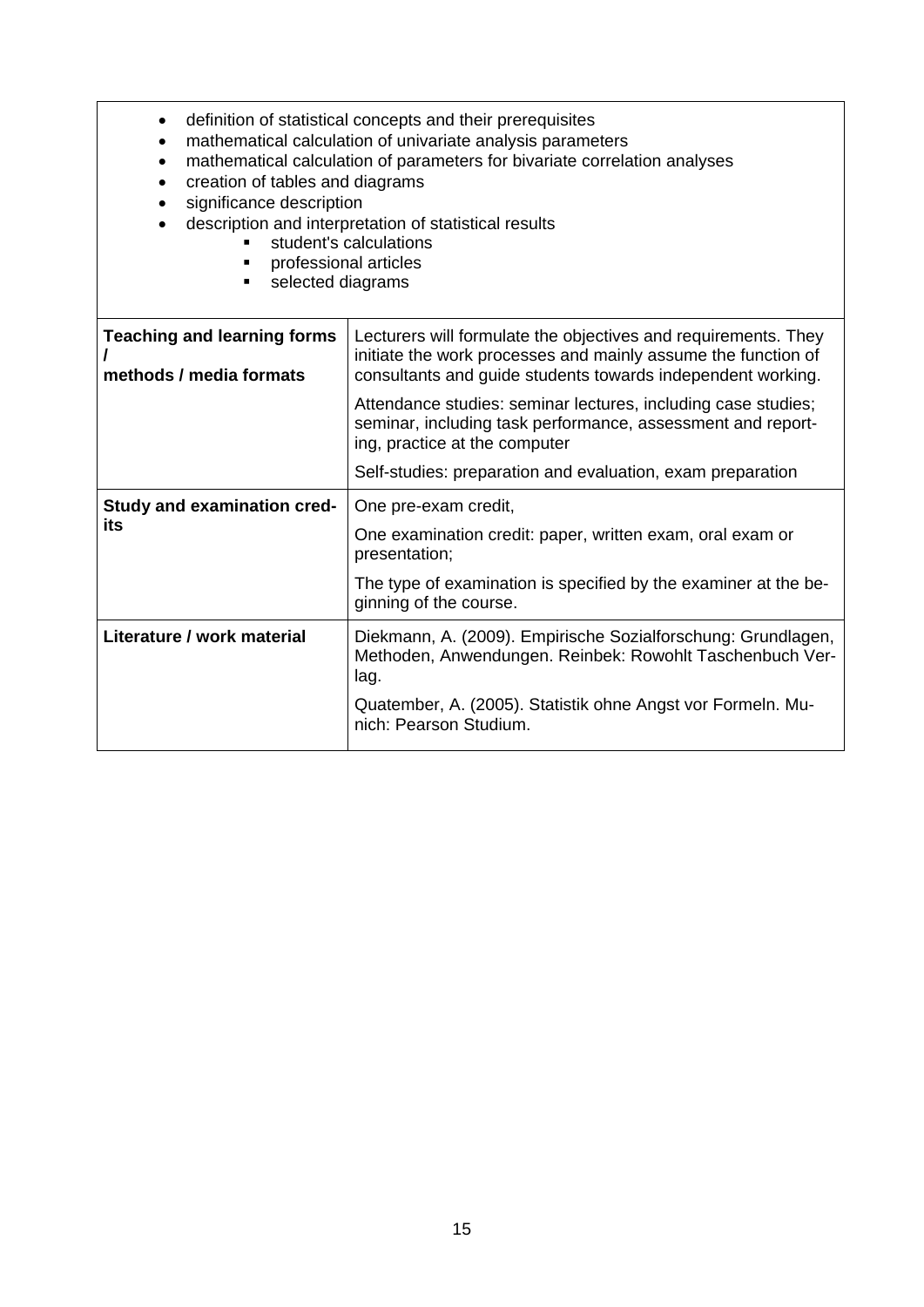| <b>Bachelor of Nutrition &amp; Home Economics</b><br>First academic year – compulsory studies |                                                                                          |  |
|-----------------------------------------------------------------------------------------------|------------------------------------------------------------------------------------------|--|
| Module index number 1004                                                                      | Ergonomics (incl. laboratory training)                                                   |  |
| Module coordination /<br>module supervision                                                   | <b>Head of department</b>                                                                |  |
| <b>Lecturers</b>                                                                              | Prof. Dr. Gabriele Perger, Dipl.-Ing. Frank Simon                                        |  |
| Period / semester / interval                                                                  | Second semester, module offered every semester                                           |  |
| <b>Credits</b>                                                                                | 5                                                                                        |  |
| Workload                                                                                      | 150 h, of which 60 h attendance study (4 semester hours per<br>week) and 90 h self-study |  |
| <b>Prerequisites / previous</b><br>knowledge                                                  | Recommended: Anthropobiology module                                                      |  |
| <b>Course language</b>                                                                        | German                                                                                   |  |

#### **Function- / content-related and methodical competences**

Students are able to ...

- link and relate acquired knowledge from the field of anthropobiology to the new subject field;
- identify correlations between load and stress;
- relate the acquired knowledge to new approaches and issues for designing of work systems;
- independently work on solutions on the basis of test and experiment designs.

#### **Social and self-competence**

Students are able to ...

- independently asses acquired detailed knowledge;
- formulate their knowledge and interpretations deduced thereof;
- work in a team;
- assume responsibility for their own performance;
- present their results:
- face up to being assessed by a professional board.

- Concepts, approaches, and models of ergonomics
- Load/stress concepts with regard to ergonomics
- Scientific and practice-oriented approaches of ergonomic and engineering disciplines, e.g. vocational and occupational education, occupational and organisational psychology
- Laboratory practice, including execution of occupational health and ergonomics experiments focusing on: experiment design, measurement, protocols, assessments, interpretation, presentation
- Development of concepts for prevention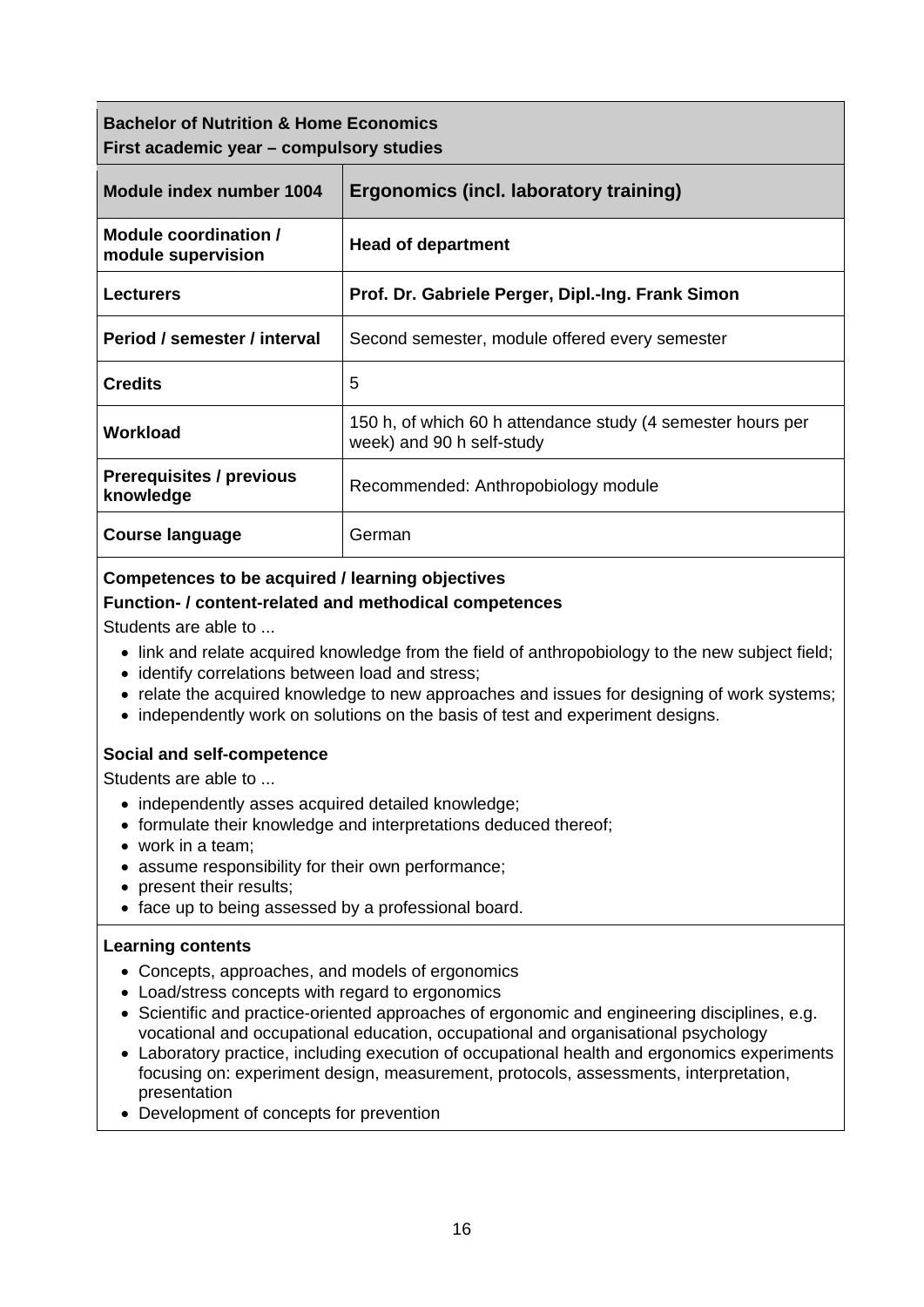| <b>Teaching and learning forms</b><br>methods / media formats | Attendance studies: 2 hours per week of seminar lectures, 2<br>hours per week of laboratory training; group work, use of digital<br>and print media |
|---------------------------------------------------------------|-----------------------------------------------------------------------------------------------------------------------------------------------------|
|                                                               | Self-studies: preparation and evaluation, preparation of presen-<br>tations, exam preparation                                                       |
| <b>Study and examination cred-</b><br>its                     | One pre-exam credit: successful completion of the laboratory<br>training;                                                                           |
|                                                               | One examination credit: paper, written exam, oral exam or<br>presentation;                                                                          |
|                                                               | The type of examination is specified by the examiner at the be-<br>ginning of the course.                                                           |
| Literature / work material                                    | Luczak, H., Volpert, W. (2002). Handbuch Arbeitswissenschaft.<br>Stuttgart: Schäffer-Poeschel Verlag.                                               |
|                                                               | Nerdinger, F., Blickle, G., Schaper, N. (2011). Arbeits- und Or-<br>ganisationspsychologie. Heidelberg: Springer Verlag.                            |
|                                                               | Schlick, C. M., Bruder, R., Luczak, H. (2010). Arbeitswissen-<br>schaft. Heidelberg: Springer Verlag.                                               |
|                                                               | E-learning platform EMIL: Lecture presentation files                                                                                                |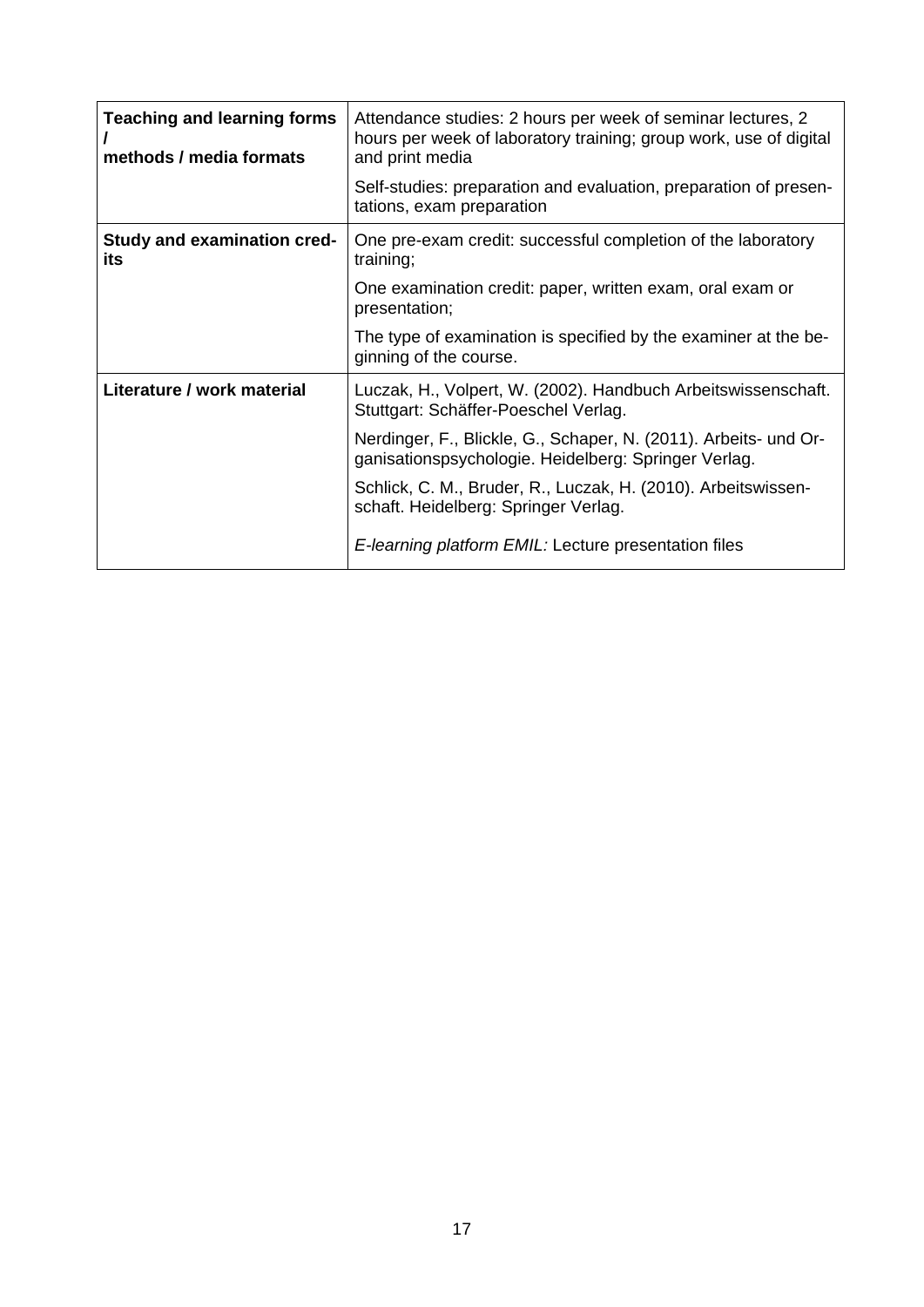## **Bachelor degree programme for Nutrition & Home Economics First academic year – compulsory studies**

| Module index number 1005                     | <b>Nutritional physiology</b>                                                            |
|----------------------------------------------|------------------------------------------------------------------------------------------|
| Module coordination /<br>module supervision  | Prof. Dr. Sibylle Adam                                                                   |
| <b>Lecturers</b>                             | Prof. Dr. Sibylle Adam                                                                   |
| Period / semester / interval                 | Second semester, module offered every semester                                           |
| <b>Credits</b>                               | 5                                                                                        |
| Workload                                     | 150 h, of which 60 h attendance study (4 semester hours per<br>week) and 90 h self-study |
| <b>Prerequisites / previous</b><br>knowledge | Recommended: Anthropobiology modules, as well as food sci-<br>ence and dietics           |
| Course language                              | German                                                                                   |

#### **Competences to be acquired / learning objectives**

#### **Function- / content-related and methodical competences**

Students are able to ...

- deduce and interpret the functions of macro- and micro-nutrients for maintenance of health and vitality / fitness on the basis of fundamental knowledge of the intermediary metabolism;
- develop and assess reference values for supply of nutrients as well as recommendations for nutrition.

#### **Social and self-competence**

Students are able to ...

- develop nutrition-physiological and dietical principles as well as the impact of macro- and micro-nutrients in cooperation with lecturers and tutors;
- competent and responsible assessment and action with regard to healthy and health-promoting nutrition for themselves and others.

- Purposes of nutrition, energy requirement and influential factors
- Functions of macro- and micro-nutrients
- Secondary plant constituents and their health-promoting impacts

| Teaching and learning forms | Attendance studies: seminar lectures, e-learning                                          |
|-----------------------------|-------------------------------------------------------------------------------------------|
| methods / media formats     | Self-studies: preparation and evaluation, exam preparation                                |
| Study and examination cred- | One examination credit: paper, written exam, oral exam or                                 |
| its                         | presentation;                                                                             |
|                             | The type of examination is specified by the examiner at the be-<br>ginning of the course. |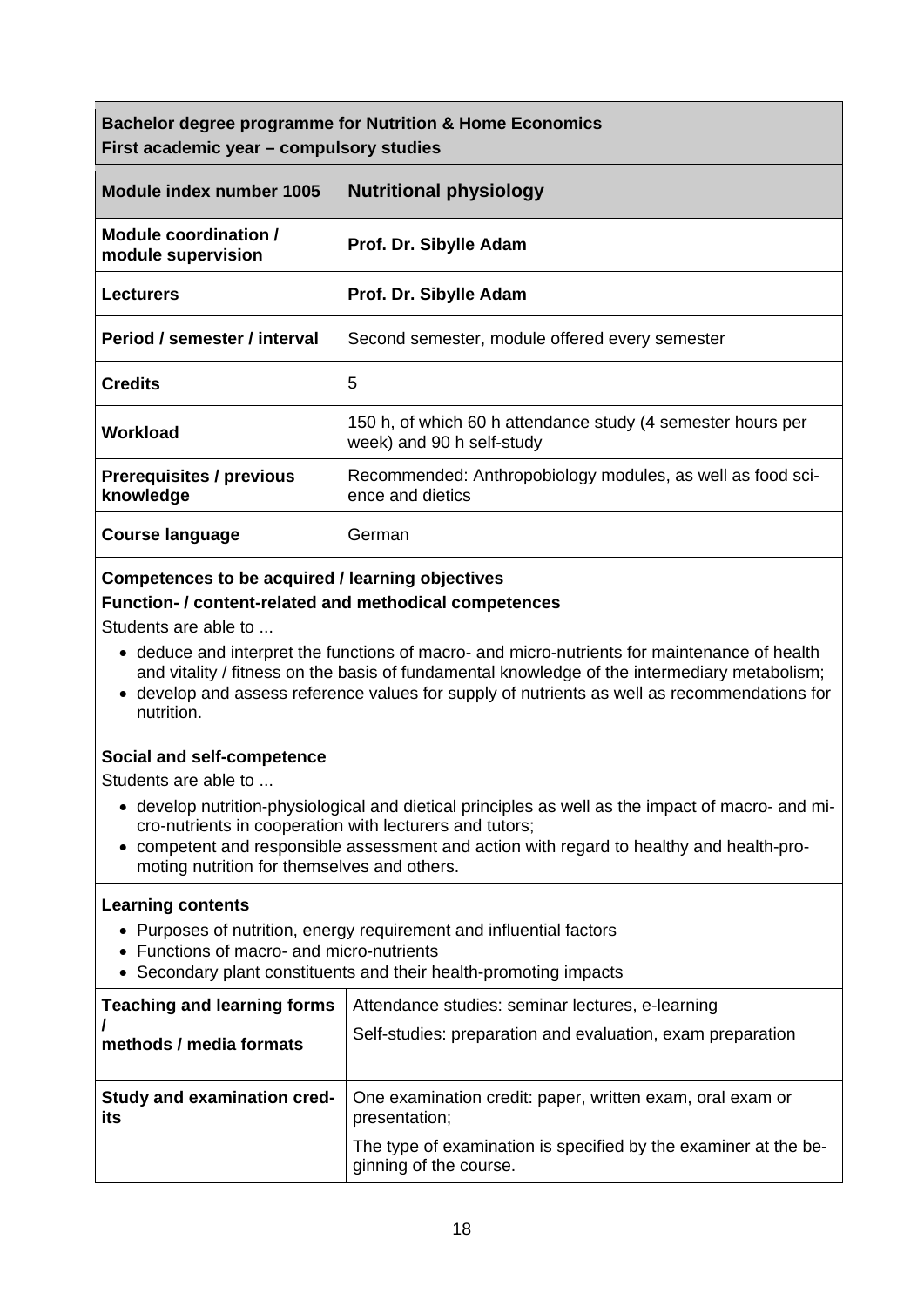| Literature / work material | Biesalski, H.-K., Bischoff, S.-C., Puchstein, C. (2010). Ernäh-<br>rungsmedizin: Nach dem Curriculum Ernährungsmedizin der<br>Bundesärztekammer und der DGE. Stuttgart: Georg Thieme<br>Verlag. |
|----------------------------|-------------------------------------------------------------------------------------------------------------------------------------------------------------------------------------------------|
|                            | D-A-CH (Hrsg.) (2012). Referenzwerte für die Nährstoffzufuhr<br>(2008-2012). Frankfurt: Umschau/Braus.                                                                                          |
|                            | Elmadfa, I. (2009). Ernährungslehre (2. Auflage). Stuttgart: UTB<br>Verlag.                                                                                                                     |
|                            | E-learning platform EMIL: Nutritional physiology module                                                                                                                                         |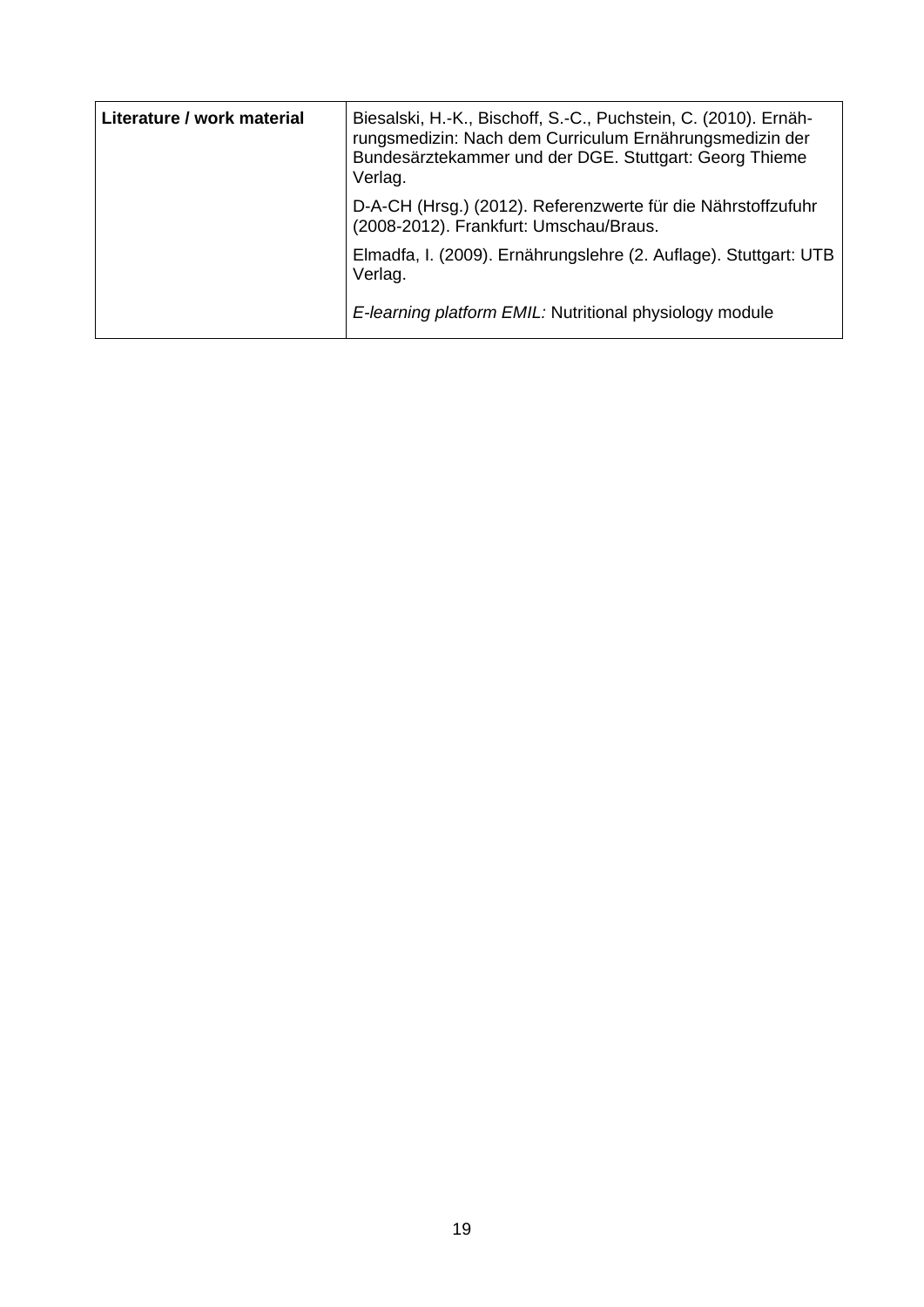| <b>Bachelor of Nutrition &amp; Home Economics</b><br>First academic year – compulsory studies |                                                                                          |
|-----------------------------------------------------------------------------------------------|------------------------------------------------------------------------------------------|
| Module index number 1006                                                                      | Human biology                                                                            |
| Module coordination /<br>module supervision                                                   | <b>Head of department</b>                                                                |
| <b>Lecturers</b>                                                                              | Prof. Dr. Jürgen Lorenz                                                                  |
| Period / semester / interval                                                                  | First semester, module offered every semester                                            |
| <b>Credits</b>                                                                                | 5                                                                                        |
| Workload                                                                                      | 150 h, of which 60 h attendance study (4 semester hours per<br>week) and 90 h self-study |
| <b>Prerequisites / previous</b><br>knowledge                                                  | none                                                                                     |
| Course language                                                                               | German                                                                                   |

#### **Function- / content-related and methodical competences**

Students are able to ...

- describe the structure (anatomy) and function (physiology) of the human organism;
- identify aspects of environment-man interactions by means of normal functions and dysfunctions of the human body and to integrate findings into prevention approaches;
- consider health and diseases in the context of influences from the living environment (work, leisure).

#### **Social and self-competence**

Students are able to ...

- formulate questions in a team;
- contribute personal experiences into the context and cooperate in a team to develop generally applicable design principles;
- use different types of learning media (literature, internet, print media);
- present results of individual and/or group work in a suitable and proper form.

- Structure and function of important basic building blocks of the human organism, such as cell biology, blood, genes
- Structure and function of major organs and organ systems, such as the cardiovascular system, digestive organs, musculoskeletal system, the skin, respiration organs, sensory organs, nervous system, immune system
- Root causes and functional disorders of diseases of the metabolic organs, the cardiovascular system, the immune system

| Teaching and learning forms | Attendance studies: seminar lectures, including group work and<br>short presentations |
|-----------------------------|---------------------------------------------------------------------------------------|
| methods / media formats     | Self-studies: preparation and evaluation, preparation of a short<br>presentation      |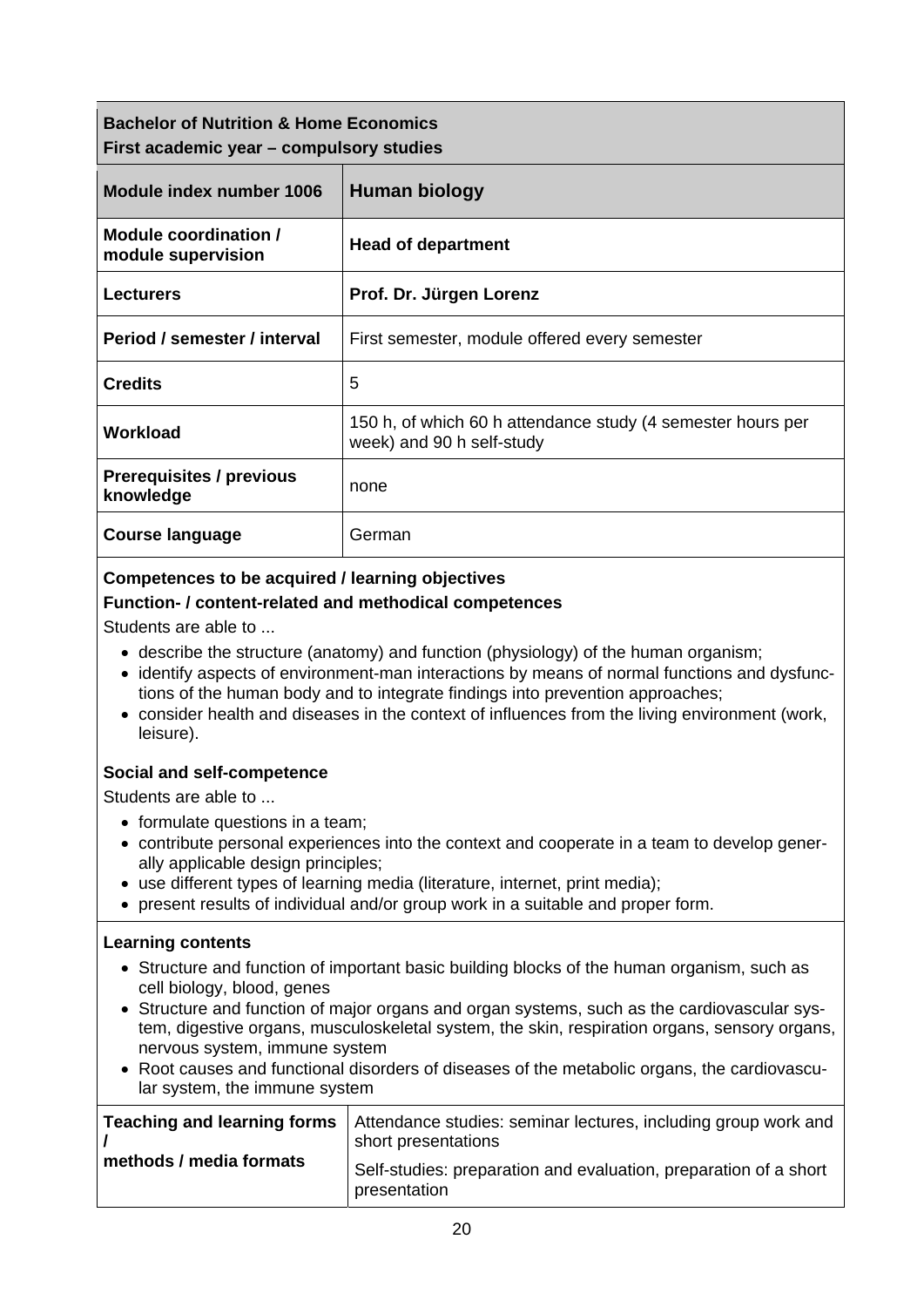| <b>Study and examination cred-</b><br>its | One examination credit: paper, written exam, oral exam or<br>presentation;                                                |
|-------------------------------------------|---------------------------------------------------------------------------------------------------------------------------|
|                                           | The type of examination is specified by the examiner at the be-<br>ginning of the course.                                 |
| Literature / work material                | Faller, A., Schinke, G. (2005). Der Körper des Menschen. Stutt-<br>gart: Thieme Verlag.                                   |
|                                           | Huppelsberg, J., Walter, K. (2005). Kurzlehrbuch Physiologie.<br>Stuttgart: Thieme Verlag.                                |
|                                           | Schmidt, R., Lang, F., Thews, G. (2005). Physiologie des Men-<br>schen mit Pathophysiologie. Heidelberg: Springer Verlag. |
|                                           | Sobotta, J. (2000). Atlas der Anatomie. Munich: Urban & Fi-<br>scher Verlag.                                              |
|                                           | Speckmann, E.-J., Wittkowski, W. (2006). Praxishandbuch Ana-<br>tomie. Erftstadt: Area Verlag.                            |
|                                           | E-learning platform EMIL: Lecture presentation files and<br>handout                                                       |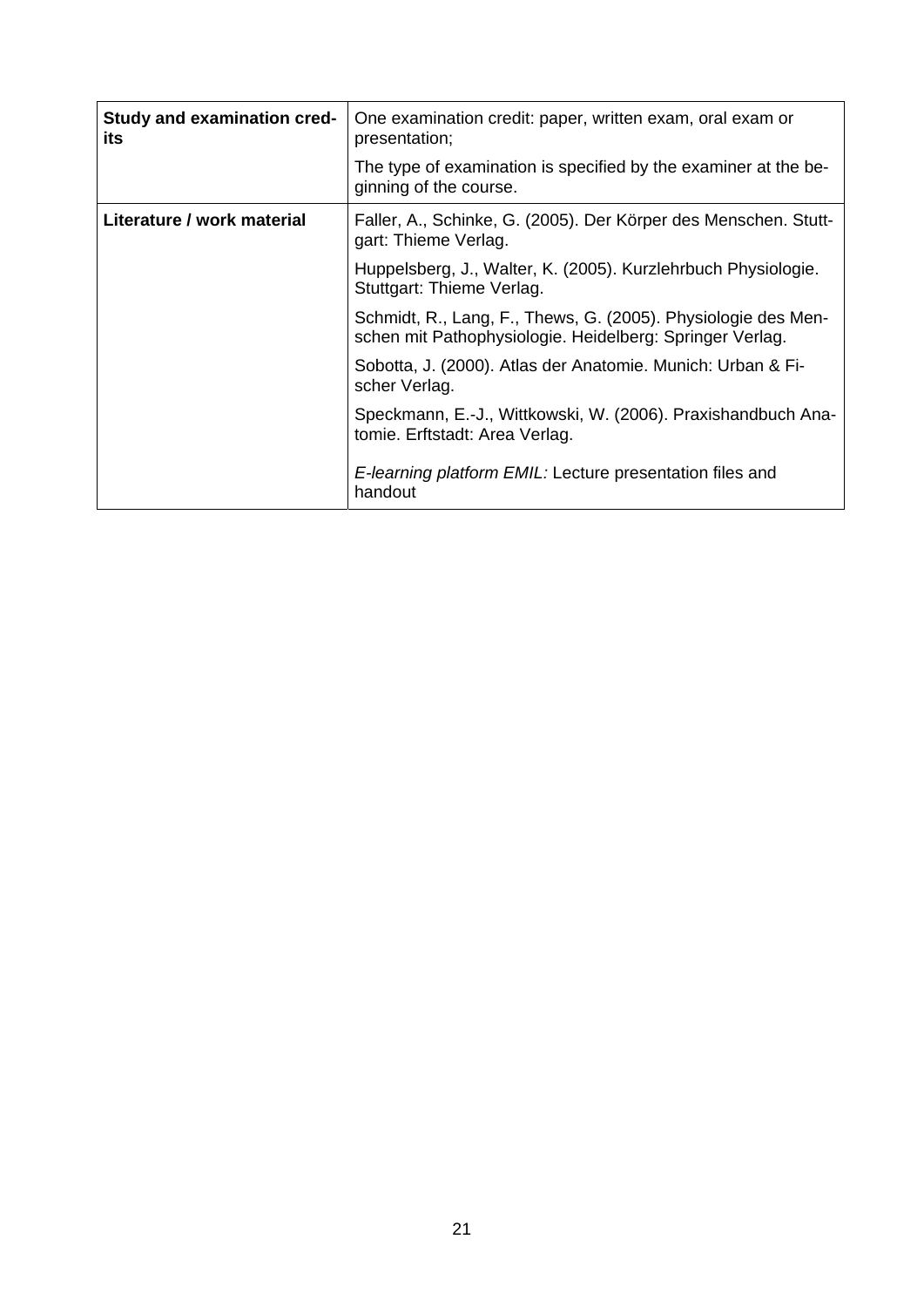# **Bachelor of Nutrition & Home Economics First academic year – compulsory studies**

| Module index number 1007                     | <b>Communication, psychology, sociology</b>                                              |
|----------------------------------------------|------------------------------------------------------------------------------------------|
| Module coordination /<br>module supervision  | <b>Prof. Dr. Anne Flothow</b>                                                            |
| <b>Lecturers</b>                             | Prof. Dr. Anne Flothow, Prof. Dr. Christine Färber                                       |
| Period / semester / interval                 | First semester, module offered every semester                                            |
| <b>Credits</b>                               | 5                                                                                        |
| Workload                                     | 150 h, of which 60 h attendance study (4 semester hours per<br>week) and 90 h self-study |
| <b>Prerequisites / previous</b><br>knowledge | none                                                                                     |
| <b>Course language</b>                       | German                                                                                   |

#### **Competences to be acquired / learning objectives**

#### **Function- / content-related and methodical competences**

Students are able to ...

- describe the major communication models and theories from a psychological and sociological point of view;
- specify the basic principles of psychology and sociology;
- apply basic psychological and sociological knowledge to issues from the field of nutrition & home economics
- develop their own psychological and/or sociological research questions and problems;
- do research in special technical literature according to scientific standards;
- write a paper according to scientific standards.

#### **Social and self-competence**

Students are able to ...

- reflect on their own communication behaviour;
- work in a team.

#### **Learning contents**

**Communication**

Basic principles of interpersonal communication, communication models, techniques of communication and conversation

**Psychology**

Psychology as an empirical science, general psychology (e.g. learning, motivation), personality psychology (e.g. intelligence), developmental psychology (e.g. aptitude-environment), health psychology (e.g. stress and health), psychodiagnostics, clinical psychology and psychological therapy (e.g. eating disorders)

#### **Sociology**

Fundamentals of sociology, culture, social inequality, migration, gender, family, urbanisation, work, and economy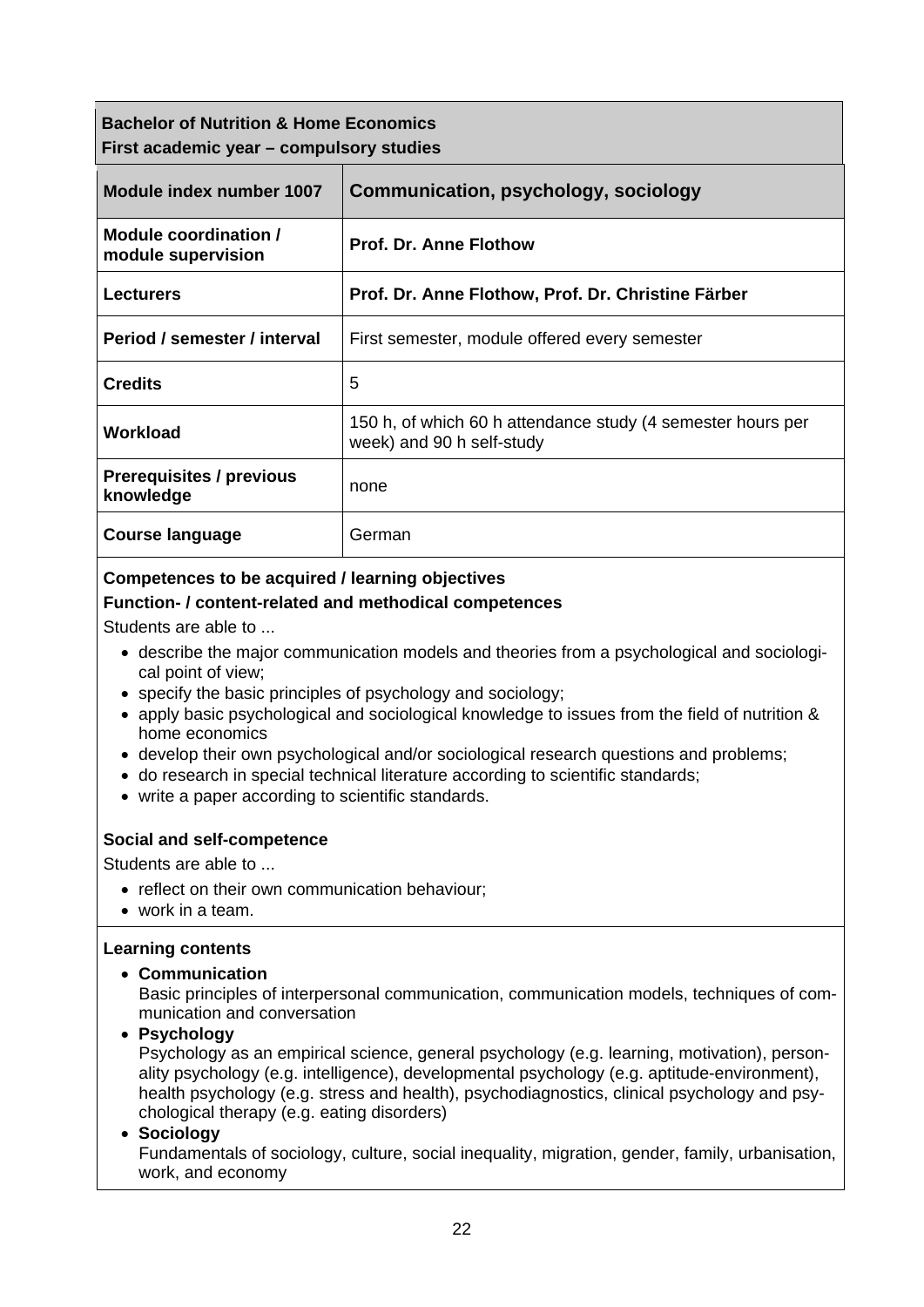| <b>Teaching and learning forms</b><br>methods / media formats | Attendance studies: seminar lectures, group projects, e-learning<br>Self-studies: preparation and evaluation, exam preparation<br>The course is accompanied by a tutorial course. |
|---------------------------------------------------------------|-----------------------------------------------------------------------------------------------------------------------------------------------------------------------------------|
| <b>Study and examination cred-</b><br>its                     | One examination credit: paper, written exam, oral exam or<br>presentation;                                                                                                        |
|                                                               | The type of examination is specified by the examiner at the be-<br>ginning of the course.                                                                                         |
| Literature / work material                                    | Joas, H. (2007). Lehrbuch der Soziologie. Frankfurt a. M./New<br>York: Campus-Verlag.                                                                                             |
|                                                               | Renneberg, B., Hammelstein, P. (2006). Gesundheitspsycholo-<br>gie. Heidelberg: Springer-Medizin-Verlag.                                                                          |
|                                                               | Schulz von Thun, F. (2011). Miteinander reden 1-3. Reinbek:<br>Rowohlt-Verlag.                                                                                                    |
|                                                               | Zimbardo, P.G., Gerrig, R.J. (2008). Psychologie. Munich:<br>Pearson-Verlag.                                                                                                      |
|                                                               | E-learning platform EMIL: auxiliary material                                                                                                                                      |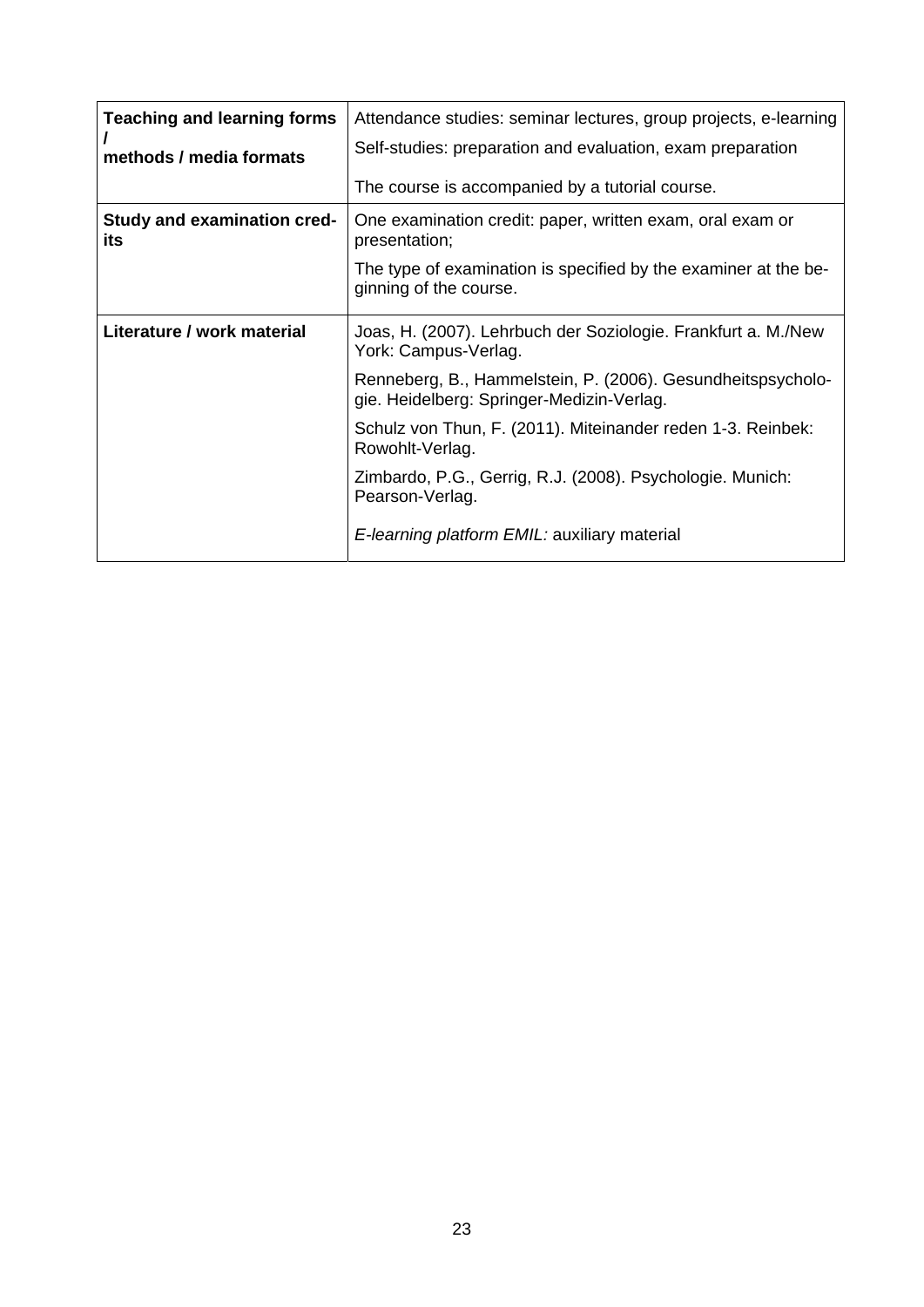**Bachelor of Nutrition & Home Economics First academic year – compulsory studies** 

| Module index number 1008                     | <b>Food science and dietics</b><br>(incl. laboratory training)                           |
|----------------------------------------------|------------------------------------------------------------------------------------------|
| Module coordination /<br>module supervision  | Prof. Dr. Sibylle Adam                                                                   |
| <b>Lecturers</b>                             | Prof. Dr. Sibylle Adam, Dr. Elke Arms, B.Sc. Jacqueline<br><b>Harms</b>                  |
| Period / semester / interval                 | First semester, module offered every semester                                            |
| <b>Credits</b>                               | 5                                                                                        |
| Workload                                     | 150 h, of which 60 h attendance study (4 semester hours per<br>week) and 90 h self-study |
| <b>Prerequisites / previous</b><br>knowledge | none                                                                                     |
| <b>Course language</b>                       | German                                                                                   |

#### **Competences to be acquired / learning objectives**

#### **Function- / content-related and methodical competences**

Students are able to ...

- compile daily dietary plans making sure that food is varied, balanced and tasty;
- analyse dietary records;
- compile and optimise dietary plans;
- use and assess nutrition software;
- analyse and assess individual nutrient supply in comparison with reference values;
- assess food by its nutrition-psychological quality and use it strategically for the compilation of balanced and tasty dietary plans.

#### **Social and self-competence**

Students are able to ...

- reflect on subject contents and formulate questions to that respect;
- develop and present specialist topics;
- hold and defend their judgements, assessments, and solutions in discussions with others.

- Properties of macro-nutrients and selected micro-nutrients, as well as their occurrence in food
- Food pyramid and D-A-CH recommendations for nutrients supply
- Nutrition-psychological quality of various types of food from the different food groups and categories
- Reference values for macro-nutrients
- "Ebispro" and "OptiDiet" nutrition software
- Calculation, optimisation (on the basis of D-A-CH: "Reference values for nutrients supply"), preparation and presentation of daily dietary plans
- Calculation and optimisation of weekly dietary plans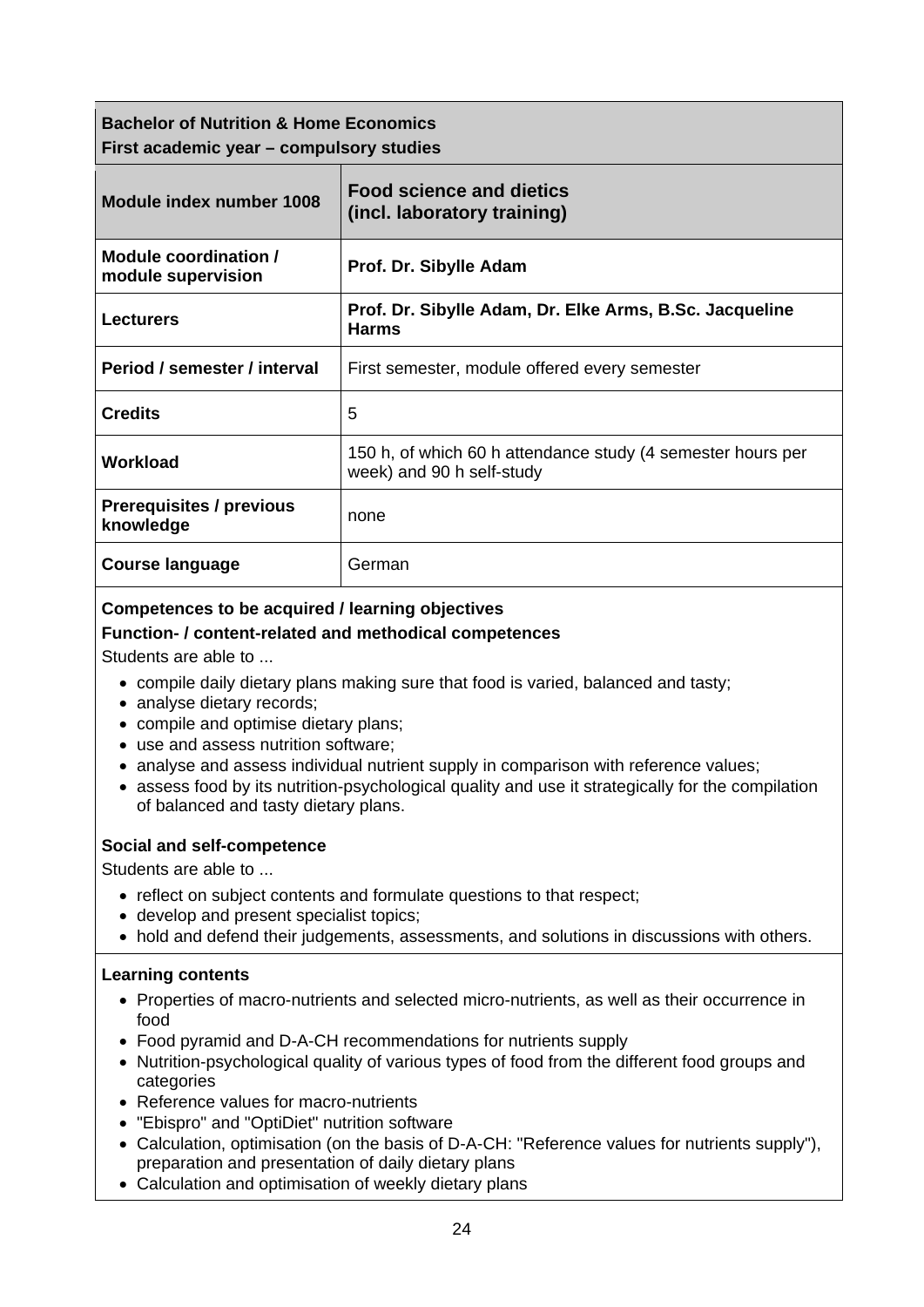| <b>Teaching and learning forms</b>        | Attendance studies: seminar lectures, including group work, la-<br>boratory training (EW and EDP)                       |
|-------------------------------------------|-------------------------------------------------------------------------------------------------------------------------|
| methods / media formats                   | Self-studies: preparation and evaluation, exam preparation                                                              |
| <b>Study and examination cred-</b><br>its | One pre-exam credit: successful completion of the laboratory<br>training;                                               |
|                                           | One study credit: paper, written exam, oral exam or presenta-<br>tion;                                                  |
|                                           | The type of examination is specified by the examiner at the be-<br>ginning of the course.                               |
| Literature / work material                | Biesalski, H.K., Grimm, P. (2011). Taschenatlas der Ernährung.<br>Stuttgart: Thieme.                                    |
|                                           | D-A-CH (Hrsg.) (2008). Referenzwerte für die Nährstoffzufuhr.<br>Frankfurt a. M.: Umschau Verlag.                       |
|                                           | Elmadfa, I. et al. (2012). Die große GU Nährwert Kalorien Ta-<br>belle. Munich: Gräfe und Unzer.                        |
|                                           | Rimbach G. et al. (2006).: Grundlagen der Lebensmittellehre.<br>Hamburg: Behr's Verlag.                                 |
|                                           | Rimbach, G., Möhring; J., Erbersdobler; H.F. (2010). Lebens-<br>mittel-Warenkunde für Einsteiger. Heidelberg: Springer. |
|                                           | Schek, A. (2013). Ernährungslehre kompakt. Sulzbach: Um-<br>schau Zeitschriftenverlag.                                  |
|                                           | "Ebispro", "OptiDiet" nutrition software                                                                                |
|                                           | E-learning platform EMIL: auxiliary material                                                                            |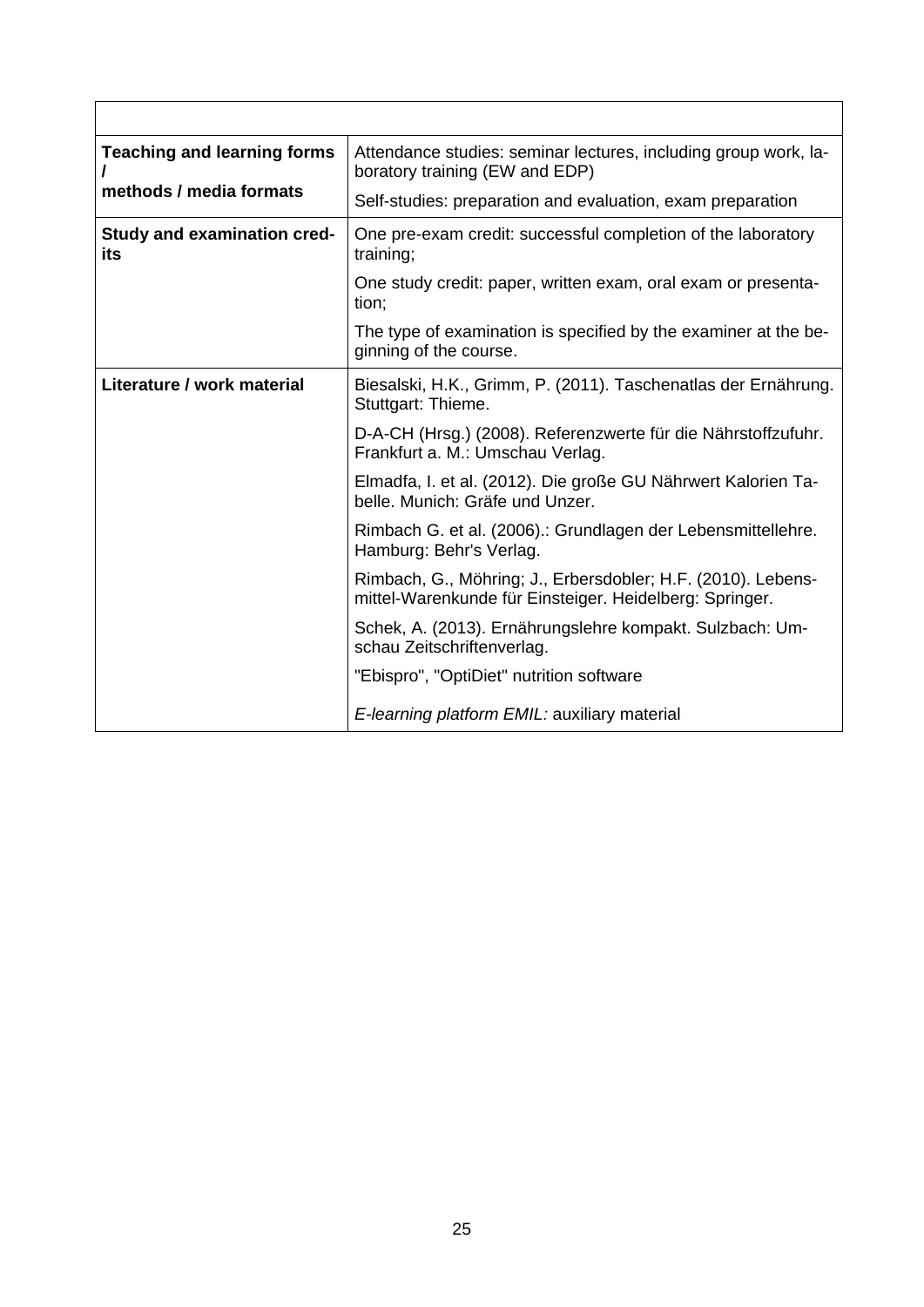## **Bachelor of Nutrition & Home Economics First academic year – compulsory studies**

| Module index number 1009                     | Food commodity economics and process technology<br>(incl. laboratory training)           |
|----------------------------------------------|------------------------------------------------------------------------------------------|
| Module coordination /<br>module supervision  | Dipl.oec.troph. Holger Koopmann                                                          |
| <b>Lecturers</b>                             | Dipl.oec.troph. Holger Koopmann, Dr. Karolin Schacht                                     |
| Period / semester / interval                 | Second semester, module offered every semester                                           |
| <b>Credits</b>                               | 5                                                                                        |
| Workload                                     | 150 h, of which 60 h attendance study (4 semester hours per<br>week) and 90 h self-study |
| <b>Prerequisites / previous</b><br>knowledge | none                                                                                     |
| Course language                              | German                                                                                   |

#### **Competences to be acquired / learning objectives**

#### **Function- / content-related and methodical competences**

Students are able to ...

- apply criteria for assessment of food quality;
- outline process steps in food production;
- apply criteria for assessment of sustainability;
- analyse the availability and variety of food for private consumers;
- strategically apply procedures for preparation and processing of food;
- develop and evaluate recipes.

#### **Social and self-competence**

Students are able to ...

- reflect on subject contents and formulate questions to that respect;
- develop and present specialist topics;
- hold and defend their judgements, assessments, and solutions in discussions with others.

- Food production and processing
- Storage, preservation
- Legal rules and regulations
- Criteria for food quality
- Ingredients, physiological impact
- Sustainability in nutrition
- Market overview, consumption, price checks
- Process engineering for food preparation and processing
- Evaluation of recipes
- Modification of nutrients during preparation and processing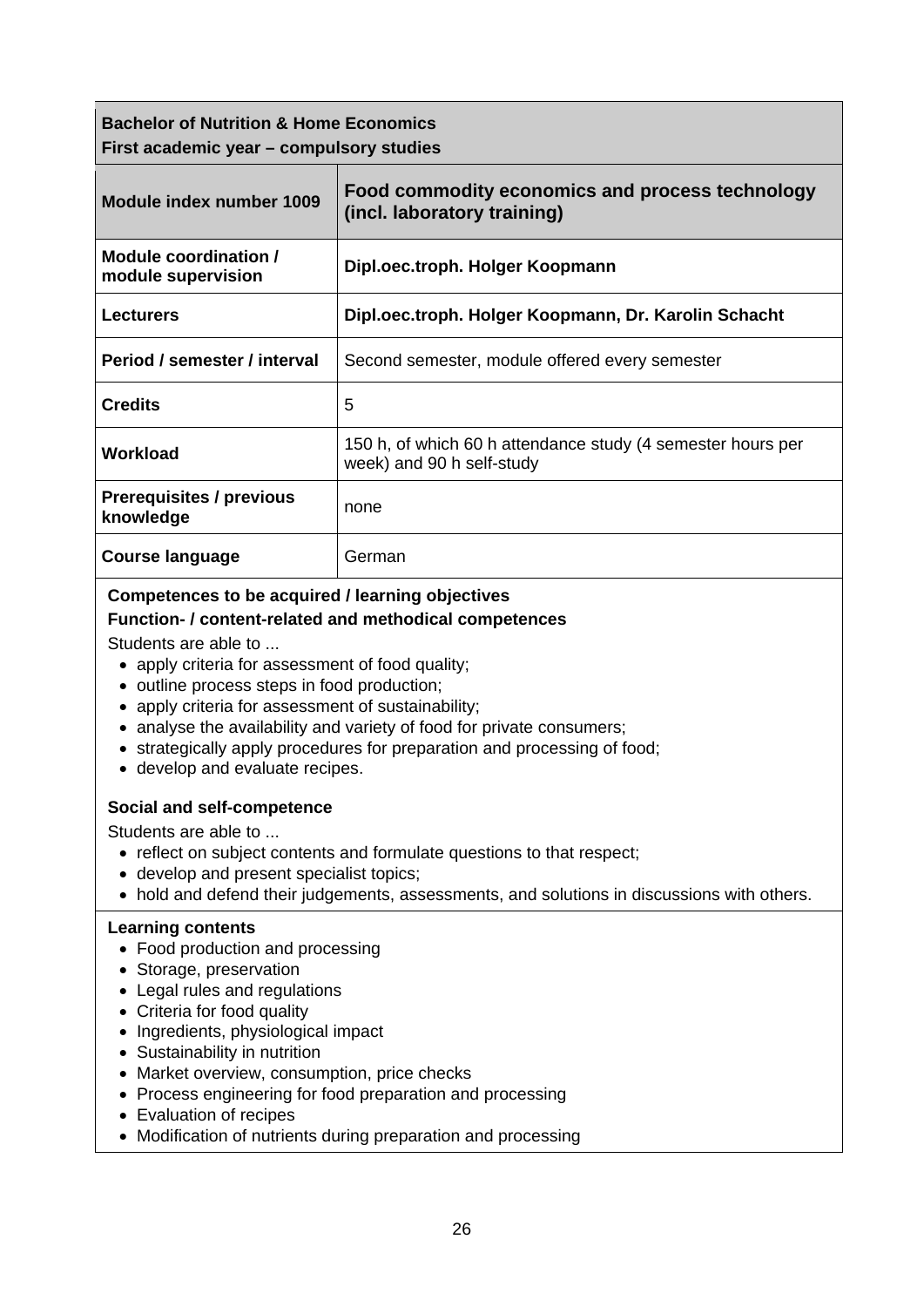| <b>Teaching and learning forms</b><br>methods / media formats | Attendance studies: seminar lectures, including group work, la-<br>boratory training                                                       |
|---------------------------------------------------------------|--------------------------------------------------------------------------------------------------------------------------------------------|
|                                                               | Self-studies: preparation and evaluation, exam preparation                                                                                 |
| <b>Study and examination cred-</b><br>its                     | One pre-exam credit: successful completion of the laboratory<br>training;                                                                  |
|                                                               | One examination credit: paper, written exam, oral exam or<br>presentation;                                                                 |
|                                                               | The type of examination is specified by the examiner at the be-<br>ginning of the course.                                                  |
| Literature / work material                                    | Rimbach et al (2010). Lebensmittel-Warenkunde für Einsteiger.<br>Berlin/Heidelberg: Springer Verlag.                                       |
|                                                               | Schuchmann, H.P., Schuchmann, H. (2005). Lebensmittelver-<br>fahrenstechnik. Rohstoffe, Prozesse, Produkte. Weinheim:<br>Wiley-VCH Verlag. |
|                                                               | Ternes, W. (1990). Naturwissenschaftliche Grundlagen der Le-<br>bensmittelzubereitung. Hamburg: Behr's Verlag.                             |
|                                                               | Ternes, W. et al. (2005). Lebensmittel-Lexikon. Hamburg:<br>Behr's Verlag.                                                                 |
|                                                               | Wisker et al (2006). Grundlagen der Lebensmittel-Lehre. Ham-<br>burg: Behr's Verlag.                                                       |
|                                                               |                                                                                                                                            |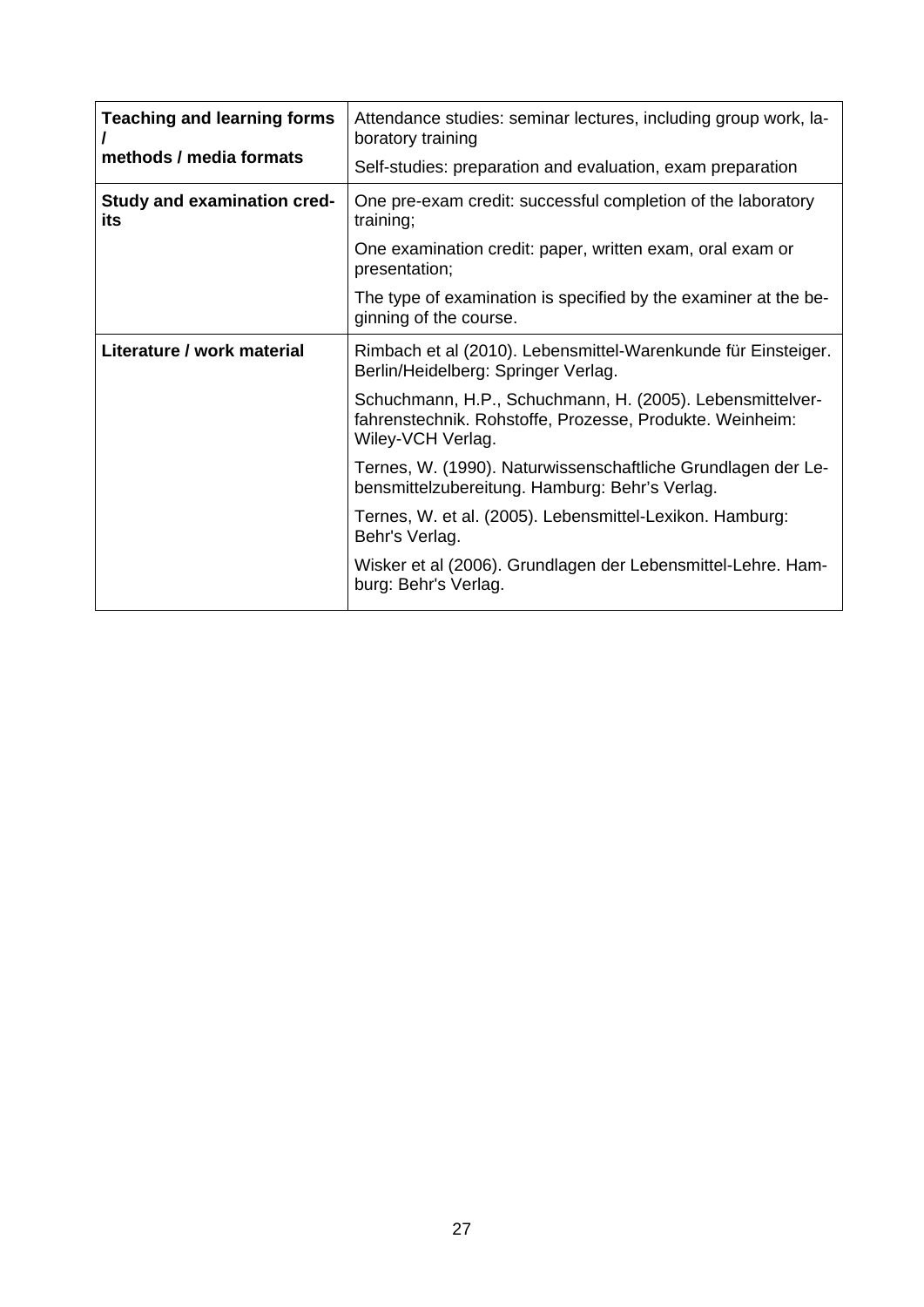## **Bachelor of Nutrition & Home Economics First academic year – compulsory studies**

| Module index number 1010                     | Mathematics, physics, EDP (incl. laboratory training)                                     |
|----------------------------------------------|-------------------------------------------------------------------------------------------|
| Module coordination /<br>module supervision  | Prof. Dr. Jörg Andreä                                                                     |
| <b>Lecturers</b>                             | Prof. Dr. Jörg Andreä, Dipl.oec.troph. Silvia Elfers,<br>Dipl.oec.troph. Fritz Kropholler |
| Period / semester / interval                 | Second semester, module offered every semester                                            |
| <b>Credits</b>                               | 5                                                                                         |
| Workload                                     | 150 h, of which 60 h attendance study (4 semester hours per<br>week) and 90 h self-study  |
| <b>Prerequisites / previous</b><br>knowledge | none                                                                                      |
| <b>Course language</b>                       | German                                                                                    |

#### **Competences to be acquired / learning objectives**

#### **Function- / content-related and methodical competences**

Students are able to ...

- explain the required mathematical methods;
- handle and work with aids, such as a PC and MS EXCEL in the scope required;
- understand the major physical correlations and coherences in the fields of mechanics, acoustics, and optics.
- explain variables and units, as well as relevant procedures for quantitative measurement of physical properties;
- analyse, document, and discuss experimental tests in a professional and appropriate manner;
- correctly report on physical principles, as well as measurement and analysis methods.

#### **Social and self-competence**

Students are able to ...

- organise themselves for working in large and small groups;
- identify division of work and responsibilities as goal-oriented and implement this principle in a productive way;
- further develop individual opportunities in the field of natural science and engineering.

- Mathematics: solving of equations, simple functions, elements of differential and integral calculation, trigonometry and statistics;
- EDP: Excel as a tool for evaluation and analysis of measurement results
- Scientific approaches and physical models
- Systems of units, quantities, units of measure, representation
- Experiments, measurements, analyses, documentation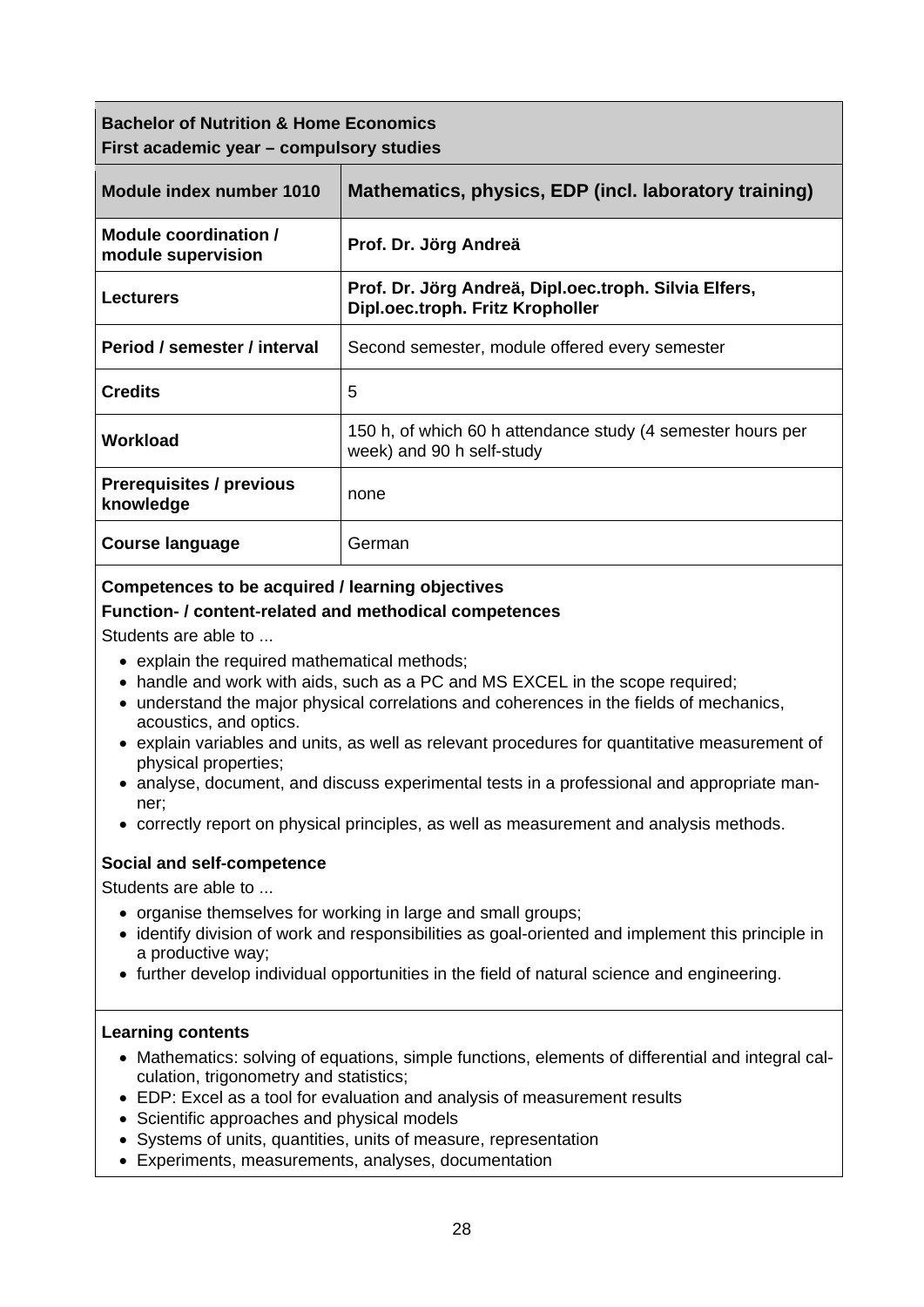• Kinematics, dynamics, strength of materials, pressure, flowing media, basic principles of acoustics and optics

# **Laboratory training**

 Preparation and execution of practical measurement tasks based on the learning contents of the module; evaluation and recording of results

| <b>Teaching and learning forms</b><br>methods / media formats | Attendance studies: seminar lectures, including exercises and<br>presentations, laboratory training<br>Self-studies: preparation and evaluation, preparation of presen-<br>tations, production of records and logs, exam preparation |
|---------------------------------------------------------------|--------------------------------------------------------------------------------------------------------------------------------------------------------------------------------------------------------------------------------------|
| <b>Study and examination cred-</b><br>its                     | One pre-exam credit: successful completion of the laboratory<br>training;                                                                                                                                                            |
|                                                               | One study credit: paper, written exam, oral exam or presenta-<br>tion;                                                                                                                                                               |
|                                                               | The type of examination is specified by the examiner at the be-<br>ginning of the course.                                                                                                                                            |
| Literature / work material                                    | Duden. Basiswissen Schule. Physik Abitur (2007). Mannheim:<br>Bibliographisches Institut.                                                                                                                                            |
|                                                               | Erbrecht, R. (2007). Das große Tafelwerk interaktiv. Berlin:<br>Cornelsen Verlag.                                                                                                                                                    |
|                                                               | Heywang, F., Treiber, H. (1992). Physik für Fachhochschulen<br>und technische Berufe. Hamburg: Handwerk und Technik (only<br>available in libraries).                                                                                |
|                                                               | Leute, U. (1995). Physik und ihre Anwendungen in Technik und<br>Umwelt. Munich: Hanser Verlag.                                                                                                                                       |
|                                                               | Meschede, D. (2010). Gerthsen Physik. Berlin/Heidelberg:<br>Springer Verlag.                                                                                                                                                         |
|                                                               | Tipler, P. A. (2000). Physik. Heidelberg: Spektrum Akad. Ver-<br>lag.                                                                                                                                                                |
|                                                               | E-learning platform EMIL: Lecture presentation handout, set of<br>exercises, auxiliary material                                                                                                                                      |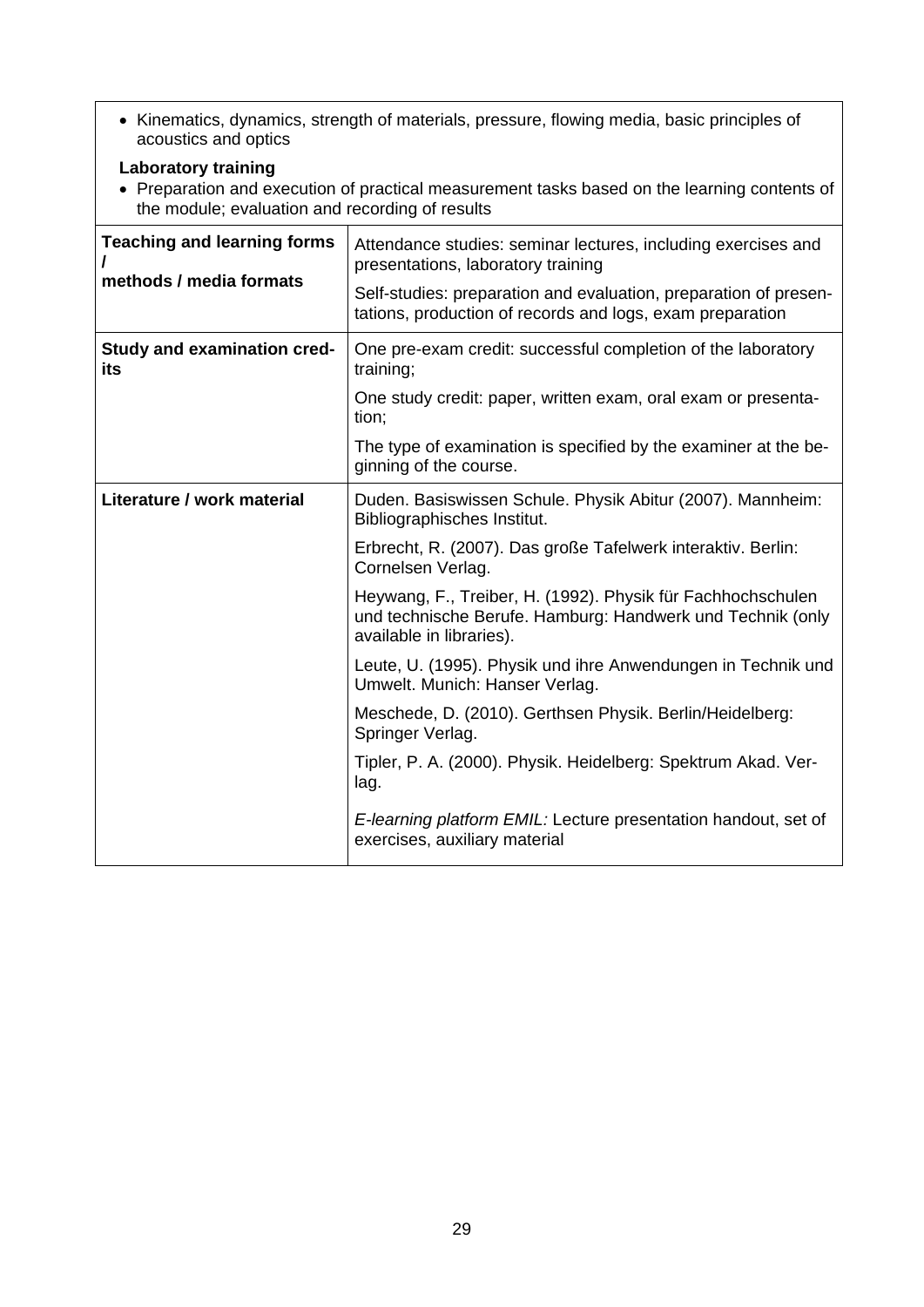| <b>Bachelor of Nutrition &amp; Home Economics</b> |                                          |
|---------------------------------------------------|------------------------------------------|
|                                                   | First academic year – compulsory studies |

| Module index number 1011                     | <b>Organic chemistry and biochemistry</b><br>(including laboratory training)             |
|----------------------------------------------|------------------------------------------------------------------------------------------|
| Module coordination /<br>module supervision  | Prof. Dr. Michael Häusler                                                                |
| <b>Lecturers</b>                             | Prof. Dr. Michael Häusler, Dr. Ilse Hollnagel,<br>Dipl.-Ing. Klaus Kösling               |
| Period / semester / interval                 | Second semester, module offered every semester                                           |
| <b>Credits</b>                               | 5                                                                                        |
| Workload                                     | 150 h, of which 60 h attendance study (4 semester hours per<br>week) and 90 h self-study |
| <b>Prerequisites / previous</b><br>knowledge | Recommended: Basic principles of chemistry module                                        |
| <b>Course language</b>                       | German                                                                                   |

#### **Function- / content-related and methodical competences**

Students are able to ...

- specify the major functional classes of substances of organic compounds;
- specify the properties and reactions of the major classes of substances of organic compounds;
- perform basic chemical and analytical laboratory experiments;
- specify the basic principles of biochemical metabolistic correlations and processes;
- explain the principles of chemical processes in living organisms;
- specify the applicability of general chemical laws to the field of living organisms;
- confidently handle biochemical formulas and reaction cycles;
- explain the major metabolic pathways;
- explain the chemical and substance-based principles and correlations in the field of nutrition physiology and dietics.

#### **Social and self-competence**

Students are able to ...

- comprehend the presented subject knowledge and understand the systematic correlations of the special contents;
- reflect on subject contents and formulate questions to that respect;
- solve special content-related problems together with fellow students in the form of group work and to present and explain solutions and results during lectures;
- hold and defend their judgements, assessments, and solutions in discussions with others;
- openly respond to arguments from others;
- during internship, present and explain methods, experiment sequences and results in a wellstructured manner;
- perform independent research in technical literature.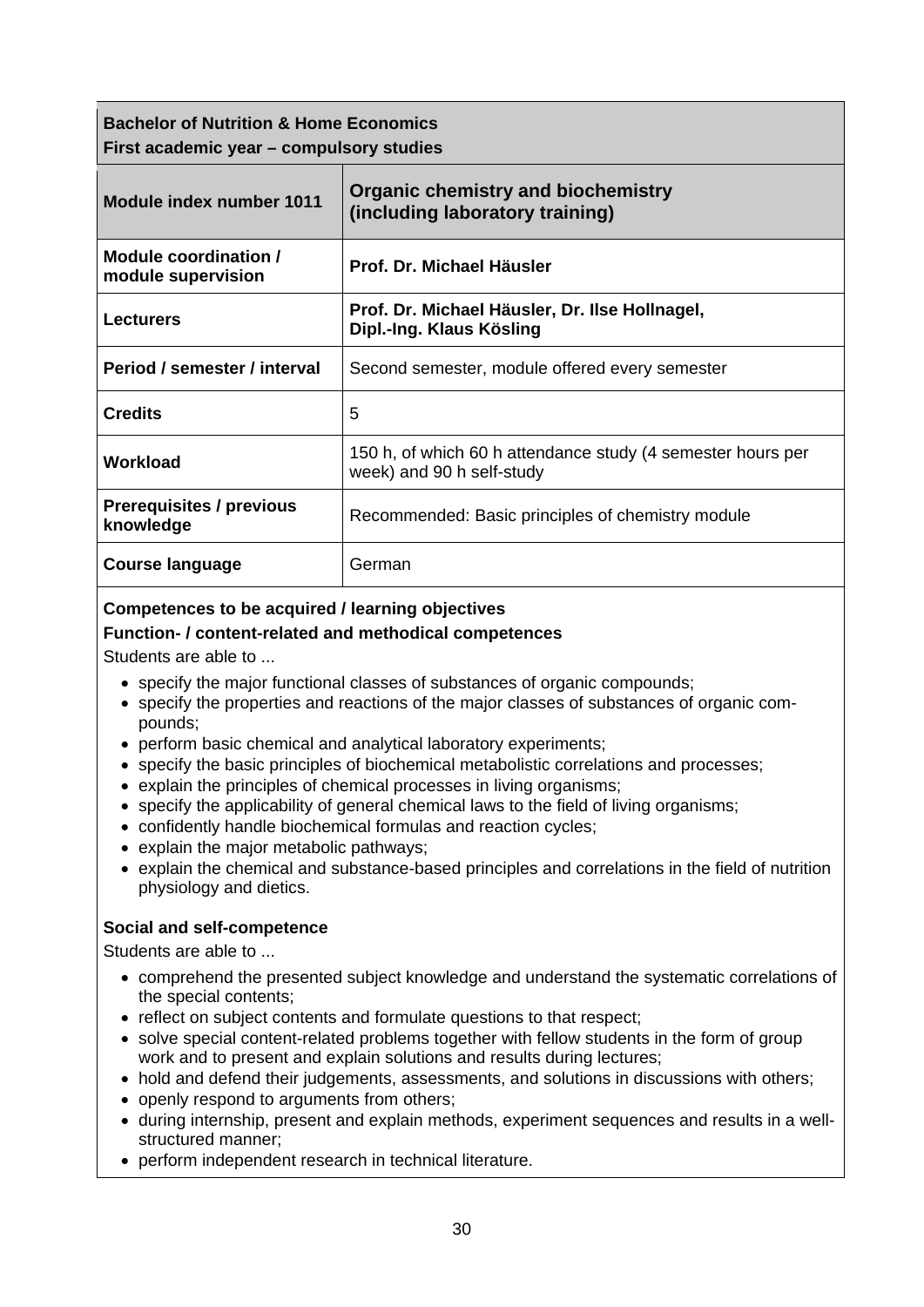#### **Learning contents**

#### **Organic chemistry:**

Lipids and lipoids, saccharides, amino acids, peptides, proteins, glycolipids, lipoproteins, glycoproteins, structures, properties, reactions, changes, functions

#### **Laboratory training:** Quantitative analysis, chemical-physical properties of organic compounds, reactions and verification of functional groups, analysis of food ingredients

#### **Biochemistry:**

Thermodynamics of biochemical reactions; enzymes and biocatalysis, digestion of carbohydrates, proteins and lipids; resorption and distribution; deposition; glycolysis, pentose phosphate cycle, ß-oxidation, transamination, urea cycle, citric acid cycle, respiratory chain, fasting metabolism, formation of ketone bodies, gluconeogenesis, protein biosynthesis, fatty acid biosynthesis, control and endocrine regulation

| <b>Teaching and learning forms</b><br>methods / media formats | Attendance studies: seminar lectures and laboratory training<br>Self-studies: preparation and evaluation, exam preparation |
|---------------------------------------------------------------|----------------------------------------------------------------------------------------------------------------------------|
| <b>Study and examination cred-</b><br>its                     | One pre-exam credit: successful completion of the laboratory<br>training;                                                  |
|                                                               | One examination credit: paper, written exam, oral exam or<br>presentation;                                                 |
|                                                               | The type of examination is specified by the examiner at the be-<br>ginning of the course.                                  |
| Literature / work material                                    | Beyer, H., Walter, W. (2004). Lehrbuch der Organischen Che-<br>mie. Stuttgart: Hirzel Verlag.                              |
|                                                               | Christen, P., Jaussi, R. (2005). Biochemie. Berlin: Springer Ver-<br>lag.                                                  |
|                                                               | Falbe, J., Regitz, M. (Hrsg.) (1995). Römpp-Chemie-Lexikon.<br>Stuttgart: Thieme Verlag.                                   |
|                                                               | Horn, F. et al. (2012). Biochemie des Menschen. Stuttgart:<br>Thieme Verlag.                                               |
|                                                               | Koolman, J., Röhm, K.H. (2002/2009). Taschenatlas der Bio-<br>chemie. Stuttgart: Thieme Verlag.                            |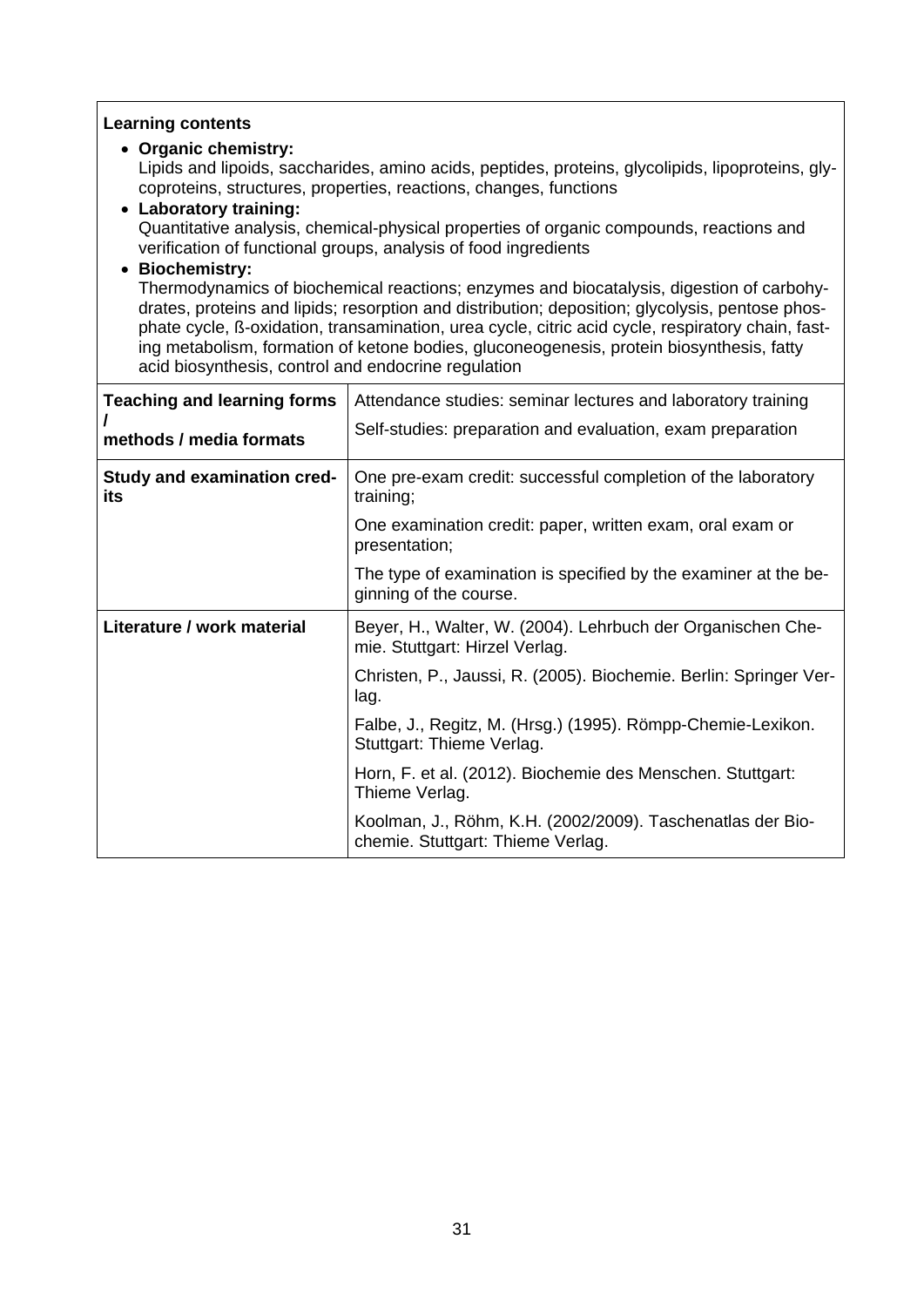| <b>Bachelor of Nutrition &amp; Home Economics</b><br>First academic year – compulsory studies |                                                                                             |
|-----------------------------------------------------------------------------------------------|---------------------------------------------------------------------------------------------|
| Module index number 1023                                                                      | Science and practice foundations                                                            |
| Module coordination /<br>module supervision                                                   | Dipl.oec.troph. Christiane Theophile                                                        |
| <b>Lecturers</b>                                                                              | Dipl.-Bibl. Susanne Gaßl, Lehrbeauftragte der G 20,<br>Dipl.oec.troph. Christiane Theophile |
| Period / semester / interval                                                                  | First semester, module offered every semester                                               |
| <b>Credits</b>                                                                                | 5                                                                                           |
| Workload                                                                                      | 150 h, of which 60 h attendance study (4 semester hours per<br>week) and 90 h self-study    |
| <b>Prerequisites / previous</b><br>knowledge                                                  | none                                                                                        |
| <b>Course language</b>                                                                        | German                                                                                      |

#### **Function- / content-related and methodical competences**

Students are able to ...

- do research for compiling scientific papers and to evaluate the sources;
- meet the formal, stylistic, and layout requirements for compilation of scientific papers and documents;
- specify types of quoting and presenting references and appropriately use them in scientific papers;
- present a prepared topic to a work group;
- implement safety and hygiene regulations for canteens / catering facilities:
- assess the quality of food;
- process food correctly and in a nutrient-protecting manner, as well as properly store foodstuffs and food;
- chose and apply nutrient-protecting cooking methods.

#### **Social and self-competence**

Students are able to ...

- reflect on module contents and formulate questions to that respect;
- communicate within a team, judge and evaluate their own role, and assume responsibility;
- give and receive feedback and handle it in a constructive and positive manner;
- work in a group on provided topics;
- hold and defend their judgements, assessments, and solutions in discussions with others;

#### **Learning contents**

#### **Scientific principles (exercise)**

- Research for information and information processing and assessment
- Text types used in an academic context
- Formal requirements for scientific papers
- Quotes, sources and references, bibliography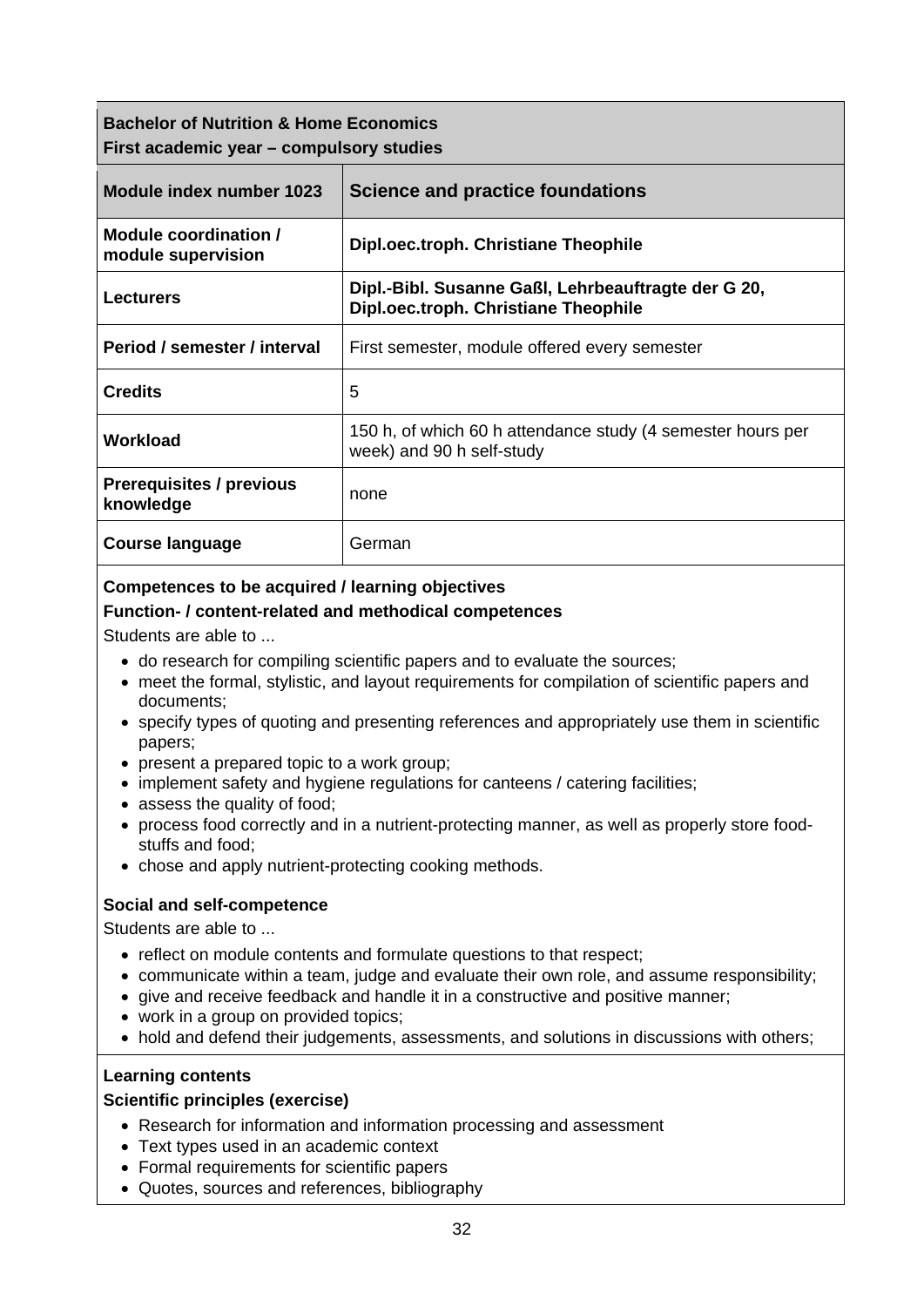- Structure and layout of scientific papers
- Basics of scientific writing

#### **Practical foundations (laboratory training)**

- Hygiene regulations for canteens / catering facilities, accident prevention when handling kitchen utensils, compilation of a group work schedule
- Handling of cooking knives and special tools and appliances
- Presentation of various cooking devices and cooking methods
- Exemplary structure of a work place, appropriate and correct handling of food and foodstuffs
- Visual and sensory differences of food with equal recipes
- Arrangement methods and arrangement techniques for dishes served on plates, structure / order of courses for meal planning
- Dough production, dough development and ripening, cooking and baking, professional shaping

| <b>Teaching and learning forms</b><br>methods / media formats | Attendance studies: Exercises and tasks, short presentations,<br>practical applications at the computer; laboratory training<br>Self-studies: preparation and evaluation, preparation of short<br>presentations, exam preparation                                                                                                                                                                                                                                                                                                                                                                                            |
|---------------------------------------------------------------|------------------------------------------------------------------------------------------------------------------------------------------------------------------------------------------------------------------------------------------------------------------------------------------------------------------------------------------------------------------------------------------------------------------------------------------------------------------------------------------------------------------------------------------------------------------------------------------------------------------------------|
| <b>Study and examination cred-</b><br>its                     | One pre-exam credit: successful completion of the laboratory<br>training;<br>One study credit: Exercise certificate                                                                                                                                                                                                                                                                                                                                                                                                                                                                                                          |
| Literature / work material                                    | Bünting, K.-D., Bitterlich, A., Pospiech, U. (2006). Schreiben im<br>Studium: mit Erfolg. Berlin: Cornelsen Verlag Scriptor.<br>Franck, N., Stary, J. (Hrsg.) (2008). Die Technik wissenschaftli-<br>chen Arbeitens. Paderborn: Schöningh Verlag.<br>Pabst-Weinschenk, M. (2004). Reden im Studium. Berlin: Cor-<br>nelsen Verlag Scriptor.<br>Rossig, W.E., Prätsch, J. (2006). Wissenschaftliche Arbeiten.<br>Weyhe: Teamdruck.<br>Theisen, M.R. (2006). Wissenschaftliches Arbeiten. Munich:<br>Verlag Franz Vahlen.<br>E-learning platform EMIL: auxiliary material, recipes and infor-<br>mation on laboratory training |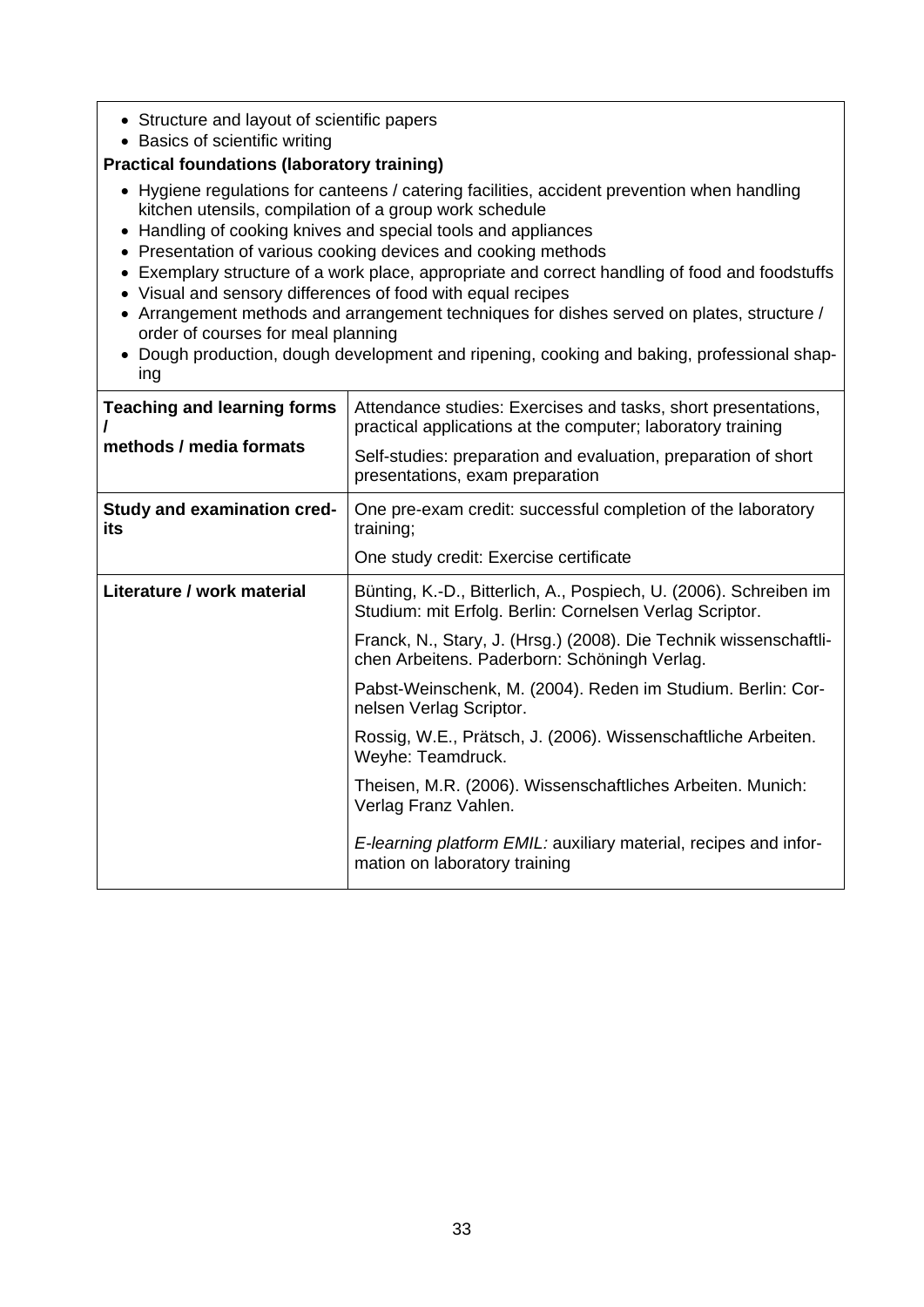*Second and third academic year – general compulsory programme modules* 

9 compulsory modules with 5 CP / module = 45 CP

#### **Bachelor degree programme of Nutrition & Home Economics Second and third academic year – general compulsory programme modules**

| Module index number 2100                     | <b>Nutritional concepts</b>                                                                                                                                                   |
|----------------------------------------------|-------------------------------------------------------------------------------------------------------------------------------------------------------------------------------|
| Module coordination /<br>module supervision  | Prof. Dr. Sibylle Adam                                                                                                                                                        |
| <b>Lecturers</b>                             | Prof. Dr. Sibylle Adam                                                                                                                                                        |
| Period / semester / interval                 | Third semester, module offered every semester                                                                                                                                 |
| <b>Credits</b>                               | 5                                                                                                                                                                             |
| Workload                                     | 150 h, of which 60 h attendance study (4 semester hours per<br>week) and 90 h self-study                                                                                      |
| <b>Prerequisites / previous</b><br>knowledge | Recommended: Basic principles of chemistry, ergonomics, an-<br>thropobiology, food science and dietics, nutritional physiology,<br>organic chemistry and biochemistry modules |
| Course language                              | German                                                                                                                                                                        |

#### **Competences to be acquired / learning objectives**

#### **Function- / content-related and methodical competences**

Students are able to ...

- deduce scientifically profound nutritional recommendations for various age and occupational groups or athletes;
- develop and assess nutritional concepts for different situations and performance requirements and to perform critical analyses of special sports nutrition.

#### **Social and self-competence**

Students are able to ...

- act reasonably and responsibly with regard to their own and others' nutritional behaviour;
- independently develop nutritional concepts for various age and performance groups taking into account Blended Learning;
- extrapolate concrete nutritional recommendations and guidelines in teamwork with students groups and together with lecturers and tutors using scientific orientation guidelines and case studies.

- Reference values for nutrient supply
- Nutrition recommendations for various age groups, such as elderly people, mothers to be, nursing mothers, babies, special occupational groups and athletes
- Compilation and assessment of nutrition plans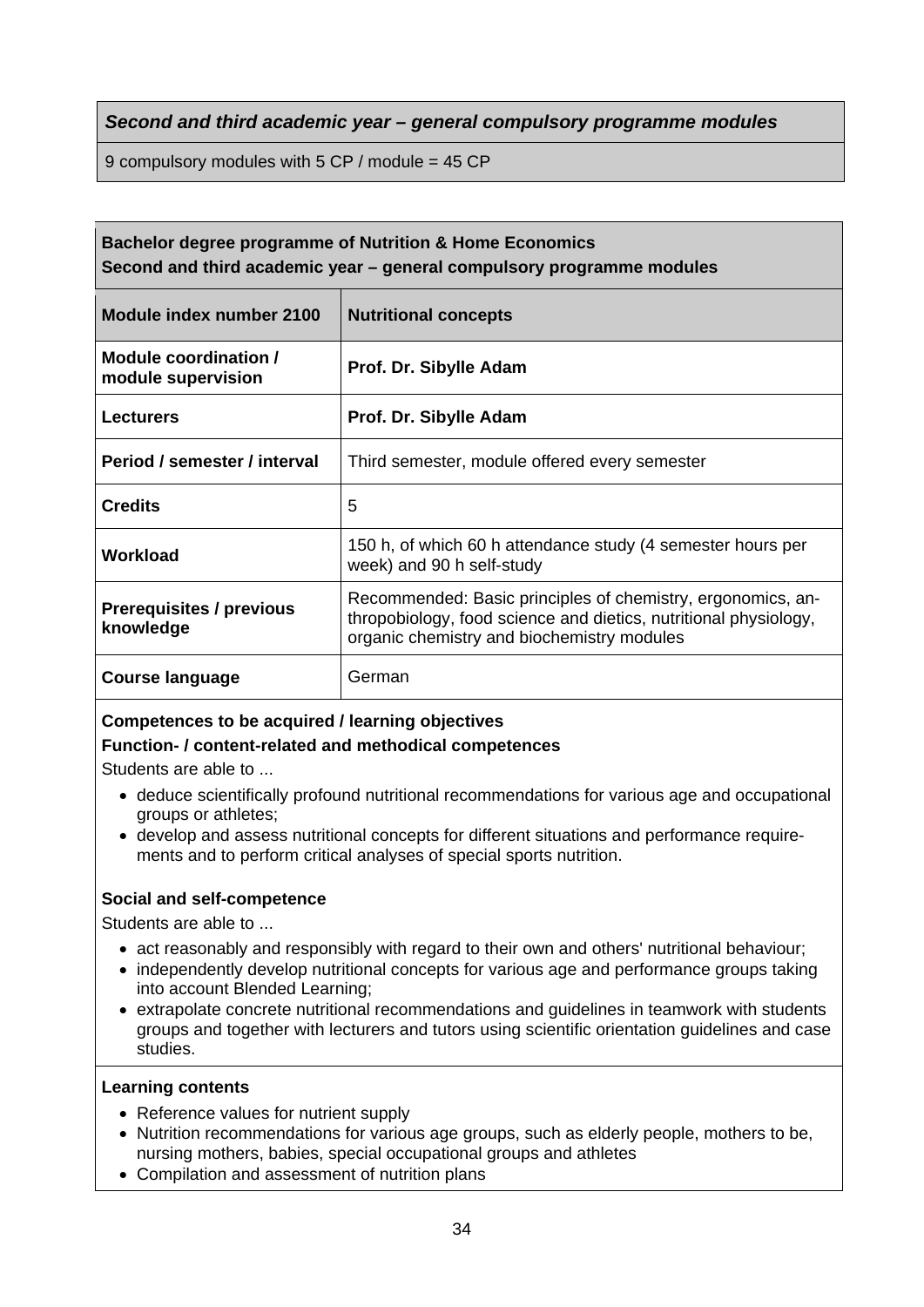| • Analysis of food supplements for athletes |                                                                                                                                                                                                                                                                                |
|---------------------------------------------|--------------------------------------------------------------------------------------------------------------------------------------------------------------------------------------------------------------------------------------------------------------------------------|
| <b>Teaching and learning forms</b>          | Attendance studies: seminar lectures, including exercises, e-<br>learning                                                                                                                                                                                                      |
| methods / media formats                     | Self-studies: preparation and evaluation, completion of e-learn-<br>ing exercises, exam preparation                                                                                                                                                                            |
| <b>Study and examination cred-</b>          | One pre-exam credit,                                                                                                                                                                                                                                                           |
| its                                         | One examination credit: paper, written exam, oral exam or<br>presentation;                                                                                                                                                                                                     |
|                                             | The type of examination is specified by the examiner at the be-<br>ginning of the course.                                                                                                                                                                                      |
| Literature / work material                  | Biesalski, H.-K. et al. (Hrsg) (2010). Ernährungsmedizin. Stutt-<br>gart: Thieme Verlag.                                                                                                                                                                                       |
|                                             | Deutsche Gesellschaft für Ernährung, Österreichische Gesell-<br>schaft für Ernährung, Schweizerische Gesellschaft für Ernäh-<br>rung, Schweizerische Vereinigung für Ernährung (Hrsg.) (2008).<br>Referenzwerte für die Nährstoffzufuhr. Frankfurt a. M.: Um-<br>schau Verlag. |
|                                             | Deutsche Gesellschaft für Ernährung (collection of loose<br>leaves) Beratungs-Standards. Troisdorf: Rautenberg Media und<br>Print Verlag KG.                                                                                                                                   |
|                                             | Geiss, K. R., Hamm, M. (2000). Handbuch Sportlerernährung.<br>Hamburg: Behrs Verlag.                                                                                                                                                                                           |
|                                             | Hamm, M. (2012). Die richtige Ernährung für Sportler. Munich:<br>Riva Verlag.                                                                                                                                                                                                  |
|                                             | Kasper H.(2009). Ernährungsmedizin und Diätetik. Munich: Ur-<br>ban und Fischer.                                                                                                                                                                                               |
|                                             | Kersting M. (Hrsg.) (2009). Kinderernährung aktuell. Sulzbach<br>im Taunus: Umschau Zeitschriften Verlag.                                                                                                                                                                      |
|                                             | Müller, M. J. (2007). Ernährungsmedizinische Praxis. Heidel-<br>berg: Springer Medizin.                                                                                                                                                                                        |
|                                             | E-learning platform EMIL: Nutritional physiology and nutritional<br>concepts module                                                                                                                                                                                            |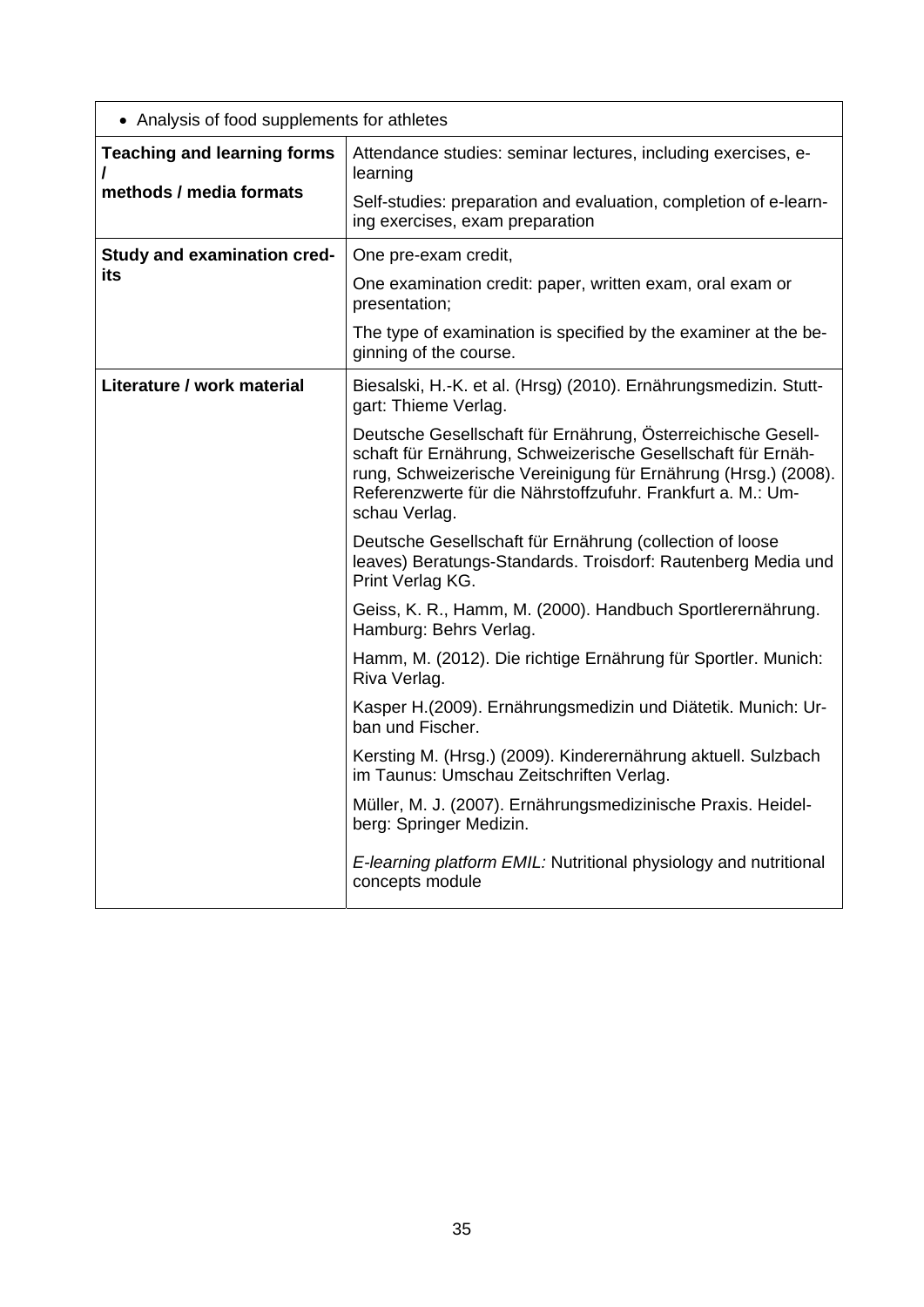| <b>Bachelor of Nutrition &amp; Home Economics</b> | Second and third academic year - general compulsory programme modules |
|---------------------------------------------------|-----------------------------------------------------------------------|
|                                                   |                                                                       |

| Module index number 2500                     | <b>Managerial accounting and controlling</b>                                             |
|----------------------------------------------|------------------------------------------------------------------------------------------|
| Module coordination /<br>module supervision  | Prof. Dr. Petra Naujoks                                                                  |
| <b>Lecturers</b>                             | <b>Prof. Dr. Petra Naujoks</b>                                                           |
| Period / semester / interval                 | Third semester, module offered every semester                                            |
| <b>Credits</b>                               | 5                                                                                        |
| Workload                                     | 150 h, of which 60 h attendance study (4 semester hours per<br>week) and 90 h self-study |
| <b>Prerequisites / previous</b><br>knowledge | Recommended: General business administration module                                      |
| Course language                              | German                                                                                   |

#### **Function- / content-related and methodical competences**

Students are able to ...

- distinguish expenditure from cost, revenue from output; differentiate between operational result, neutral result, and overall result, as well as between the different cost calculation systems;
- describe fixed cost, variable cost, individual cost, overhead cost and to verify these concepts by practical examples;
- compile a cost function, turnover function, and profit function from a case description and to determine the break-even point;
- determine the operational result from case descriptions, distribute the costs to the different cost centres using generally accepted methods, and calculate production cost, primary costs, and possible sales prices by means of suitable calculation methods;
- critically assess the different cost calculation systems in terms of suitability for sales price calculation;
- extrapolate and substantiate economically justifiable decisions for short-term and long-term applications.

#### **Social and self-competence**

Students are able to ...

- implement learning contents on the basis of exemplary companies or case studies;
- make use of the cost calculation instruments presented during lectures and assess the results in terms of decision-making;
- jointly develop and present solutions in group work;
- hold and defend their point of view within the group for different results;
- integrate insecure students into group work and motivate them;
- accept the alleged otherness of fellow students as a difference in personality or culture;
- promoting a productive learning environment through mindful and respectful behaviour.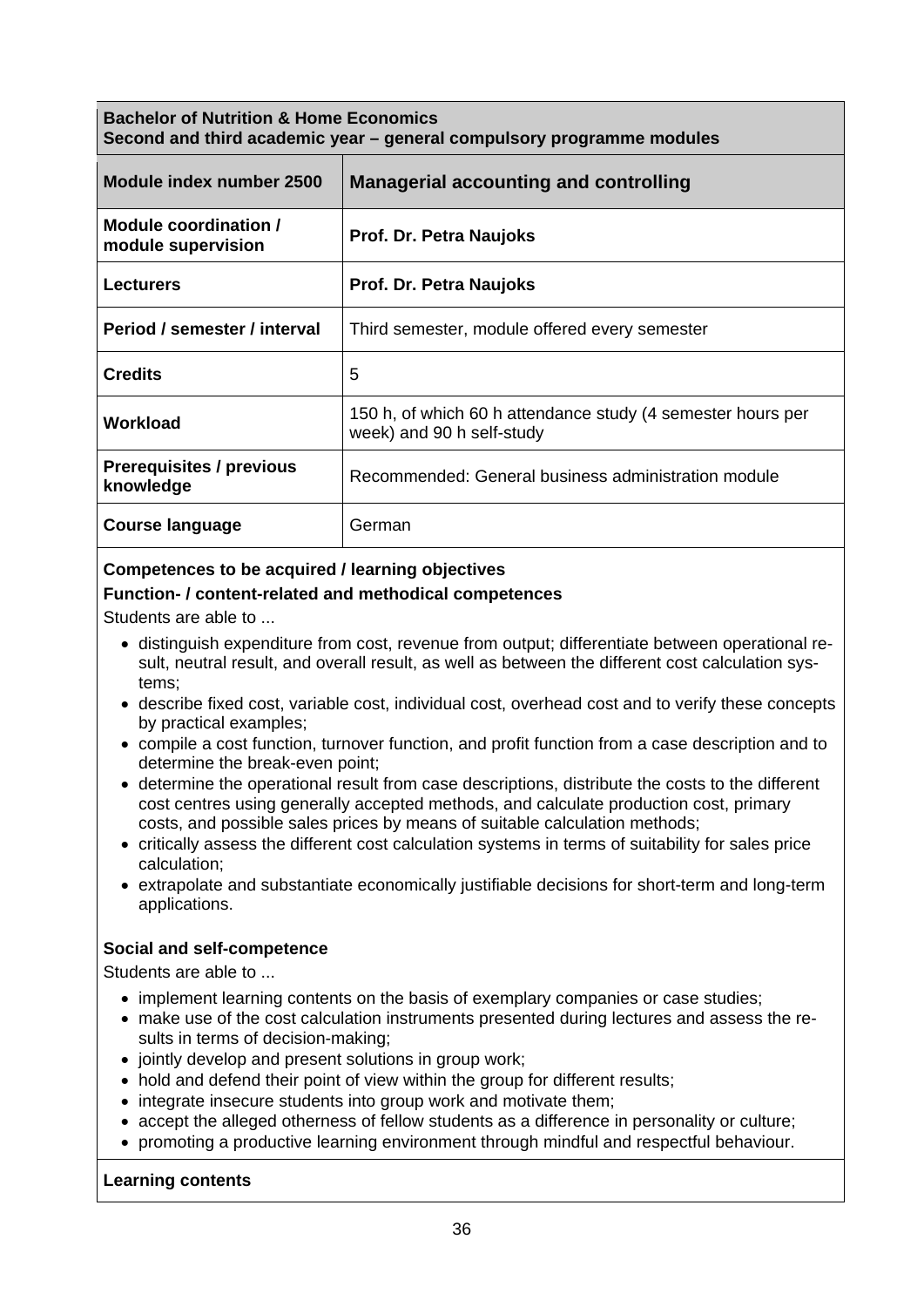- Differentiation between external and internal accounting
- Basic principles of cost calculation (fixed cost, variable cost, individual cost, overhead cost, calculatory cost)
- Cost function, turnover function, profit function, break-even analysis
- Cost calculation systems
- Full cost accounting, marginal cost accounting
- Cost type, cost centre, cost unit accounting (calculation methods)
- Contribution costing as decision-making calculations (product portfolio design, additional orders, in-house manufacturing / outsourcing, short-term minimum price limit)
- Multi-state fixed cost accounting (multi-stage contribution costing).
- Controlling cycle
- Planned cost calculation as a controlling instrument

| <b>Teaching and learning forms</b><br>methods / media formats | Attendance studies: seminar lectures, group work, e-learning,<br>student speeches<br>Self-studies: preparation and evaluation, exam preparation |
|---------------------------------------------------------------|-------------------------------------------------------------------------------------------------------------------------------------------------|
| Study and examination cred-<br>its                            | One examination credit: paper, written exam, oral exam or<br>presentation;                                                                      |
|                                                               | The type of examination is specified by the examiner at the be-<br>ginning of the course.                                                       |
| Literature / work material                                    | Däumler, K.-D., Grabe, J. (2008). Kostenrechnung 1 und 2.<br>Berlin: Verlag Neue Wirtschaftsbriefe (NWB).                                       |
|                                                               | Haberstock, L. (2008). Kostenrechnung 1. Berlin: Erich Schmidt<br>Verlag.                                                                       |
|                                                               | Schmolke, S., Deitermann, M. (2013). Industrielles Rechnungs-<br>wesen IKR. Braunschweig: Winklers Verlag.                                      |
|                                                               | E-learning platform EMIL: auxiliary material                                                                                                    |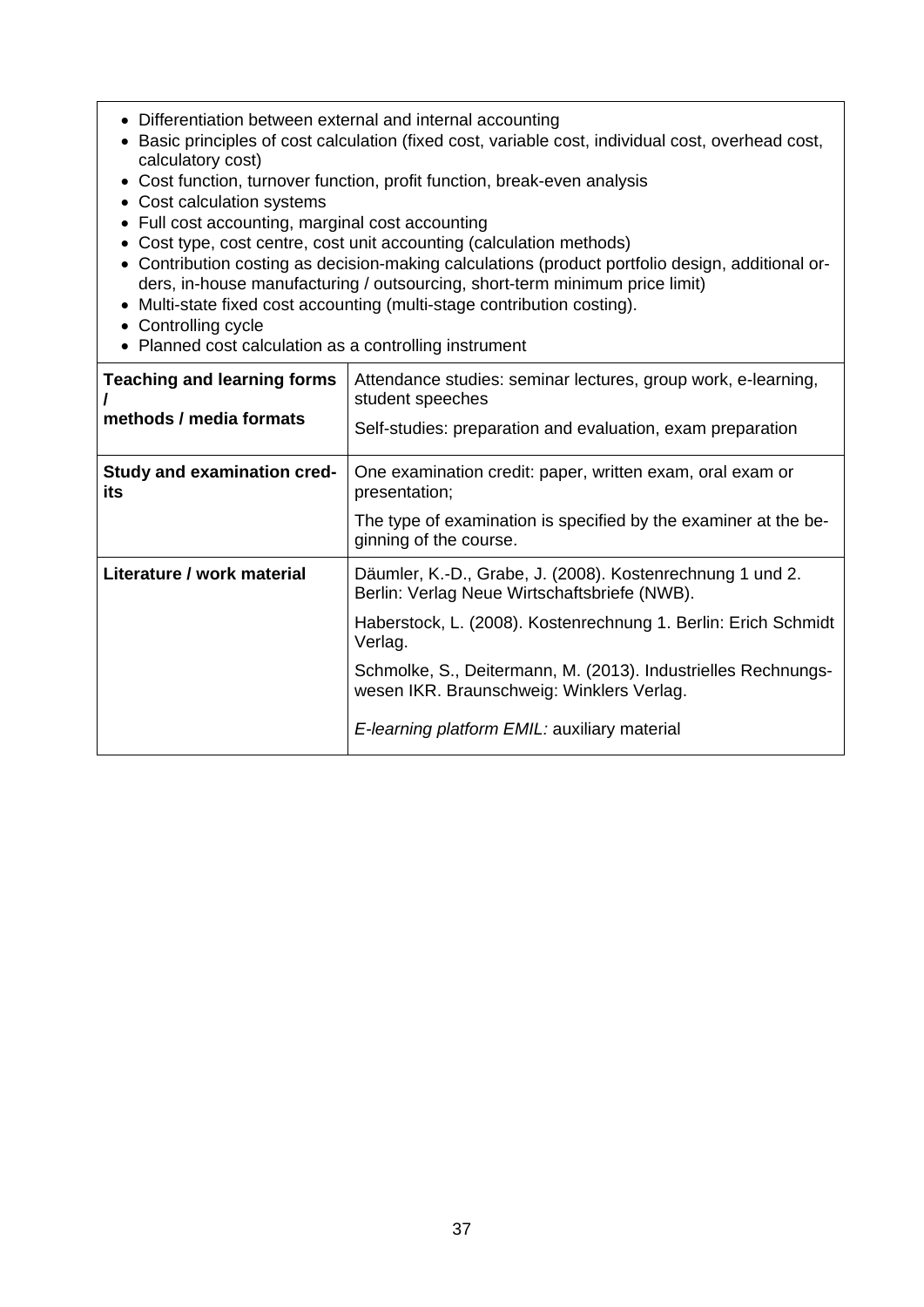| <b>Bachelor of Nutrition &amp; Home Economics</b><br>Second and third academic year – general compulsory programme modules |                                                                                                                            |
|----------------------------------------------------------------------------------------------------------------------------|----------------------------------------------------------------------------------------------------------------------------|
| Module index number 2400                                                                                                   | Food chemistry (incl. laboratory training)                                                                                 |
| Module coordination /<br>module supervision                                                                                | Prof. Dr. Michael Häusler                                                                                                  |
| <b>Lecturers</b>                                                                                                           | Prof. Dr. Michael Häusler, Dipl.-Ing. Klaus Kösling                                                                        |
| Period / semester / interval                                                                                               | Third semester, module offered every semester                                                                              |
| <b>Credits</b>                                                                                                             | 5                                                                                                                          |
| Workload                                                                                                                   | 150 h, of which 60 h attendance study (4 semester hours per<br>week) and 90 h self-study                                   |
| <b>Prerequisites / previous</b><br>knowledge                                                                               | Recommended: Basic principles of chemistry as well as organic<br>chemistry and biochemistry, including laboratory training |
| <b>Course language</b>                                                                                                     | German                                                                                                                     |

## **Competences to be acquired / learning objectives**

### **Function- / content-related and methodical competences**

Students are able to ...

- explain the major and minor components of food and their chemical, sensory, nutrition-physiological, technological, toxicological, and sensory properties;
- apply and use this knowledge for issues and problems with regard to quality assurance, product development, and food analytics;
- analyse food using the trained basic skills and qualifications;

### **Social and self-competence**

Students are able to ...

- comprehend the presented subject knowledge and understand the systematic correlations of the special contents;
- reflect on subject contents and formulate questions to that respect;
- solve special content-related problems together with fellow students in the form of group work and to present and explain solutions and results during lectures;
- hold and defend their judgements, assessments, and solutions within the scope of a discussion;
- openly respond to arguments from others;
- perform independent research in technical literature.

- Water, proteins, lipids, carbohydrates, including dietary fibres
- Vitamins, minerals, fat constituents, secondary plant substances
- Flavouring substances, colouring substances, enzymes, additives
- Properties, modifications, functionality of substances in terms of quality, shelf life, sensory properties, processing, nutritional value, toxicology, and analytics
- Fundamentals of food and additives law
- Preservation of food; hurdle technology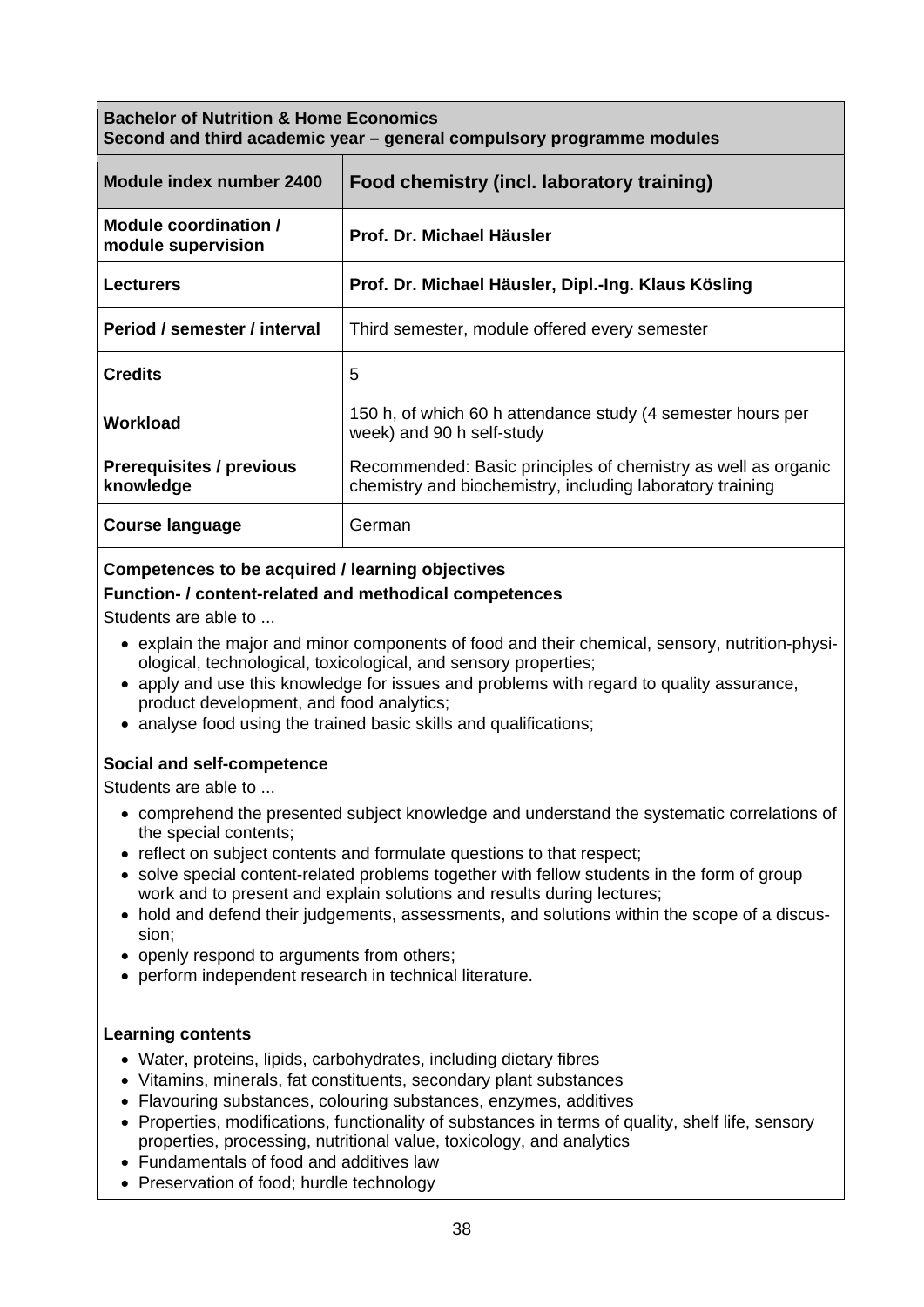| • Basic operations and methods of food analytics |                                                                                                                   |
|--------------------------------------------------|-------------------------------------------------------------------------------------------------------------------|
| <b>Teaching and learning forms</b>               | Attendance studies: seminar lectures and laboratory training                                                      |
| methods / media formats                          | Self-studies: preparation and evaluation, compilation of proto-<br>cols and logs, exam preparation                |
| <b>Study and examination cred-</b><br>its        | One pre-exam credit: successful completion of the laboratory<br>training;                                         |
|                                                  | One examination credit: paper, written exam, oral exam or<br>presentation;                                        |
|                                                  | The type of examination is specified by the examiner at the be-<br>ginning of the course.                         |
| Literature / work material                       | Baltes, W. (2007/2011). Lebensmittelchemie. Berlin: Springer<br>Verlag. Also available on-line                    |
|                                                  | Heiss, R., Eichner, K. (2002). Haltbarmachen von Lebensmit-<br>teln. Berlin: Springer Verlag.                     |
|                                                  | Matissek, R., Steiner, G. (2006/2010). Lebensmittelanalytik.<br>Berlin: Springer Verlag. Also available online    |
|                                                  | Ternes, W. (2005/2008). Naturwissenschaftliche Grundlagen<br>der Lebensmittelzubereitung. Hamburg: Behr's Verlag. |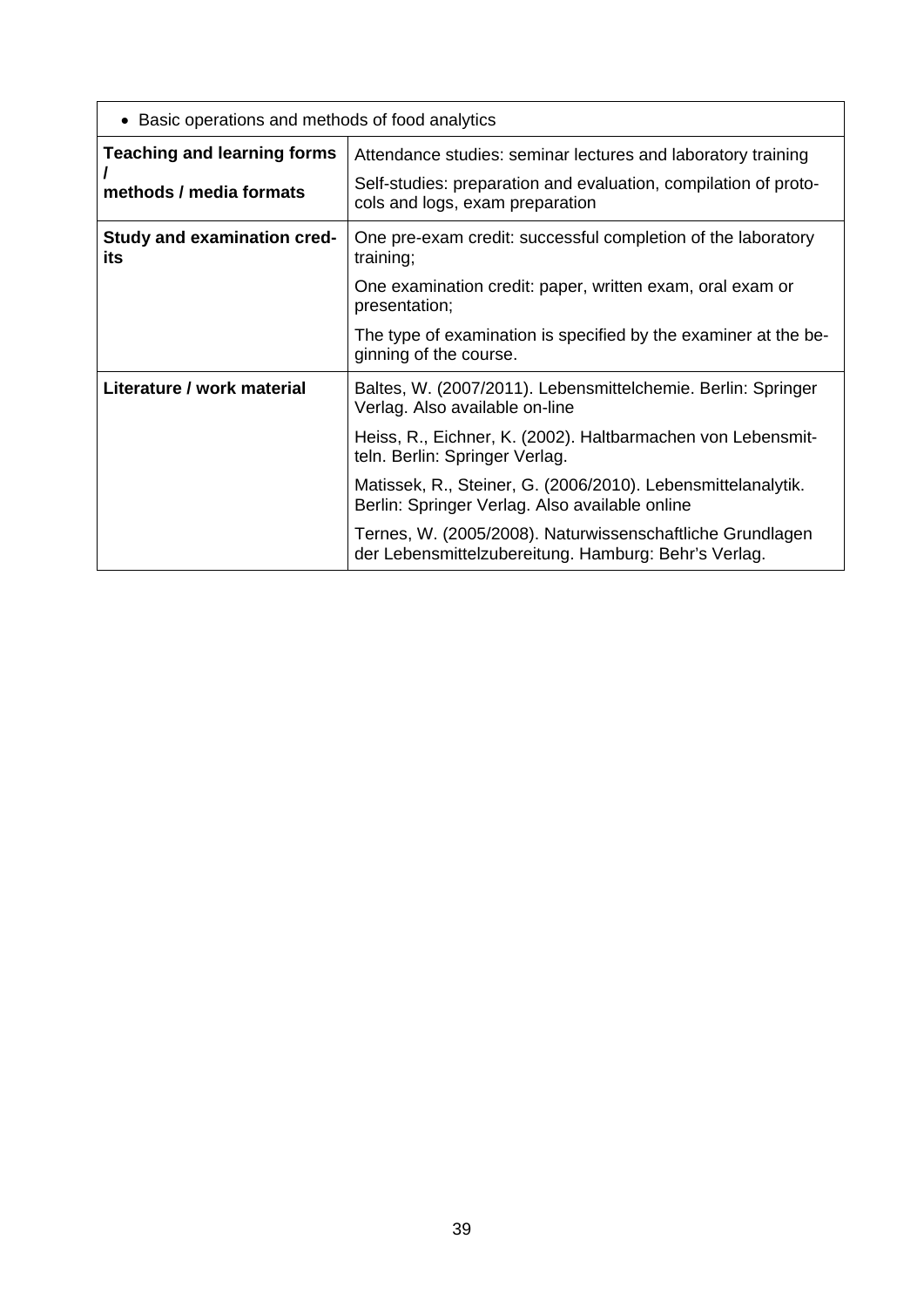| <b>Bachelor of Nutrition &amp; Home Economics</b><br>Second and third academic year – general compulsory programme modules |                                                                                                                            |
|----------------------------------------------------------------------------------------------------------------------------|----------------------------------------------------------------------------------------------------------------------------|
| Module index number 2200                                                                                                   | Microbiology and toxicology of foodstuffs                                                                                  |
| Module coordination /<br>module supervision                                                                                | Prof. Dr. Michael Häusler                                                                                                  |
| <b>Lecturers</b>                                                                                                           | Prof. Dr. Michael Häusler, Dr. Nina Kopra,<br>Prof. Dr. Katharina Riehn                                                    |
| Period / semester / interval                                                                                               | Third semester, module offered every semester                                                                              |
| <b>Credits</b>                                                                                                             | 5                                                                                                                          |
| Workload                                                                                                                   | 150 h, of which 60 h attendance study (4 semester hours per<br>week) and 90 h self-study                                   |
| <b>Prerequisites / previous</b><br>knowledge                                                                               | Recommended: Basic principles of chemistry as well as organic<br>chemistry and biochemistry, including laboratory training |
| <b>Course language</b>                                                                                                     | German                                                                                                                     |

## **Competences to be acquired / learning objectives**

### **Function- / content-related and methodical competences**

Students are able to ...

- explain profound knowledge on food-relevant basic principles of hygiene, infectious diseases, micro-organisms, toxicology, hygiene concepts, technological procedures and measures for control and containment of risks;
- solve practice-oriented problems and case studies form the field of food microbiology and toxicology;
- make use of consulting and methods competences with regard to food microbiology and toxicology;
- examine surfaces, commodities, room air, and food for their microbial burdens using culturecollection techniques;
- classify micro-organisms through microscopy and staining techniques;
- differentiate between different types of micro-organisms through selective culture media and biochemical methods;
- correctly disinfect their hands, tools and objects, and surfaces.

## **Social and self-competence**

Students are able to ...

- comprehend the presented subject knowledge and understand the systematic correlations of the special contents;
- reflect on subject contents and formulate questions to that respect;
- solve special content-related problems together with fellow students in the form of group work and to present and explain solutions and results during lectures;
- hold and defend their judgements, assessments, and solutions in discussions with others;
- openly respond to arguments from others;
- perform independent research in technical literature.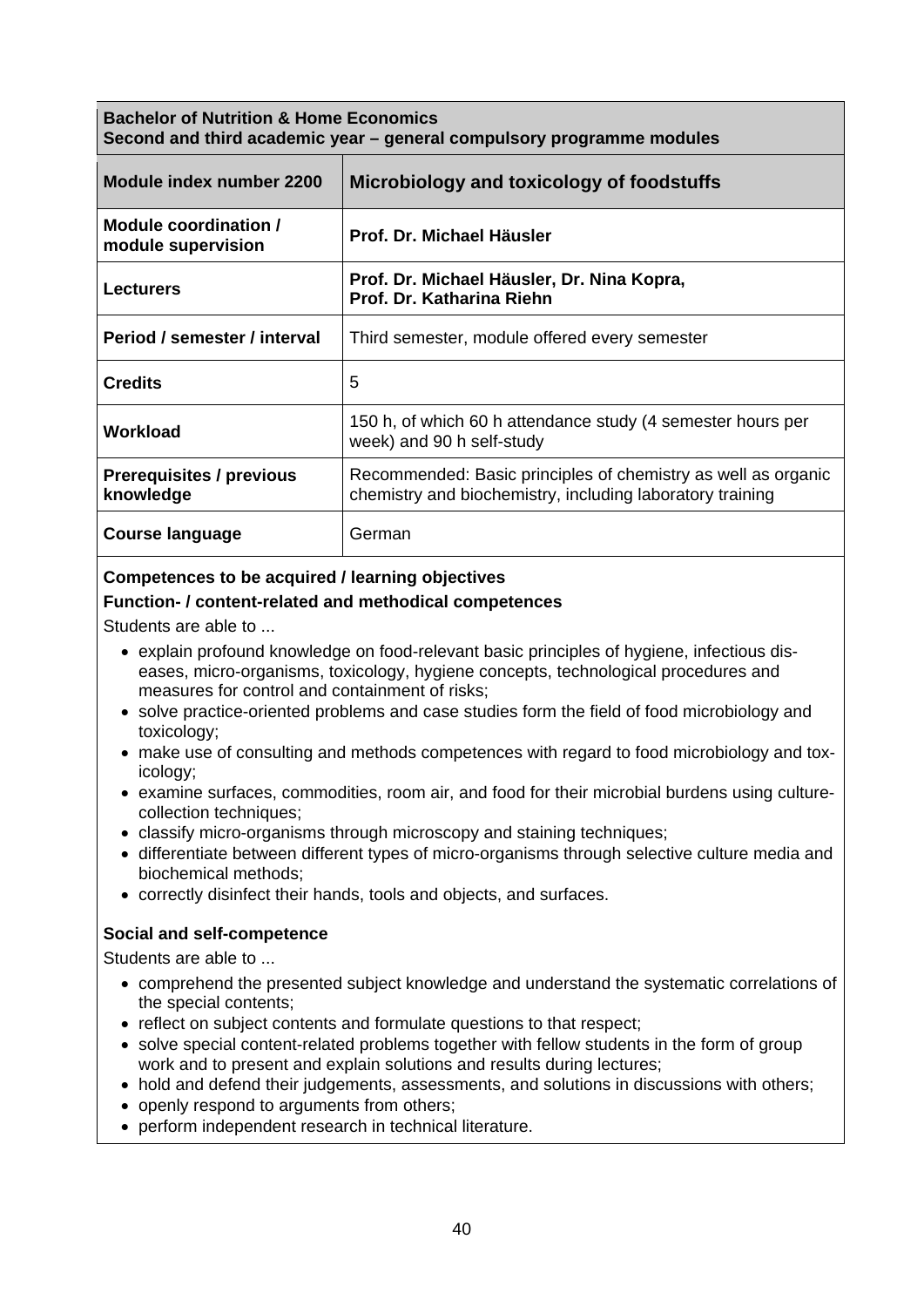## **Learning contents**

### **Food toxicology**

- Toxic effects, risk awareness and identification
- Toxicological test methods, risk evaluation, determination of limits
- Toxicokinetics and toxicodynamics of hazardous substances in food
- Legal requirements, food monitoring, consumer protection
- Pesticide and insecticide residues, residues from animal health products, environmental contaminants, contaminants originating from production and processing, as well as biogenic hazardous substances in food, occurring in selected groups of substances

## **Food microbiology**

- Impact, morphology, properties, growth, inhibition, and inactivation of micro-organisms; basic principles of genetic engineering
- Technological use of micro-organisms
- Basics of infectuous diseases; food infections and intoxications
- Microbiological test methods; verification, quantification, and differentiation of micro-organisms
- Physical and chemical methods for inhibition and inactivation of micro-organisms
- Hygiene factors, such as air, space, work place, commodities, personnel
- Basic principles of drinking water hygiene and food hygiene
- Hygiene concepts and controls in hospitals, canteens / catering facilities, food production

## **Food microbiology training**

- Cleaning and disinfection of hands and surfaces
- Determination of total microbial count and culture-related selective processes
- Identification of germs using enterotube and other methods
- Determination of total aerobic microbial count and surface marking
- Microscopy and staining reactions

| <b>Teaching and learning forms</b><br>methods / media formats | Attendance studies: seminar lectures, laboratory training<br>Self-studies: preparation and evaluation, exam preparation                                                                                                                                                                                                                                                                                                                                                                                                                                                |
|---------------------------------------------------------------|------------------------------------------------------------------------------------------------------------------------------------------------------------------------------------------------------------------------------------------------------------------------------------------------------------------------------------------------------------------------------------------------------------------------------------------------------------------------------------------------------------------------------------------------------------------------|
| <b>Study and examination cred-</b><br>its                     | One pre-exam credit: successful completion of training<br>One examination credit: paper, written exam, oral exam or<br>presentation;<br>The type of examination is specified by the examiner at the be-<br>ginning of the course.                                                                                                                                                                                                                                                                                                                                      |
| Literature / work material                                    | Fülgraff, G. (1989). Lebensmittel-Toxikologie. Stuttgart: UTB.<br>Holzapfel, W.H. (Hrsg.) (2004). Lexikon Lebensmittel-Mikrobio-<br>logie und -Hygiene. Hamburg: Behr's Verlag.<br>Krämer, J. (2007/2011). Lebensmittel-Mikrobiologie. Stuttgart:<br>Ulmer Verlag.<br>Reichl, F.-X. (2002). Taschenatlas der Toxikologie. Stuttgart:<br>Thieme Verlag.<br>Sinell, H.-J. (2004). Einführung in die Lebensmittelhygiene.<br>Stuttgart: Parey Verlag.<br>Steinbüchel et al (2013). Mikrobiologisches Praktikum. Berlin-<br>Heidelberg: Springer Verlag, available on-line |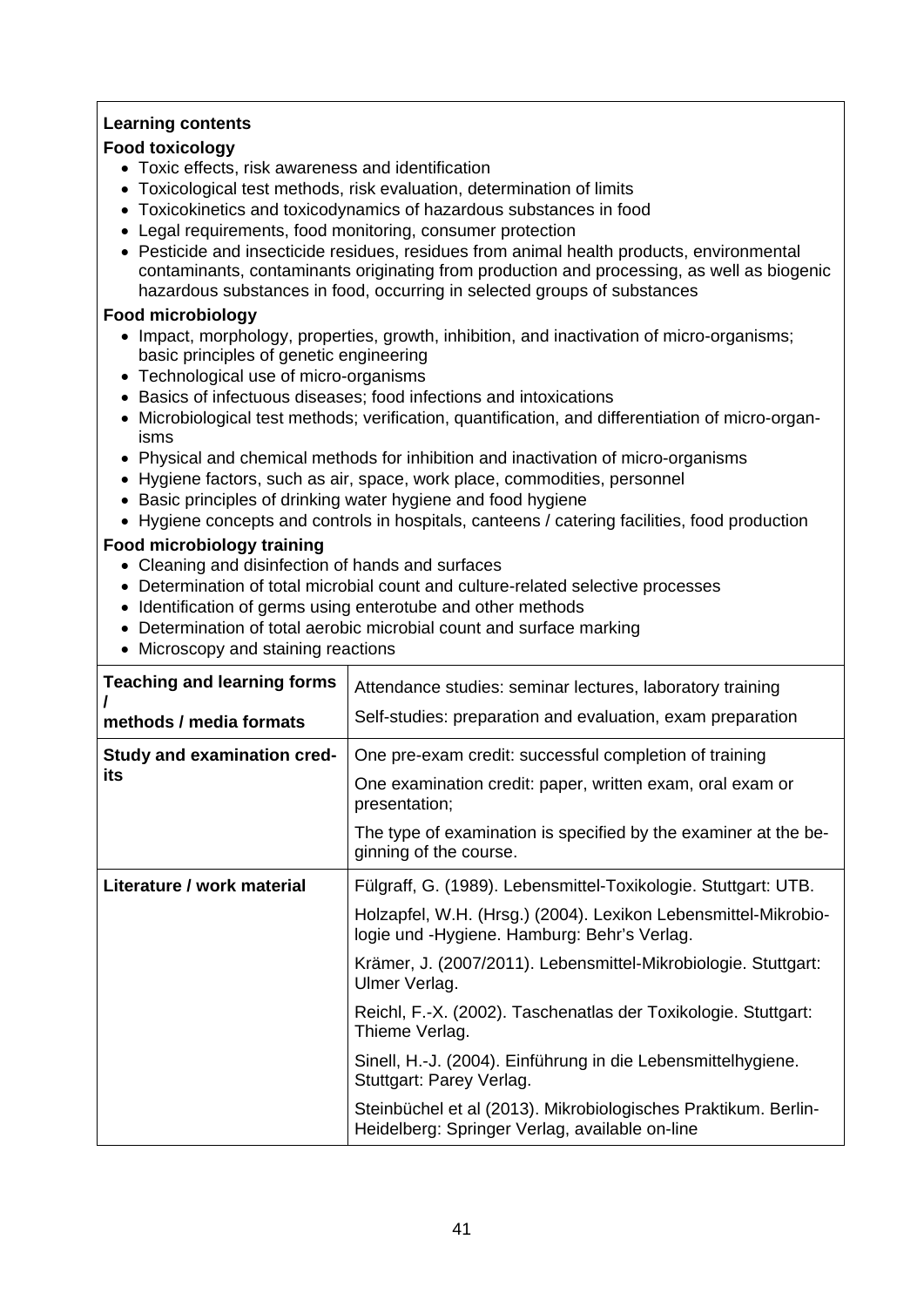## **Bachelor of Nutrition & Home Economics Second and third academic year – general compulsory programme modules**

| Module index number 2700                     | Human resource management                                                                                                                                                                           |
|----------------------------------------------|-----------------------------------------------------------------------------------------------------------------------------------------------------------------------------------------------------|
| Module coordination /<br>module supervision  | Prof. Dr. Birgit Käthe Peters                                                                                                                                                                       |
| <b>Lecturers</b>                             | Prof. Dr. Birgit Käthe Peters, Prof. Dr. Andrea Berger-Klein                                                                                                                                        |
| Period / semester / interval                 | From fourth semester, module offered every semester                                                                                                                                                 |
| <b>Credits</b>                               | 5                                                                                                                                                                                                   |
| Workload                                     | 150 h, of which 60 h attendance study (4 semester hours per<br>week) and 90 h self-study<br>Blended Learning: 150 h, of which 30 h attendance study, 60 h<br>guided e-learning, and 60 h self-study |
| <b>Prerequisites / previous</b><br>knowledge | Recommended: Modules of the first academic year                                                                                                                                                     |
| <b>Course language</b>                       | German during winter semester, German and English during<br>summer semester                                                                                                                         |

# **Competences to be acquired / learning objectives**

### **Function- / content-related and methodical competences**

Students are able to ...

- understand the strategies and practical aspects of human resource management;
- assess and characterise the positions involved in human resource management and versedly handle and treat employees;
- understand and practically implement the approaches for employee management;
- evaluate and apply managerial instruments.

## **Social and self-competence**

Students are able to ...

- productively communicate with employees and colleagues;
- assume self-responsibility;
- create a positive image of the managerial role and managerial relationship;
- present contents in a confident and competent way.

- Function, activities, and processes in human resource management
- Personnel planning, personnel procurement, personnel deployment planning
- Basic principles of occupational law and corporate co-determination
- Work remuneration
- Human behaviour in social systems
- Motivation theories / the myth of motivation / self-responsibility
- Theory and history of management and leadership concepts
- Communication and conversation, team formation, goal-oriented management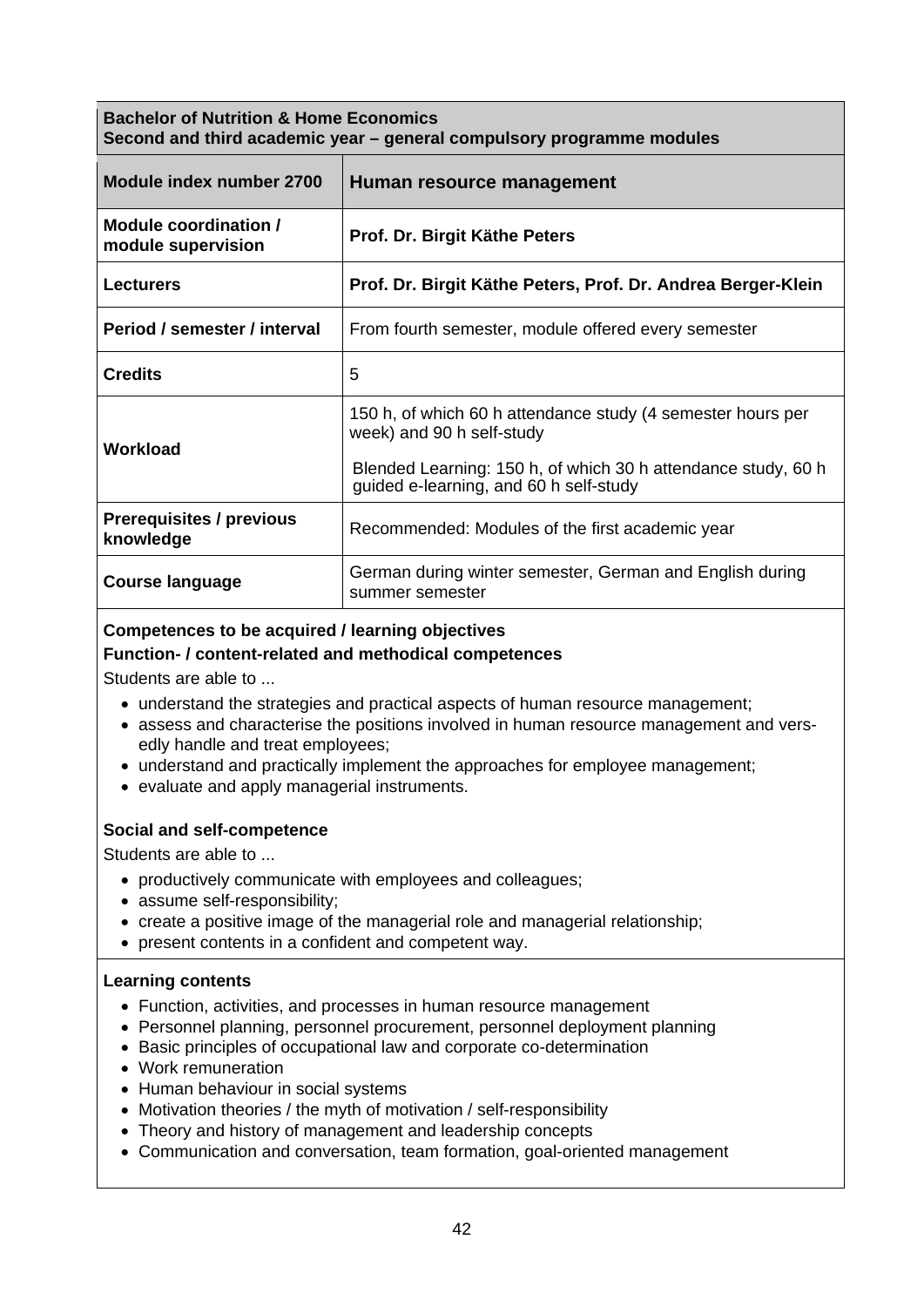| <b>Teaching and learning forms</b>        | Attendance studies: seminar lectures, group work, e-learning,<br>case studies, student speeches, excursions                                                                                                                                                                                                                                                                                                   |
|-------------------------------------------|---------------------------------------------------------------------------------------------------------------------------------------------------------------------------------------------------------------------------------------------------------------------------------------------------------------------------------------------------------------------------------------------------------------|
| methods / media formats                   | Self-studies: preparation and evaluation, exam preparation                                                                                                                                                                                                                                                                                                                                                    |
|                                           | Blended Learning (held in English during summer semester)<br>Attendance-based events: seminar lectures, including students'<br>workshops and on-line tests for learning success<br>Self-studies: On-line learning phases, including interactive e-<br>learning module, completion of topic-oriented exercise papers<br>on the EMIL learning platform, preparation of topic-oriented,<br>multi-media workshops |
| <b>Study and examination cred-</b><br>its | One examination credit: paper, written exam, oral exam or<br>presentation;                                                                                                                                                                                                                                                                                                                                    |
|                                           | The type of examination is specified by the examiner at the be-<br>ginning of the course.<br>Examination credits in the blended learning course: Preparation<br>of a topic-oriented workshop, including practical exercises,<br>completion of exercise papers, interactive tasks within the<br>scope of the course                                                                                            |
| Literature / work material                | Attendance course: Handout<br>E-learning platform EMIL: auxiliary materials.                                                                                                                                                                                                                                                                                                                                  |
|                                           | Blended learning course: E-learning module HRM available at<br>professore.eu; handout and auxiliary materials at EMIL.                                                                                                                                                                                                                                                                                        |
|                                           | Armstrong, M. (2012). A handbook of human resource manage-<br>ment practice. London: Kogan Page.                                                                                                                                                                                                                                                                                                              |
|                                           | Becker, M. (2009). Personalentwicklung. Stuttgart: Schäffer-Po-<br>eschel Verlag.                                                                                                                                                                                                                                                                                                                             |
|                                           | Berger, P., Berger-Klein, A. u.a. (2004). Human Ressource Ma-<br>nagement und Arbeitsgestaltung - Erfolgsfaktoren und betriebli-<br>che Erfahrungen. Düsseldorf: Symposion Publ.                                                                                                                                                                                                                              |
|                                           | Berger, P., Berger-Klein, A. u.a. (2007). Human Resource Ma-<br>nagement in Veränderungsprozessen. Konstanz: Christiani Ver-<br>lag.                                                                                                                                                                                                                                                                          |
|                                           | Bröckermann, R. (2009). Personalwirtschaft. Stuttgart: Schäf-<br>fer-Poeschel-Verlag.                                                                                                                                                                                                                                                                                                                         |
|                                           | Jung, H. (2003). Personalwirtschaft. Munich: Oldenbourg Ver-<br>lag.                                                                                                                                                                                                                                                                                                                                          |
|                                           | Scholz, C. (2011). Grundzüge des Personalmanagements. Mu-<br>nich: Franz Vahlen Verlag.                                                                                                                                                                                                                                                                                                                       |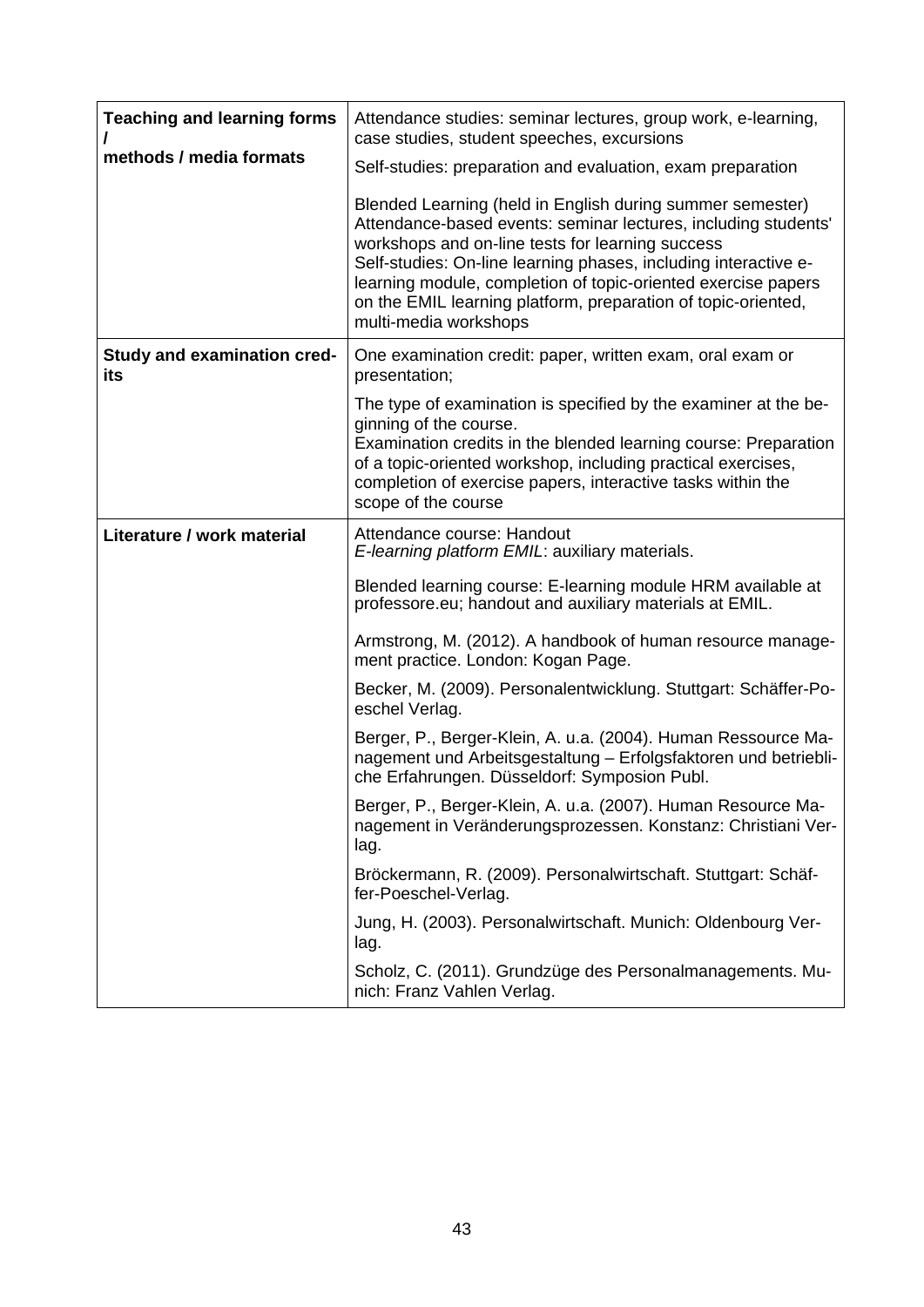| <b>Bachelor of Nutrition &amp; Home Economics</b>                     |  |
|-----------------------------------------------------------------------|--|
| Second and third academic year – general compulsory programme modules |  |

| Module index number 2800                     | Physics and engineering (incl. laboratory training)                                       |
|----------------------------------------------|-------------------------------------------------------------------------------------------|
| Module coordination /<br>module supervision  | Prof. Dr. Jörg Andreä                                                                     |
| <b>Lecturers</b>                             | Prof. Dr. Jörg Andreä, Dipl.oec.troph. Silvia Elfers,<br>Dipl.oec.troph. Fritz Kropholler |
| Period / semester /<br>interval              | Third semester, module offered every semester                                             |
| <b>Credits</b>                               | 5                                                                                         |
| Workload                                     | 150 h, of which 60 h attendance study (4 semester hours per<br>week) and 90 h self-study  |
| <b>Prerequisites / previous</b><br>knowledge | Recommended: Mathematics, physics, EDP module                                             |
| Course language                              | German                                                                                    |

### **Competences to be acquired / learning objectives**

### **Function- / content-related and methodical competences**

Students are able to ...

- explain the fundamental correlations and interdependencies in the fields of thermodynamics and electricity;
- apply the physical correlations for quantitative measurement required for storage, cooking and processing of food;
- specify the basic principles of the relevant technical devices;
- implement measuring methods for determination of device properties (e.g. cooking devices, hot-water preparation);
- assess measurement faults and apply error calculation methods;
- handle specialist technical literature.

## **Social and self-competence**

Students are able to ...

- organise themselves for working in large and small groups;
- identify division of work and responsibilities as goal-oriented and implement this principle in a productive way;
- further develop individual opportunities in the field of natural science and engineering.

- Temperature and thermal quantities, phase transitions, heat transfer
- electrostatics, power circuits, magnetic fields, electromagnetic waves
- Application of physical principles in engineering
- Technical solutions in practice
- Measuring methods in practice (sensors, measured data acquisition, evaluation, among others)
- Error calculation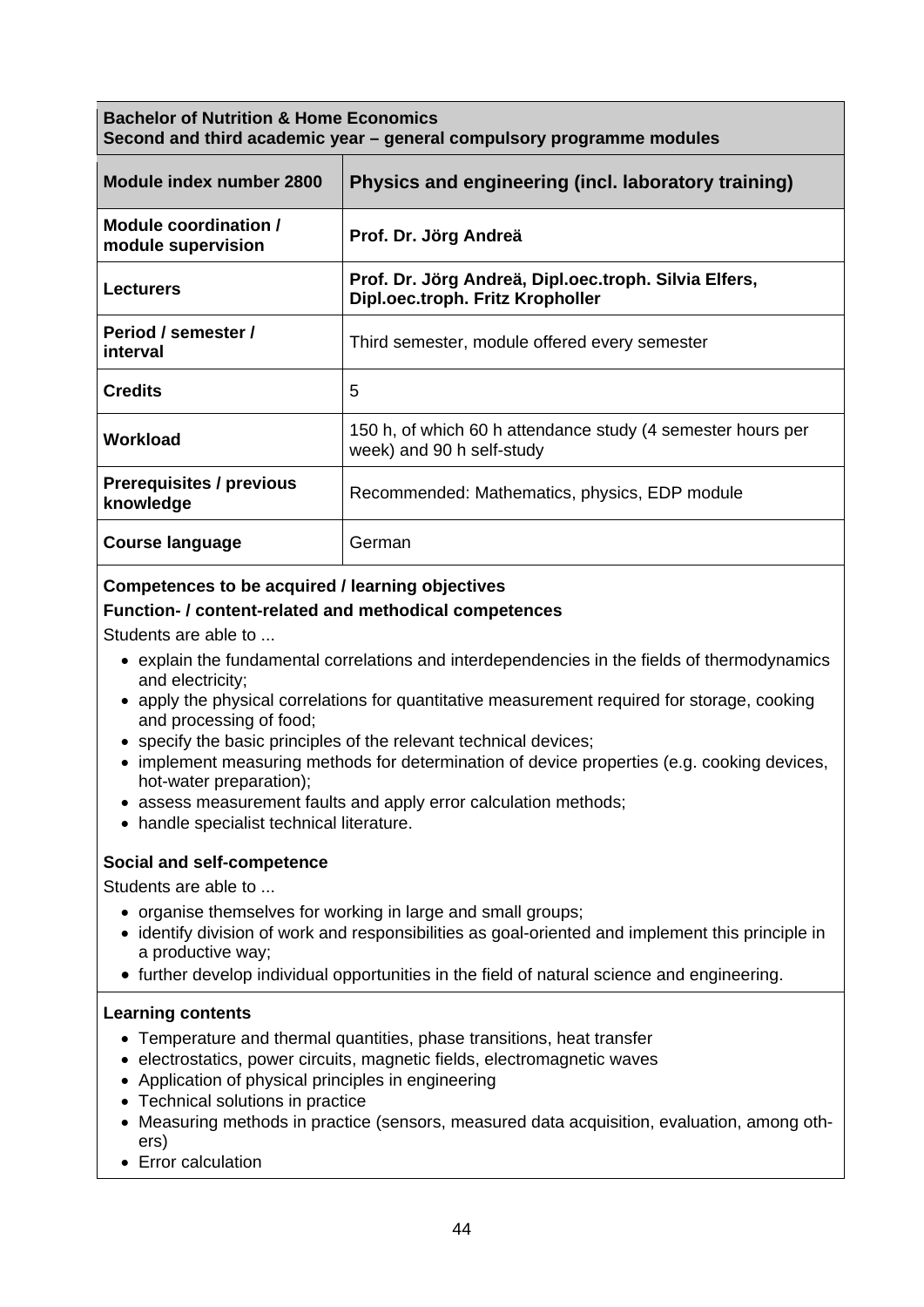# **Laboratory training**

 Preparation and execution of practical measurement tasks based on the learning contents of the module; evaluation and recording of results

| <b>Teaching and learning forms</b><br>methods / media formats | Attendance studies: seminar lectures, including exercises,<br>presentations, and discussion, laboratory training<br>Self-studies: tutorial, preparation and evaluation, exam prepara-<br>tion |
|---------------------------------------------------------------|-----------------------------------------------------------------------------------------------------------------------------------------------------------------------------------------------|
| <b>Study and examination cred-</b><br>its                     | One pre-exam credit: successful completion of the laboratory<br>training;                                                                                                                     |
|                                                               | One examination credit: paper, written exam, oral exam or<br>presentation;                                                                                                                    |
|                                                               | The type of examination is specified by the examiner at the be-<br>ginning of the course.                                                                                                     |
| Literature / work material                                    | Erbrecht, R. (2007). Das große Tafelwerk interaktiv. Berlin: Cor-<br>nelsen Verlag.                                                                                                           |
|                                                               | Halliday, D., Resnick, R., Walker, J. (2007). Halliday Physik: Ba-<br>chelor Edition. Wiley-VCH.                                                                                              |
|                                                               | Leute, U. (1995). Physik und ihre Anwendungen in Technik und<br>Umwelt. Munich: Hanser Verlag.                                                                                                |
|                                                               | Lindner, H. (2006). Physik für Ingenieure. Munich: Fachbuch-<br>verlag Leipzig im Carl Hanser Verlag.                                                                                         |
|                                                               | E-learning platform EMIL: Lecture presentation handout, set of<br>exercises, auxiliary material                                                                                               |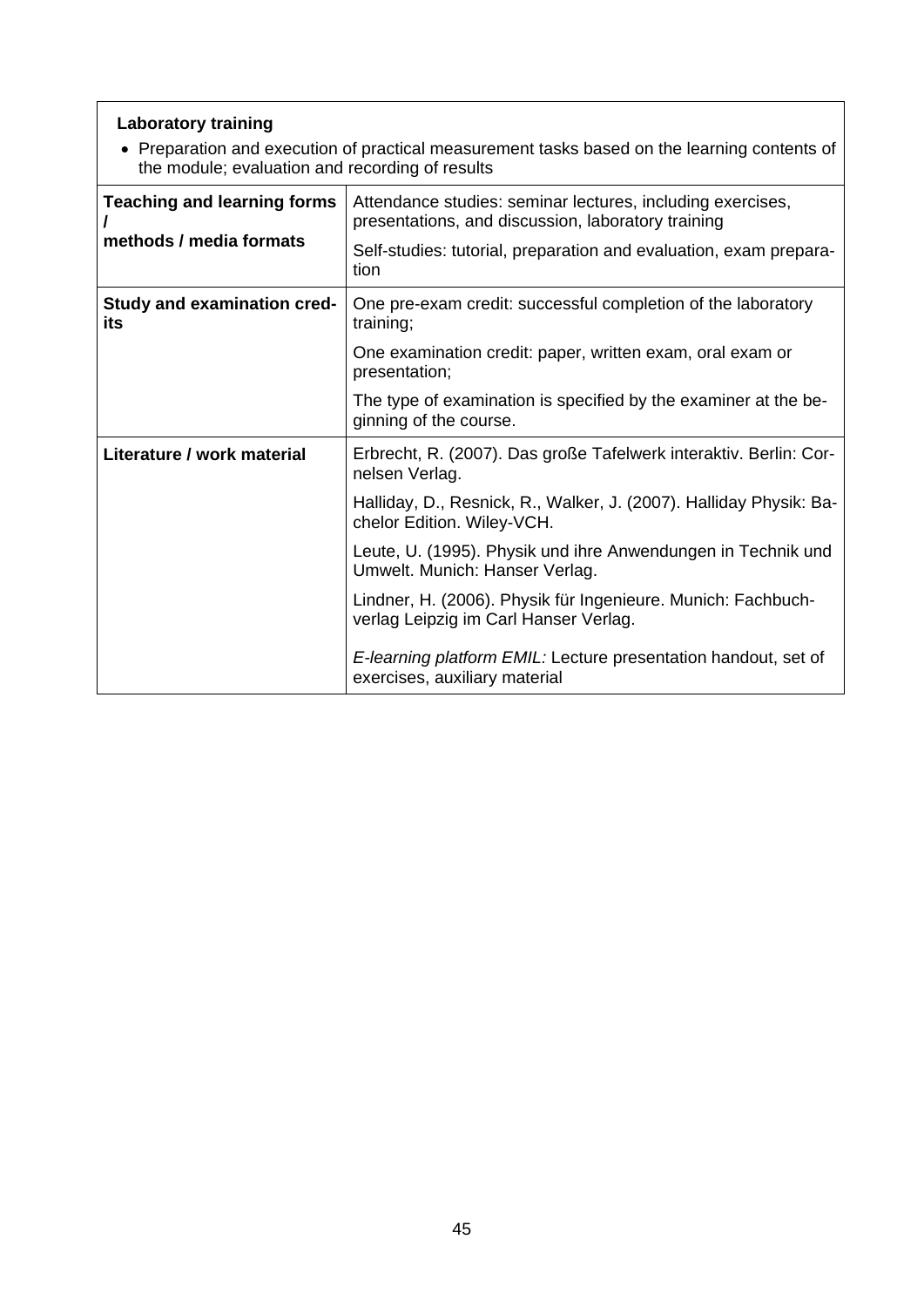## **Bachelor of Nutrition & Home Economics Second and third academic year – general compulsory programme modules**

| Module index number 5150                     | <b>Project</b>                                                                                         |
|----------------------------------------------|--------------------------------------------------------------------------------------------------------|
| Module coordination /<br>module supervision  | <b>Head of department</b>                                                                              |
| <b>Lecturers</b>                             | depending on the actual task, all full-time lecturers of the<br>department and the assistant lecturers |
| Period / semester / interval                 | Fifth semester, module offered every semester                                                          |
| <b>Credits</b>                               | 5                                                                                                      |
| Workload                                     | 150 h, of which 60 h attendance study (4 semester hours per<br>week) and 90 h self-study               |
| <b>Prerequisites / previous</b><br>knowledge | Recommended: Modules from the first academic year, project<br>management module                        |
| <b>Course language</b>                       | German                                                                                                 |

## **Competences to be acquired / learning objectives**

### **Function- / content-related and methodical competences**

Students are able to ...

- solve a complex problem from a company or an organisation;
- apply professional competence for solving the problem and implement the project management;
- identify objectives, demonstrate approaches for solution and achieve representative results.

### **Social and self-competence**

Students are able to ...

- independently perform research;
- work in small teams;
- establish appropriate division of work in large groups and make correct and professional decisions;
- present the results for the problem to non-team members and discuss solutions.

### **Learning contents**

Contents change and depend on the concrete tasks or problems.

In every semester, several projects are offered for selection.

The contents depend on the professional specialisation fields and areas of concentration

- nutrition, health, counselling
- foodstuffs, product development, marketing
- catering, services, sustainability
- food safety and control.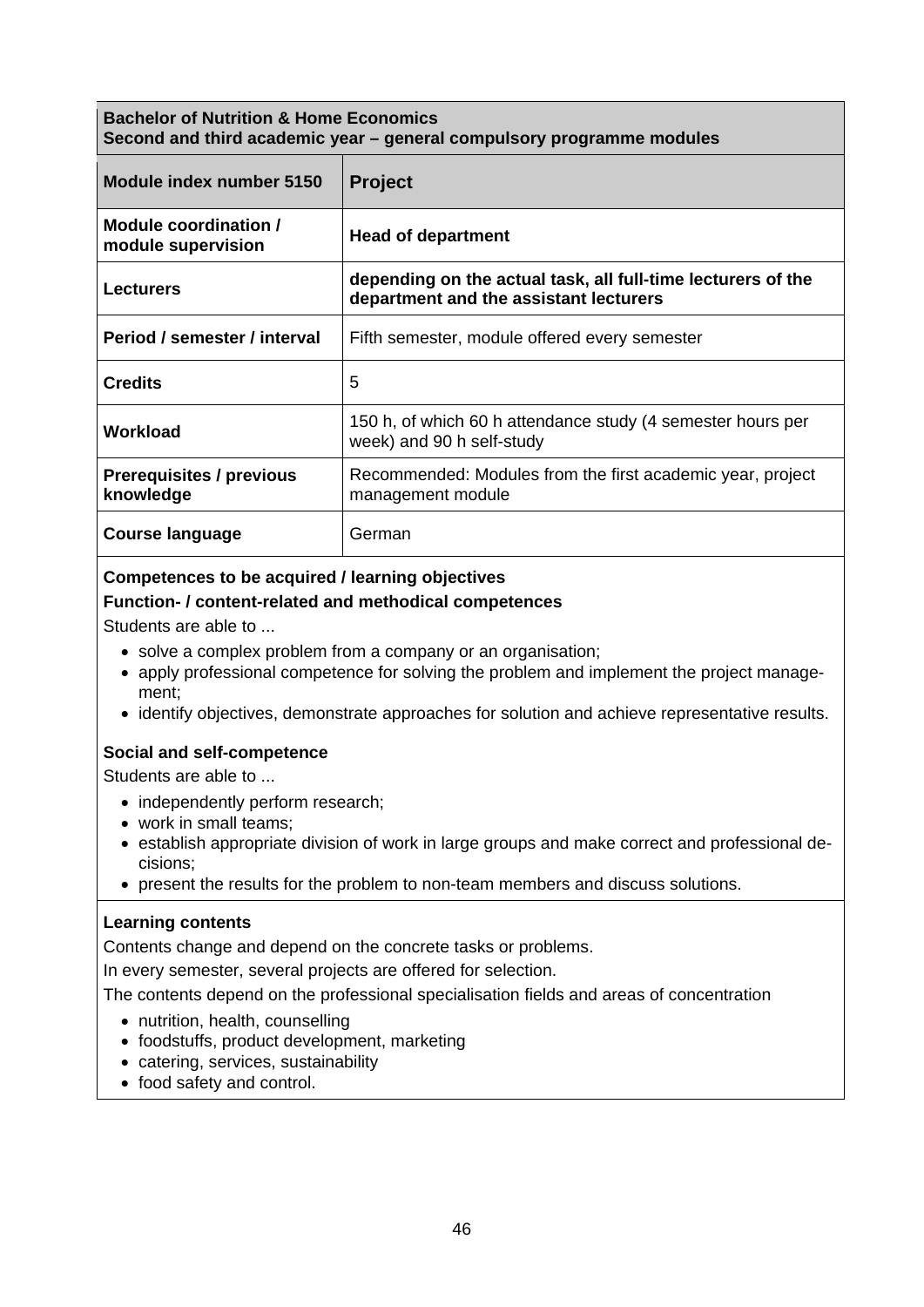| <b>Teaching and learning forms</b><br>methods / media formats | Lecturers shall assume the role of a coach<br>Attendance studies: project work, including planning and execu-<br>tion of the project, group work, decision-making processes in<br>large groups, status reports<br>Self-studies: preparation and evaluation of the attendance |
|---------------------------------------------------------------|------------------------------------------------------------------------------------------------------------------------------------------------------------------------------------------------------------------------------------------------------------------------------|
|                                                               | meetings, exam preparation                                                                                                                                                                                                                                                   |
| Study and examination cred-<br>its                            | One study credit: completion of the project, including project re-<br>port and project presentation                                                                                                                                                                          |
| Literature / work material                                    | Literature and work material depend on the respective topics                                                                                                                                                                                                                 |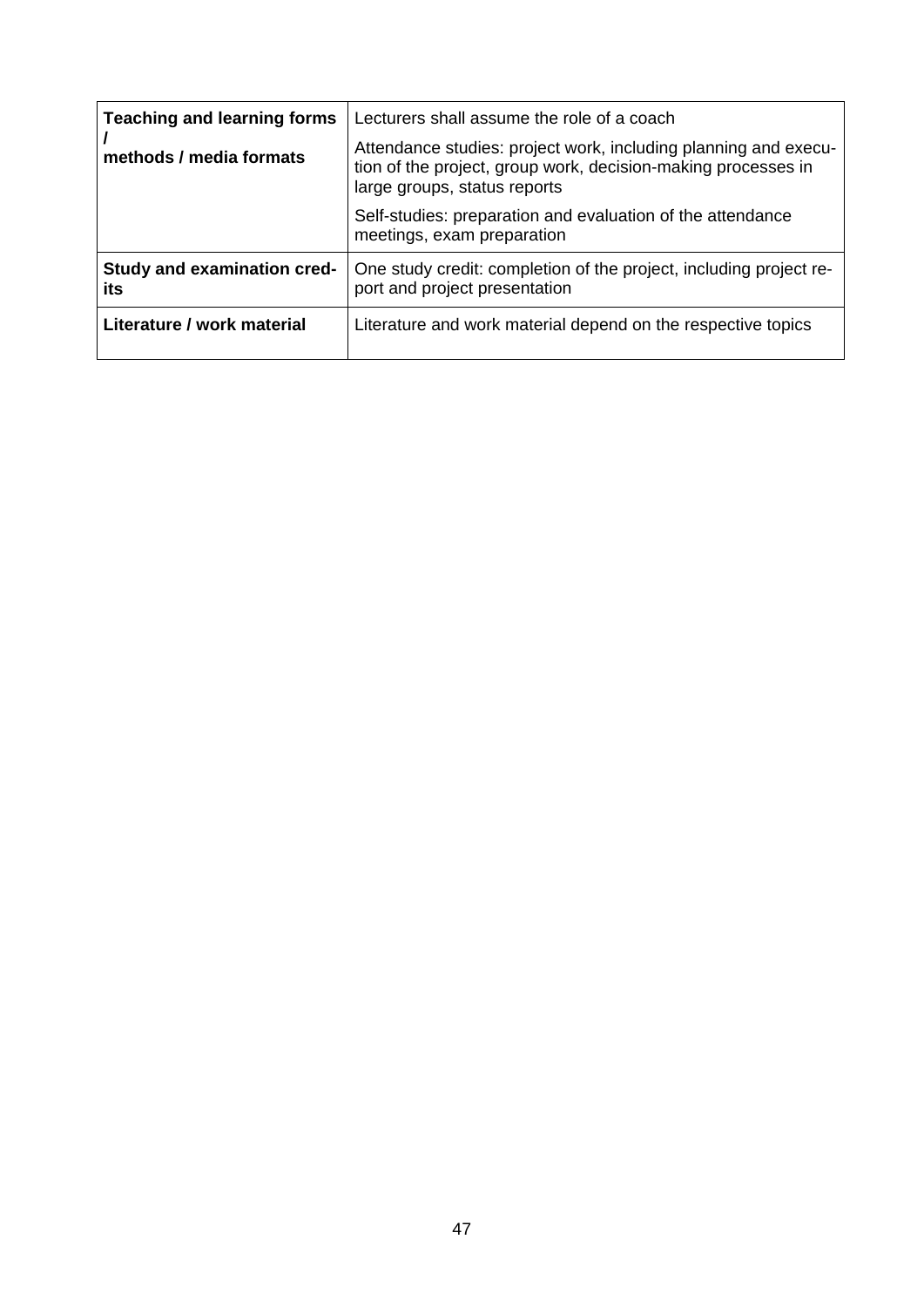| <b>Bachelor of Nutrition &amp; Home Economics</b>                     |  |
|-----------------------------------------------------------------------|--|
| Second and third academic year – general compulsory programme modules |  |

| Module index number 5150                     | <b>Project management</b>                                                                |
|----------------------------------------------|------------------------------------------------------------------------------------------|
| Module coordination /<br>module supervision  | Prof. Dr. Christoph Wegmann                                                              |
| <b>Lecturers</b>                             | Prof. Dr. Christoph Wegmann, Prof. Dr. Ulrike Pfannes<br>(parallel courses)              |
| Period / semester / interval                 | Third semester, module offered every semester                                            |
| <b>Credits</b>                               | 5                                                                                        |
| Workload                                     | 150 h, of which 60 h attendance study (4 semester hours per<br>week) and 90 h self-study |
| <b>Prerequisites / previous</b><br>knowledge | none                                                                                     |
| <b>Course language</b>                       | German during winter semester, German and English during<br>summer semester              |

### **Competences to be acquired / learning objectives**

### **Function- / content-related and methodical competences**

Students are able to ...

- independently plan projects and implement the instruments of project management;
- work with small to medium-sized projects, assuming the role of project managers;
- perform task-oriented work within the scope of projects;
- identify critical situations over the course of a project or in the project status and extrapolate suitable solutions.

## **Social and self-competence**

Students are able to ...

- successfully handle conflict situations within the scope of projects;
- know and understand the requirements applicable to leading positions within the scopes of projects;
	- receive feedback and handle this information in a constructive manner, and give feedback.

- Determination and definition of goals
- Context analyses
- Project sequence planning and critical path analysis
- Qualitative and quantitative human resources planning
- Cost planning
- Project organisation
- Project controlling
- Team management
- Conflict management
- Use of software in project management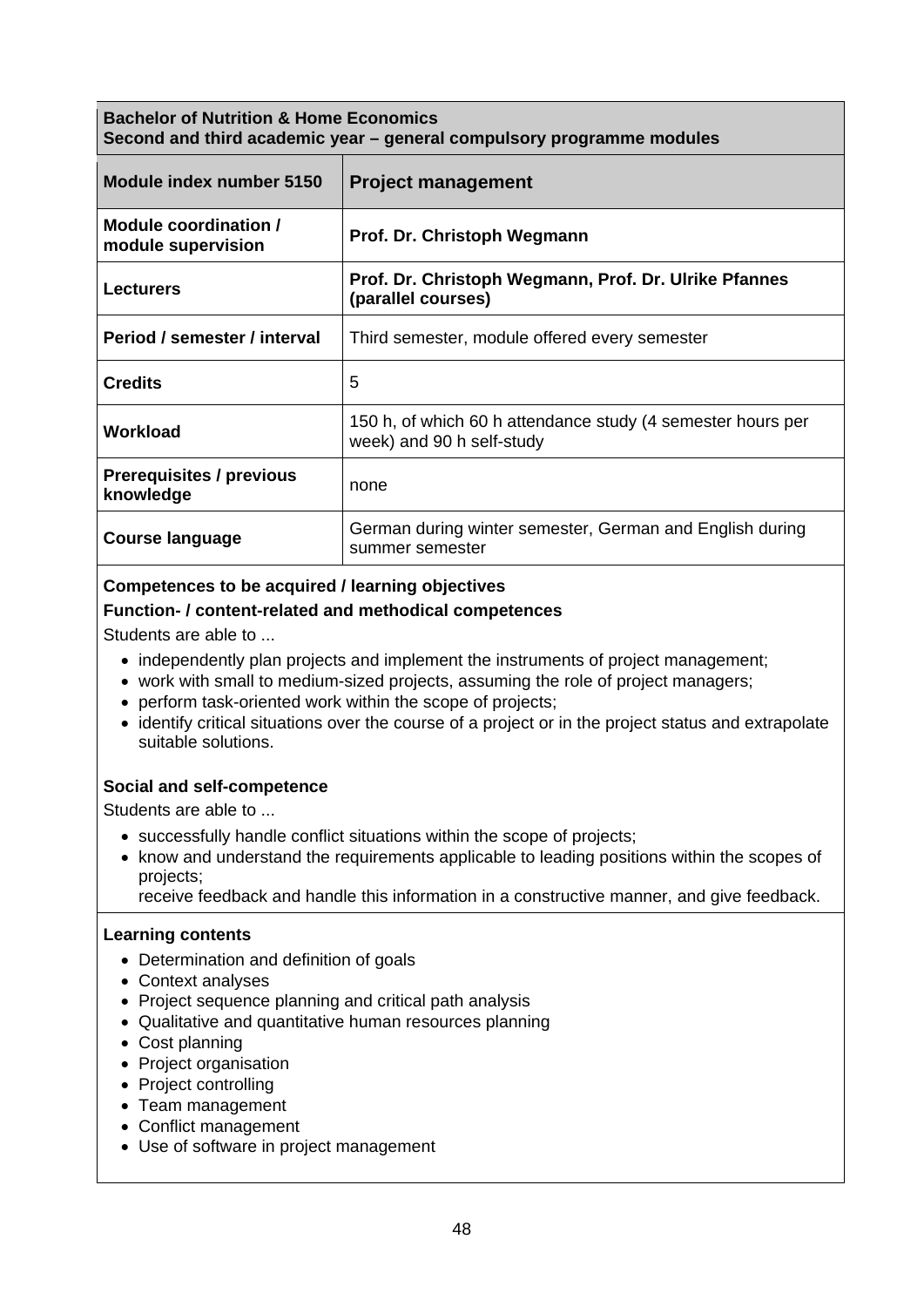| <b>Teaching and learning forms</b><br>methods / media formats | Attendance studies: seminar lectures, including case studies,<br>group practice, presentations and discussions as a preparation<br>for the practical work required for the specialist project, the in-<br>ternship and for a professional career.<br>Self-studies: preparation and evaluation, preparation of presen-<br>tations, exam preparation |
|---------------------------------------------------------------|----------------------------------------------------------------------------------------------------------------------------------------------------------------------------------------------------------------------------------------------------------------------------------------------------------------------------------------------------|
| <b>Study and examination cred-</b><br>its                     | One examination credit: paper, written exam, oral exam or<br>presentation;                                                                                                                                                                                                                                                                         |
|                                                               | The type of examination is specified by the examiner at the be-<br>ginning of the course.                                                                                                                                                                                                                                                          |
| Literature / work material                                    | Portny, S.E. (2007). Projektmanagement für Dummies. Wein-<br>heim: Wiley-VCH.                                                                                                                                                                                                                                                                      |
|                                                               | Wegmann, C., Winklbauer, H. (2006). Projektmanagement für<br>Unternehmensberatungen. Wiesbaden: Gabler.                                                                                                                                                                                                                                            |
|                                                               | For lectures with English as a course language:<br>Kerzner, H. (2013). Project Management: A Systems Approach<br>to Planning, Scheduling, and Controlling, 11. A. Chichester:<br>John Wiley.                                                                                                                                                       |
|                                                               | Roberts, P. (2007). Guide to Project Management. London: The<br>Economist.                                                                                                                                                                                                                                                                         |
|                                                               | Set of slides, set of cases and tasks                                                                                                                                                                                                                                                                                                              |
|                                                               | E-learning platform EMIL: auxiliary materials                                                                                                                                                                                                                                                                                                      |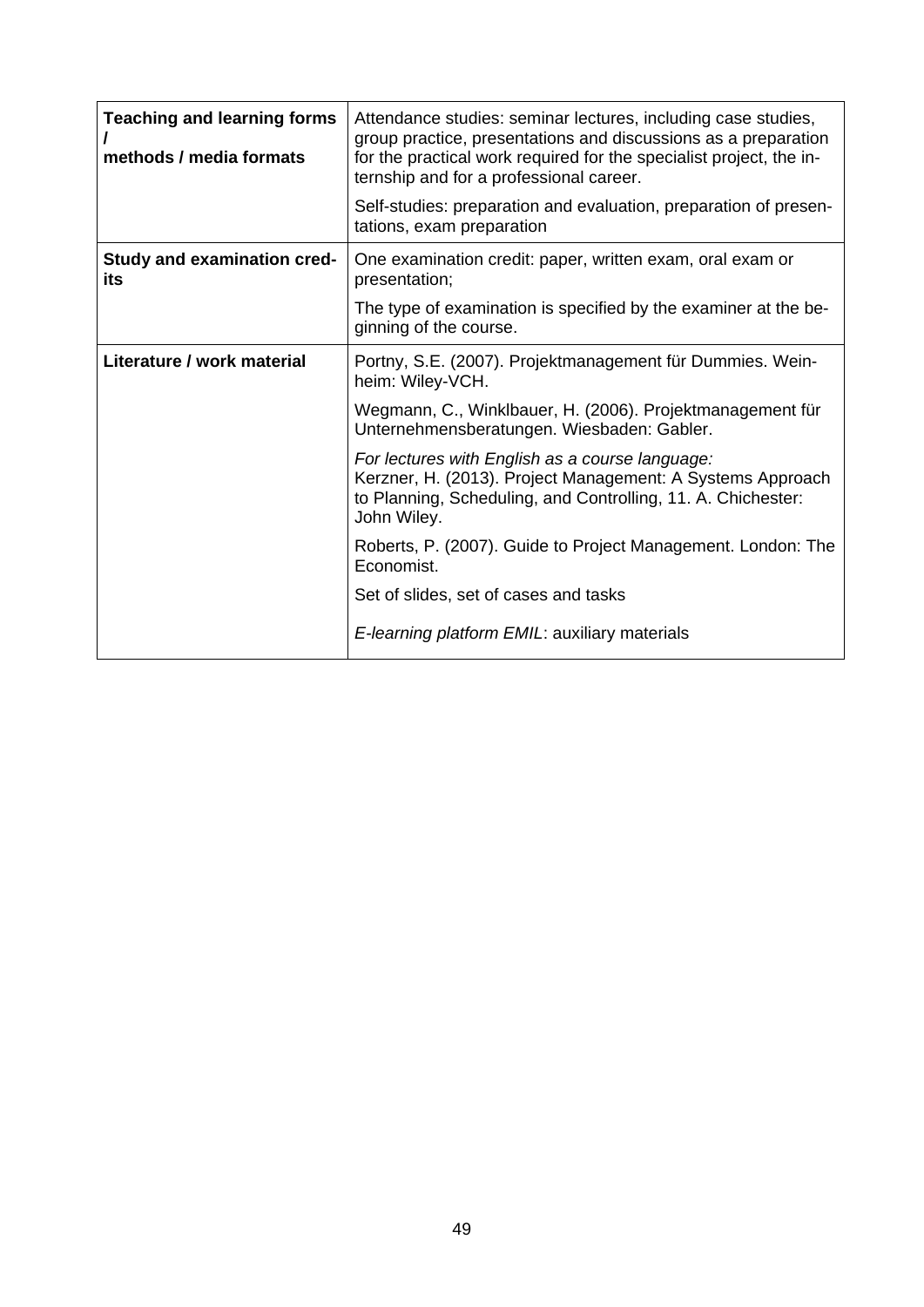## **Bachelor of Nutrition & Home Economics Second and third academic year – general compulsory programme modules**

| Module index number                          | <b>Quality and risk management</b>                                                       |
|----------------------------------------------|------------------------------------------------------------------------------------------|
| Module coordination /<br>module supervision  | Prof. Dr. Ulrike Pfannes, Prof. Dr. Katharina Riehn                                      |
| <b>Lecturers</b>                             | Prof. Dr. Ulrike Pfannes, Prof. Dr. Katharina Riehn                                      |
| Period / semester / interval                 | From fourth semester, module offered every semester                                      |
| <b>Credits</b>                               | 5                                                                                        |
| Workload                                     | 150 h, of which 60 h attendance study (4 semester hours per<br>week) and 90 h self-study |
| <b>Prerequisites / previous</b><br>knowledge | Recommended: Modules of the first academic year                                          |
| Course language                              | German                                                                                   |

# **Competences to be acquired / learning objectives**

## **Function- / content-related and methodical competences**

Students are able to ...

- specify legal foundations for establishing risk-based concepts in food and food-processing companies;
- explain various risk and quality management systems;
- define risk characteristics and risk matrix;
- illustrate the basic principles of the Hazard Analysis Critical Control Point (HACCP) concept:
- outline the structures and basics of risk-based food monitoring;
- describe fields of activity for quality management;
- outline norms and standards for QM systems;
- describe and evaluate suitable instruments of QRM;
- plan the introduction of QRM in (small) companies;
- explain integrated QM systems.

## **Social and self-competence**

Students are able to ...

- evaluate different QRM systems;
- provide risk-based solution proposals for problems in the field of food safety;
- perform risk-based planning of control and monitoring intervals for food and food-processing companies;
- develop and present an in-house QRM system (for small companies) on the basis of standards, norms and legal requirements;
- utilise, critically evaluate and implement instruments of QRM.

### **Learning contents**

• Basic principles of risk management: legal foundations, risk characteristics and risk matrix, **HACCP**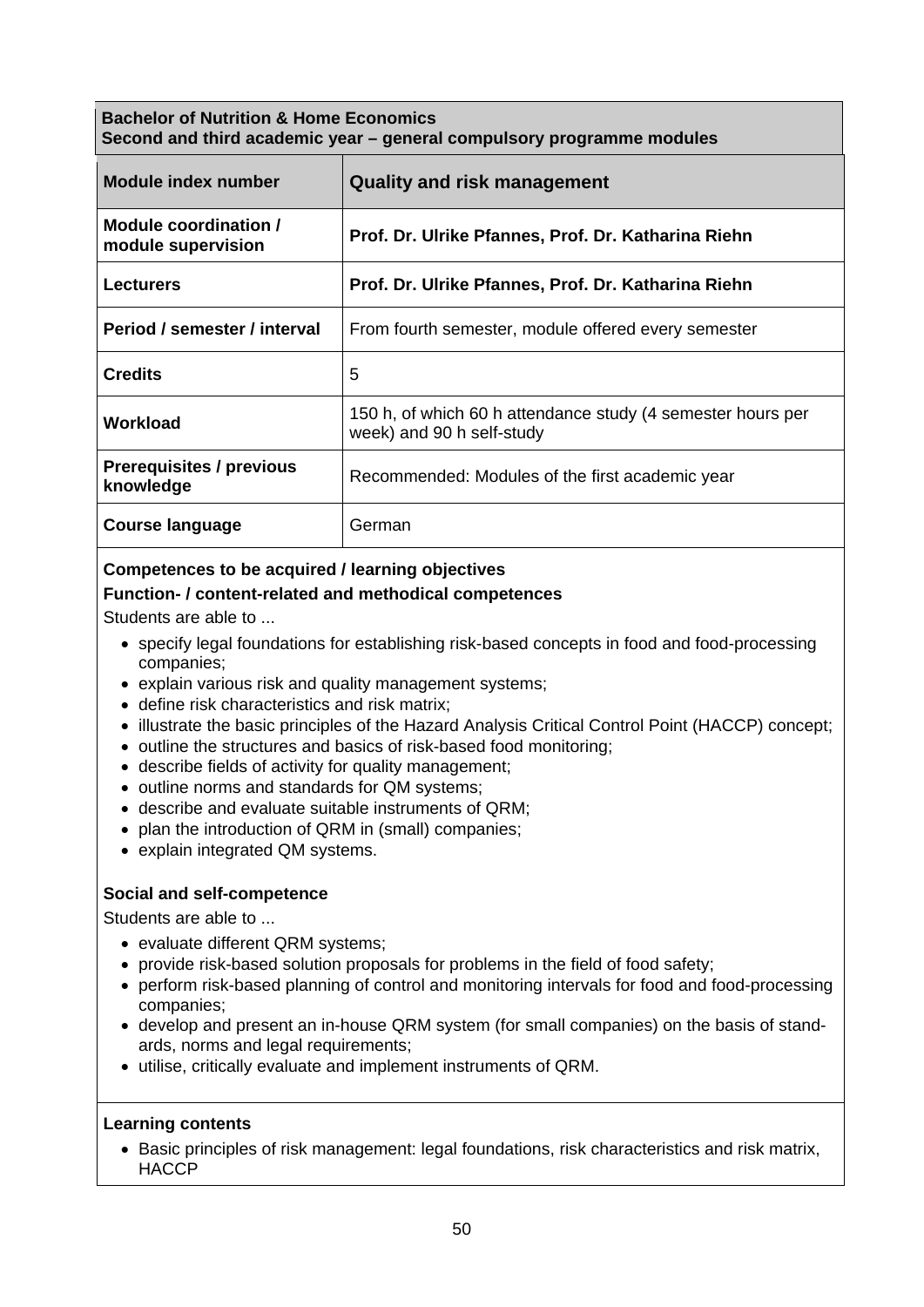- Basic principles of operational QRM: DIN EN ISO 22000:2005, IFS Food, DIN EN ISO 9000f, TQM / EFQM
- Official and governmental structures to be taken into account for implementation of risk assessment, management and communication in Europe and Germany
- Fundamentals of official monitoring of food and food-processing companies
- Correlations between and distinctive characteristics of QM and RM
- Instruments and methods
- Phases of QM: policy, planning, control, inspection, documentation, improvement
- Introduction (implementation) of QRM: procedures, problems, and solutions
- Integrated management systems (IMS)

| <b>Teaching and learning forms</b><br>methods / media formats | Attendance studies: seminar lectures, group work, e-learning,<br>demonstrations, student speeches, excursions<br>Self-studies: preparation and evaluation, exam preparation           |
|---------------------------------------------------------------|---------------------------------------------------------------------------------------------------------------------------------------------------------------------------------------|
| <b>Study and examination cred-</b><br>its                     | One examination credit: paper, written exam, oral exam or<br>presentation;                                                                                                            |
|                                                               | The type of examination is specified by the examiner at the be-<br>ginning of the course.                                                                                             |
| Literature / work material                                    | Arens-Azevêdo, A., Joh, H. (2012). Mit HACCP sicher ans Ziel!:<br>Hygienemaßnahmen und Qualitätssicherung in Gastronomie<br>und Gemeinschaftsverpflegung. Stuttgart: Matthaes Verlag. |
|                                                               | DIN EN ISO 9001 (2008). Qualitätsmanagementsysteme – An-<br>forderungen. Berlin: Beuth Verlag.                                                                                        |
|                                                               | DIN EN ISO 22000 (2005). Managementsysteme für die Le-<br>bensmittelsicherheit - Anforderungen an Organisationen<br>in der Lebensmittelkette. Berlin: Beuth Verlag.                   |
|                                                               | IFS Management Deutschland (Hrsg.) (2012). IFS Food - Stan-<br>dard zur Beurteilung der Qualität und Sicherheit von Lebensmit-<br>teln. Berlin (download).                            |
|                                                               | Pfaff, S. (Hrsg.) (2012). Integriertes Managementsystem Food,<br>Grundwerk 2001, Stand 11/2012. Hamburg: Behrs Verlag.                                                                |
|                                                               | Pfeifer, T., Schmitt, R. (2007). Masing - Handbuch Qualitäts-<br>management. Aachen: Carl Hanser Verlag.                                                                              |
|                                                               | E-learning platform EMIL: auxiliary materials.                                                                                                                                        |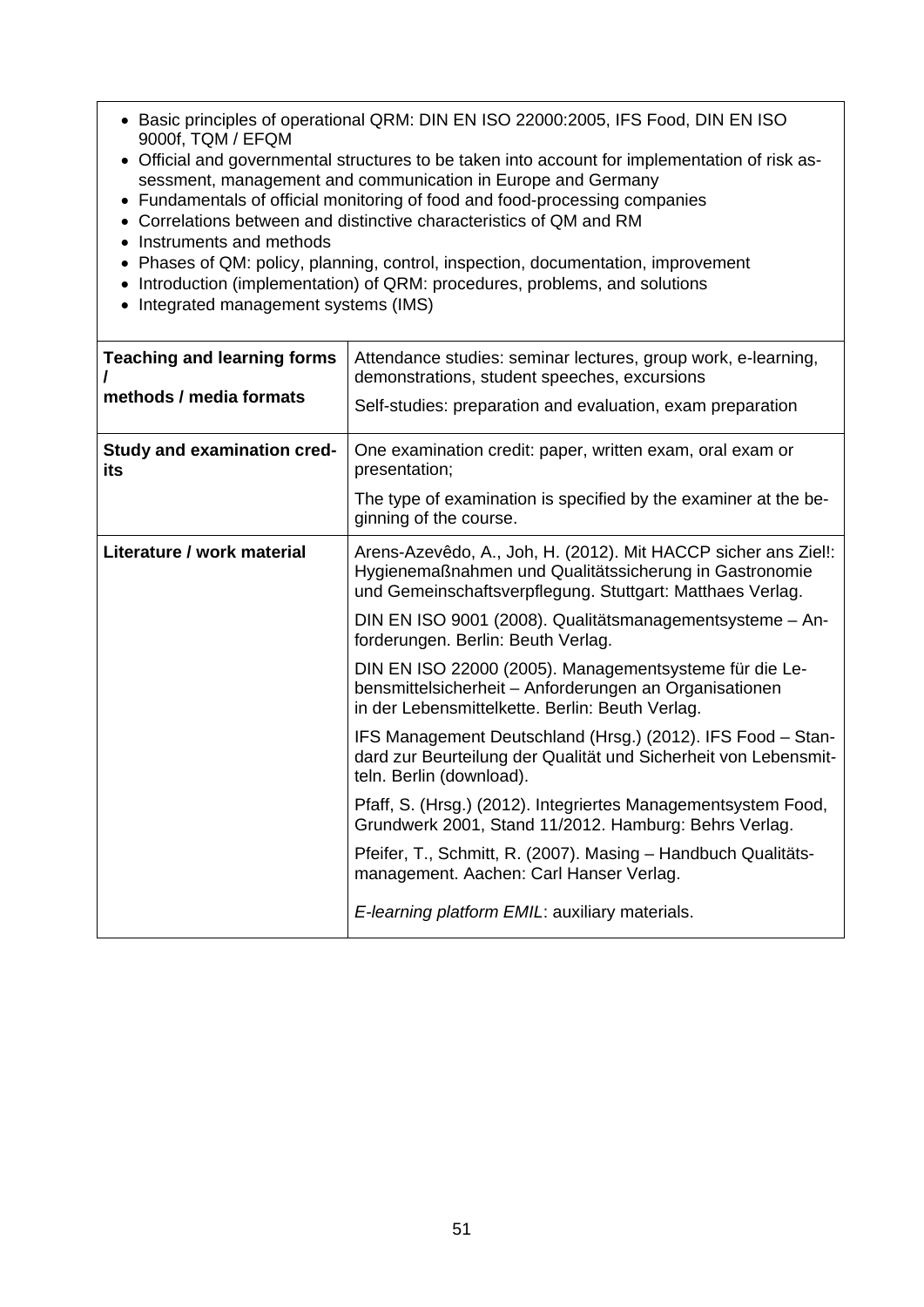# *Second and third academic year – area of concentration*

Students must opt for one of the four areas of concentration available. All modules from the chosen area of concentration must be taken; i.e. 6 area of concentration modules with  $5$  CP / module = 30 CPs.

# **Area of concentration A – nutrition, health, counselling**

| Bachelor degree programme of nutrition & home economics / second and third academic<br>year |                                                                                          |
|---------------------------------------------------------------------------------------------|------------------------------------------------------------------------------------------|
| Area of concentration / field of studies $A$ – nutrition, health, counselling               |                                                                                          |
| <b>Module index number</b>                                                                  | Occupational health management                                                           |
| Module coordination /<br>module supervision                                                 | <b>Prof. Dr. Anne Flothow</b>                                                            |
| <b>Lecturers</b>                                                                            | <b>Prof. Dr. Anne Flothow</b>                                                            |
| Period / semester / interval                                                                | From fourth semester, module offered every year                                          |
| <b>Credits</b>                                                                              | 5                                                                                        |
| <b>Workload</b>                                                                             | 150 h, of which 60 h attendance study (4 semester hours per<br>week) and 90 h self-study |
| <b>Prerequisites / previous</b><br>knowledge                                                | Recommended: Ergonomics, nutritional concepts                                            |
| <b>Course language</b>                                                                      | German                                                                                   |

## **Competences to be acquired / learning objectives**

## **Function- / content-related and methodical competences**

Students are able to ...

- classify life-science as well as health- and occupational psychological theories and concepts in view of the correlation between work and health;
- assess the impact of such concepts on the acquisition of health competences;
- outline the most important prerequisites and structures for control of occupational processes for maintenance and promotion of employees' health;
- assess analysis instruments for identification and assessment of health-related risks/stresses and resources during operation;
- design central measures for modification of health-related behaviour and/or health-related conditions (focus on food and nutrition);
- describe instruments of health controlling in operation;
- develop concepts for workplace health promotion / workplace health management (WHP/WHM) for companies from different industries and of various sizes.

# **Social and self-competence**

Students are able to ...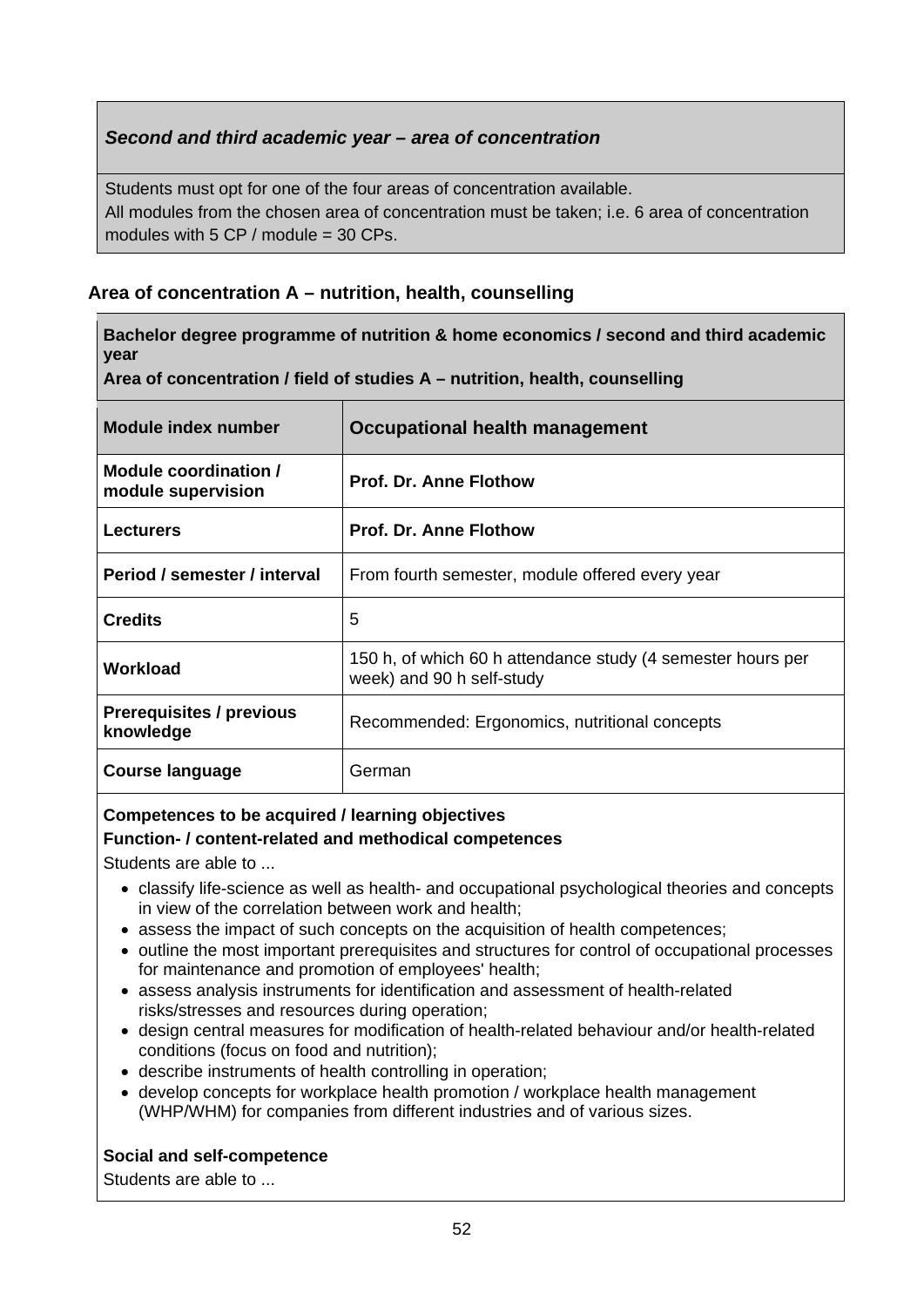- reflect on their role as health consultant in companies;
- develop counselling concepts based on demand, recipients, and situations.

- Health, prevention, workplace health promotion and workplace health management in a "company setting"
- Legal foundations, institutions, and entities involved in WHP and WHM
- Interdependence of work and health (e.g. demand-control model, ERI model, load / stress model)
- Health reporting, hazard assessment, employee survey, identification of work conditions, health circle
- Best-practice concepts (health, physical activity, mental health)
- WHP concepts for specific target groups (apprentices, men / women, employees above a certain age) or specific sectors (crafts, industry, and services)
- Forms of intervention (presentation, counselling, seminar, workshop)
- Evaluation

| <b>Teaching and learning forms</b><br>methods / media formats | Attendance studies: seminar lectures, group work, e-learning,<br>presentations, excursions, if opportunities arise<br>Self-studies: preparation and evaluation, exam preparation                                                                                                                                                                                                                                                                                                                                                                                                            |
|---------------------------------------------------------------|---------------------------------------------------------------------------------------------------------------------------------------------------------------------------------------------------------------------------------------------------------------------------------------------------------------------------------------------------------------------------------------------------------------------------------------------------------------------------------------------------------------------------------------------------------------------------------------------|
| <b>Study and examination cred-</b><br>its                     | One examination credit: paper, written exam, oral exam or<br>presentation;<br>The type of examination is specified by the examiner at the be-<br>ginning of the course.                                                                                                                                                                                                                                                                                                                                                                                                                     |
| Literature / work material                                    | Bamberg, E., Ducki, A., Meth, A.M. (Hrsg) (2011). Gesundheits-<br>förderung und Gesundheitsmanagement in der Arbeitswelt. Ein<br>Handbuch. Göttingen: Hogrefe.<br>Faller, G. (Hrsg) (2010). Lehrbuch Betriebliche Gesundheitsför-<br>derung. Bern: Huber-Verlag.<br>Uhle, T., Treier, M. (2011). Betriebliches Gesundheitsmanage-<br>ment. Berlin und Heidelberg: Springer-Medizin-Verlag.<br>Ulich, E., Wülser, M. (2012). Gesundheitsmanagement im Un-<br>ternehmen. Arbeitspsychologische Perspektiven. Wiesbaden:<br>Springer Gabler.<br>E-learning platform EMIL: auxiliary materials. |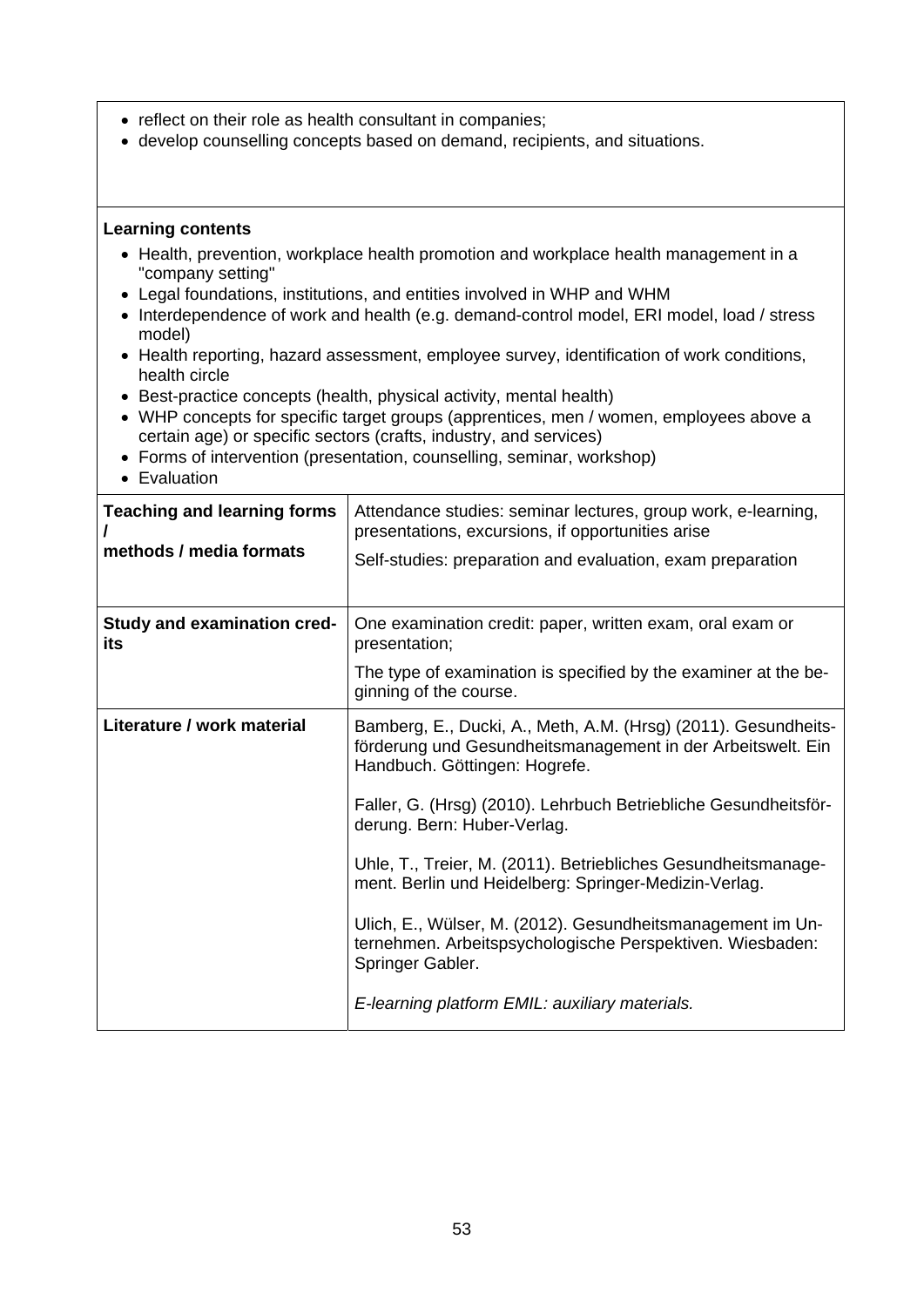| Module index number 3010                     | <b>Dietetics</b>                                                                         |
|----------------------------------------------|------------------------------------------------------------------------------------------|
| Module coordination /<br>module supervision  | Prof. Dr. Silya Nannen-Ottens                                                            |
| <b>Lecturers</b>                             | <b>Prof. Dr. Silya Nannen-Ottens</b>                                                     |
| Period / semester / interval                 | Fourth semester, module offered every semester                                           |
| <b>Credits</b>                               | 5                                                                                        |
| Workload                                     | 150 h, of which 60 h attendance study (4 semester hours per<br>week) and 90 h self-study |
| <b>Prerequisites / previous</b><br>knowledge | Recommended: Modules of the first academic year                                          |
| <b>Course language</b>                       | German                                                                                   |

## **Competences to be acquired / learning objectives**

### **Function- / content-related and methodical competences**

Students are able to ...

- extrapolate and assess dietic-therapeutic recommendations from diseases and health conditions that are (partly) attributed to nutrition;
- critical assessment of different forms of diet and recommendations

## **Social and self-competence**

Students are able to ...

- act reasonably and responsibly with regard to their own and others' nutritional behaviour;
- independently develop nutritional principles and concepts against the background of different diseases/health conditions;
- extrapolate concrete nutritional recommendations and guidelines in teamwork with students groups and together with lecturers and tutors by means of scientific orientation guidelines and case studies.

- Pathophysiological changes in different diseases / health conditions (obesity, fasting / fasting metabolism, metabolic syndrome, diabetes mellitus, hyperlipidaemia, hypertension, hyperuricaemia / gout, arteriosclerosis, tumors, etc.)
- Extrapolation of dietic recommendations
- Impact of alternative forms of diet and health-promoting food

|                         | <b>Teaching and learning forms</b> Attendance studies: seminar lectures, group work, e-learning, |
|-------------------------|--------------------------------------------------------------------------------------------------|
|                         | demonstrations, student speeches                                                                 |
| methods / media formats | Self-studies: preparation and evaluation, exam preparation                                       |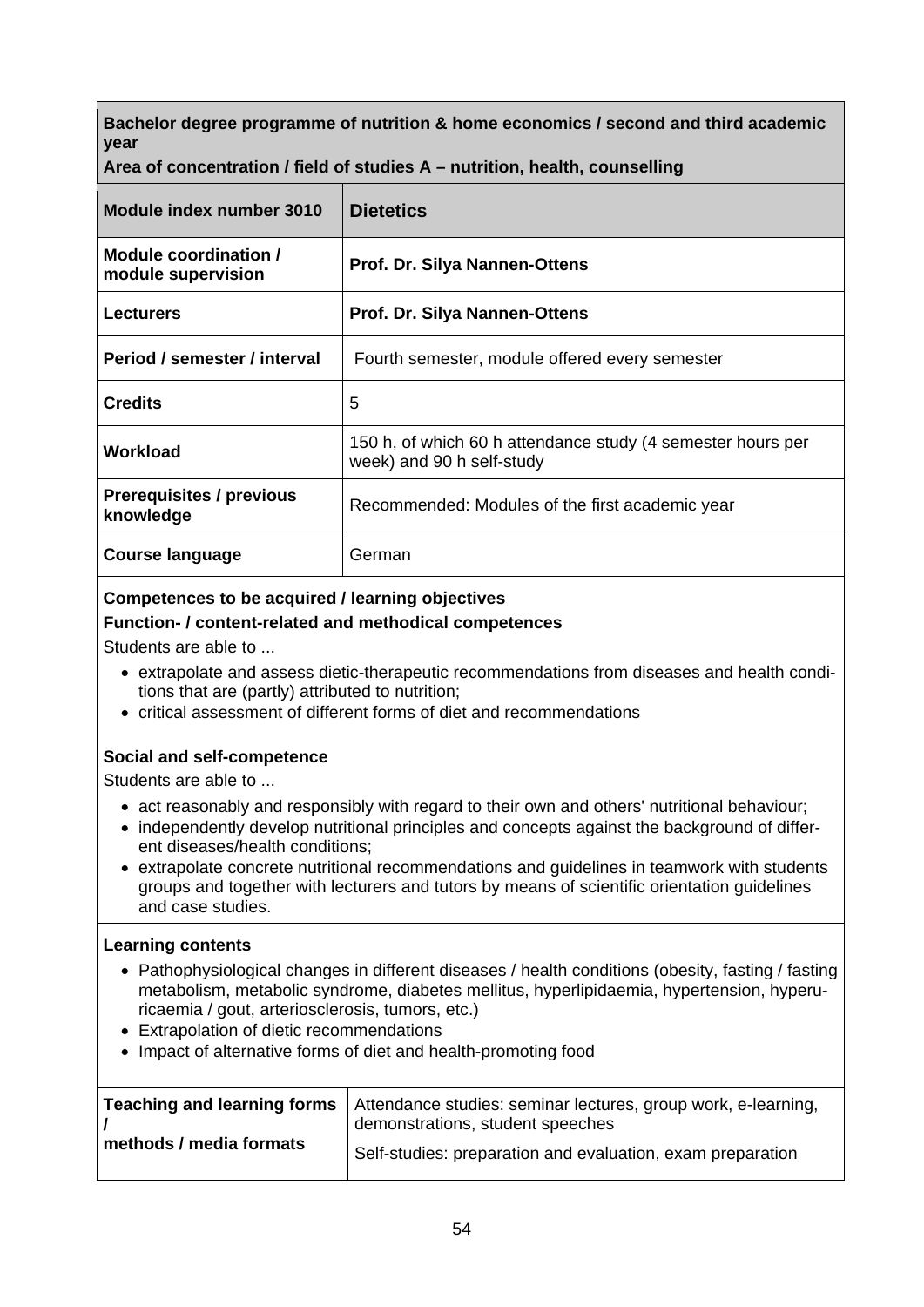| Study and examination cred-<br>its | One examination credit: paper, written exam, oral exam or<br>presentation;                                                              |
|------------------------------------|-----------------------------------------------------------------------------------------------------------------------------------------|
|                                    | The type of examination is specified by the examiner at the be-<br>ginning of the course.                                               |
| Literature / work material         | Biesalski, H.-K. et al. (Hrsg) (2010). Ernährungsmedizin. Stutt-<br>gart: Thieme Verlag.                                                |
|                                    | Deutsche Gesellschaft für Ernährung (Loseblattsammlung) Be-<br>ratungs-Standards. Troisdorf: Rautenberg Media und Print Ver-<br>lag KG. |
|                                    | Kasper, H. (2009). Ernährungsmedizin und Diätetik. Munich:<br>Urban und Fischer.                                                        |
|                                    | Ledochowski, M. (Hrsg.) (2010). Klinische Ernährungsmedizin.<br>Munich: Springer Verlag.                                                |
|                                    | E-learning platform EMIL: auxiliary material                                                                                            |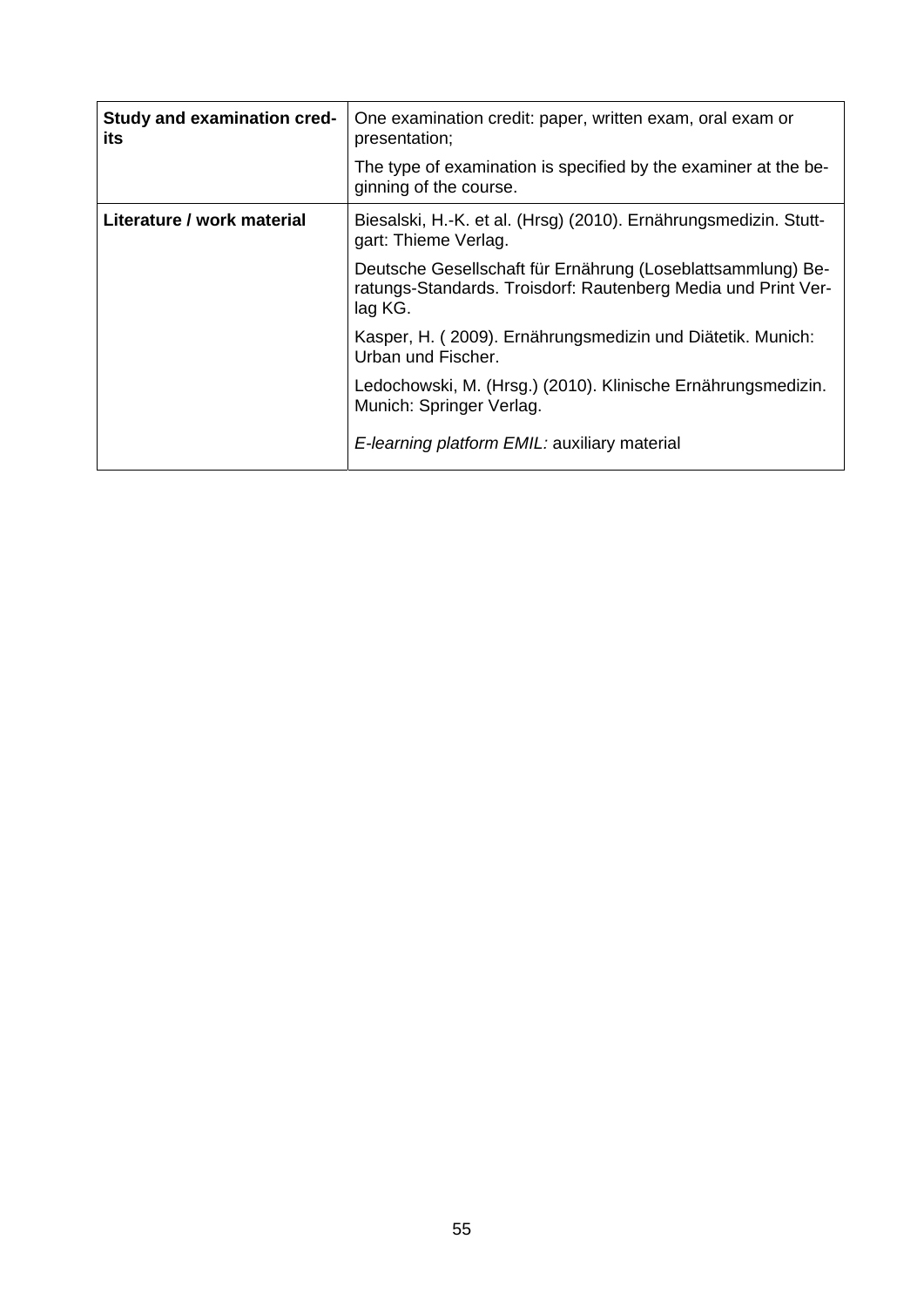**Area of concentration / field of studies A – nutrition, health, counselling** 

| Module index number 3020                     | <b>Eating behaviour</b>                                                                  |
|----------------------------------------------|------------------------------------------------------------------------------------------|
| Module coordination /<br>module supervision  | <b>Head of department</b>                                                                |
| <b>Lecturers</b>                             | Prof. Dr. Sibylle Adam, Prof. Dr. Joachim Westenhöfer                                    |
| Period / semester / interval                 | From fourth semester, module offered every semester                                      |
| <b>Credits</b>                               | 5                                                                                        |
| <b>Workload</b>                              | 150 h, of which 60 h attendance study (4 semester hours per<br>week) and 90 h self-study |
| <b>Prerequisites / previous</b><br>knowledge | none                                                                                     |
| Course language                              | German during winter semester, English during summer semes-<br>ter                       |

## **Competences to be acquired / learning objectives**

## **Function- / content-related and methodical competences**

Students are able to ...

- classify and implement scientific-theoretical contents of nutritional psychology and sociology as well as practical and methodical aspects with regard to health promotion, counselling and therapy; in particular:
	- o describe physiological, psychological, social, and cultural determinants and consequences of nutritional behaviour and assess professional and scientific literature from this field;
	- o plan, execute, and evaluate measures for health promotion and nutritional counselling, as well as therapeutical elements related to nutritional behaviour for cases of obesity, disturbed eating behaviours and eating disorders;
	- o describe and apply methods for life-long learning in this field of operation.

## **Social and self-competence**

Students are able to ...

- understand and work with issues from the fields of nutritional behaviour and psychology;
- independently and responsibly extrapolate the basic principles of health-promoting nutritional behaviour and be able to act and judge correctly with regard to the respective nutritional behaviour of themselves and others

- **Nutritional psychology and sociology:** Basic principles of nutritional behaviour, sociocultural and socio-political context / background
- **Applied nutritional psychology:** Controlled eating behaviour, eating disorders (anorexia nervosa, bulimia nervosa, binge eating, EDNOS) and obesity: Fundamentals, prevention, counselling, and therapy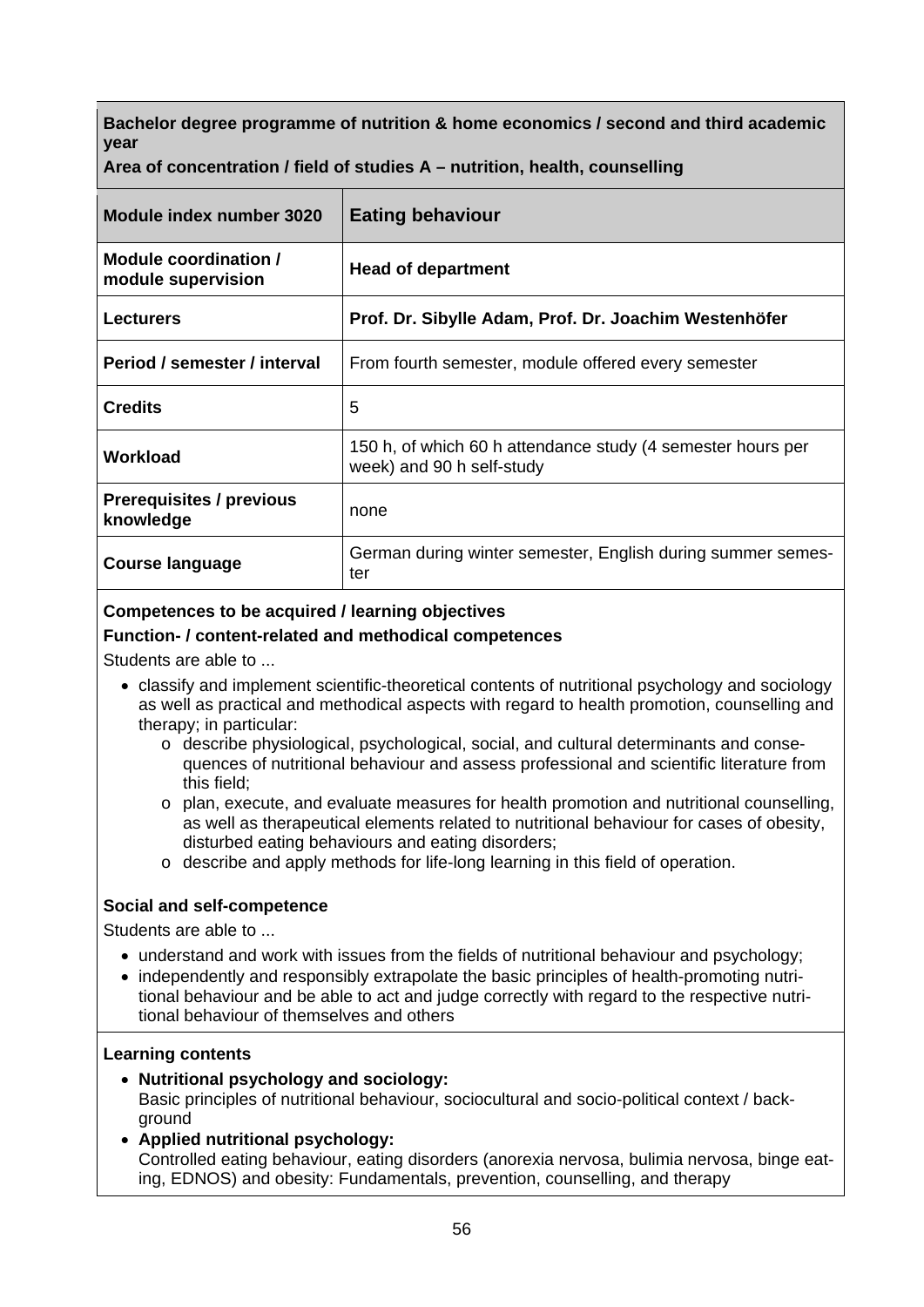| • Nutritional counselling:<br>Behaviour-oriented nutritional counselling and modification of behaviour, quality manage-<br>ment and evaluation |                                                                                                                                                                                                                                                         |
|------------------------------------------------------------------------------------------------------------------------------------------------|---------------------------------------------------------------------------------------------------------------------------------------------------------------------------------------------------------------------------------------------------------|
| <b>Teaching and learning forms</b><br>methods / media formats                                                                                  | Attendance studies: seminar lectures, including group work<br>(working with / solving of special issues and presentation of the<br>results), (literature) projects where appropriate (research, exe-<br>cution, summary, oral and written presentation) |
|                                                                                                                                                | Self-studies: preparation and evaluation, exam preparation                                                                                                                                                                                              |
| Study and examination cred-<br>its                                                                                                             | One examination credit: paper, written exam, oral exam or<br>presentation;                                                                                                                                                                              |
|                                                                                                                                                | The type of examination is specified by the examiner at the be-<br>ginning of the course.                                                                                                                                                               |
| Literature / work material                                                                                                                     | Pudel, V., Westenhöfer, J. (2003). Ernährungspsychologie.<br>Eine Einführung. Göttingen: Hogrefe Verlag.                                                                                                                                                |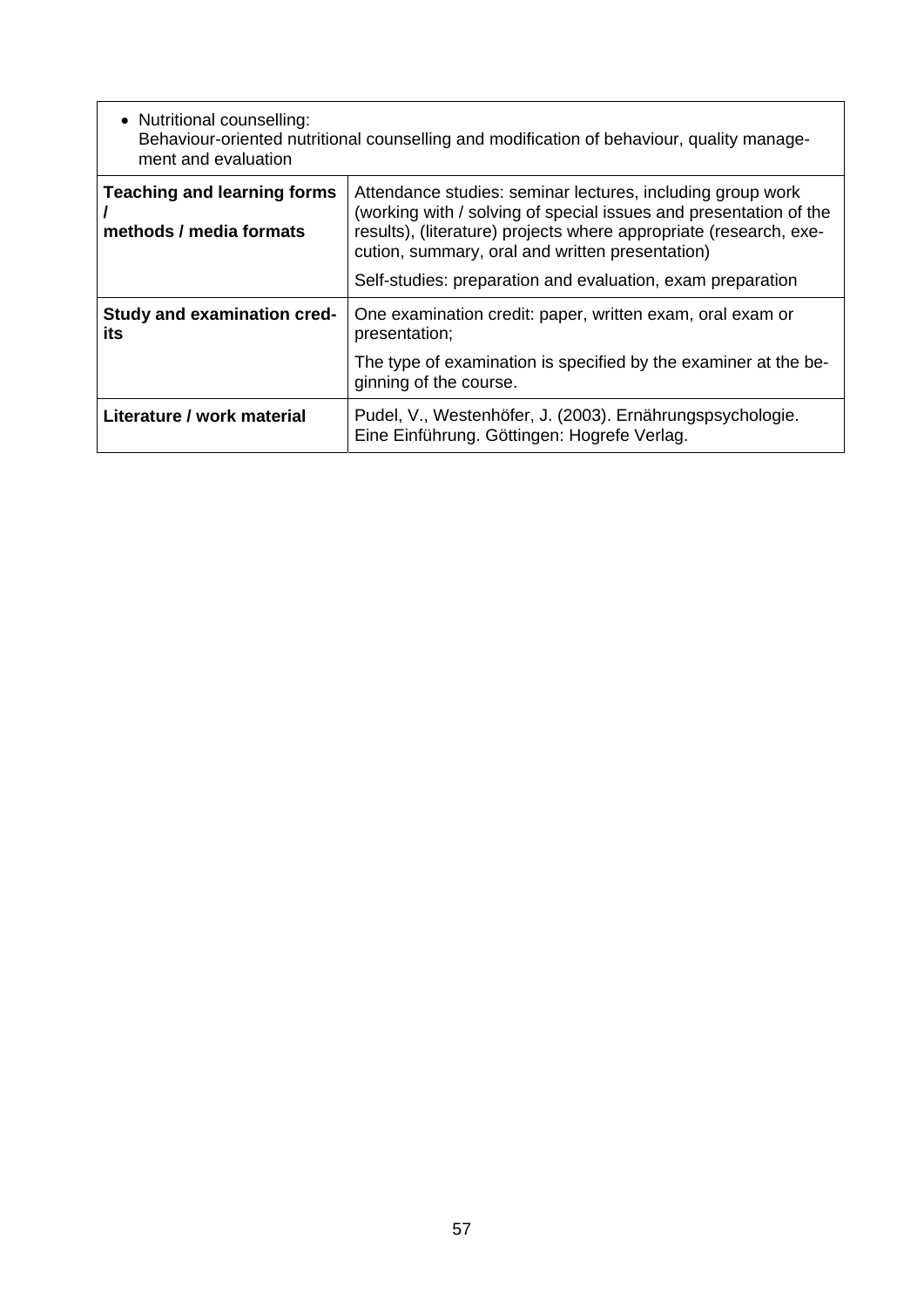**Area of concentration / field of studies A – nutrition, health, counselling** 

| <b>Module index number</b>                   | Health promotion in daycare facilities / schools                                         |
|----------------------------------------------|------------------------------------------------------------------------------------------|
| Module coordination /<br>module supervision  | <b>Prof. Dr. Anne Flothow</b>                                                            |
| <b>Lecturers</b>                             | <b>Prof. Dr. Anne Flothow</b>                                                            |
| Period / semester / interval                 | From fourth semester, module offered every year                                          |
| <b>Credits</b>                               | 5                                                                                        |
| Workload                                     | 150 h, of which 60 h attendance study (4 semester hours per<br>week) and 90 h self-study |
| <b>Prerequisites / previous</b><br>knowledge | Recommended: nutritional concepts, dietics                                               |
| <b>Course language</b>                       | German                                                                                   |

## **Competences to be acquired / learning objectives**

### **Function- / content-related and methodical competences**

Students are able to ...

- describe the basic principles of health education, health promotion, and prevention;
- specify central entities and institutions of health education and promotion;
- critically contemplate the results of studies on child health;
- assess prerequisites based on learning and developmental psychology with regard to acquisition of health competences;
- critically reflect on existing concepts for health education and promotion in various settings (family, daycare, school);
- specify criteria for successful concepts;
- design and develop health education concepts in the operative field of nutrition;
- identify measures for efficiency, for ensuring knowledge transfer, and for sustainability.

### **Social and self-competence**

Students are able to ...

 develop measures for health education and promotion specifically targeted to demand, target groups and situations through teamwork.

- Fundamentals of health education, health promotion, prevention
- Salutogenesis, resilience
- Learning and developmental psychology
- Child health
- Entities and institutions in the field of health education and health promotion
- Concepts for health education (focus on nutrition)
- Methods for verifying efficiency and sustainability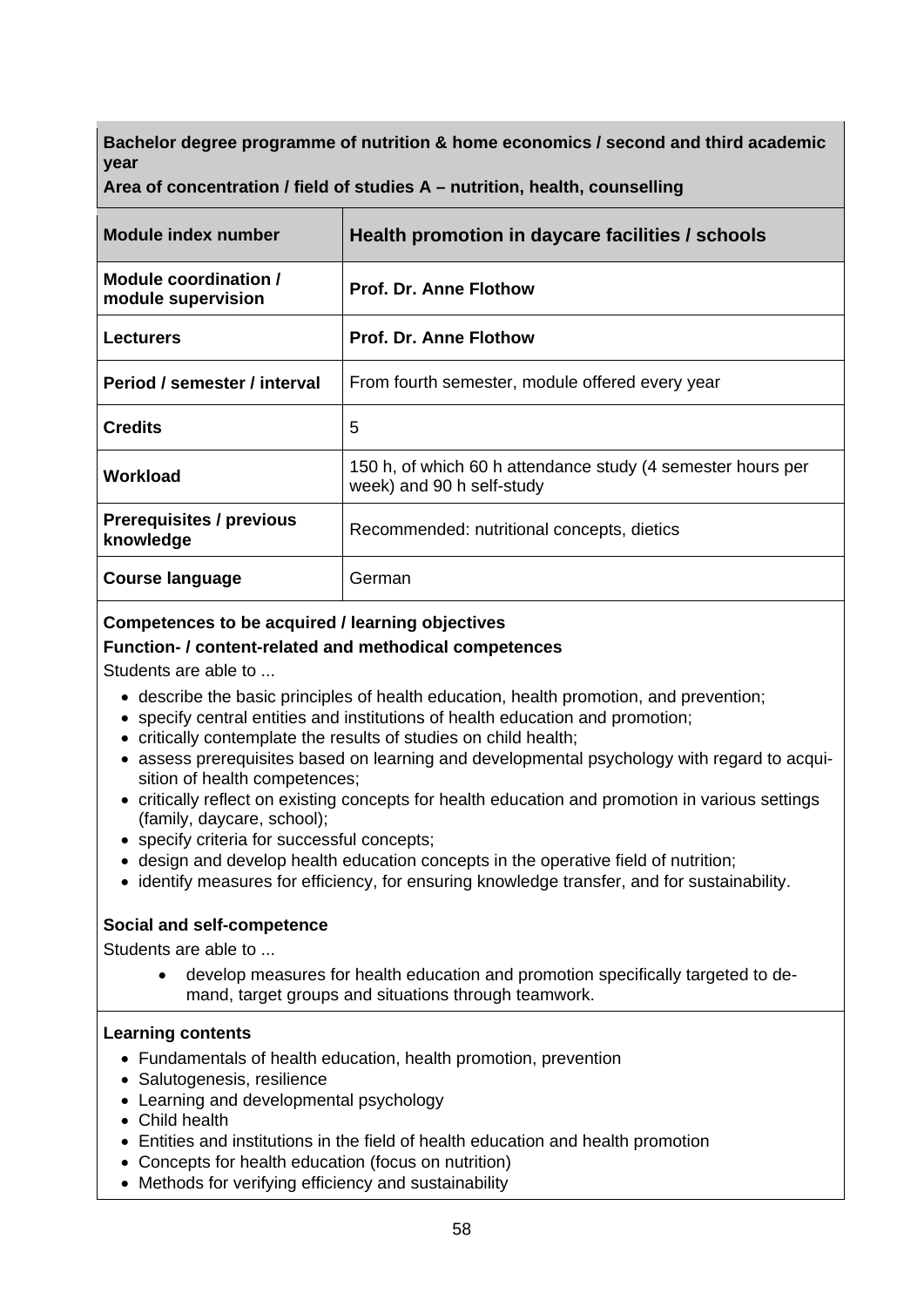| <b>Teaching and learning forms</b><br>methods / media formats | Attendance studies: seminar lectures, group work, e-learning,<br>presentations, excursions, if opportunities arise<br>Self-studies: preparation and evaluation, exam preparation                                                                                                                                                                                                                                                                                                                                   |
|---------------------------------------------------------------|--------------------------------------------------------------------------------------------------------------------------------------------------------------------------------------------------------------------------------------------------------------------------------------------------------------------------------------------------------------------------------------------------------------------------------------------------------------------------------------------------------------------|
| <b>Study and examination cred-</b><br>its                     | One examination credit: paper, written exam, oral exam or<br>presentation;<br>The type of examination is specified by the examiner at the be-<br>ginning of the course.                                                                                                                                                                                                                                                                                                                                            |
| Literature / work material                                    | Bundeszentrale für gesundheitliche Aufklärung (2006). Leitbe-<br>griffe der Gesundheitsförderung. Gamburg: BzgA.<br>Lohaus, A., Domsch, H. (2009). Psychologische Interventions-<br>programme für das Kindes- und Jugendalter. Heidelberg: Sprin-<br>ger-Medizin-Verlag.<br>Naidoo, J., Wills, J. (2010). Lehrbuch der Gesundheitsförde-<br>rung. Gamburg: BzgA.<br>Wulfhorst, B., Hurrelmann, K. (2009). Handbuch Gesundheits-<br>erziehung. Bern: Huber-Verlag.<br>E-learning platform EMIL: auxiliary materials |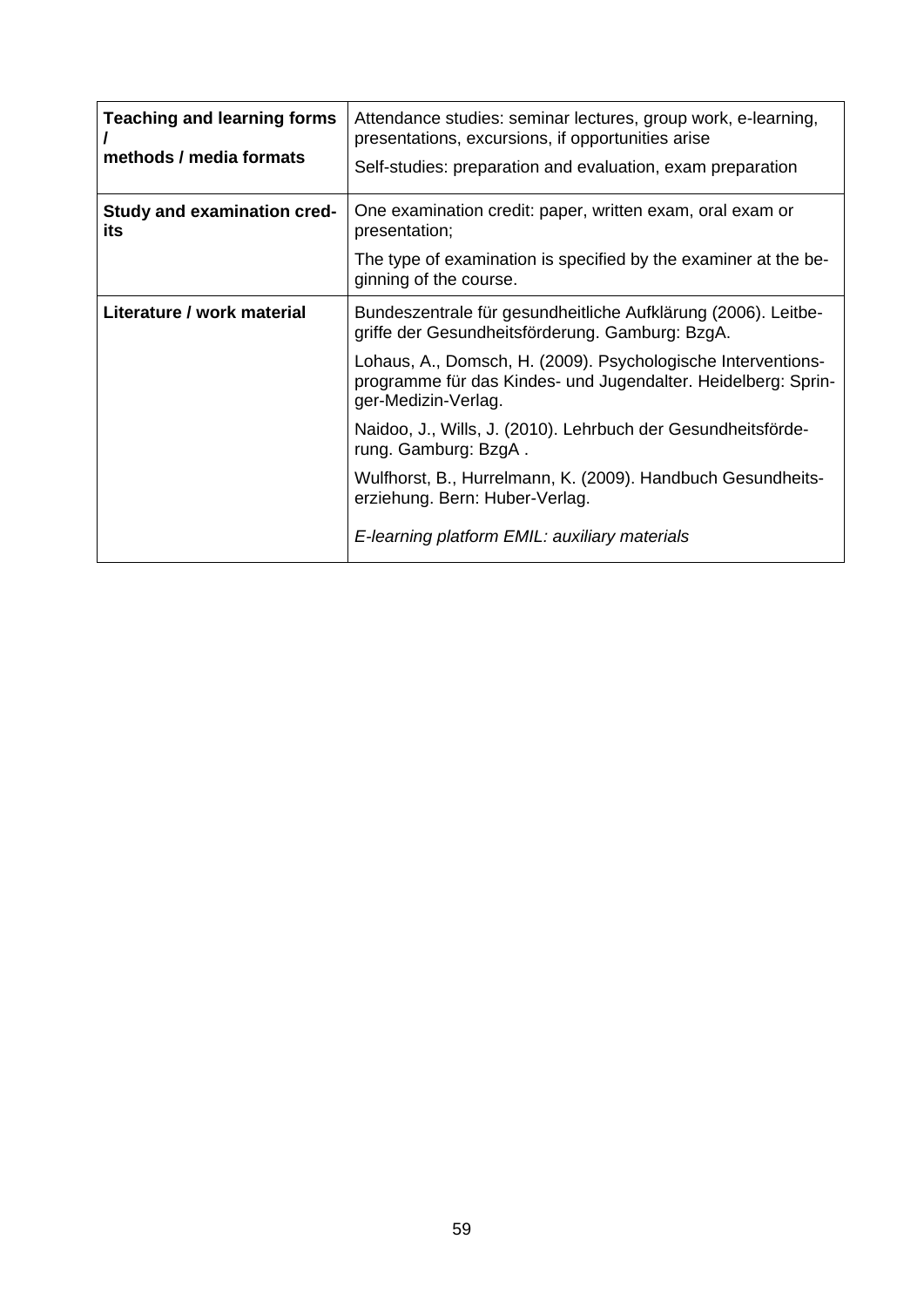**Area of concentration / field of studies A – nutrition, health, counselling** 

| Module index number                          | <b>Counselling methods</b>                                                               |
|----------------------------------------------|------------------------------------------------------------------------------------------|
| Module coordination /<br>module supervision  | <b>Prof. Dr. Anne Flothow</b>                                                            |
| <b>Lecturers</b>                             | <b>Prof. Dr. Anne Flothow</b>                                                            |
| Period / semester / interval                 | From fourth semester, module offered every semester                                      |
| <b>Credits</b>                               | 5                                                                                        |
| Workload                                     | 150 h, of which 60 h attendance study (4 semester hours per<br>week) and 90 h self-study |
| <b>Prerequisites / previous</b><br>knowledge | Recommended: nutritional concepts, dietics                                               |
| Course language                              | German                                                                                   |

## **Competences to be acquired / learning objectives**

## **Function- / content-related and methodical competences**

Students are able to ...

- describe methods for individual and group counselling;
- develop various approaches for counselling (client- / patient-related, cognitive-behavioural, systemic);
- formulate counselling objectives adapted to the personal situation of a client / patient;
- plan counselling benchmarks based on concrete counselling criteria;
- strategically apply various counselling approaches against the background of the counselling criteria for specific clients / patients;
- correctly apply their specialised knowledge from the fields of (patho)physiology, nutritional concepts and dietics in counselling situations;
- perform structured individual and group counselling scenarios in exercise situations;
- select appropriate media for motivation and information of clients / patients.

### **Social and self-competence**

Students are able to ...

- display empathy and appreciative behaviour in counselling situations;
- reflect on their own role in counselling as well as the counsellor-client / patient relationship;
- contemplate their own strengths and weaknesses in the light of specialised, social, and methodical competences.

- Approaches for counselling (client- / patient-related, cognitive-behavioural, systemic)
- Methods for individual and group counselling
- Framework conditions, objectives, limits, structure, and process of counselling
- Counsellor's role and counsellor-client / patient relationship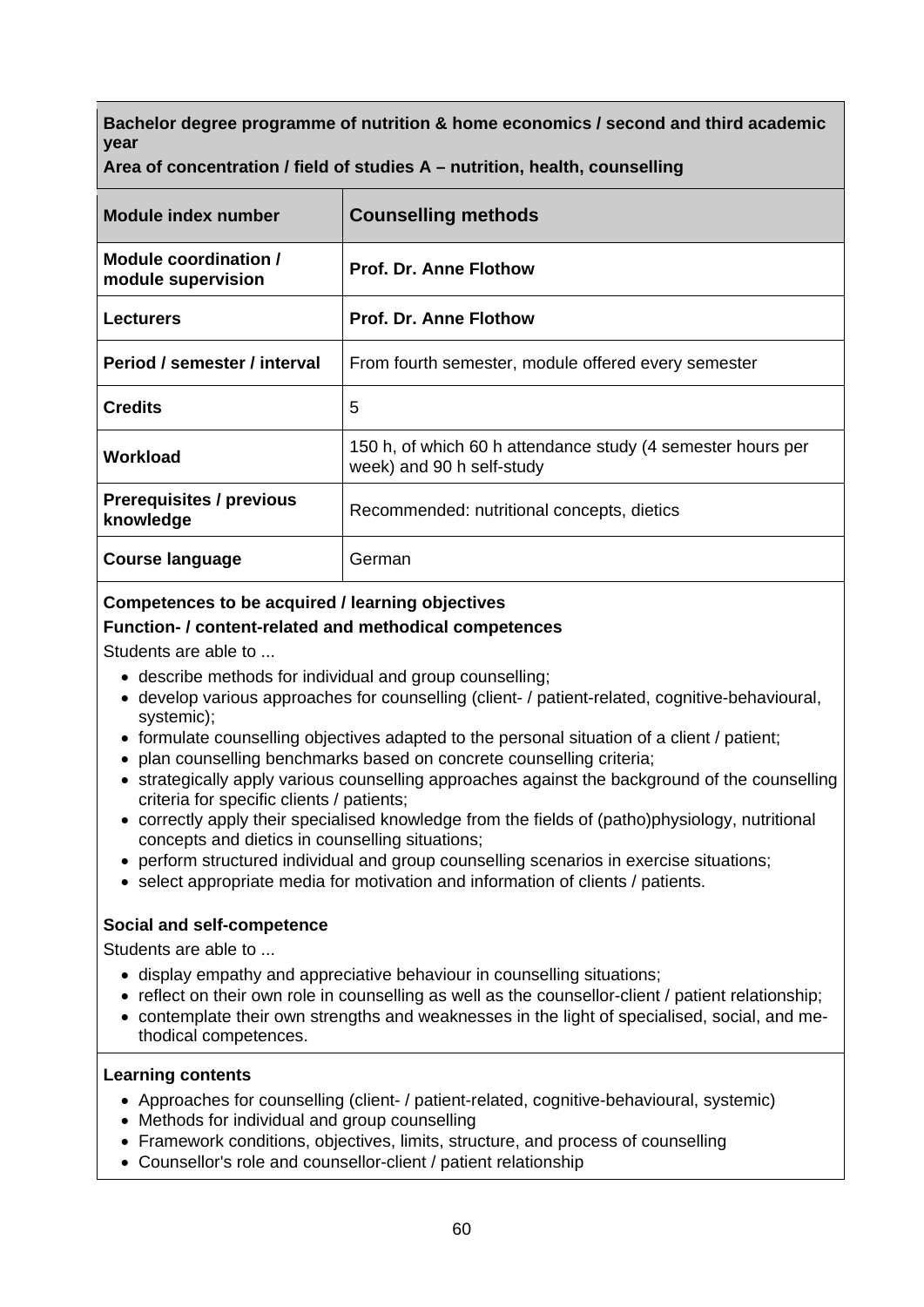| <b>Teaching and learning forms</b><br>methods / media formats | Attendance studies: seminar lectures, group work, e-learning,<br>demonstrations, student speeches, (excursions)<br>Self-studies: preparation and evaluation, exam preparation                                                |
|---------------------------------------------------------------|------------------------------------------------------------------------------------------------------------------------------------------------------------------------------------------------------------------------------|
| <b>Study and examination cred-</b><br>its                     | One examination credit: paper, written exam, oral exam or<br>presentation;                                                                                                                                                   |
|                                                               | The type of examination is specified by the examiner at the be-<br>ginning of the course.                                                                                                                                    |
| Literature / work material                                    | DGE (2009). DGE-Beratungsstandards, 10. Aufl Bonn: DGE.<br>Klotter, C. (2010). Einführung in die Ernährungspsychologie.<br>Stuttgart: UTB.<br>Nußbeck, S. (2010). Einführung in die Beratungspsychologie.<br>Stuttgart: UTB. |
|                                                               | E-learning platform EMIL: auxiliary materials.                                                                                                                                                                               |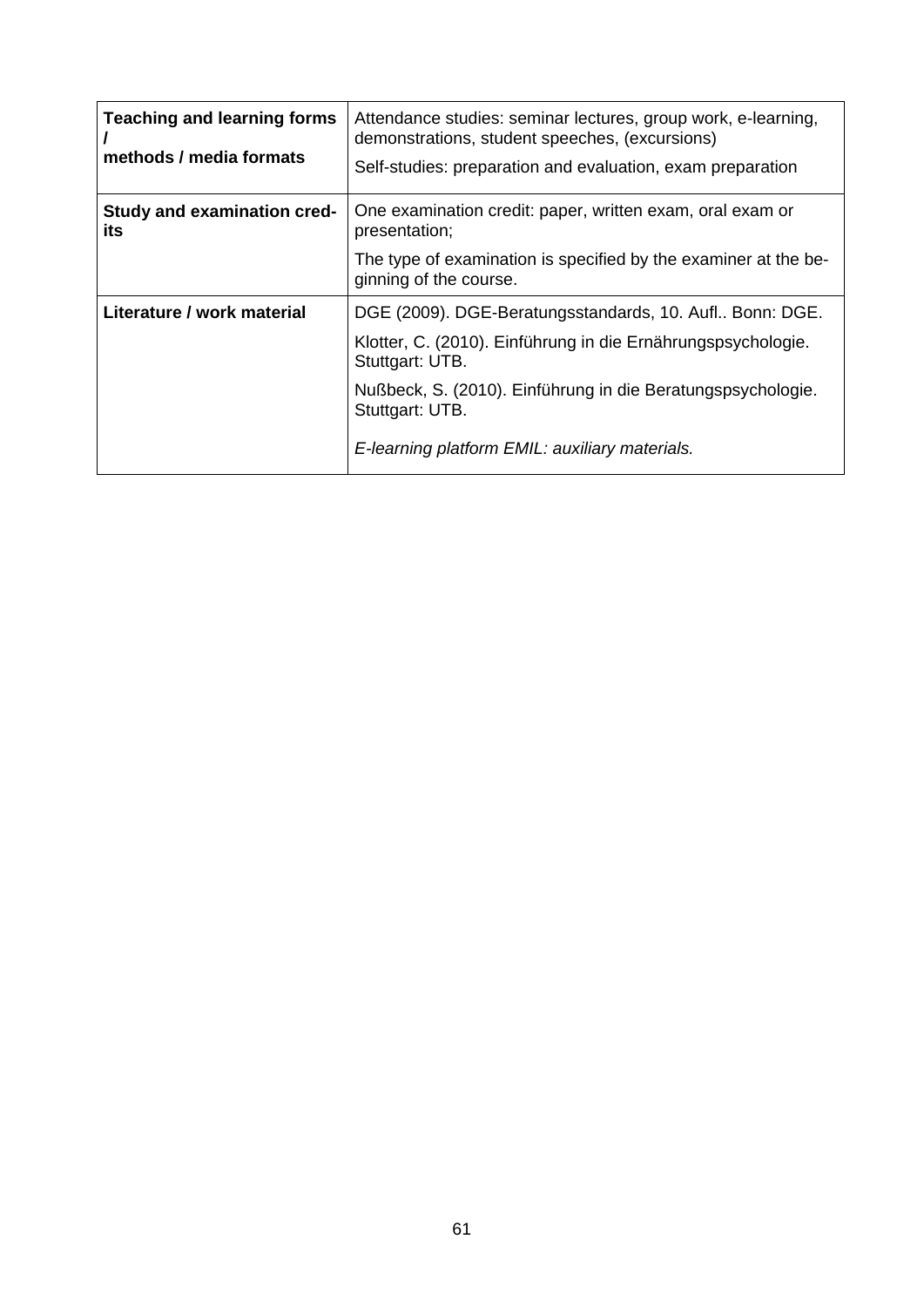| Module index number 3070                     | <b>Public Health and Nutrition</b>                                                       |
|----------------------------------------------|------------------------------------------------------------------------------------------|
| Module coordination /<br>module supervision  | <b>Head of department</b>                                                                |
| <b>Lecturers</b>                             | M.A. Johanna Buchcik, Prof. Dr. Joachim Westenhöfer                                      |
| Period / semester / interval                 | From fourth semester, module offered every semester                                      |
| <b>Credits</b>                               | 5                                                                                        |
| Workload                                     | 150 h, of which 60 h attendance study (4 semester hours per<br>week) and 90 h self-study |
| <b>Prerequisites / previous</b><br>knowledge | Recommended: Modules of the first academic year                                          |
| <b>Course language</b>                       | German during winter semester, English during summer semes-<br>ter                       |

**Area of concentration / field of studies A – nutrition, health, counselling** 

## **Competences to be acquired / learning objectives**

### **Function- / content-related and methodical competences**

Students are able to ...

- describe and assess the significance of nutrition for Public Health;
- apply Public Health Nutrition Action Cycle;
- read and understand literature on nutritional epidemiology.

## **Social and self-competence**

Students are able to ...

- independently and responsibly extrapolate the basic principles of health-promoting nutrition and be able to act and judge correctly with regard to the respective nutritional behaviour of themselves and others;
- read and understand literature on nutritional epidemiology.

- Nutrition epidemiology: identification of nutritional condition, biostatic processes, adjustment and corrective methods, error sources
- Important nutrition epidemiology studies: Framingham, Nurses Health Study, EPIC, Monica
- Public Health Nutrition Action Cycle
- Selected Public Health nutrition problems: supernutrition, malnutrition, cardiovascular disease, diabetes, cancer

| Teaching and learning forms | Attendance studies: seminar lectures, practical exercises at the<br>computer in the field of epidemiology/biostatistics |
|-----------------------------|-------------------------------------------------------------------------------------------------------------------------|
| methods / media formats     | Self-studies: preparation and evaluation, literature studies,<br>exam preparation                                       |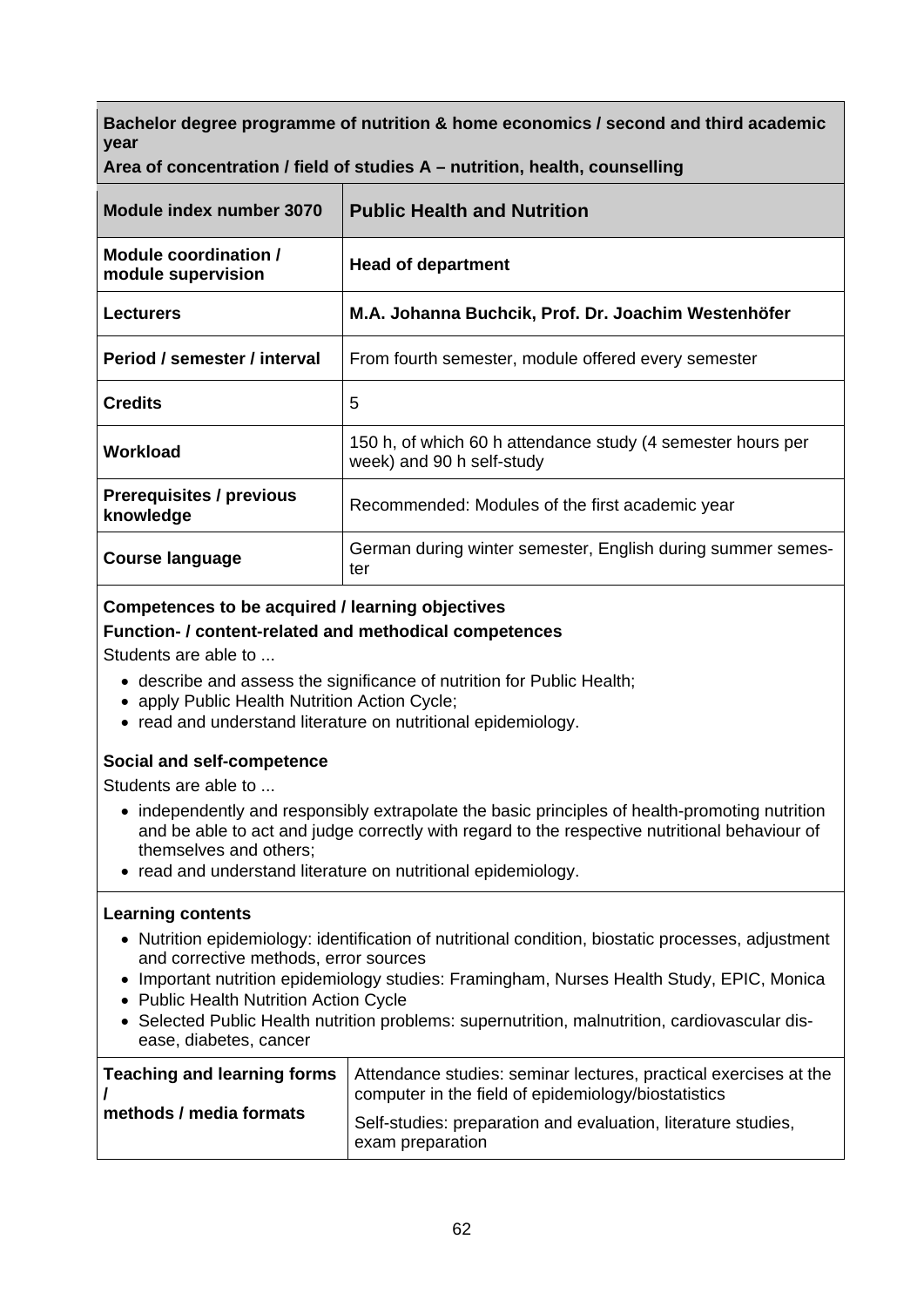| Study and examination cred-<br>its | One examination credit: paper, written exam, oral exam or<br>presentation;                                            |
|------------------------------------|-----------------------------------------------------------------------------------------------------------------------|
|                                    | The type of examination is specified by the examiner at the be-<br>ginning of the course.                             |
| Literature / work material         | Gibney, M.J. et al. (2004). Public Health Nutrition. Oxford UK:<br>Blackwell.                                         |
|                                    | Müller, M.J., Trautwein, E.A. (2005). Gesundheit und Ernäh-<br>rung. Public Health Nutrition. Stuttgart: Eugen Ulmer. |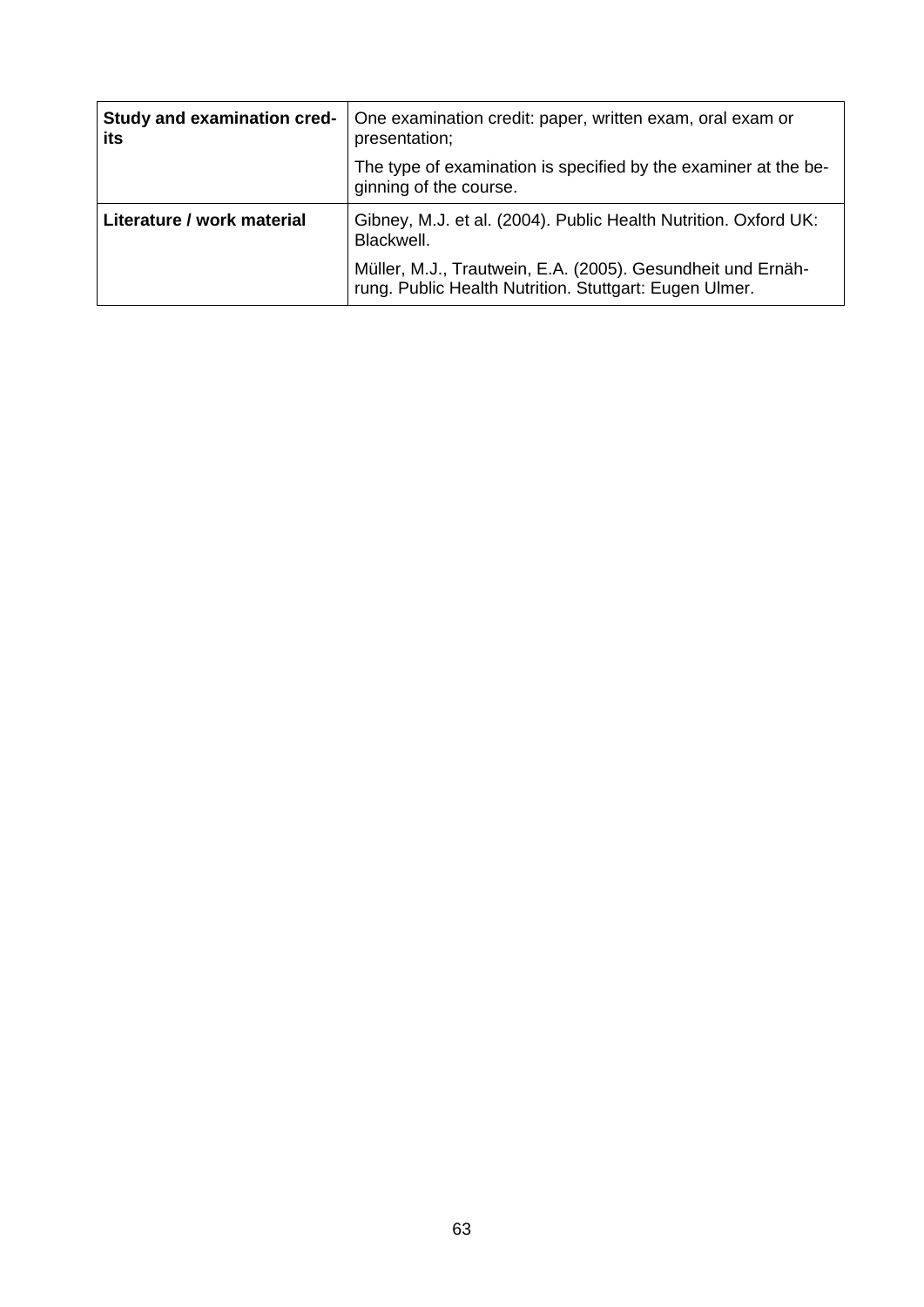# **Area of concentration B – foodstuffs, product development, marketing**

**Bachelor degree programme of nutrition & home economics / second and third academic year – area of concentration** 

**Area of concentration B – foodstuffs, product development, marketing** 

| Module index number 4020                     | <b>Food marketing</b>                                                                    |
|----------------------------------------------|------------------------------------------------------------------------------------------|
| Module coordination /<br>module supervision  | Prof. Dr. Christoph Wegmann                                                              |
| <b>Lecturers</b>                             | Prof. Dr. Christoph Wegmann                                                              |
| Period / semester / interval                 | Fourth semester, module offered every semester                                           |
| <b>Credits</b>                               | 5                                                                                        |
| Workload                                     | 150 h, of which 60 h attendance study (4 semester hours per<br>week) and 90 h self-study |
| <b>Prerequisites / previous</b><br>knowledge | Recommended: General business administration module                                      |
| Course language                              | German during winter semester, German and English during<br>summer semester              |

### **Competences to be acquired / learning objectives**

### **Function- / content-related and methodical competences**

Students are able to ...

- understand the special aspects of food sales and extrapolate distinctive features for marketing;
- develop marketing concepts and a marketing mix for food from the food industry's point of view.
- design trade-oriented and end consumer-oriented marketing concepts;
- consider advantages and disadvantages of the various courses of action for instrument use.

### **Social and self-competence**

Students are able to ...

- structure, design, and give speeches and presentations;
- critically reflect on the use of marketing instruments for selling and marketing of food products;

receive feedback and handle it in a constructive and positive manner;

- Structures of the nutrition industry and food marketing
- Direct selling of food and foodstuffs
- Trade marketing
- Product innovation processes
- Identification marking and labelling
- Packaging design
- Advertisement and promotion of food and foodstuffs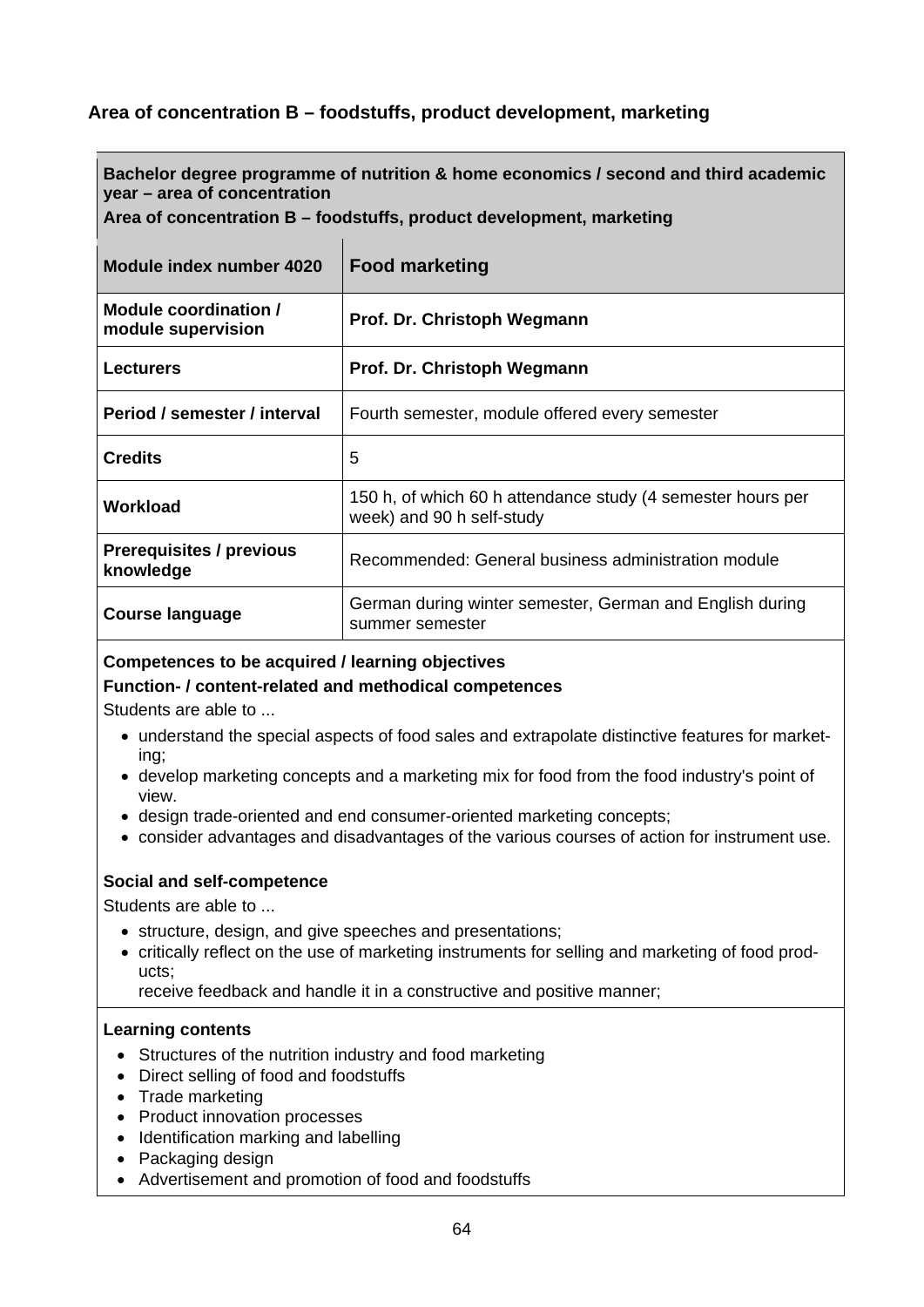| <b>Teaching and learning forms</b><br>methods / media formats | Attendance studies: seminar lectures, including case studies,<br>group work, exercises, presentations, and discussions                                                     |
|---------------------------------------------------------------|----------------------------------------------------------------------------------------------------------------------------------------------------------------------------|
|                                                               | The method for communication of knowledge is reasonable and<br>beneficial for preparing students for jobs in product manage-<br>ment of food-producing companies.          |
|                                                               | Self-studies: preparation and evaluation, preparation of presen-<br>tations, exam preparation                                                                              |
| <b>Study and examination cred-</b><br>its                     | One examination credit: paper, written exam, oral exam or<br>presentation;                                                                                                 |
|                                                               | The type of examination is specified by the examiner at the be-<br>ginning of the course.                                                                                  |
| Literature / work material                                    | Ahlert, D., Kenning, P. (2007). Handelsmarketing. Berlin: Sprin-<br>ger Verlag.                                                                                            |
|                                                               | Fill, C. (2006). Harlow et al.: Pearson Education LTD.                                                                                                                     |
|                                                               | Nagle, T.T., Hogan, J.E. (2006). The Strategy and Tactics of<br>Pricing. Upper Saddle River: Prentice Hall.                                                                |
|                                                               | Strecker, O., Strecker, O.A., Elles, A., Weschke, H.-D., Kieb-<br>lisch, C. (2010). Marketing für Lebensmittel und Agrarprodukte,<br>4. A., Frankfurt am Main: DLG Verlag. |
|                                                               | Wagner, P. (2001). Marketing in der Agrar- und Ernährungsin-<br>dustrie. Stuttgart: Ulmer Verlag.                                                                          |
|                                                               | Set of slides (approx. 300 pages), set of cases and problems                                                                                                               |
|                                                               | E-learning platform EMIL: auxiliary materials                                                                                                                              |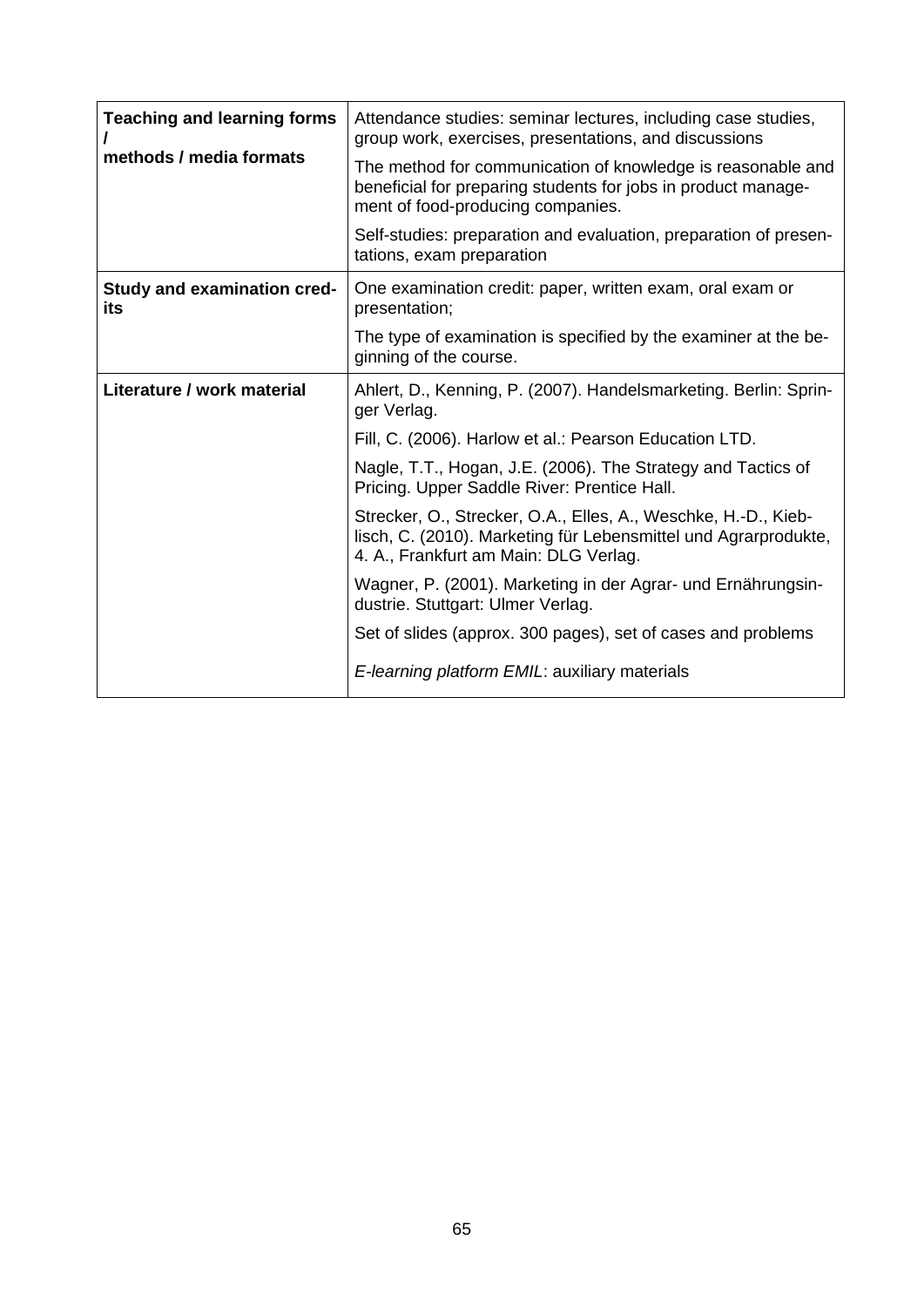**Area of concentration B – foodstuffs, product development, marketing** 

| Module index number 4050                     | <b>Sensory analysis</b>                                                                  |
|----------------------------------------------|------------------------------------------------------------------------------------------|
| Module coordination /<br>module supervision  | Prof. Dr. Andrea Bauer                                                                   |
| <b>Lecturers</b>                             | Prof. Dr. Andrea Bauer, Dr. Karolin Schacht                                              |
| Period / semester / interval                 | From fourth semester, module offered every semester                                      |
| <b>Credits</b>                               | 5                                                                                        |
| Workload                                     | 150 h, of which 60 h attendance study (4 semester hours per<br>week) and 90 h self-study |
| <b>Prerequisites / previous</b><br>knowledge | Recommended: Modules of the first academic year                                          |
| <b>Course language</b>                       | German during winter semester, German and English during<br>summer semester              |

## **Competences to be acquired / learning objectives**

## **Function- / content-related and methodical competences**

Students are able to ...

- select and train testers for sensory panels and monitor panel performance so that a suitable measurement instrument is obtained;
- correctly select and apply sensory methods for specific issues and problems;
- plan, prepare, and execute sensory sessions by means of special EDP programmes or papers;
- evaluate the results using various EDP programmes or conventional methods and present the results to the client in the form of a report in a readily understandable way.

### **Social and self-competence**

Students are able to ...

- independently perform research;
- extrapolate assessments and defend/justify them within the scope of discussions;
- illustrate and explain results from sensory examinations by means of presentation techniques;
- give recommendations for product developments or marketing decisions on the basis of the results.

- Fundamentals of sensory perception
- Selection of testers, structuring and training of a test panel for sensory examinations
- Design of a sensory testing lab
- Methods for examination of taste sensitivity
- Methods for identification of colour or odour, texture perception
- Descriptive methods
- Discrimination tests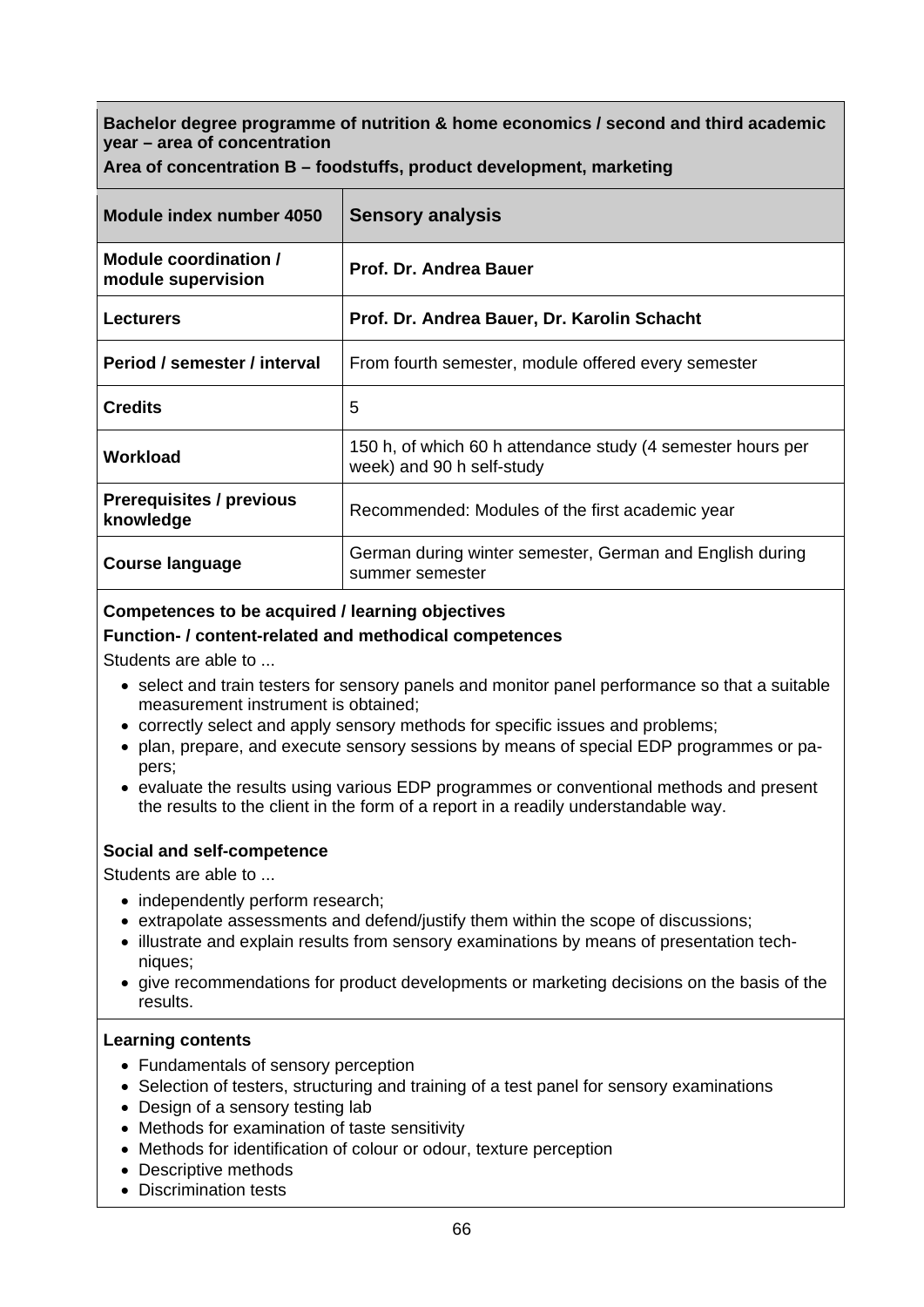| • Hedonic / affective methods<br>Methods for quality assurance<br>Statistic methods for data evaluation<br>Evaluation of results<br>Communication of sensory results |                                                                                                                                                                                                                                                                                                                                                                                                                                                                                                                |
|----------------------------------------------------------------------------------------------------------------------------------------------------------------------|----------------------------------------------------------------------------------------------------------------------------------------------------------------------------------------------------------------------------------------------------------------------------------------------------------------------------------------------------------------------------------------------------------------------------------------------------------------------------------------------------------------|
| <b>Teaching and learning forms</b><br>methods / media formats                                                                                                        | Attendance studies: seminar lectures, group work, e-learning,<br>demonstrations, student speeches<br>Self-studies: preparation and evaluation, exam preparation                                                                                                                                                                                                                                                                                                                                                |
| Study and examination cred-<br>its                                                                                                                                   | One examination credit: paper, written exam, oral exam or<br>presentation;<br>The type of examination is specified by the examiner at the be-<br>ginning of the course.                                                                                                                                                                                                                                                                                                                                        |
| Literature / work material                                                                                                                                           | Lawless, H. T., Heymann, H. (2010). Sensory Evaluation of<br>Food: Principles and Practices. Heidelberg: Springer.<br>Meilgaard, M. C., Civille, G.V. et al., Eds. (2007). Sensory Eval-<br>uation Techniques. Boca Raton: CRC Press.<br>O'Mahony, M. (1986). Sensory Evaluation of Food: Statistical<br>Methods and Procedures. New York: Marcel Dekker.<br>Stone, H., Bleibaum, R. et al. (2012). Sensory Evaluation Prac-<br>tices. London: Academic Press.<br>E-learning platform EMIL: auxiliary material |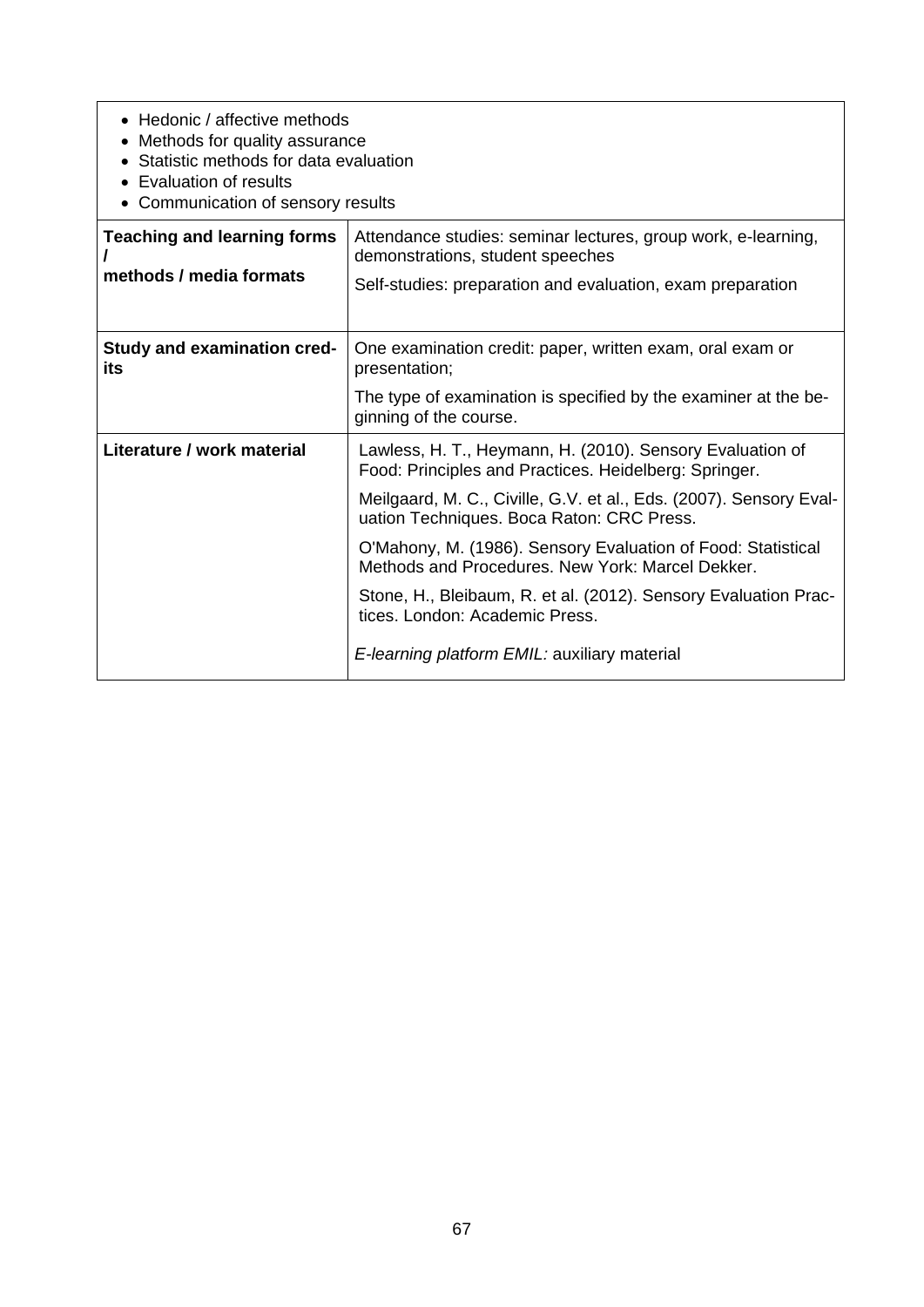**Area of concentration B – foodstuffs, product development, marketing** 

| Module index number 4060                     | <b>Food technology</b>                                                                   |
|----------------------------------------------|------------------------------------------------------------------------------------------|
| Module coordination /<br>module supervision  | Prof. Dr. Jan Fritsche, Prof. Dr. Katharina Riehn                                        |
| <b>Lecturers</b>                             | Prof. Dr. Jan Fritsche, Prof. Dr. Katharina Riehn                                        |
| Period / semester / interval                 | From fourth semester, module offered every year                                          |
| <b>Credits</b>                               | 5                                                                                        |
| Workload                                     | 150 h, of which 60 h attendance study (4 semester hours per<br>week) and 90 h self-study |
| <b>Prerequisites / previous</b><br>knowledge | Recommended: modules from the first and second academic<br>year                          |
| Course language                              | German                                                                                   |

### **Competences to be acquired / learning objectives**

### **Function- / content-related and methodical competences**

Students are able to ...

- understand the basic principles of food technology (e.g. basic operations) and to comprehend complex, food-technological production processes in practice;
- analyse production processes in food economics with regard to various aspects of resource optimisation (both product- and environment-related);
- analyse production processes in food economics with regard to various aspects of animal welfare and consumer protection;
- understand and classify the advantages and disadvantages of different production processes for product quality.

### **Social and self-competence**

Students are able to ...

- independently comprehend food technology processes and develop process optimisation suggestions at their own responsibility;
- analyse food technology aspects and parameters in interdisciplinary project teams and provide qualified consulting for neighbouring disciplines (e.g. sensory aspects, food law, quality management, product development).

- Basic principles of food processing and preservation
- Modern food conservation and preservation processes (e.g. UHP)
- Production and processing of cooking fats and oils
- Fat modification processes and margarine production process
- Cereal processing and modern milling industry processes for cereal refinement
- Dairy processing and cheese production
- Functional modification of dairy proteins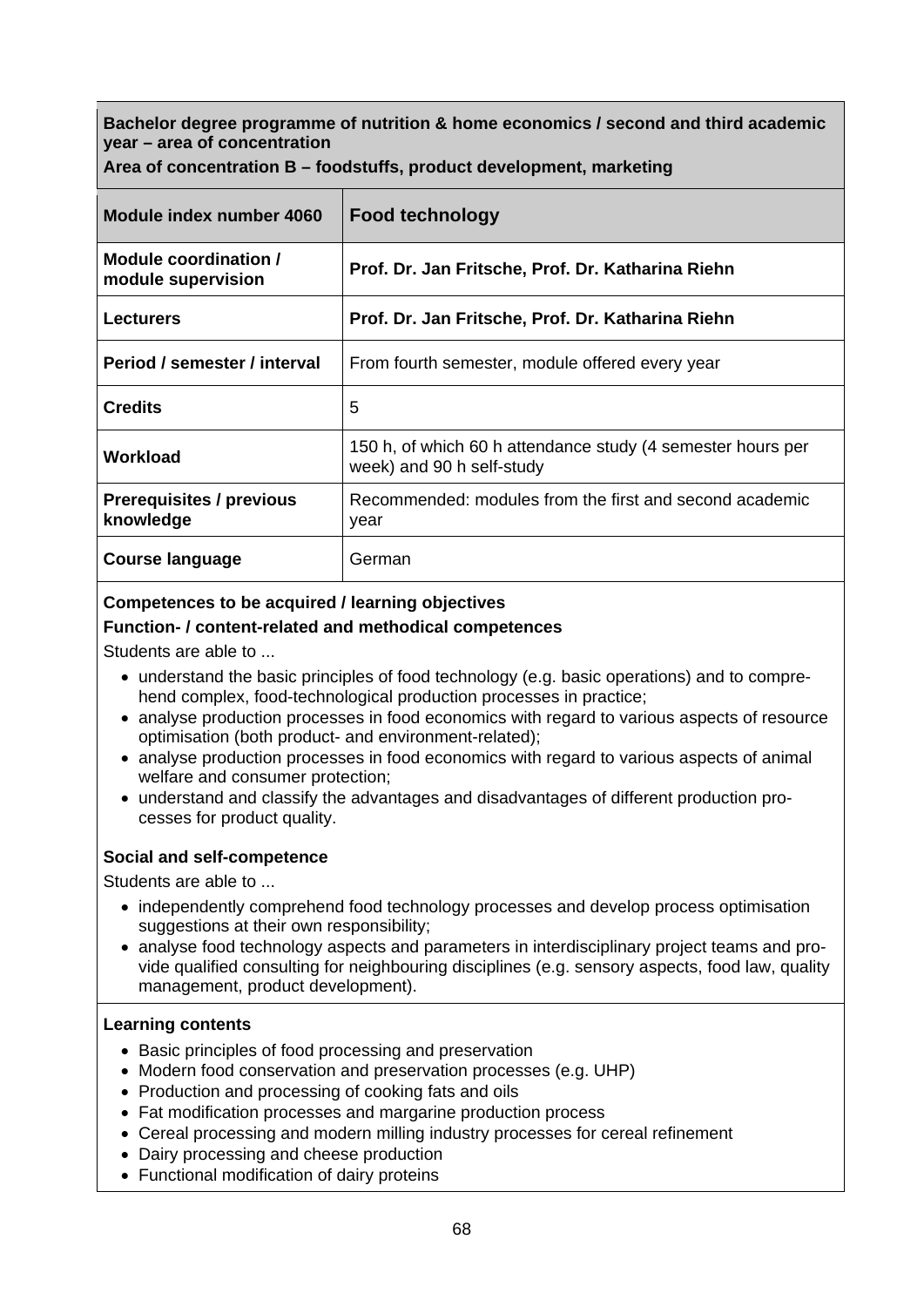- Fish processing and limits of the fishing industry (MSC)
- Meat production, meat processing, technology of meat products
- Biotechnology and green genetic engineering

| <b>Teaching and learning forms</b><br>methods / media formats | Attendance studies: seminar lectures, including discussions and<br>case studies                                                                                                      |
|---------------------------------------------------------------|--------------------------------------------------------------------------------------------------------------------------------------------------------------------------------------|
|                                                               | Self-studies: preparation and evaluation, exam preparation                                                                                                                           |
| <b>Study and examination cred-</b><br>its                     | One examination credit: paper, written exam, oral exam or<br>presentation;                                                                                                           |
|                                                               | The type of examination is specified by the examiner at the be-<br>ginning of the course.                                                                                            |
| Literature / work material                                    | Heiss, R. (Hrsg.) (2004). Lebensmitteltechnologie: Biotechnolo-<br>gische, chemische, mechanische und thermische Verfahren der<br>Lebensmittelverarbeitung. Berlin: Springer Verlag. |
|                                                               | Tscheuschner, H.D. (1986). Lebensmitteltechnik. Darmstadt:<br>Steinkopff Verlag.                                                                                                     |
|                                                               | Ternes, W. (2000). Naturwissenschaftliche Grundlagen der Le-<br>bensmittelzubereitung. Hamburg: Behr's Verlag.                                                                       |
|                                                               | Handout                                                                                                                                                                              |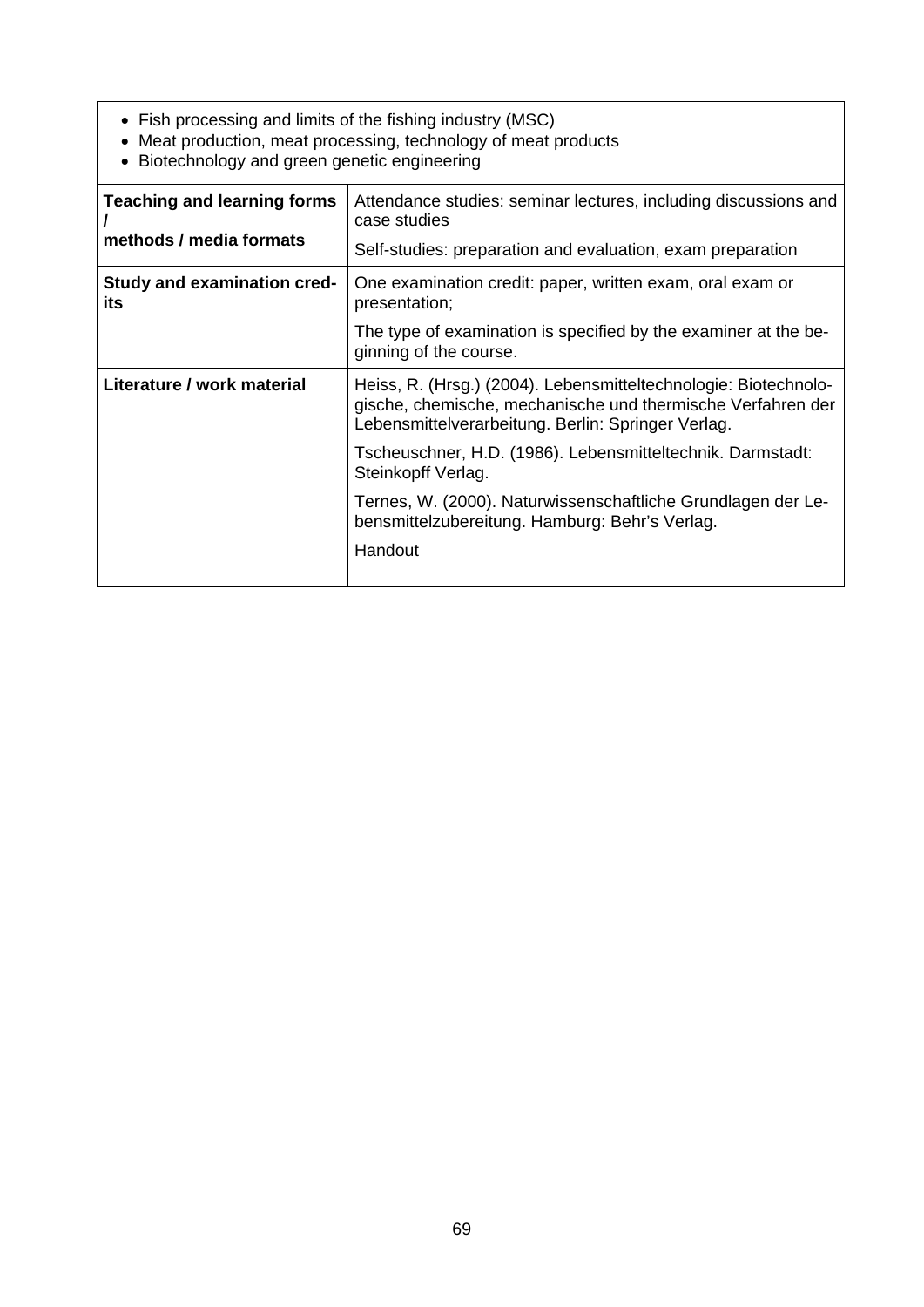| Module index number                          | Market research                                                                          |
|----------------------------------------------|------------------------------------------------------------------------------------------|
| Module coordination /<br>module supervision  | <b>Prof. Dr. Helmut Laberenz</b>                                                         |
| <b>Lecturers</b>                             | Prof. Dr. Helmut Laberenz, M.A. Birgit Menz                                              |
| Period / semester / interval                 | From fourth semester, module offered every semester                                      |
| <b>Credits</b>                               | 5                                                                                        |
| Workload                                     | 150 h, of which 60 h attendance study (4 semester hours per<br>week) and 90 h self-study |
| <b>Prerequisites / previous</b><br>knowledge | Recommended: Modules of the first academic year                                          |
| <b>Course language</b>                       | German during winter semester, English during summer semes-<br>ter                       |

**Area of concentration B – foodstuffs, product development, marketing** 

## **Competences to be acquired / learning objectives**

### **Function- / content-related and methodical competences**

Students are able to ...

- illustrate modern methods and techniques of quantitative and qualitative market research;
- explain the fields of application as well as potential advantages and disadvantages of the different methods of data acquisition;
- understand the structure and layout of questionnaires;
- differentiate between and evaluate the methods of sampling;
- understand the concepts for research projects:
- independently develop, implement, and analyse a small market research survey.

### **Social and self-competence**

Students are able to ...

- reflect on subject contents and formulate questions to that respect;
- interpret the results of market research projects;
- assess the quality of market research studies;
- develop concepts for research measures;
- develop and test questionnaires;
- present the results of field research in the form of reports and presentations;
- hold and defend their judgements, assessments, and solutions in discussions with others.

- Basic principles of market and social research (ethical problems, overview of methods for social research)
- Methods of market research (concepts of market and social research measures, methods of quantitative and qualitative field research, sampling, organisation and execution of field research)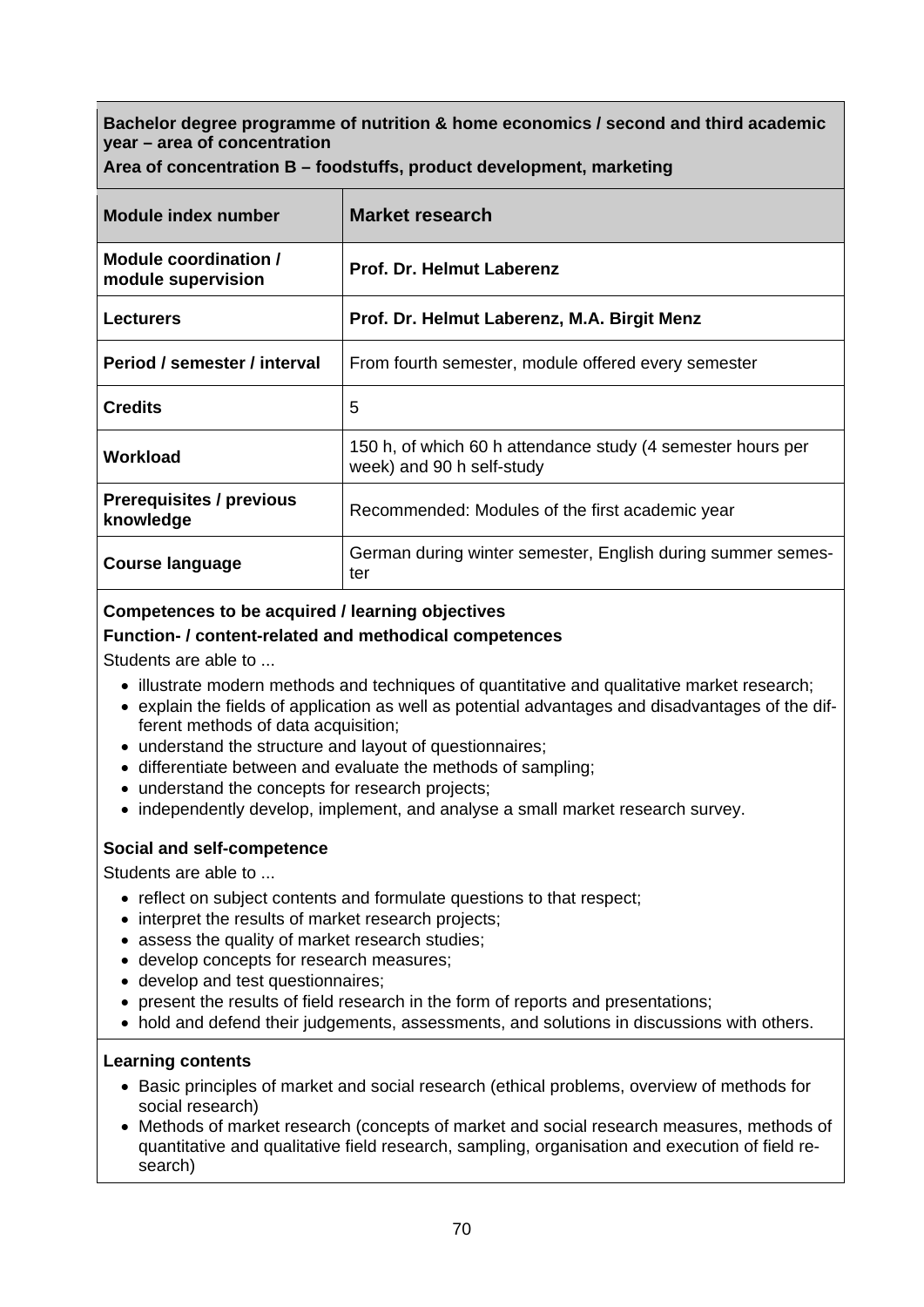| • Reporting (compilation of research reports, critical assessment of research publications, as-<br>sessment of validity, reliability, objectivity) |                                                                                                                                                                                                 |  |
|----------------------------------------------------------------------------------------------------------------------------------------------------|-------------------------------------------------------------------------------------------------------------------------------------------------------------------------------------------------|--|
| <b>Teaching and learning forms</b><br>methods / media formats                                                                                      | Attendance studies: seminar lectures, including group work<br>phases (project: student's survey)<br>Self-studies: preparation and evaluation, preparation of their<br>surveys, exam preparation |  |
| Study and examination cred-<br>its                                                                                                                 | One examination credit: paper, written exam, oral exam or<br>presentation;<br>The type of examination is specified by the examiner at the be-<br>ginning of the course.                         |  |
| Literature / work material                                                                                                                         | Weis, H.C., Steinmetz, P. (2012). Marktforschung. Ludwigsha-<br>fen (Rhine): Kiehl Verlag.<br>E-learning platform EMIL: auxiliary materials.                                                    |  |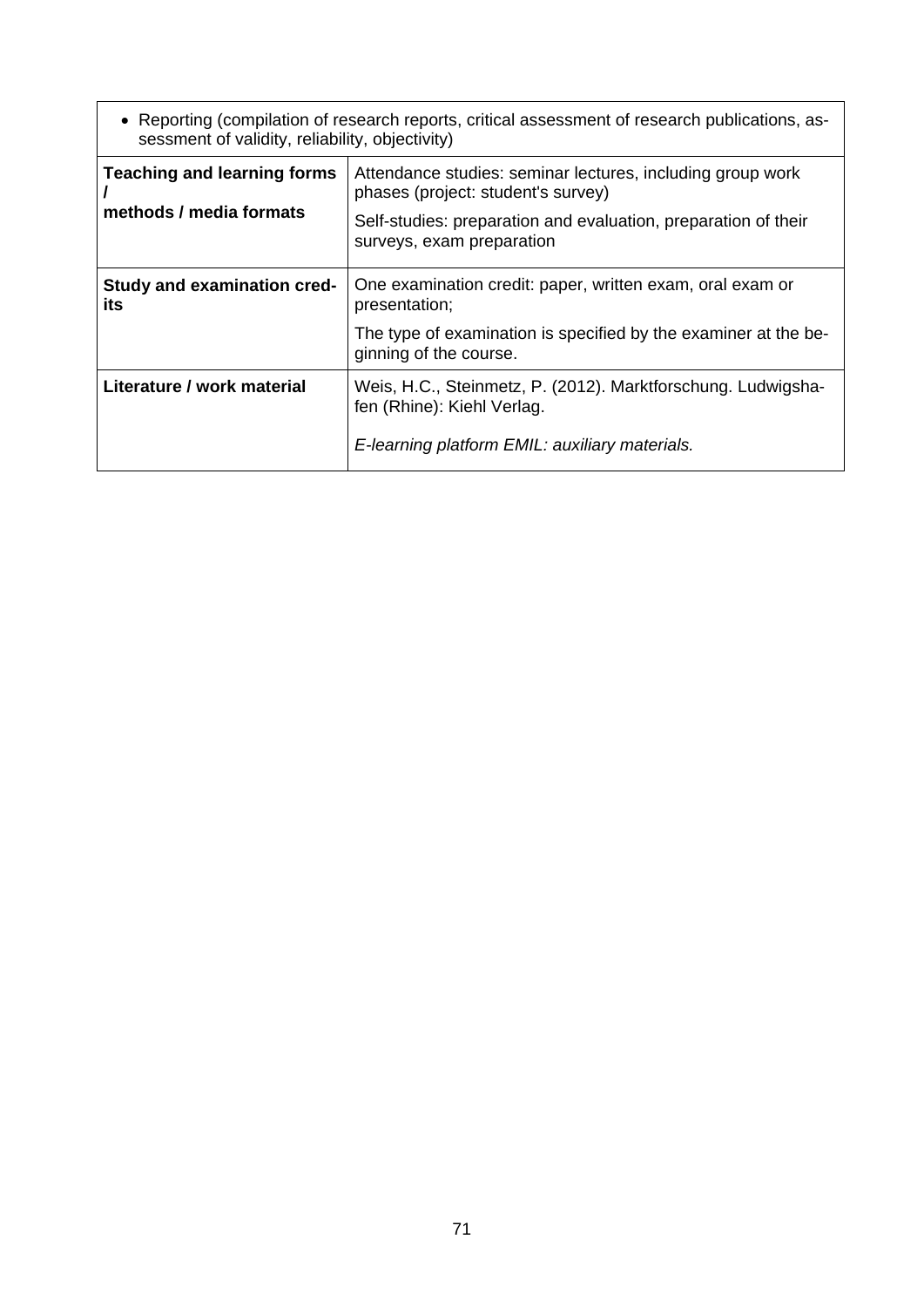**Area of concentration B – foodstuffs, product development, marketing** 

| Module index number 4080                     | <b>Consumer behaviour</b>                                                                |
|----------------------------------------------|------------------------------------------------------------------------------------------|
| Module coordination /<br>module supervision  | Prof. Dr. Helmut Laberenz                                                                |
| <b>Lecturers</b>                             | Prof. Dr. Helmut Laberenz                                                                |
| Period / semester / interval                 | From fourth semester, module offered every semester                                      |
| <b>Credits</b>                               | 5                                                                                        |
| Workload                                     | 150 h, of which 60 h attendance study (4 semester hours per<br>week) and 90 h self-study |
| <b>Prerequisites / previous</b><br>knowledge | Recommended: Modules of the first academic year                                          |
| <b>Course language</b>                       | German during winter semester, English during summer semes-<br>ter                       |

## **Competences to be acquired / learning objectives**

## **Function- / content-related and methodical competences**

Students are able to ...

- comprehend the complexity of human behaviour in general and consumer behaviour in particular (with a special focus on food and consumer goods);
- explain the purposes, fields of activity, and objectives of consumer research;
- illustrate the relevance of findings for marketing, social marketing, politics and consumer protection;
- illustrate the sequence of purchase decision-making processes of individuals and groups;
- illustrate the major individual and social influential factors of consumer behaviour and to highlight their relevance for action.

## **Social and self-competence**

Students are able to ...

- reflect on subject contents and formulate questions to that respect;
- understand and explain real behaviour on the basis of the findings from consumer research and to reflect on their own consumer behaviour;
- analyse and evaluate marketing measures of companies;
- develop exemplary concepts for influencing consumer behaviour;
- perform secondary research on selected topics about consumer behaviour, record the results in a report and present them in public.

- Households as economic entities (the role and position of private households in the economy)
- Decision-making behaviour (individual decision-making behaviour, decisions of groups (e.g. private households))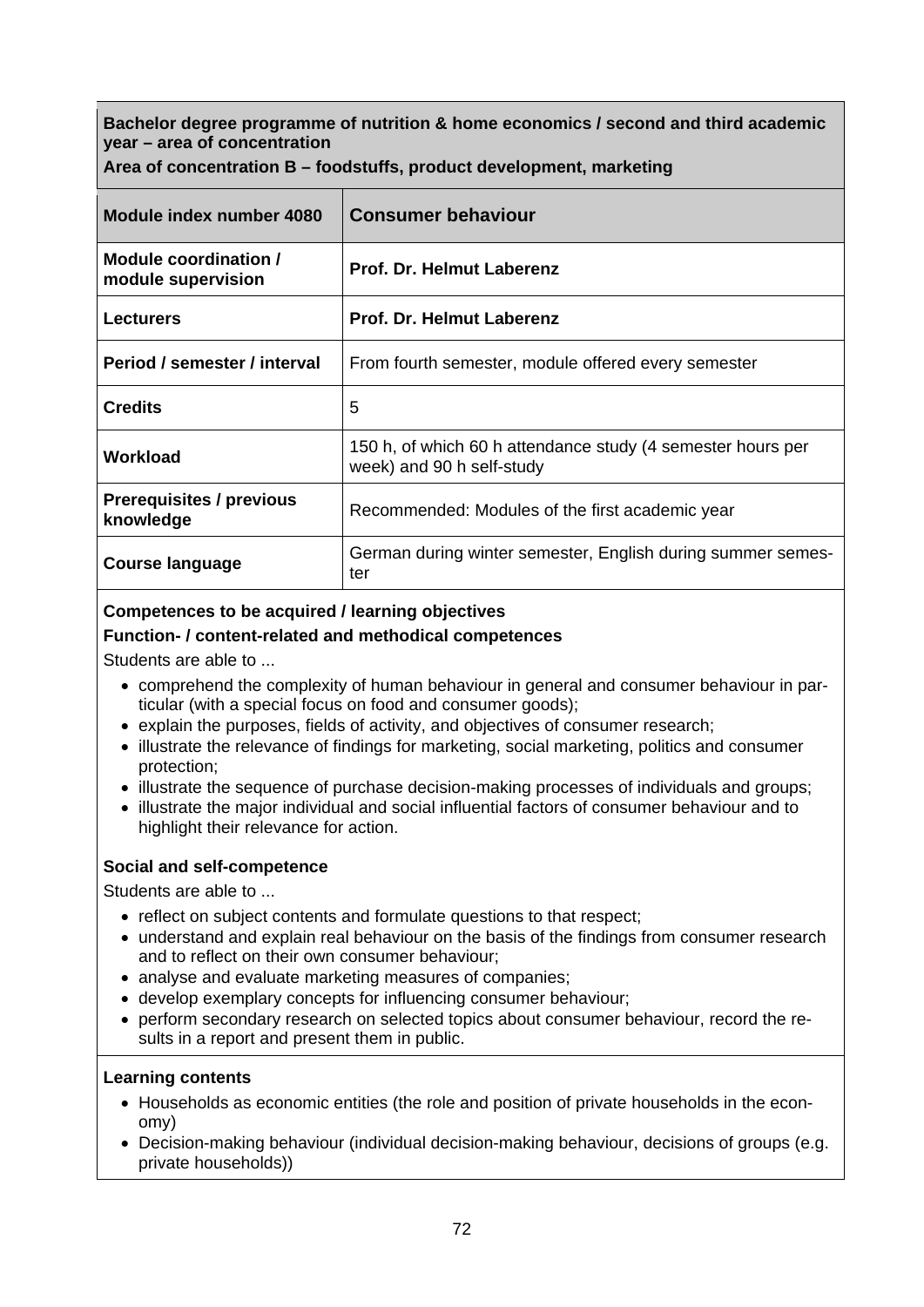- Psychological determinants of consumer behaviour (system of psychological variables, activating determinants (activation, emotion, motivation, attitude) and cognitive determinants (receipt, processing, and saving of information))
- Environmental determinants of consumer behaviour (system of environmental variables, influence of the near and far social environment, influence of the physical environment)

| <b>Teaching and learning forms</b><br>methods / media formats | Attendance studies: seminar lectures, group work,<br>Self-studies: preparation and evaluation, exam preparation                                                                                   |
|---------------------------------------------------------------|---------------------------------------------------------------------------------------------------------------------------------------------------------------------------------------------------|
| Study and examination cred-<br>its                            | One examination credit: paper, written exam, oral exam or<br>presentation;<br>The type of examination is specified by the examiner at the be-<br>ginning of the course.                           |
| Literature / work material                                    | Solomon, M. (2013). Consumer behaviour Financial Times.<br>Harlow: Prentice Hall.<br>Solomon, M. (2013): Konsumentenverhalten, Harlow: Pearson.<br>E-learning platform EMIL: auxiliary materials. |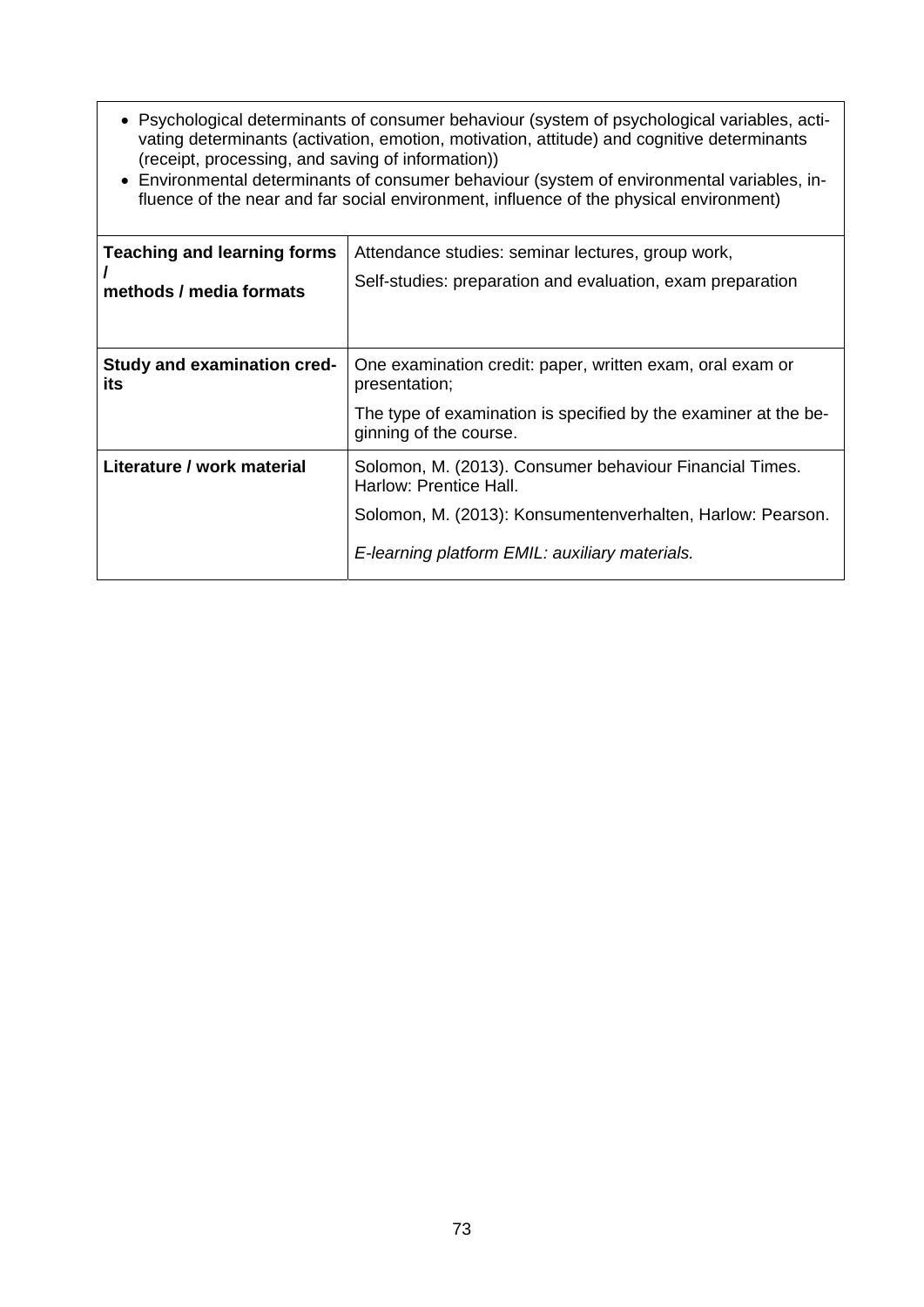**Area of concentration B – foodstuffs, product development, marketing** 

| Module index number 4040                     | <b>Product development</b>                                                               |
|----------------------------------------------|------------------------------------------------------------------------------------------|
| Module coordination /<br>module supervision  | Prof. Dr. Andrea Bauer                                                                   |
| <b>Lecturers</b>                             | Prof. Dr. Andrea Bauer                                                                   |
| Period / semester / interval                 | From fourth semester, module offered every semester                                      |
| <b>Credits</b>                               | 5                                                                                        |
| Workload                                     | 150 h, of which 60 h attendance study (4 semester hours per<br>week) and 90 h self-study |
| <b>Prerequisites / previous</b><br>knowledge | Recommended: Modules of the first academic year                                          |
| Course language                              | German                                                                                   |

## **Competences to be acquired / learning objectives**

### **Function- / content-related and methodical competences**

Students are able to ...

- select and use ingredients and additives from the industry for special issues and combine their properties in a suitable, required manner;
- develop and optimise products in practical experiments, making use of selected examples;
- compile recipes, method guidelines and specifications for industrially manufactured products;
- classify products in terms of food law and verify their composition.

## **Social and self-competence**

Students are able to ...

- independently perform research;
- extrapolate assessments and defend/justify them within the scope of discussions;
- make decisions on the basis of proper criteria and present these decisions in a plausible way.

- Fundamentals and procedures for product development in the industrial sector
- Getting to know selected ingredients and additives (flavouring agents, types of amylum and other hydrocolloids, colourants, sweeteners, and other functional ingredients) in theory and practice
- Fundamentals of food law
- Working on recipes for selected product examples applying methodology procedures and implement them to obtain products
- Compliance with technological, sensory, and economic aspects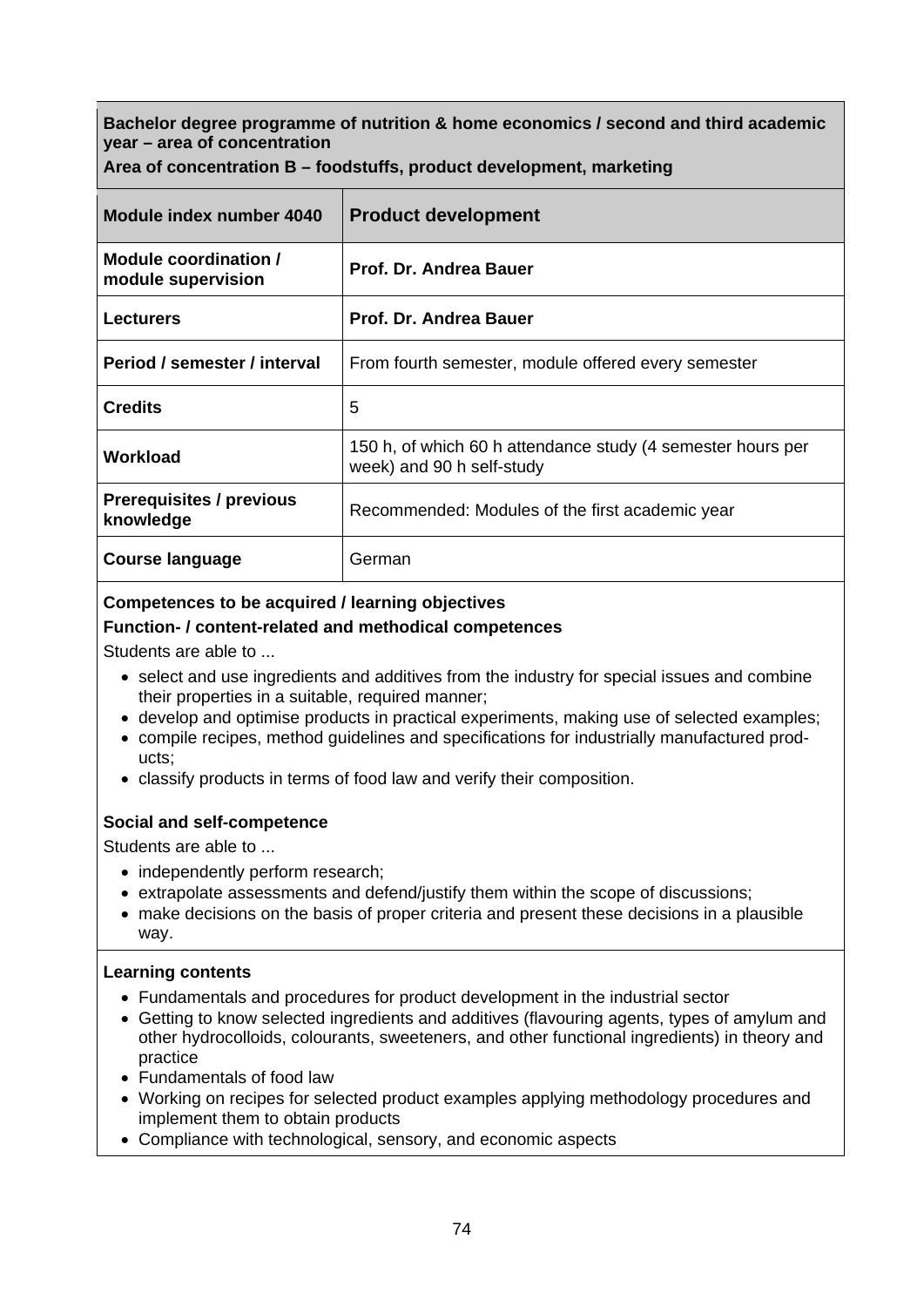| <b>Teaching and learning forms</b><br>methods / media formats | Attendance studies: seminar lectures, laboratory training, group<br>work, e-learning, demonstrations, student speeches<br>Self-studies: preparation and evaluation, exam preparation |
|---------------------------------------------------------------|--------------------------------------------------------------------------------------------------------------------------------------------------------------------------------------|
| <b>Study and examination cred-</b><br>its                     | One examination credit: paper, written exam, oral exam or<br>presentation;                                                                                                           |
|                                                               | The type of examination is specified by the examiner at the be-<br>ginning of the course.                                                                                            |
| Literature / work material                                    | Brody, A. L., Lord, J. B. (Hrsg.) (2007). Developing New Food<br>Products for a Changing Marketplace. Boca Raton (Florida):<br><b>CRC</b> Press.                                     |
|                                                               | Moskowitz, H. R., Saguy, S. et al. (Hrsg.) (2009). An Integrated<br>Approach to New Food Product Development. Boca Raton:<br><b>CRC</b> Press.                                       |
|                                                               | E-learning platform EMIL: auxiliary material                                                                                                                                         |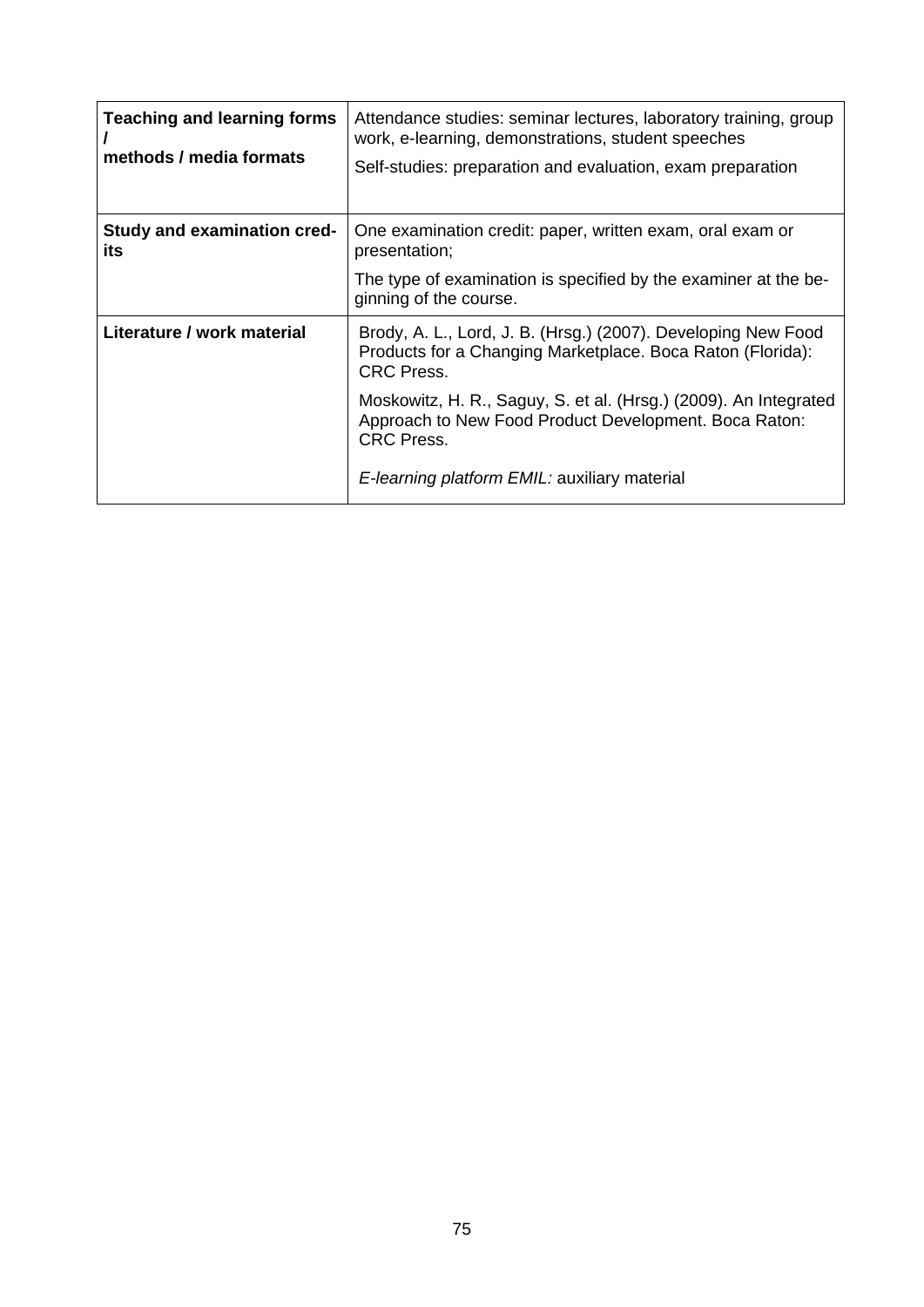# **Area of concentration C – catering, services, sustainability**

**Bachelor degree programme of nutrition & home economics / second and third academic year – area of concentration** 

**Area of concentration C – catering, services, sustainability** 

| Module index number                          | <b>Catering services</b>                                                                 |
|----------------------------------------------|------------------------------------------------------------------------------------------|
| Module coordination /<br>module supervision  | <b>Prof. Ulrike Pfannes</b>                                                              |
| <b>Lecturers</b>                             | <b>Prof. Ulrike Pfannes</b>                                                              |
| Period / semester / interval                 | From fourth semester, module offered every semester                                      |
| <b>Credits</b>                               | 5                                                                                        |
| Workload                                     | 150 h, of which 60 h attendance study (4 semester hours per<br>week) and 90 h self-study |
| <b>Prerequisites / previous</b><br>knowledge | Recommended: Modules of the first academic year                                          |
| <b>Course language</b>                       | German during winter semester, English during summer semes-<br>ter                       |

## **Competences to be acquired / learning objectives**

## **Function- / content-related and methodical competences**

Students are able to ...

- describe the impact that communal catering (CC) has on health promotion and maintenance;
- explain and evaluate different catering systems, supply and presentation systems;
- specify legal regulations and basic principles for design of health-promoting diets, and to assess typical menus for CC;
- specify aspects of sustainability in CC and apply them for different fields, such as foodstuffs and food, resources and equipment, or waste;
- describe the framework conditions of CC in typical spheres of life, such as child daycare facilities, schools, enterprises, old-age care facilities, and hospitals, and to apply the principles of quality management to the field of catering;
- interpret and explain the DGE quality standards for different spheres of life, identify their scientific foundation and extrapolate suitable measures for implementation into those spheres of life;
- develop suitable measures for scenarios with different framework conditions, ensuring high quality of catering.

## **Social and self-competence**

- independently perform research;
- make assessments and defend/justify them within the scope of discussions;
- present systematic procedures using a practical example and implementing production in a team using the canteen as their location; in this context, make decisions on the basis of proper criteria and present these decisions in a plausible way.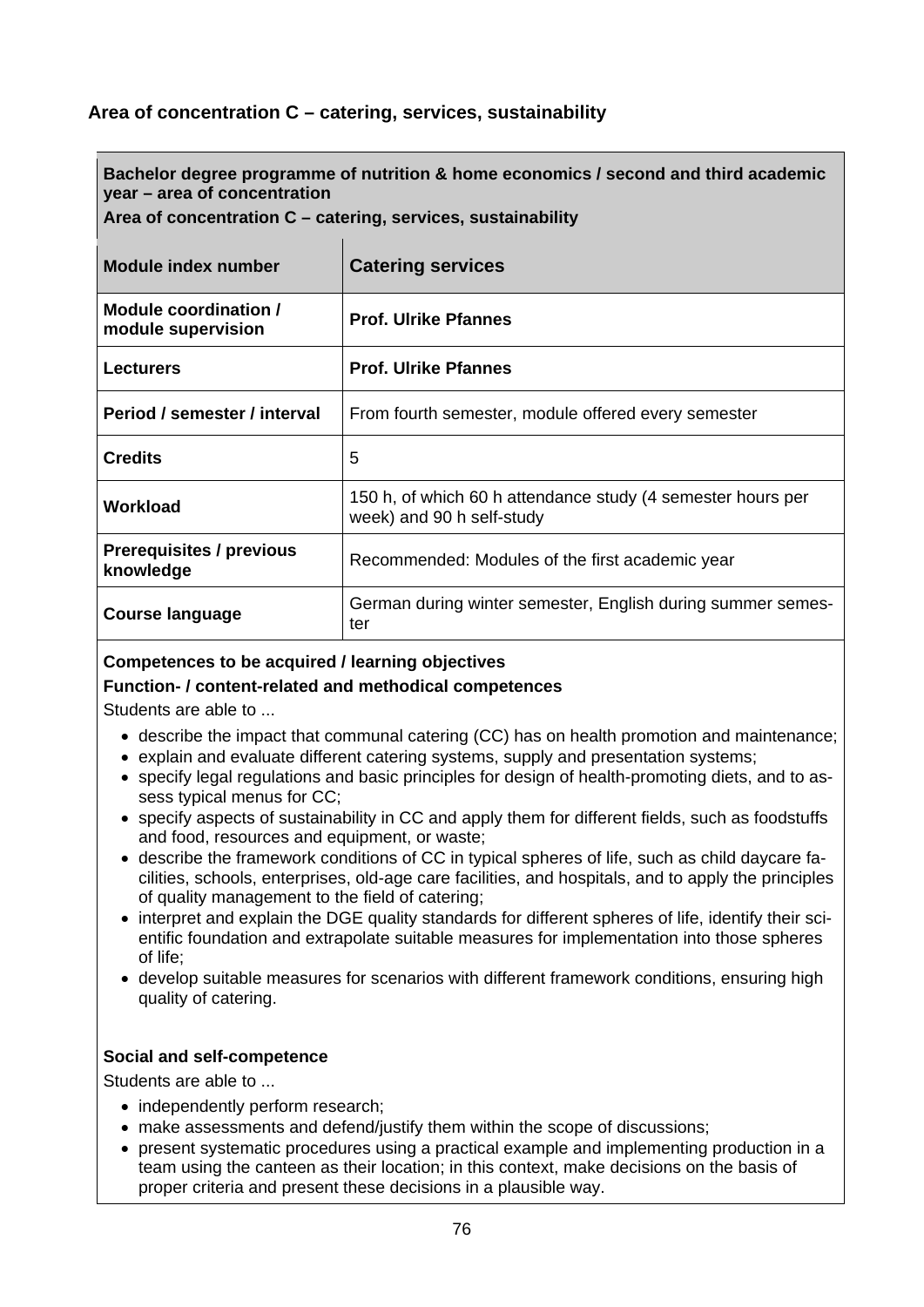• critically reflect on implementation into practice.

- Situation of CC in Germany and Europe, national plan of action
- Catering systems (fresh and mixed cooking, Cook & Chill, frozen meals / products, warm meal catering), supply and presentation systems (cafeteria line, Free Flow, etc.)
- Aspects of menu design, including legal foundations
- Impact of cultural and ethnic influences on menu design
- Assessment of convenience products
- Sustainability in CC
- Framework conditions of catering in specific spheres of life (child daycare facilities, schools, enterprises, shift and night work, canteens, old-age care facilities, meals on wheels, hospitals and convalescent hospitals)
- DGE quality standards for catering, food-based recommendations and D-A-CH reference values for CC
- Other quality standards, such as the Optimix concept of FKE
- Evaluation of catering, use of check-lists, healthy-meal index, etc.

| <b>Teaching and learning forms</b><br>methods / media formats | Attendance studies: seminar lectures, group work, e-learning,<br>demonstrations, student speeches, excursions<br>Self-studies: preparing a menu concept for a canteen, develop-<br>ment of a suitable marketing strategy, exam preparation          |
|---------------------------------------------------------------|-----------------------------------------------------------------------------------------------------------------------------------------------------------------------------------------------------------------------------------------------------|
| <b>Study and examination cred-</b><br>its                     | One examination credit: paper, written exam, oral exam or<br>presentation;<br>The type of examination is specified by the examiner at the be-<br>ginning of the course.                                                                             |
| Literature / work material                                    | Arens-Azevedo, U. (2013). Die Bedeutung der D-A-CH Refe-<br>renzwerte für die Gemeinschaftsverpflegung in Elmadfa, I.<br>(Hrsg.): Referenzwerte für die tägliche Nährstoffzufuhr, Stutt-<br>gart: wissenschaftliche Verlagsgesellschaft S. 159-167. |
|                                                               | Cousin, J. et.al. (2011). Food and Beverage Management. Ox-<br>ford: Goodfellow Publisher.                                                                                                                                                          |
|                                                               | Davis, B.et.al (2012). Food and Beverage Management, 5th<br>edition. Oxford: Elsevier.                                                                                                                                                              |
|                                                               | DGE (Hrsg.) (2012). 12. Ernährungsbericht. Bonn.                                                                                                                                                                                                    |
|                                                               | DGE (Hrsg.) (2011). Quality standards for catering in child day-<br>care facilities, schools, enterprises, meals on wheels, station-<br>ary old-age care facilities, hospitals and convalescent hospi-<br>tals. Bonn.                               |
|                                                               | E-learning platform EMIL: auxiliary material                                                                                                                                                                                                        |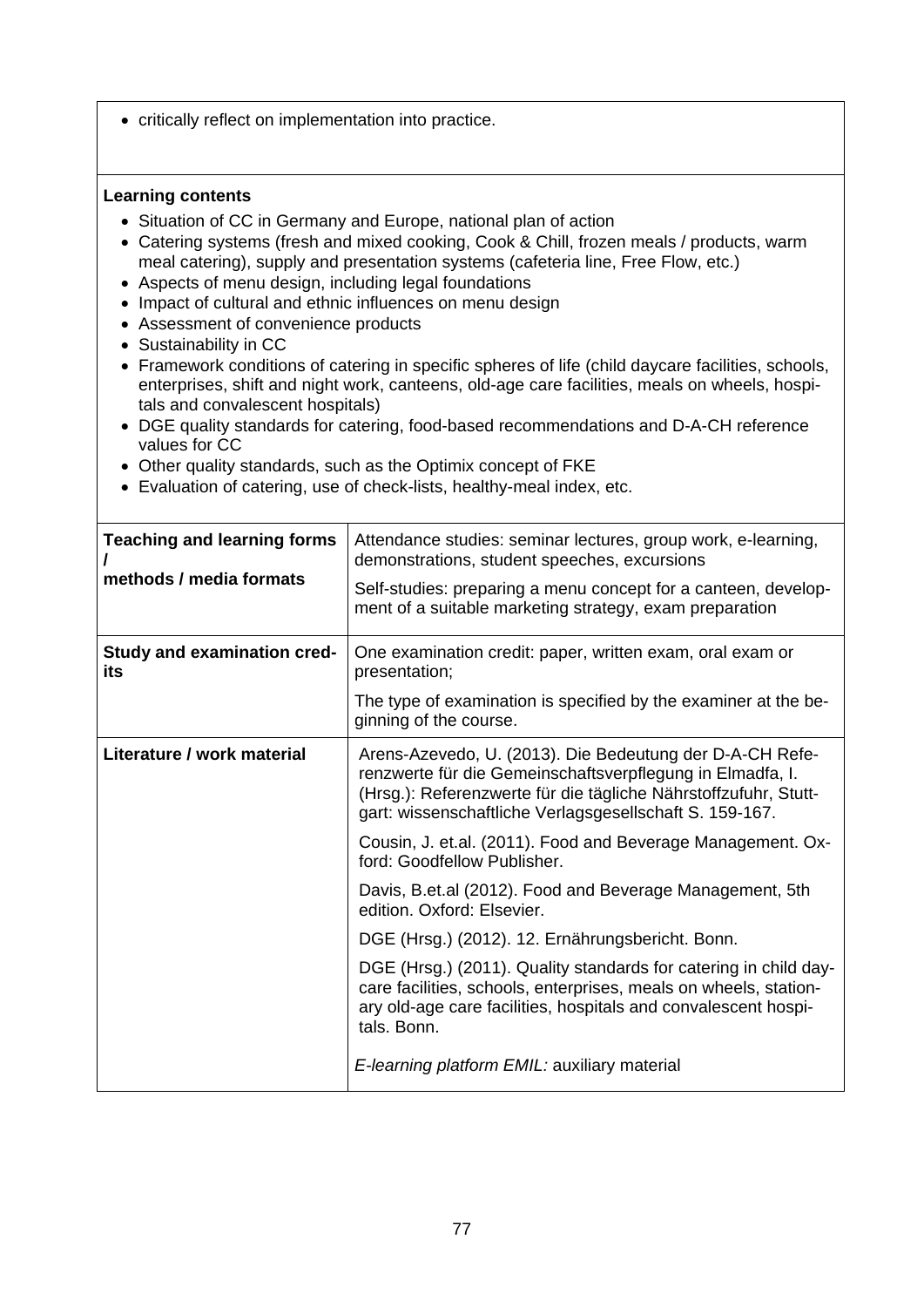**Area of concentration C – catering, services, sustainability** 

| Module index number 5020                     | Catering and cleaning engineering                                                        |
|----------------------------------------------|------------------------------------------------------------------------------------------|
| Module coordination /<br>module supervision  | Prof. Dr. Jörg Andreä                                                                    |
| <b>Lecturers</b>                             | Prof. Dr. Jörg Andreä                                                                    |
| Period / semester /<br>interval              | From fourth semester, module offered every year                                          |
| <b>Credits</b>                               | 5                                                                                        |
| Workload                                     | 150 h, of which 60 h attendance study (4 semester hours per<br>week) and 90 h self-study |
| <b>Prerequisites / previous</b><br>knowledge | Recommended: Modules from the first academic year, physics<br>and engineering module     |
| Course language                              | German                                                                                   |

## **Competences to be acquired / learning objectives**

### **Function- / content-related and methodical competences**

Students are able to ...

- explain the technical and physical principles of devices and appliances used in canteen / commercial kitchens;
- specify and evaluate the devices and technologies used for cleaning of canteen / commercial kitchens;
- applying basic principles of measuring engineering for acquisition of process variables.

## **Social and self-competence**

Students are able to ...

- organise themselves for working in large and small groups;
- identify division of work and responsibilities as goal-oriented and implement this principle in a productive way;
- further develop individual opportunities in the field of natural science and engineering;
- apply the acquired knowledge to concrete working situations.

- Energy requirements for canteen / commercial kitchens
- Device engineering for canteen / commercial kitchens:
	- o machines for preparation and cooking
	- o cooking and reheating systems
	- o cooling and freezing devices
	- o water processing
	- o hot-drink dispensers / vending machines
- Catering and supply systems:
	- o overview of systems
		- o device engineering (for Cook & Chill, part. steam cookers, quick cooling units)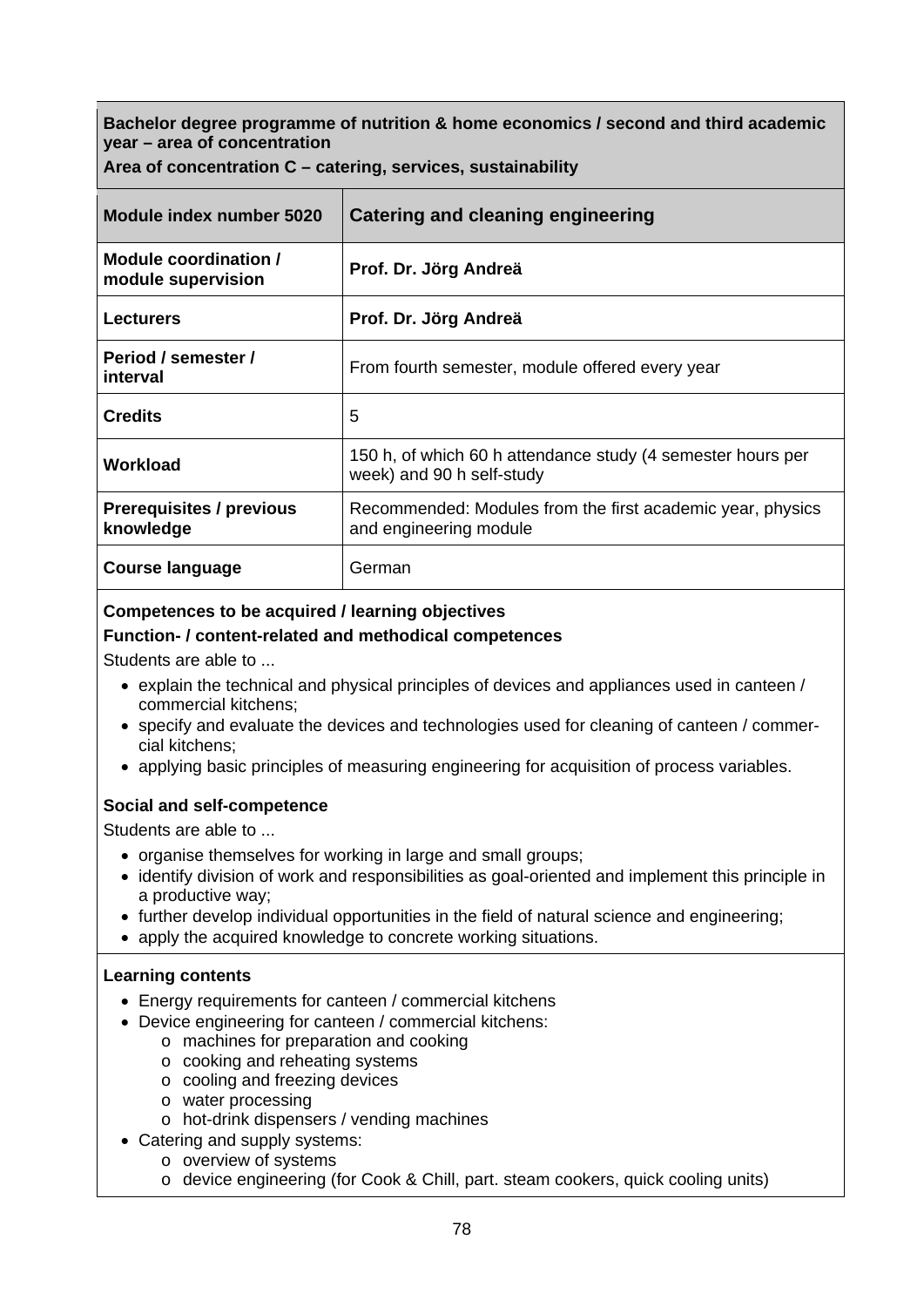- Hygiene requirements (implementation of HACCP, among others)
- Use of EDP technology for canteen / commercial kitchens
- Cleaning technology:
	- o commercial dish-washing
	- o industrial cleaning technology
- Laboratory training: Preparation and execution of practical measurement tasks based on the learning contents of the module; evaluation and recording of results

| <b>Teaching and learning forms</b><br>methods / media formats | Attendance studies: seminar lectures, including exercises,<br>presentations, and discussions, laboratory training<br>Self-studies: preparation and evaluation, exam preparation |
|---------------------------------------------------------------|---------------------------------------------------------------------------------------------------------------------------------------------------------------------------------|
| <b>Study and examination cred-</b><br>its                     | One examination credit: paper, written exam, oral exam or<br>presentation;                                                                                                      |
|                                                               | The type of examination is specified by the examiner at the be-<br>ginning of the course.                                                                                       |
| Literature / work material                                    | aid (Hrsg.) (2005). Küche und Technik. Bonn: aid infodienst.                                                                                                                    |
|                                                               | Wagner, C., Hildt, U. (2002). Die Großküche: Raum, Geräte<br>und Installation, Einrichtung und Organisation, Arbeitshygiene.<br>Hamburg: Handwerk und Technik.                  |
|                                                               | Wetterau, J. Seidl, M., Fladung, U. (Hrsg.) (2008). Modernes<br>Verpflegungsmanagement. Frankfurt am Main: Deutscher<br>Fachverlag.                                             |
|                                                               | E-learning platform EMIL: Lecture presentation handout, set of<br>exercises, auxiliary material                                                                                 |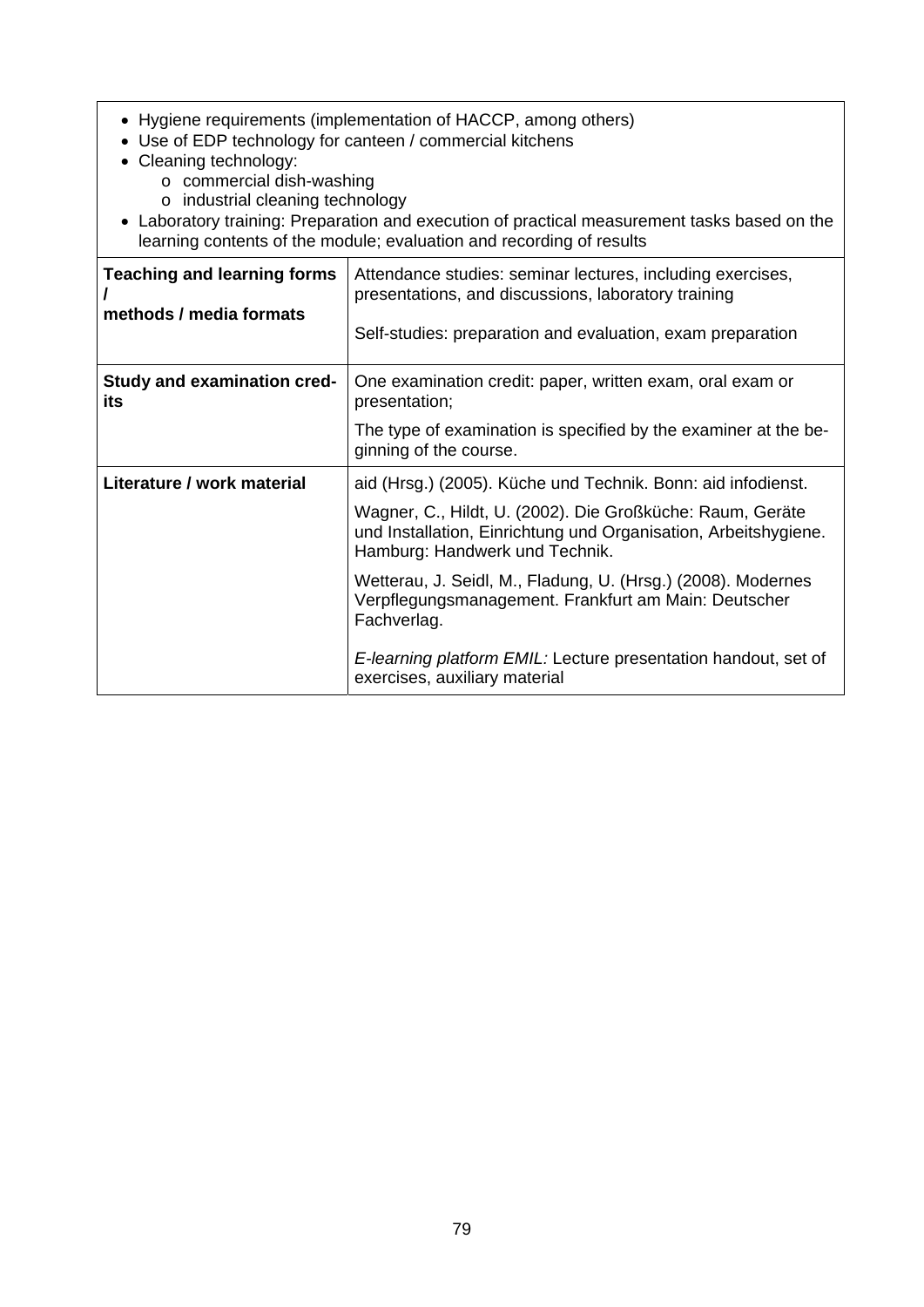**Area of concentration C – catering, services, sustainability** 

| Module index number 5060                     | Household engineering, energy and environment                                            |
|----------------------------------------------|------------------------------------------------------------------------------------------|
| Module coordination /<br>module supervision  | Prof. Dr. Jörg Andreä                                                                    |
| <b>Lecturers</b>                             | Prof. Dr. Jörg Andreä, Dipl.oec.troph. Fritz Kropholler                                  |
| Period / semester /<br>interval              | From fourth semester, module offered every year                                          |
| <b>Credits</b>                               | 5                                                                                        |
| Workload                                     | 150 h, of which 60 h attendance study (4 semester hours per<br>week) and 90 h self-study |
| <b>Prerequisites / previous</b><br>knowledge | Recommended: mathematics, physics, EDP, as well as physics<br>and engineering modules    |
| Course language                              | German                                                                                   |

## **Competences to be acquired / learning objectives**

## **Function- / content-related and methodical competences**

Students are able to ...

- illustrate and evaluate the functionality and applications of device technology in households; focus on household appliances from the field of food processing and preparation!
- explain basics of power supply for private households;
- explain and apply general principles of relevant measurement technology for testing and analysis of device properties;
- explain the energy consumption and application in private households (generation and use of energy, environmental aspects);
- assess cumulated energy and ecological footprints of household appliances.

## **Social and self-competence**

Students are able to ...

- organise themselves for working in large and small groups;
- identify division of work and responsibilities as goal-oriented and implement this principle in a productive way;
- further develop individual opportunities in the field of natural science and engineering;
- apply the acquired knowledge to concrete working situations.

- Introduction to household device engineering
- Environmental aspects (resources, greenhouse effect, etc.)
- Laboratory training: Preparation and execution of practical measurement tasks based on the learning contents of the module; evaluation and recording of results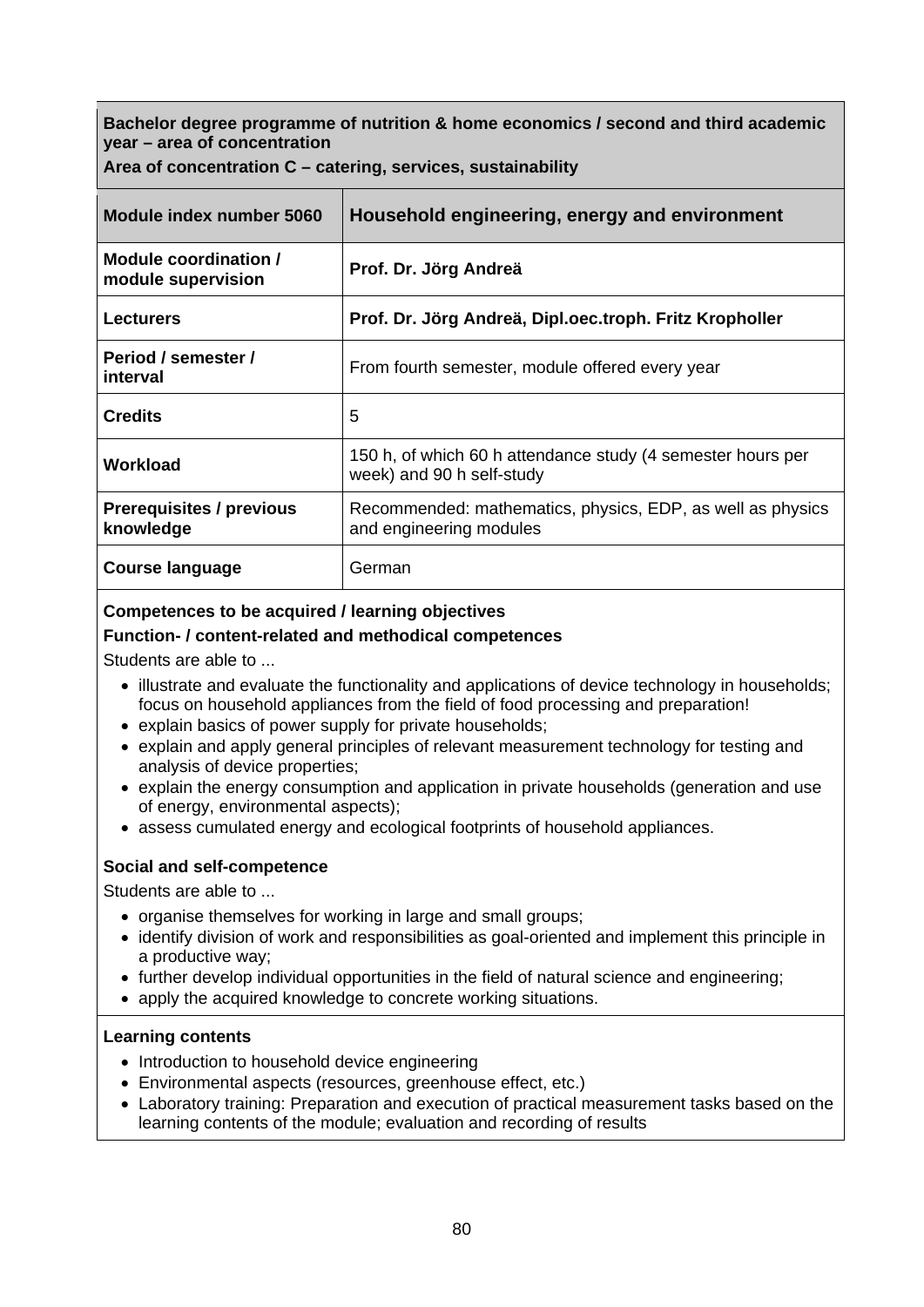| <b>Teaching and learning forms</b><br>methods / media formats | Attendance studies: seminar lectures, including exercises,<br>presentations, and discussions<br><b>Practical experiments</b><br>Self-studies: preparation and evaluation, exam preparation |
|---------------------------------------------------------------|--------------------------------------------------------------------------------------------------------------------------------------------------------------------------------------------|
| <b>Study and examination cred-</b><br>its                     | One examination credit: paper, written exam, oral exam or<br>presentation;                                                                                                                 |
|                                                               | The type of examination is specified by the examiner at the be-<br>ginning of the course.                                                                                                  |
| Literature / work material                                    | aid (Hrsg.) (2010). Lebensmittelverarbeitung im Haushalt,<br>Bonn: aid infodienst.                                                                                                         |
|                                                               | Pichert, H. (1996). Grundlagen der Haushalttechnik. Stuttgart:<br>Ulmer Verlag.                                                                                                            |
|                                                               | Pichert, H. (2001). Haushalttechnik: Verfahren und Geräte.<br>Stuttgart: Ulmer Verlag.                                                                                                     |
|                                                               | Wegner, G. E. (2008). Elektrische Haushaltsgeräte: Technik<br>und Service. Heidelberg: Hüthig & Pflaum.                                                                                    |
|                                                               | E-learning platform EMIL: Lecture presentation handout, auxil-<br>iary material                                                                                                            |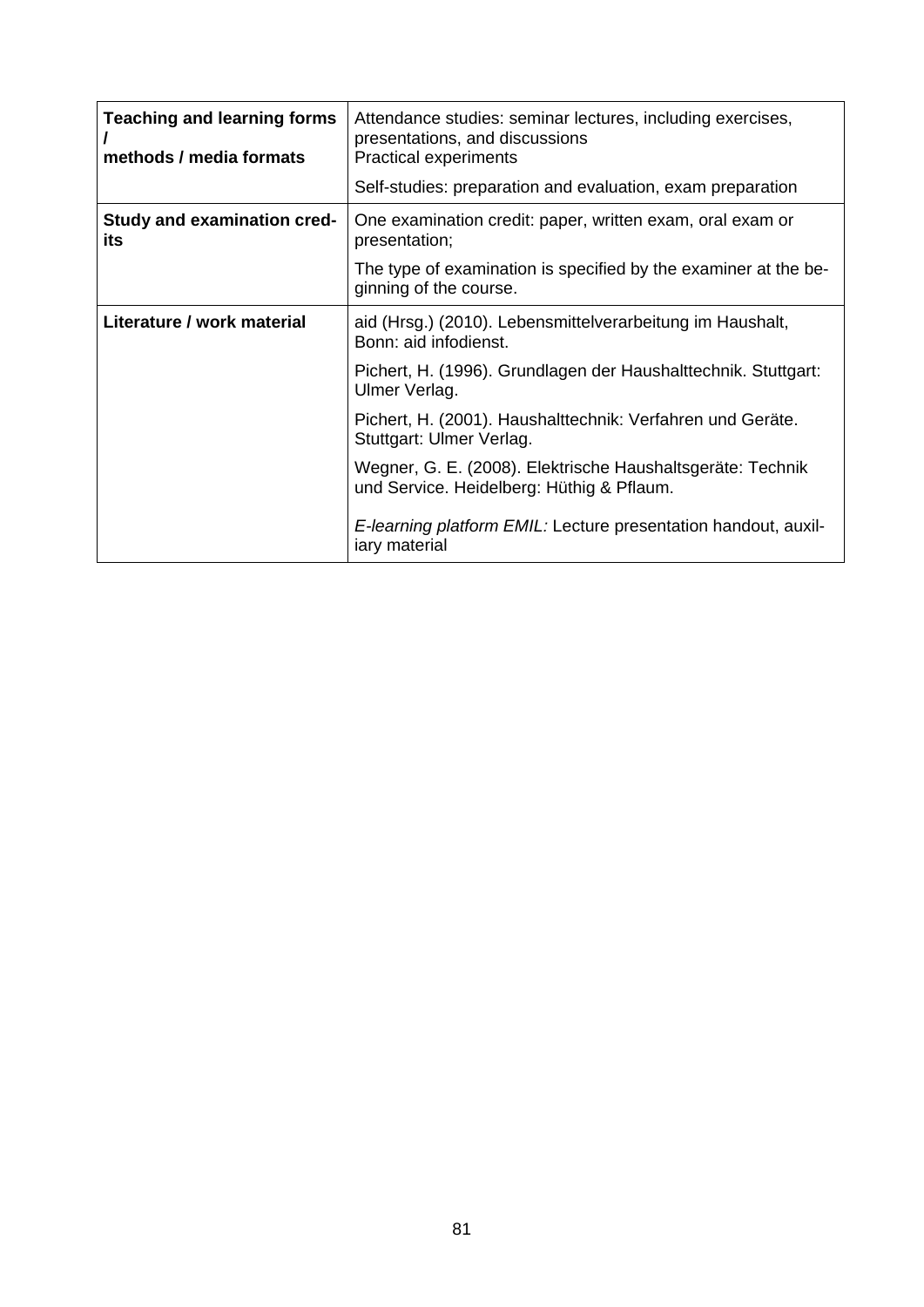| Module index number 5210                     | Organisation and human resources development                                             |
|----------------------------------------------|------------------------------------------------------------------------------------------|
| Module coordination /<br>module supervision  | Prof. Dr. Birgit Käthe Peters                                                            |
| <b>Lecturers</b>                             | Prof. Dr. Birgit Käthe Peters                                                            |
| Period / semester / interval                 | From fourth semester, module offered every year                                          |
| <b>Credits</b>                               | 5                                                                                        |
| Workload                                     | 150 h, of which 60 h attendance study (4 semester hours per<br>week) and 90 h self-study |
| <b>Prerequisites / previous</b><br>knowledge | Recommended: general compulsory programme modules                                        |
| <b>Course language</b>                       | German                                                                                   |

**Area of concentration C – catering, services, sustainability** 

## **Competences to be acquired / learning objectives**

#### **Function- / content-related and methodical competences**

Students are able to ...

- analyse and plan the framework conditions, actual situation, demands and requirements of organisational and human resource development;
- compile measures and recommendations for human resource development;
- design measures and recommendations for organisation (structure and sequence organisation)
- understand that organisation and human resource development are indispensable prerequisites for all successful companies, regardless of their industry or size;
- identify human resource development as a person-oriented approach and organisation development as a structure-oriented approach of change and to establish relations between the two;
- describe forms of operational change, as well as analyse and contribute towards processes of change management.

## **Social and self-competence**

Students are able to ...

- independently work with case studies and problems, including qualified research;
- develop suggestions for decision-making on the basis of criteria and present them to others;
- develop an understanding of their own professional career (human resource development);
- develop and extrapolate ways of action through discussion with fellow students and lecturers;
- reflect on dealing with change (anxieties, chances, risks, openness);
- assess professional and managerial tasks in change processes and reflect on personal abilities and skills in this context.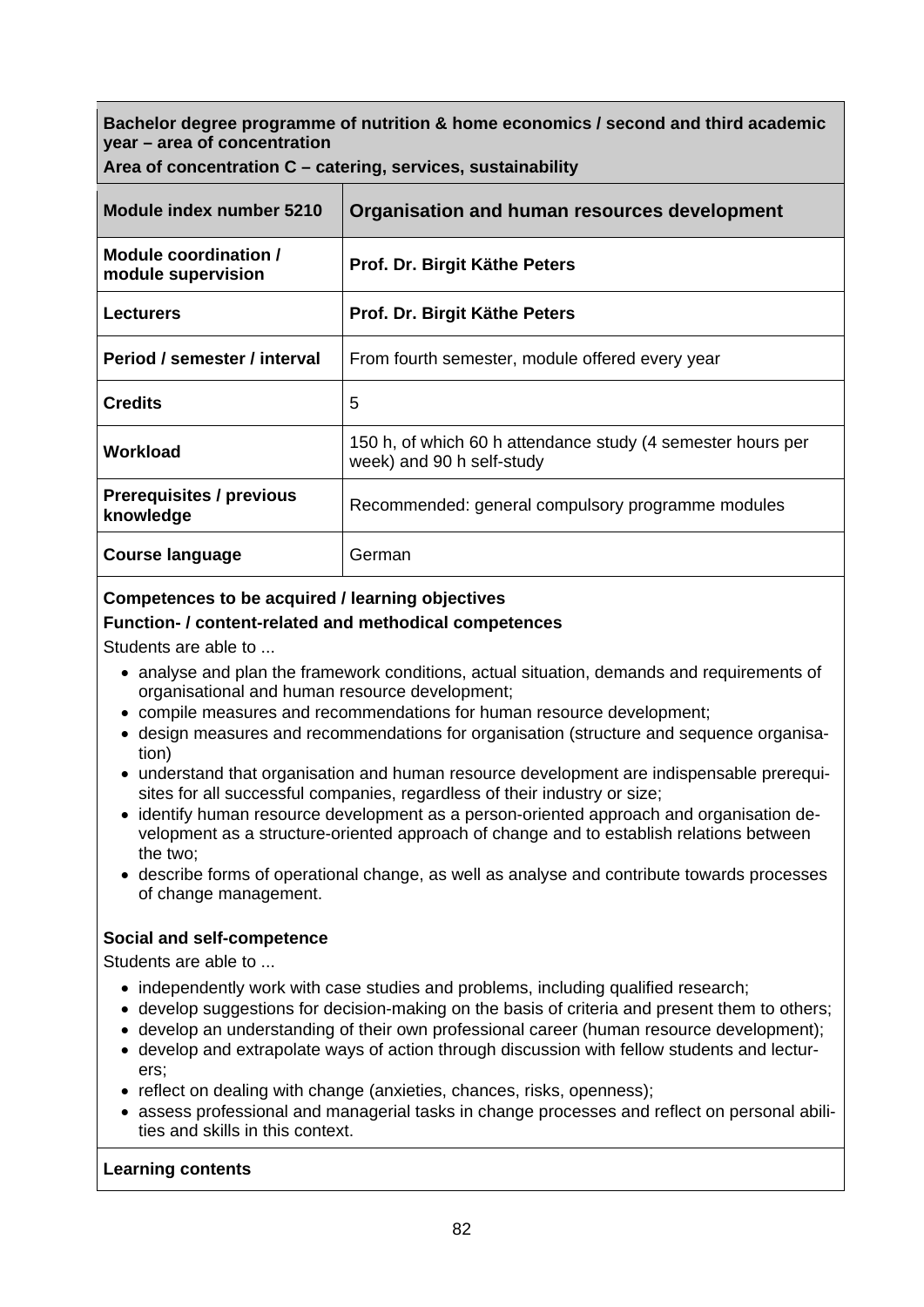#### **Organisation**

- Formal organisation: Organisational structure (job creation, guidance system, management system, information and communication system, process organisation (process design, process forms, time management)
- Informal organisation (analysis, impact, advantages, disadvantages)
- Framework conditions and triggers for organisation development and modification
- Organisation and gender

**Human resource development**

- Human resource development as part of human resource management
- Objectives, bearers, concepts, demand and requirements for human resource development
- Instruments and planning of measures
- Control of human resource development measures

**Change management:** Design and structure of company change

- Link between organisation and human resource development
- Stocktaking, concept development, implementation, control
- Change design
- Anxieties and resistance; handling of negative reactions on change

| <b>Teaching and learning forms</b>        | Attendance studies: seminar lectures, group work, e-learning,<br>demonstrations, student speeches, excursions                     |
|-------------------------------------------|-----------------------------------------------------------------------------------------------------------------------------------|
| methods / media formats                   | Self-studies: preparation and evaluation, exam preparation                                                                        |
|                                           |                                                                                                                                   |
| <b>Study and examination cred-</b><br>its | One examination credit: paper, written exam, oral exam or<br>presentation;                                                        |
|                                           | The type of examination is specified by the examiner at the be-<br>ginning of the course.                                         |
| Literature / work material                | Handout                                                                                                                           |
|                                           | Becker, M. (2009). Personalentwicklung, Stuttgart: Schäffer-Po-<br>eschel Verlag.                                                 |
|                                           | Bröckermann, R., Müller-Vorbrüggen, M. (2008). Handbuch<br>Personalentwicklung. Stuttgart: Schäffer-Poeschel-Verlag.              |
|                                           | Doppler, K., Lauterburg, C. (2005). Change Management - den<br>Unternehmenswandel gestalten. Frankfurt a. M.: Campus Ver-<br>lag. |
|                                           | Fischermanns, G. (2006). Praxishandbuch Prozessmanage-<br>ment. Gießen: Verlag G. Schmidt.                                        |
|                                           | König, O., Schattenhofer, K. (2012), Einführung in die Gruppen-<br>dynamik. Heidelberg: Carl-Auer Verlag.                         |
|                                           | Mentzel, W. (2005). Personalentwicklung. München: dtv.                                                                            |
|                                           | E-learning platform EMIL: auxiliary materials.                                                                                    |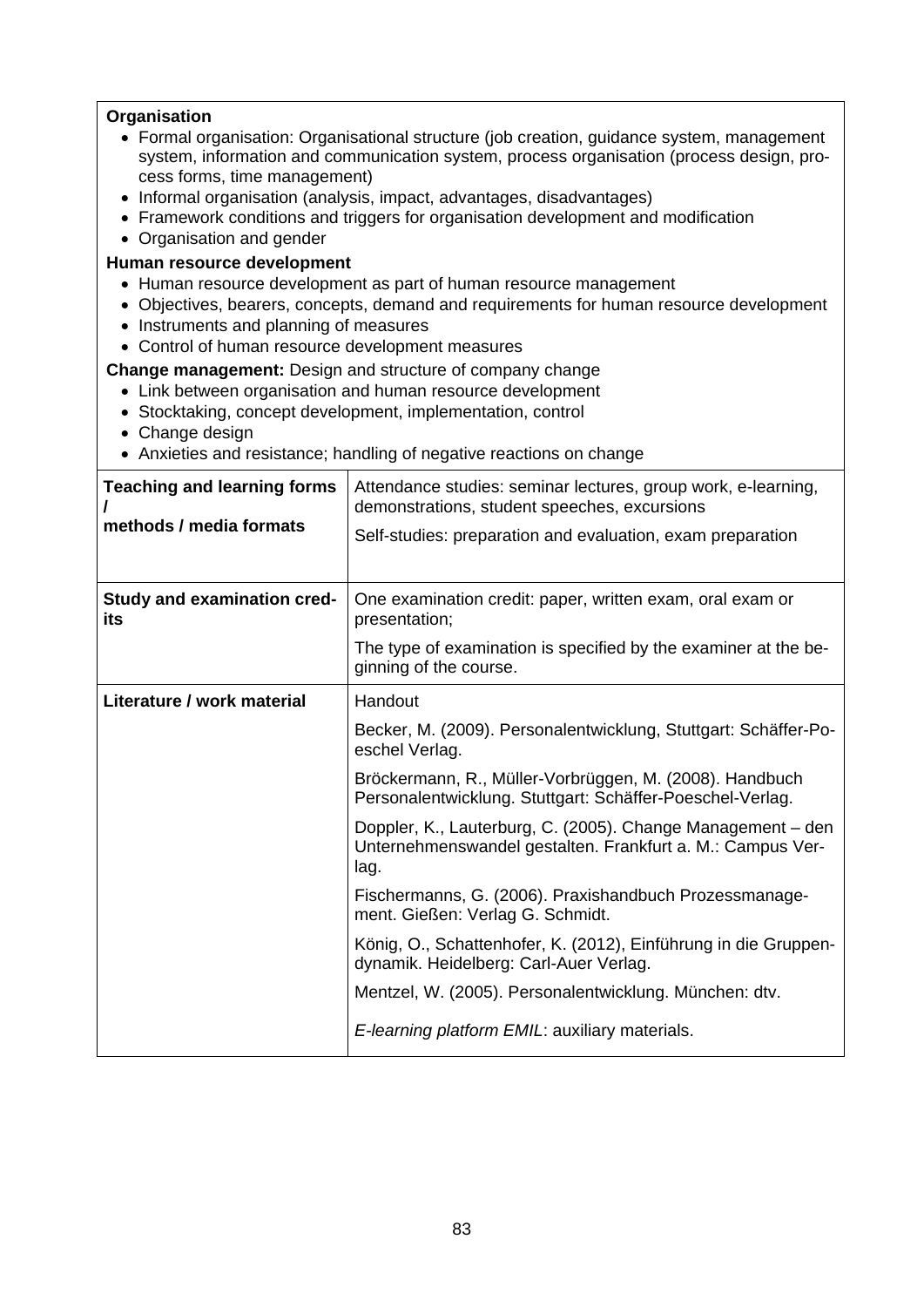| Module index number                          | <b>Hospitality and facility management</b>                                               |
|----------------------------------------------|------------------------------------------------------------------------------------------|
| Module coordination /<br>module supervision  | <b>Prof. Dr. Ulrike Pfannes</b>                                                          |
| <b>Lecturers</b>                             | <b>Prof. Dr. Ulrike Pfannes</b>                                                          |
| Period / semester / interval                 | from the fourth semester, module offered every year                                      |
| <b>Credits</b>                               | 5                                                                                        |
| Workload                                     | 150 h, of which 60 h attendance study (4 semester hours per<br>week) and 90 h self-study |
| <b>Prerequisites / previous</b><br>knowledge | Recommended: Modules of the first academic year                                          |
| <b>Course language</b>                       | German                                                                                   |

**Area of concentration C – catering, services, sustainability** 

## **Competences to be acquired / learning objectives**

#### **Function- / content-related and methodical competences**

Students are able to ...

- describe the significance, impact, and special aspects of home economics services and facility management;
- explain the various perspectives and possibilities for action in terms of sustainability (economy, ecology, social aspects) in the field of home economics and infrastructural FM;
- outline task fields and activities in FM and home economics against different backgrounds or settings (child daycare, schools, hospitals, old-age care) and for different types of organisations (social facilities, industrial or service companies);
- critically evaluate concepts for supply and services (with a focus on home economics) in facilities;
- work with case studies and problems and provide solutions.

#### **Social and self-competence**

Students are able to ...

- do research in technical literature (print and digital) and professional journals and to make use of such media for working on relevant topics;
- utilise and assess guidelines, recommendations, regulations and standards for home economics and FM;
- develop and present service concepts.

#### **Learning contents**

#### **Supply management with a focus on home economics services**

• Impact of every-day and person-related services on public services and everyday culture

• Supply in connection with private households, social services and home economics companies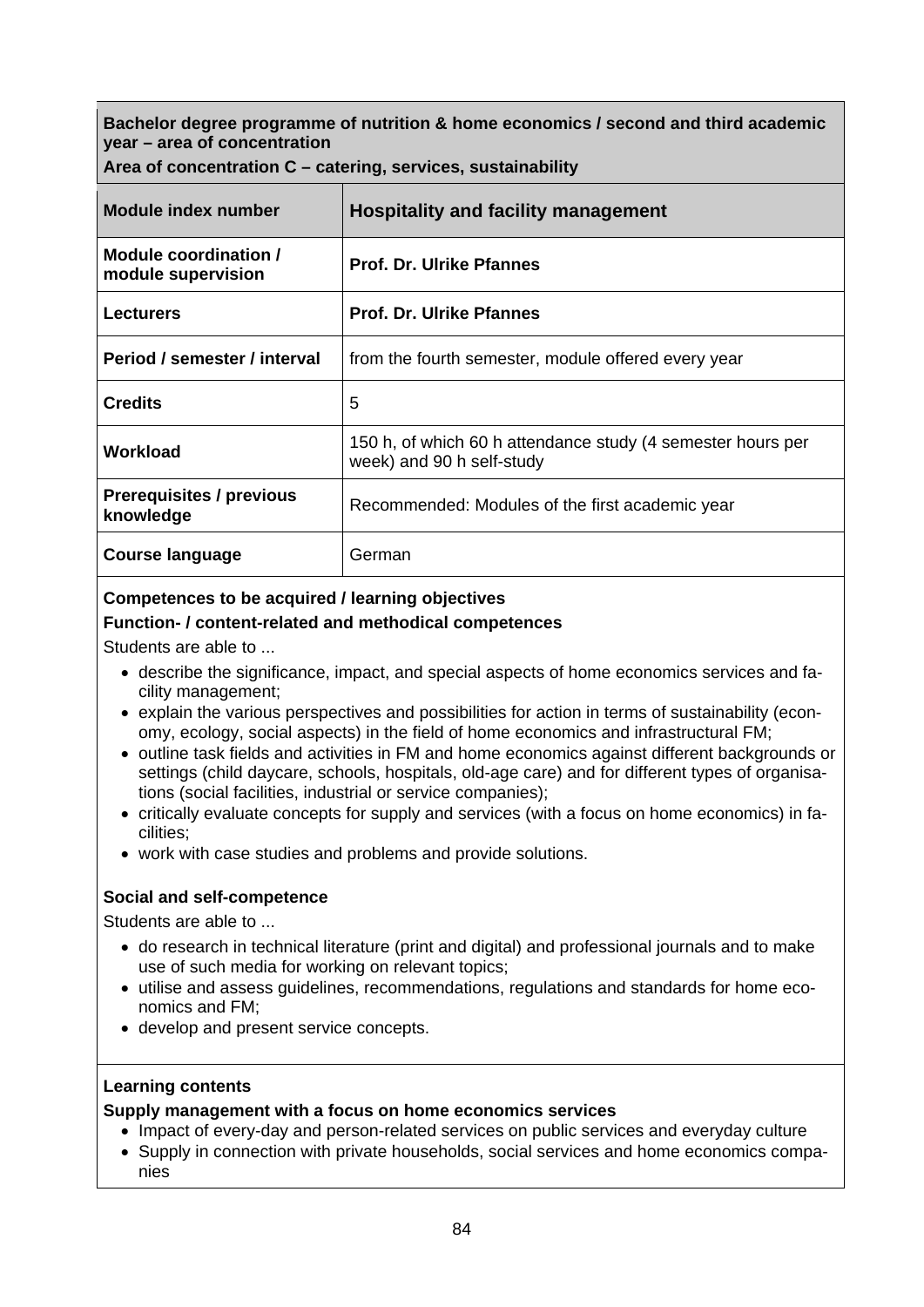- Sustainability and home economics
- Gender perspective and social impact of supply services
- Overview of services in facilities and companies: communal catering, cleaning and hygiene, structuring of the environment, textiles cleaning and care, personal care services

**Facility management (FM) with a focus on infrastructural FM** 

- Overview of facility management (basic concepts, sector, developments, perspectives, providers)
- Overlap with the fields of home economics, facility cleaning, communal catering and infrastructural facility management
- Basic principles of infrastructural facility management: hygiene and cleaning management, among others
- Facility management in the field of care (hospitality management)
- Sustainability and infrastructural FM

| <b>Teaching and learning forms</b><br>methods / media formats | Attendance studies: seminar lectures, group work, e-learning,<br>demonstrations, student speeches, excursions<br>Self-studies: preparation and evaluation, exam preparation                                                  |
|---------------------------------------------------------------|------------------------------------------------------------------------------------------------------------------------------------------------------------------------------------------------------------------------------|
| <b>Study and examination cred-</b><br>its                     | One examination credit: paper, written exam, oral exam or<br>presentation;                                                                                                                                                   |
|                                                               | The type of examination is specified by the examiner at the be-<br>ginning of the course.                                                                                                                                    |
| Literature / work material                                    | Bräunig, D. (2007). Der Großhaushalt im Versorgungsverbund,<br>Baltmannsweiler: Schneider Verlag Hohengehren.                                                                                                                |
|                                                               | Deeken, I. (2009). Eigenerstellung oder Fremdvergabe von Ver-<br>sorgungsleistungen im Alter. Baltmannsweiler: Schneider Ho-<br>hengehren.                                                                                   |
|                                                               | Feulner, M., Pfannes U. (2/2012), Betreuung und Versorgung -<br>zwei Säulen der Hauswirtschaft für die Weiterentwicklung von<br>sozialen Einrichtungen und Diensten, in: Hauswirtschaft und<br>Wissenschaft (HuW), S.93-104. |
|                                                               | Kummert, K., May, M., Pelzeter, A. (Hrsg.) (2013). Nachhaltiges<br>Facility Management. Berlin: Springer Verlag.                                                                                                             |
|                                                               | Leicht-Eckardt, E. (Hrsg.) (2006). Bewohnerorientierte Haus-<br>wirtschaft. Munich: Verlag Neuer Merkur.                                                                                                                     |
|                                                               | E-learning platform EMIL: auxiliary materials.                                                                                                                                                                               |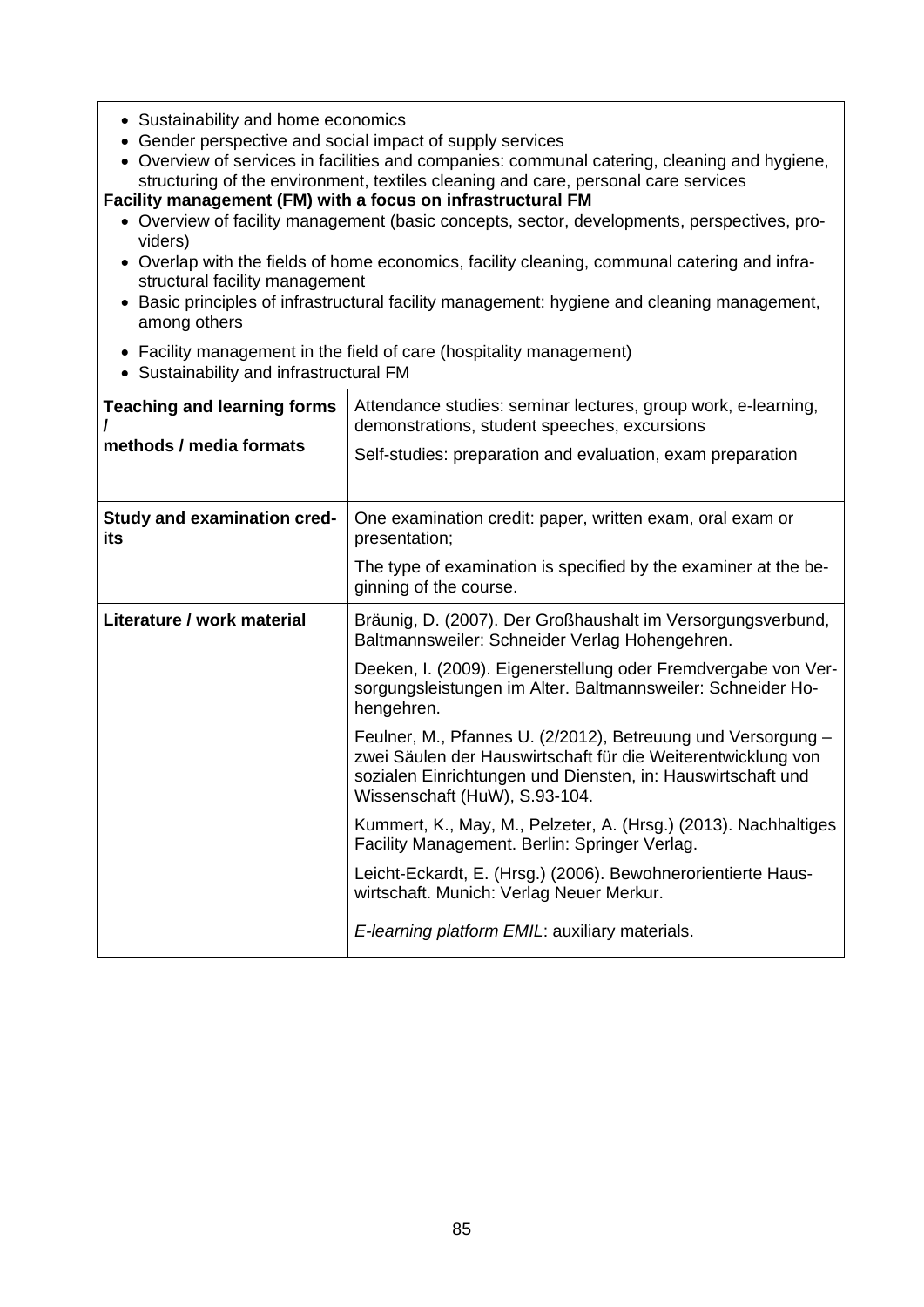|  |  |  |  |  | Area of concentration C – catering, services, sustainability |
|--|--|--|--|--|--------------------------------------------------------------|
|--|--|--|--|--|--------------------------------------------------------------|

| Module index number 5070                     | <b>Residential and domestic engineering</b>                                              |
|----------------------------------------------|------------------------------------------------------------------------------------------|
| Module coordination /<br>module supervision  | Prof. Dr. Jörg Andreä                                                                    |
| <b>Lecturers</b>                             | Prof. Dr. Jörg Andreä                                                                    |
| Period / semester /<br>interval              | From fourth semester, module offered every year                                          |
| <b>Credits</b>                               | 5                                                                                        |
| Workload                                     | 150 h, of which 60 h attendance study (4 semester hours per<br>week) and 90 h self-study |
| <b>Prerequisites / previous</b><br>knowledge | Recommended: general compulsory programme modules                                        |
| <b>Course language</b>                       | German                                                                                   |

## **Competences to be acquired / learning objectives**

## **Function- / content-related and methodical competences**

Students are able to ...

Residential:

- residential ecology: identify and reflect on interaction between people and their residential environment;
- explain and contribute towards development of residential concepts for communal living, residential communities, assisted living using house economics services;
- describe and contribute towards development of residential requirements and standards for different target groups (e.g. barrier-free living);
- be familiar with and evaluate options for residential support by technology.

#### Domestic engineering

- explain and evaluate the technical aspects of supply systems installed in the facility;
- apply their knowledge of basic legal regulations for energy-saving construction and facility engineering (e.g. energy-saving regulation), assess and implement responsible handling of resources;
- explain and evaluate ergonomic aspects of operation of technical devices.

## **Social and self-competence**

- reflect on their own residential biography, develop their own residential ideas and requirements;
- make responsible decisions in terms of technical supply systems and living;
- do research and contemplate on relevant issues in an independent manner, act responsibly;
- develop and extrapolate ways of action that are relevant for planning and counselling situations, during discussions with fellow students and lecturers;
- independently work with case studies and problems.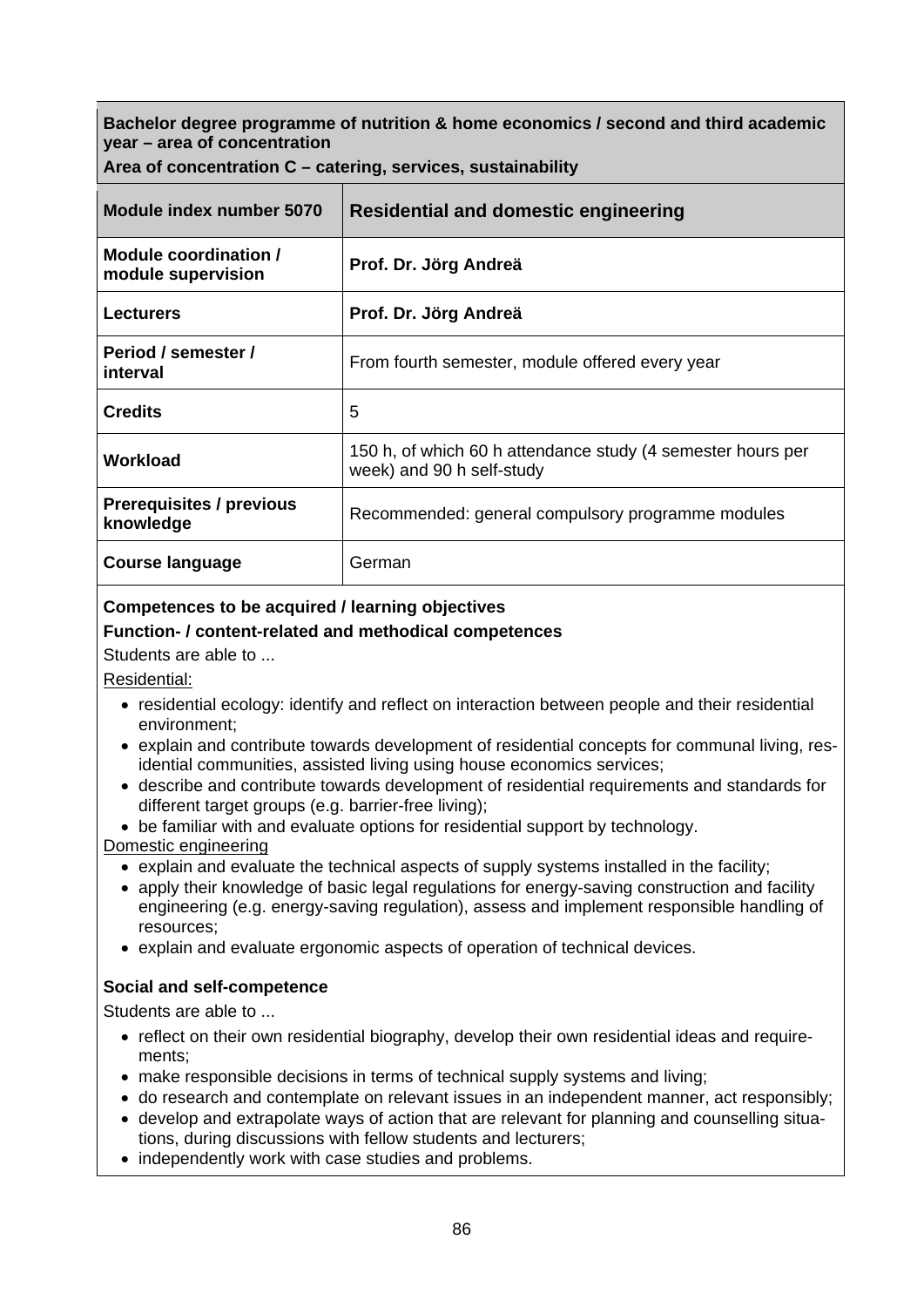## **Learning contents**

1. Residential

- historic development: change of living and residential concepts
- the way of living during different life phases: residential space, residential buildings, residential environment
- forms of residential living: individual living (living in private households), residential communities (living within the service organisation, e.g. stationary old-age care facility), shared living (e.g. temporary residential communities, multi-generation living)
- living with special needs: e.g. low-barrier and barrier-free living
- technology-assisted living: smart home, ambient assisted living
- residential counselling / adjustment, e.g. in old age

### 2. Domestic engineering

- Kitchen planning, ergonomics and barrier-free design
- General principles of energy-saving construction
- Installation and technical equipment of residential spaces for the purpose of heating (fossil and renewable fuels, regenerative forms of energy), ventilation and air conditioning, lighting, hot-water supply, safety and security, facility bus systems, communication systems

| <b>Teaching and learning forms</b><br>methods / media formats | Attendance studies: seminar lectures, including exercises,<br>speeches, discussions, presentations and case studies, practi-<br>cal domestic engineering experiments for training purposes<br>Self-studies: preparation and evaluation, preparation of presen-<br>tations, exam preparation |
|---------------------------------------------------------------|---------------------------------------------------------------------------------------------------------------------------------------------------------------------------------------------------------------------------------------------------------------------------------------------|
| <b>Study and examination cred-</b><br>its                     | One examination credit: paper, written exam, oral exam or<br>presentation;                                                                                                                                                                                                                  |
|                                                               | The type of examination is specified by the examiner at the be-<br>ginning of the course.                                                                                                                                                                                                   |
| Literature / work material                                    | aid (Hrsg.) (2001). Haushaltsgeräte und Küchen. aid-Heft 1422.<br>Bonn: aid-Vertrieb DVG.                                                                                                                                                                                                   |
|                                                               | Deutsche Gesellschaft für Hauswirtschaft e.V. (Hrsg.) (2004).<br>Wohnformen - Beiträge zu einer zukunftsorientierten Wohnver-<br>sorgung. Wallenhorst: dgh.                                                                                                                                 |
|                                                               | Fachausschuss Haushaltstechnik der DGH, Arbeitskreis Barrie-<br>refreie Hausgeräte (Hrsg.) (1996 - 2000). Checklisten Barriere-<br>freie Hausgeräte. Heidelberg: Energie-Verlag.                                                                                                            |
|                                                               | KDA (Hrsg.) (2008). Vom Pflegeheim zur Hausgemeinschaft -<br>Wohnmodelle für pflegebedürftige Menschen. Köln: KDA.                                                                                                                                                                          |
|                                                               | Mitschek, C. (Hrsg.) (2000). Planen, Bauen, Wohnen. Köln:<br>Stam Verlag.                                                                                                                                                                                                                   |
|                                                               | Rughöft, S. (1992). Wohnökologie – Grundwissen. Stuttgart: UI-<br>mer Verlag.                                                                                                                                                                                                               |
|                                                               | RWE Energie AG (Hrsg.) (2004). RWE Bau-Handbuch. Heidel-<br>berg: Energie-Verlag.                                                                                                                                                                                                           |
|                                                               | E-learning platform EMIL: Lecture presentation handout, auxil-<br>iary material                                                                                                                                                                                                             |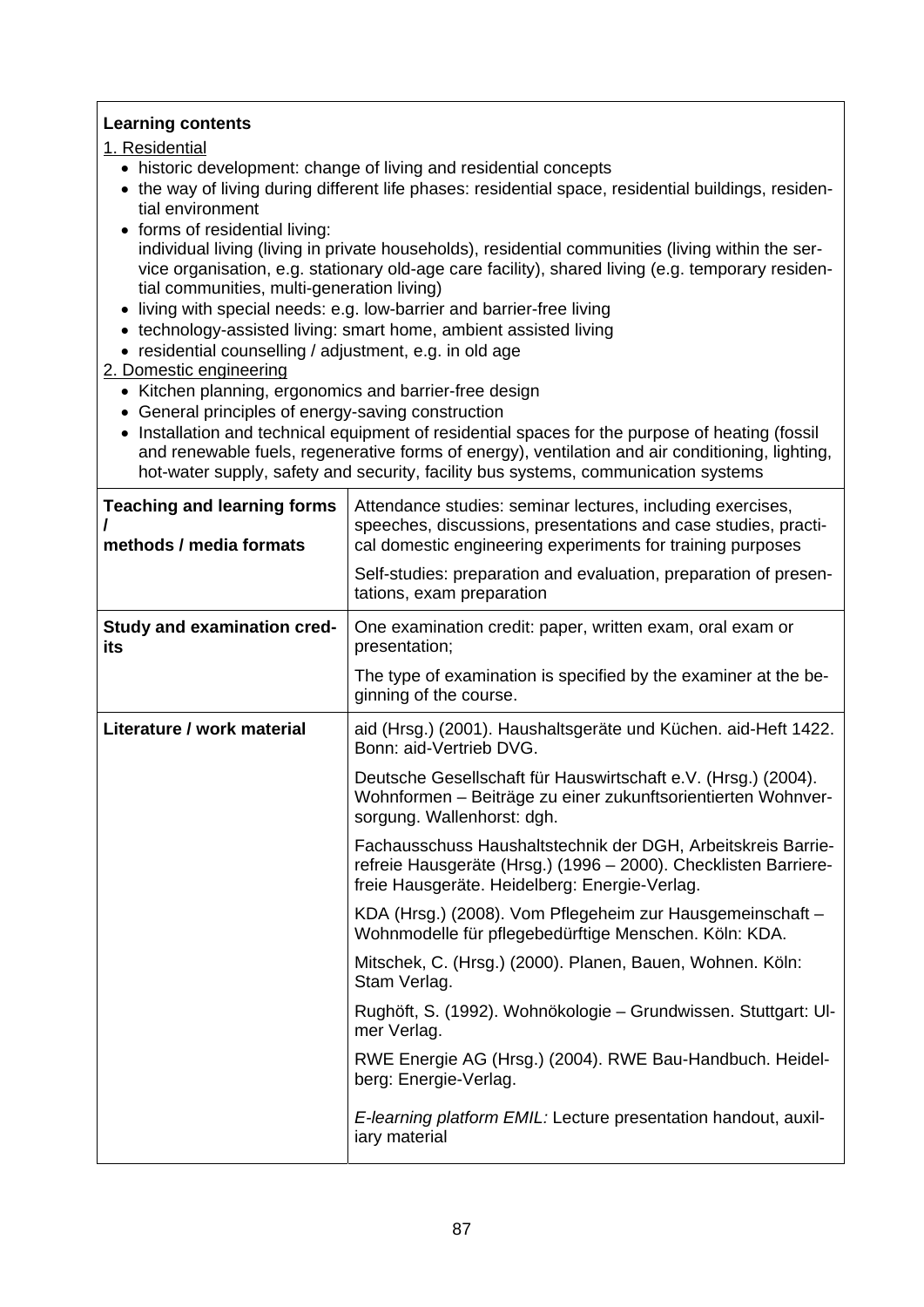# **Area of concentration D – food safety and control**

**Bachelor degree programme of nutrition & home economics / second and third academic year – area of concentration** 

**Area of concentration D – food safety and control** 

| Module index number                          | <b>General administrative law I</b>                                                      |
|----------------------------------------------|------------------------------------------------------------------------------------------|
| Module coordination /<br>module supervision  | <b>Prof. Dr. Martin Holle</b>                                                            |
| <b>Lecturers</b>                             | <b>Prof. Dr. Martin Holle</b>                                                            |
| Period / semester / interval                 | From fourth semester, module offered every semester                                      |
| <b>Credits</b>                               | 5                                                                                        |
| Workload                                     | 150 h, of which 60 h attendance study (4 semester hours per<br>week) and 90 h self-study |
| <b>Prerequisites / previous</b><br>knowledge | Recommended: general compulsory programme modules                                        |
| <b>Course language</b>                       | German                                                                                   |

#### **Competences to be acquired / learning objectives**

#### **Function- / content-related and methodical competences**

Students are able to ...

- interpretation of EU law with regard to EU structures and responsibilities;
- explain the basic principles of state and constitutional law, German legislation, legal sources, as well as administrative and procedural law;
- explain administrative action on the basis of administrative and procedural law, including law enforcement;
- delineate administrative methods, particularly application of law;
- explain the rights and obligations of employees in civil service;
- illustrate and explain the major provisions of European and German administrative law and constitutional law.

#### **Social and self-competence**

Students are able to ...

- independently do research on administrative law information and put that information into practice;
- appropriately evaluate practical examples based on administrative law in group discussions;
- identify changes in administrative law by means of their own research and extrapolate their impact for professional practice.

- General legal studies and methods for application of law
- General principles of administrative law and European Community Law
- General administrative law and procedural law
- Basic principles of public safety and order law and of commercial law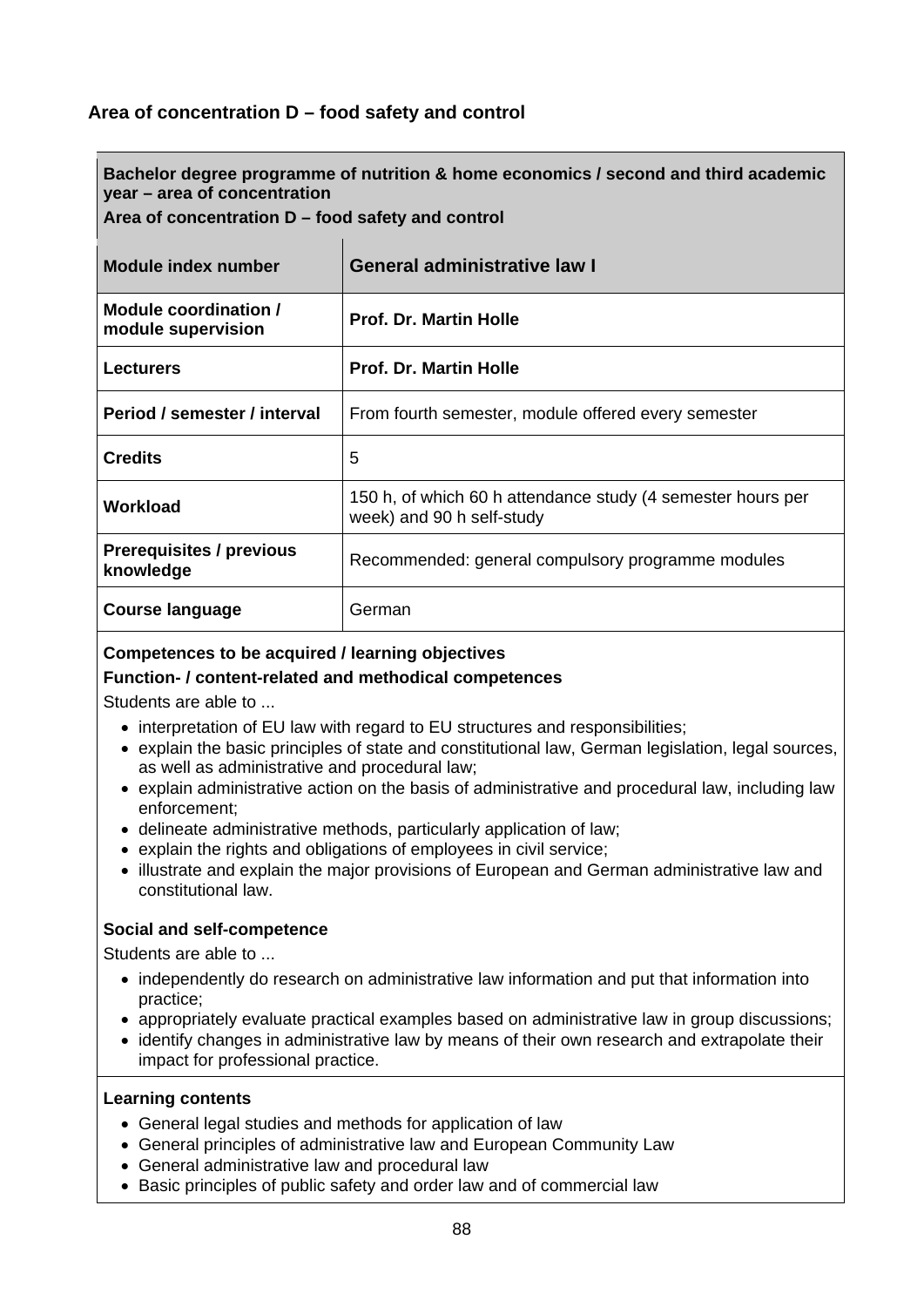| • Basic principles of civil service law                       |                                                                                                                         |  |
|---------------------------------------------------------------|-------------------------------------------------------------------------------------------------------------------------|--|
| <b>Teaching and learning forms</b><br>methods / media formats | Attendance studies: seminar lectures, including exercises<br>Self-studies: preparation and evaluation, exam preparation |  |
| <b>Study and examination cred-</b><br>its                     | One examination credit: paper, written exam, oral exam or<br>presentation;                                              |  |
|                                                               | The type of examination is specified by the examiner at the be-<br>ginning of the course.                               |  |
| Literature / work material                                    | Literature and work material depend on the respective topics                                                            |  |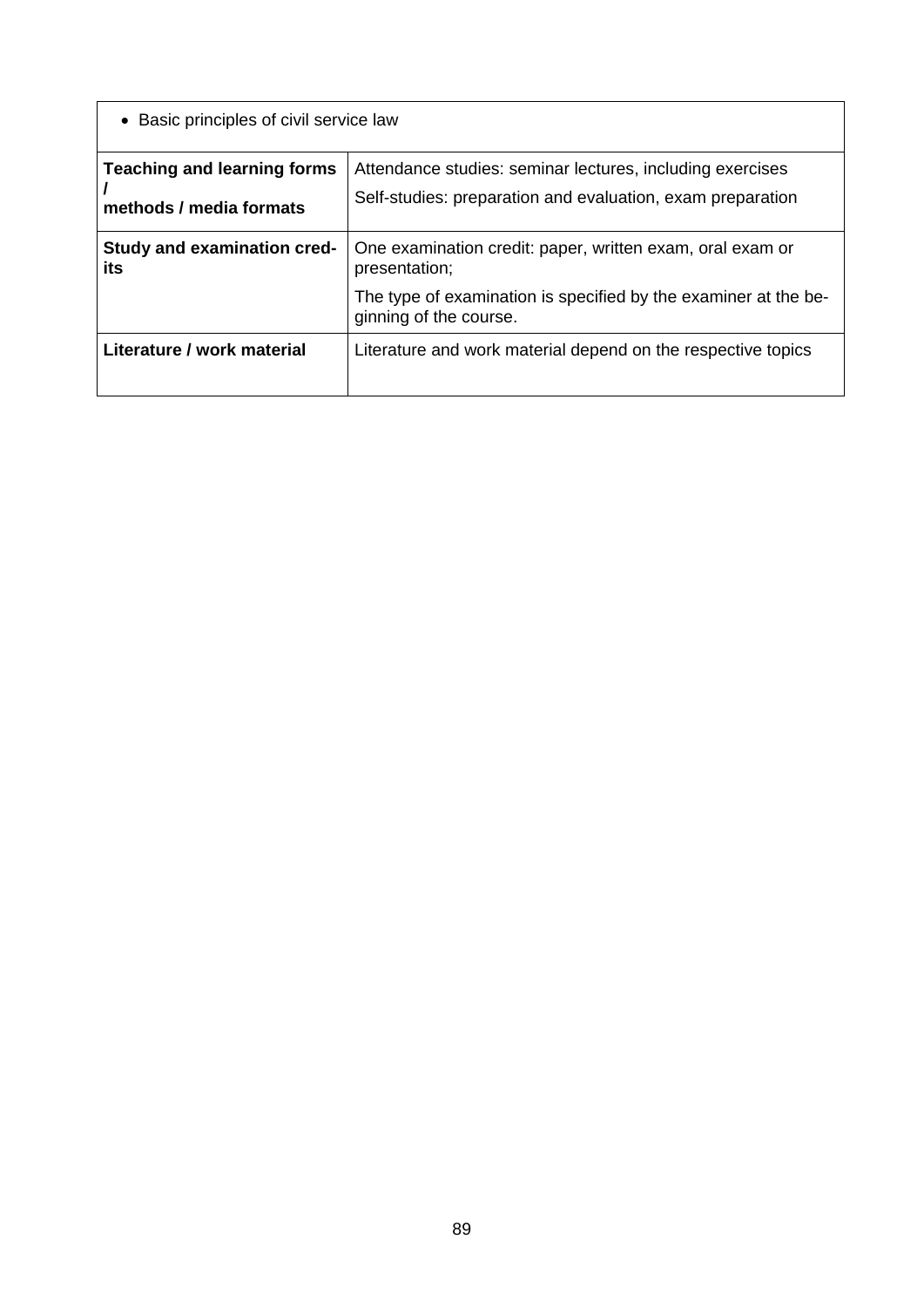| $A$ rea or concentration $D = 1000$ salety and control |                                                                                          |  |
|--------------------------------------------------------|------------------------------------------------------------------------------------------|--|
| Module index number                                    | <b>Catering services</b>                                                                 |  |
| Module coordination /<br>module supervision            | <b>Prof. Ulrike Pfannes</b>                                                              |  |
| <b>Lecturers</b>                                       | <b>Prof. Ulrike Pfannes</b>                                                              |  |
| Period / semester / interval                           | From fourth semester, module offered every semester                                      |  |
| <b>Credits</b>                                         | 5                                                                                        |  |
| Workload                                               | 150 h, of which 60 h attendance study (4 semester hours per<br>week) and 90 h self-study |  |
| <b>Prerequisites / previous</b><br>knowledge           | Recommended: Modules of the first academic year                                          |  |
| <b>Course language</b>                                 | German during winter semester, English during summer semes-<br>ter                       |  |

**Area of concentration D – food safety and control** 

## **Competences to be acquired / learning objectives**

#### **Function- / content-related and methodical competences**

Students are able to ...

- describe the impact that communal catering (CC) has on health promotion and maintenance;
- explain and evaluate different catering systems, supply and presentation systems;
- specify legal regulations and basic principles for design of health-promoting diets, and to assess typical menus for CC;
- specify aspects of sustainability in CC and apply them for different fields, such as foodstuffs and food, resources and equipment, or waste;
- describe the framework conditions of CC in typical spheres of life, such as child daycare facilities, schools, enterprises, old-age care facilities, and hospitals, and to apply the principles of quality management to the field of catering;
- interpret and explain the DGE quality standards for different spheres of life, identify their scientific foundation and extrapolate suitable measures for implementation into those spheres of life;
- develop suitable measures for scenarios with different framework conditions, ensuring high quality of catering.

#### **Social and self-competence**

- independently perform research;
- make assessments and defend/justify them within the scope of discussions;
- present systematic procedures using a practical example and implementing production in a team using the canteen as their location; in this context, make decisions on the basis of proper criteria and present these decisions in a plausible way.
- critically reflect on implementation into practice.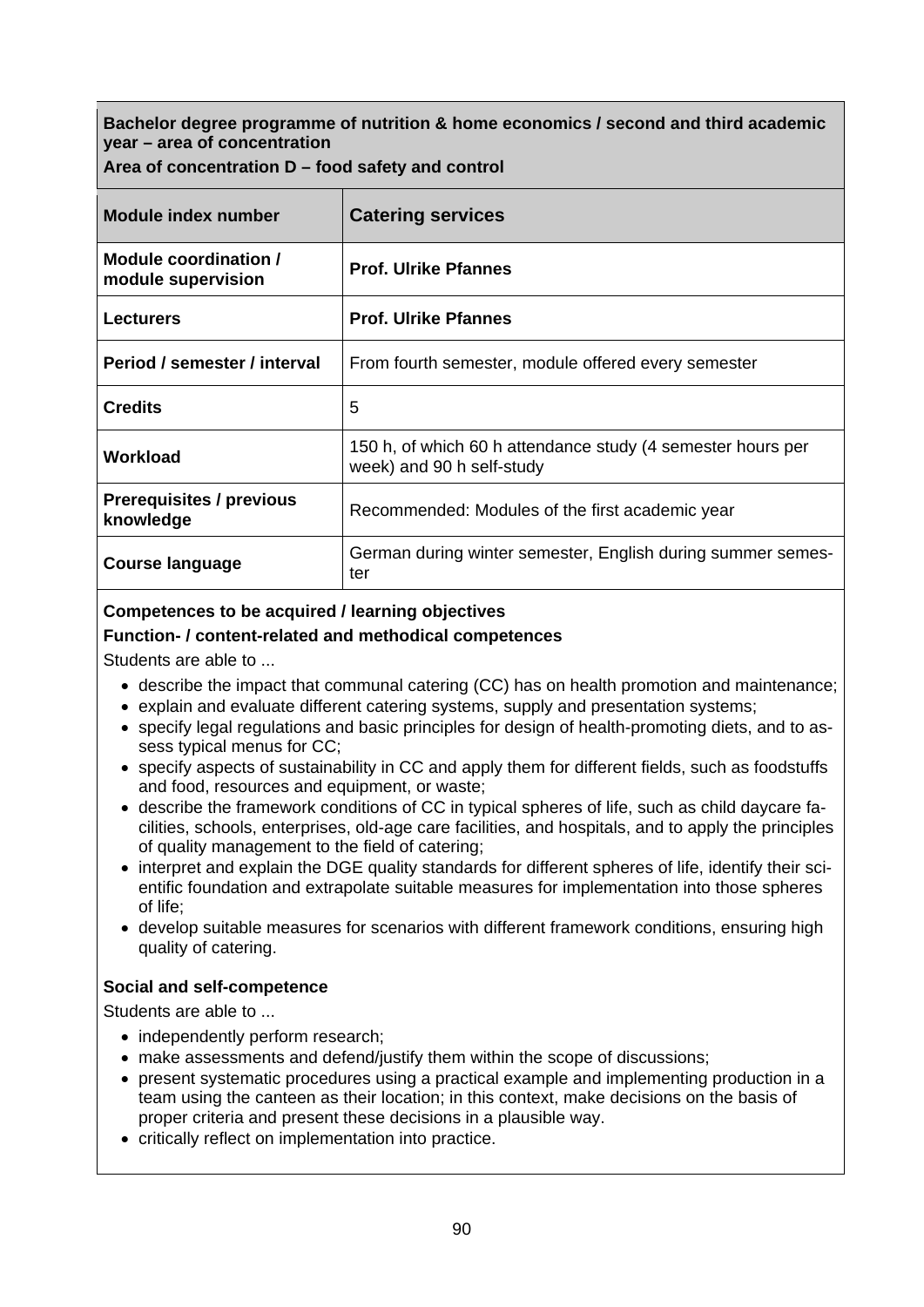- Situation of CC in Germany and Europe, national plan of action
- Catering systems (fresh and mixed cooking, Cook & Chill, frozen meals/products, warm meal catering), supply and presentation systems (cafeteria line, Free Flow, etc.)
- Aspects of menu design, including legal foundations
- Impact of cultural and ethnic influences on menu design
- Assessment of convenience products
- Sustainability in CC
- Framework conditions of catering in specific spheres of life (child daycare facilities, schools, enterprises, shift and night work, canteens, old-age care facilities, meals on wheels, hospitals and convalescent hospitals)
- DGE quality standards for catering, food-based recommendations and D-A-CH reference values for CC
- Other quality standards, such as the Optimix concept of FKE
- Evaluation of catering, use of check-lists, healthy-meal index, etc.

| <b>Teaching and learning forms</b><br>methods / media formats | Attendance studies: seminar lectures, group work, e-learning,<br>demonstrations, student speeches, excursions<br>Self-studies: preparing a menu concept for a canteen, develop-<br>ment of a suitable marketing strategy, exam preparation          |
|---------------------------------------------------------------|-----------------------------------------------------------------------------------------------------------------------------------------------------------------------------------------------------------------------------------------------------|
| <b>Study and examination cred-</b><br>its                     | One examination credit: paper, written exam, oral exam or<br>presentation;<br>The type of examination is specified by the examiner at the be-<br>ginning of the course.                                                                             |
| Literature / work material                                    | Arens-Azevedo, U. (2013). Die Bedeutung der D-A-CH Refe-<br>renzwerte für die Gemeinschaftsverpflegung in Elmadfa, I.<br>(Hrsg.): Referenzwerte für die tägliche Nährstoffzufuhr. Stutt-<br>gart: wissenschaftliche Verlagsgesellschaft S. 159-167. |
|                                                               | Cousin, J. et.al. (2011). Food and Beverage Management. Ox-<br>ford: Goodfellow Publisher.                                                                                                                                                          |
|                                                               | Davis, B.et.al (2012). Food and Beverage Management, 5th edi-<br>tion. Oxford: Elsevier.                                                                                                                                                            |
|                                                               | DGE (Hrsg.) (2012). 12. Ernährungsbericht. Bonn.                                                                                                                                                                                                    |
|                                                               | DGE (Hrsg.) (2011). Quality standards for catering in child day-<br>care facilities, schools, enterprises, meals on wheels, stationary<br>old-age care facilities, hospitals and convalescent hospitals.<br>Bonn.                                   |
|                                                               | E-learning platform EMIL: auxiliary material                                                                                                                                                                                                        |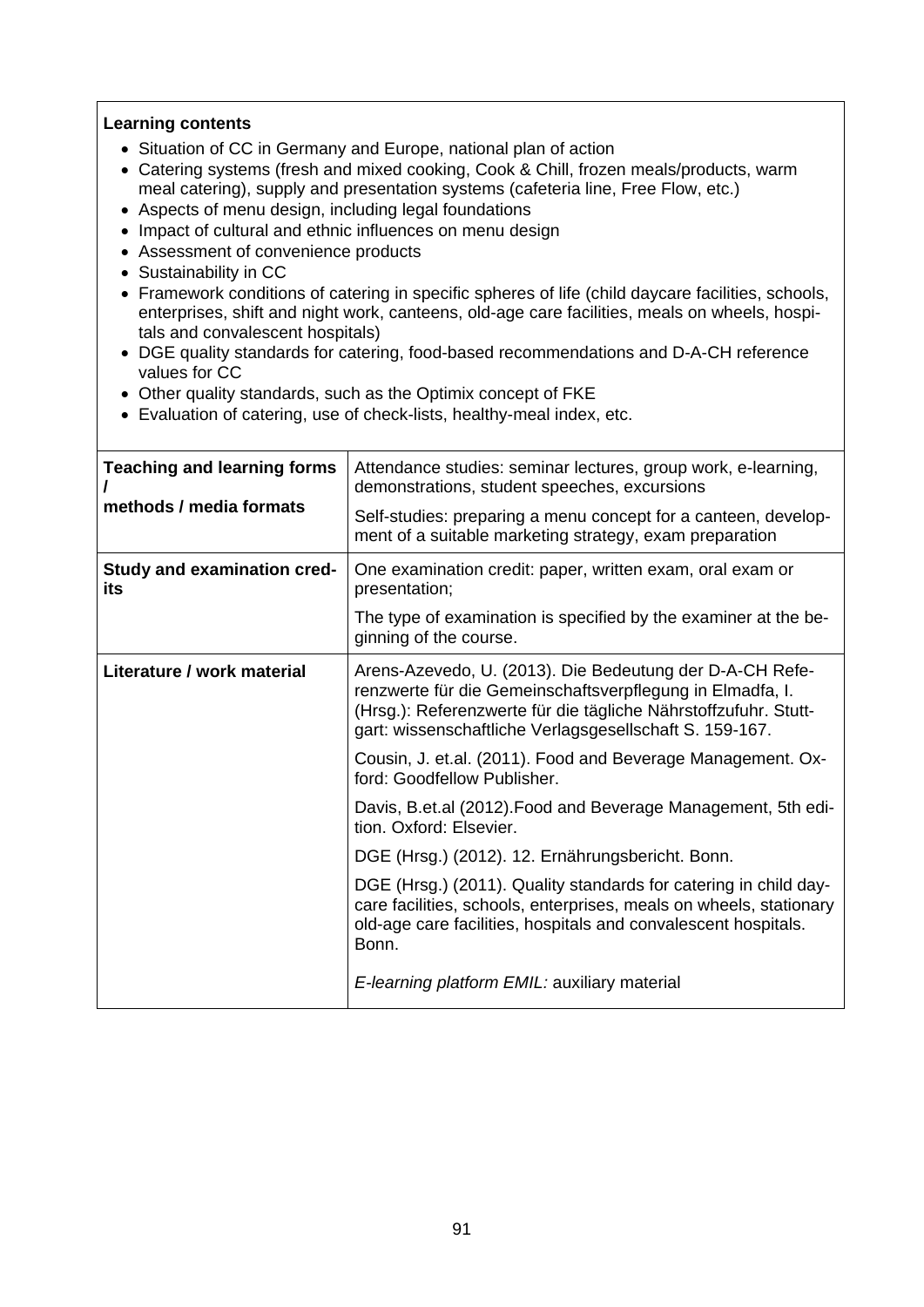|  | Area of concentration D – food safety and control |  |  |  |
|--|---------------------------------------------------|--|--|--|
|--|---------------------------------------------------|--|--|--|

| Module index number 5020                     | Catering and cleaning engineering                                                        |
|----------------------------------------------|------------------------------------------------------------------------------------------|
| Module coordination /<br>module supervision  | Prof. Dr. Jörg Andreä                                                                    |
| <b>Lecturers</b>                             | Prof. Dr. Jörg Andreä                                                                    |
| Period / semester /<br>interval              | From fourth semester, module offered every year                                          |
| <b>Credits</b>                               | 5                                                                                        |
| Workload                                     | 150 h, of which 60 h attendance study (4 semester hours per<br>week) and 90 h self-study |
| <b>Prerequisites / previous</b><br>knowledge | Recommended: Modules from the first academic year, physics<br>and engineering module     |
| Course language                              | German                                                                                   |

## **Competences to be acquired / learning objectives**

#### **Function- / content-related and methodical competences**

Students are able to ...

- explain the technical and physical principles of devices and appliances used in canteen / commercial kitchens;
- specify and evaluate the devices and technologies used for cleaning of canteen / commercial kitchens;
- applying basic principles of measuring engineering for acquisition of process variables.

## **Social and self-competence**

Students are able to ...

- organise themselves for working in large and small groups;
- identify division of work and responsibilities as goal-oriented and implement this principle in a productive way;
- further develop individual opportunities in the field of natural science and engineering;
- apply the acquired knowledge to concrete working situations.

- Energy requirements for canteen / commercial kitchens
- Device engineering for canteen / commercial kitchens:
	- o machines for preparation and cooking
	- o cooking and reheating systems
	- o cooling and freezing devices
	- o water processing
	- o hot-drink dispensers / vending machines
- Catering and supply systems:
	- o overview of systems
		- o device engineering (for Cook & Chill, part. steam cookers, quick cooling units)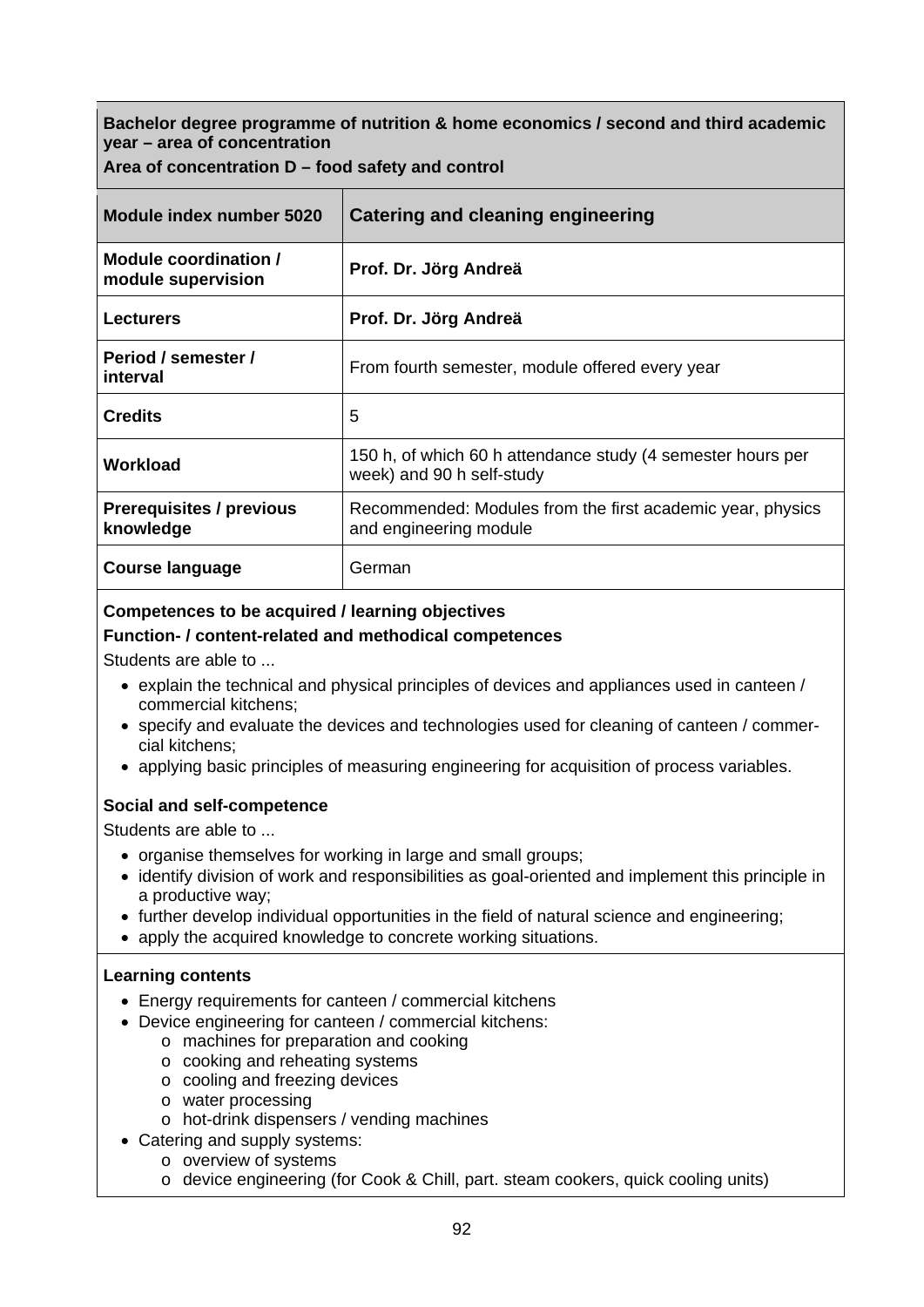- Hygiene requirements (implementation of HACCP, among others)
- Use of EDP technology for canteen / commercial kitchens
- Cleaning technology:
	- o commercial dish-washing
	- o industrial cleaning technology
- Laboratory training: Preparation and execution of practical measurement tasks based on the learning contents of the module; evaluation and recording of results

| <b>Teaching and learning forms</b><br>methods / media formats | Attendance studies: seminar lectures, including exercises,<br>presentations, and discussions, laboratory training<br>Self-studies: preparation and evaluation, exam preparation |
|---------------------------------------------------------------|---------------------------------------------------------------------------------------------------------------------------------------------------------------------------------|
| <b>Study and examination cred-</b><br>its                     | One examination credit: paper, written exam, oral exam or<br>presentation;                                                                                                      |
|                                                               | The type of examination is specified by the examiner at the be-<br>ginning of the course.                                                                                       |
| Literature / work material                                    | aid (Hrsg.) (2005). Küche und Technik. Bonn: aid infodienst.                                                                                                                    |
|                                                               | Wagner, C., Hildt, U. (2002). Die Großküche: Raum, Geräte<br>und Installation, Einrichtung und Organisation, Arbeitshygiene.<br>Hamburg: Handwerk und Technik.                  |
|                                                               | Wetterau, J., Seidl, M., Fladung, U. (Hrsg.) (2008). Modernes<br>Verpflegungsmanagement. Frankfurt am Main: Deutscher<br>Fachverlag.                                            |
|                                                               | E-learning platform EMIL: Lecture presentation handout, set of<br>exercises, auxiliary material                                                                                 |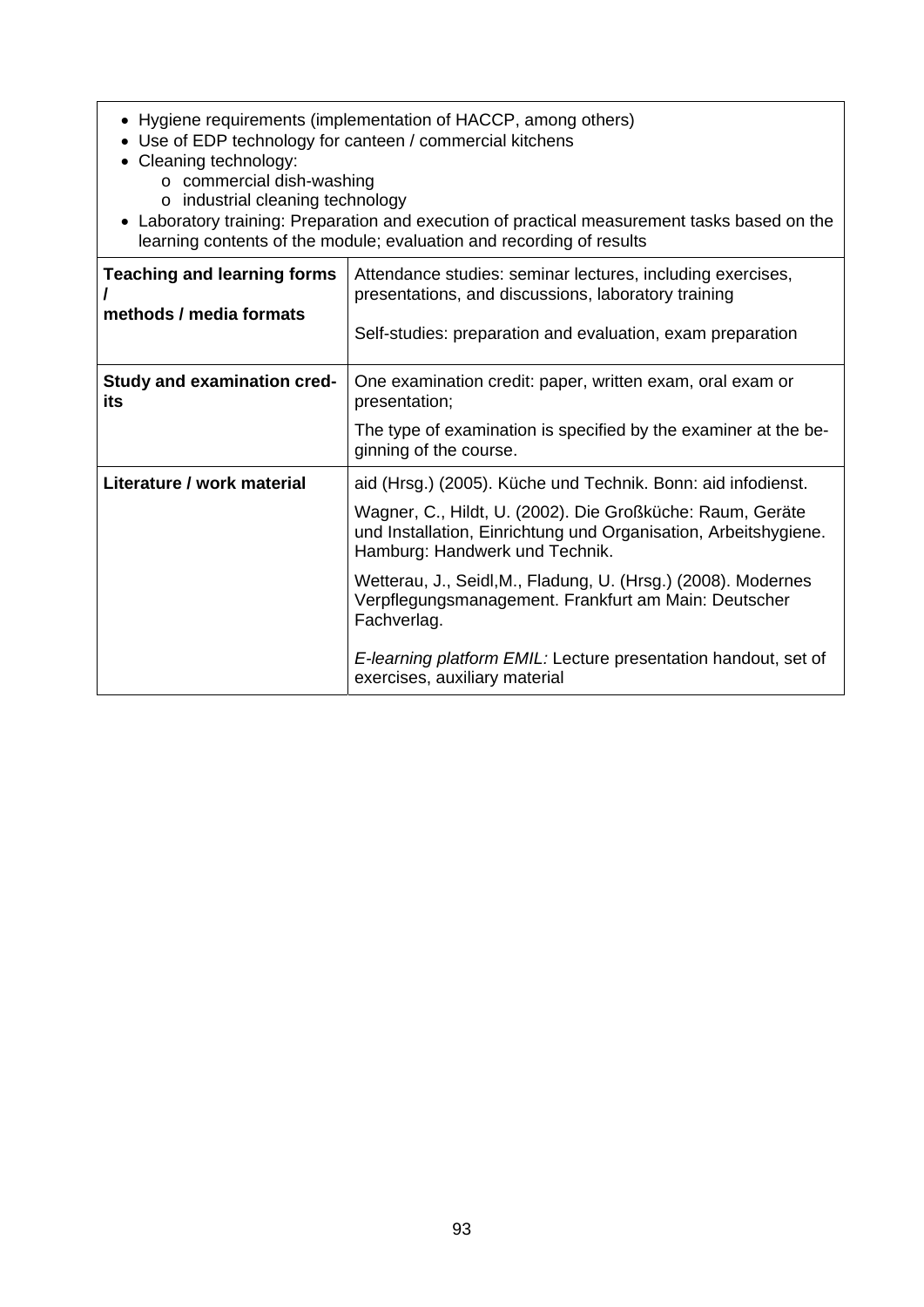**Area of concentration D – food safety and control** 

| Module index number                          | <b>Foodstuffs and occupational hygiene</b>                                               |
|----------------------------------------------|------------------------------------------------------------------------------------------|
| Module coordination /<br>module supervision  | Prof. Dr. Katharina Riehn                                                                |
| <b>Lecturers</b>                             | Prof. Dr. Katharina Riehn                                                                |
| Period / semester / interval                 | From fourth semester, module offered every semester                                      |
| <b>Credits</b>                               | 5                                                                                        |
| Workload                                     | 150 h, of which 60 h attendance study (4 semester hours per<br>week) and 90 h self-study |
| <b>Prerequisites / previous</b><br>knowledge | Recommended: Modules of the first academic year                                          |
| Course language                              | German                                                                                   |

### **Competences to be acquired / learning objectives**

#### **Function- / content-related and methodical competences**

Students are able to ...

- specify the relevant communal and national laws and legal bases for hygiene in food-processing companies;
- outline the regulations for quality assurance of production processes and production environment (GHP and GMP) in production;
- delineate the origins of health-/hygiene-related influence of food in view of the food supply chain;
- explain the principles of reproduction and tenacity of micro-organisms in food, as well as influences on those aspects due to food-technology processes;
- illustrate various aspects of food-associated onset of diseases;
- specify the relevant legal foundations for infection protection:
- name various processes for cleaning and disinfection in food-processing companies;
- develop concepts for cleaning and disinfection in small-scale food-processing companies.

## **Social and self-competence**

- apply the legal specification to concrete situations in the field of food-related and occupational hygiene;
- provide risk-based solution proposals for hygiene problems in the field of food and occupational safety;
- develop and present an in-house system for hygiene management (incl. cleaning and disinfection) on the basis of legal specifications and standards;
- implement planning of self-control systems for small-scale food-processing companies;
- propose suitable food-technology processes for strategic reduction of microbial loads of various foodstuffs: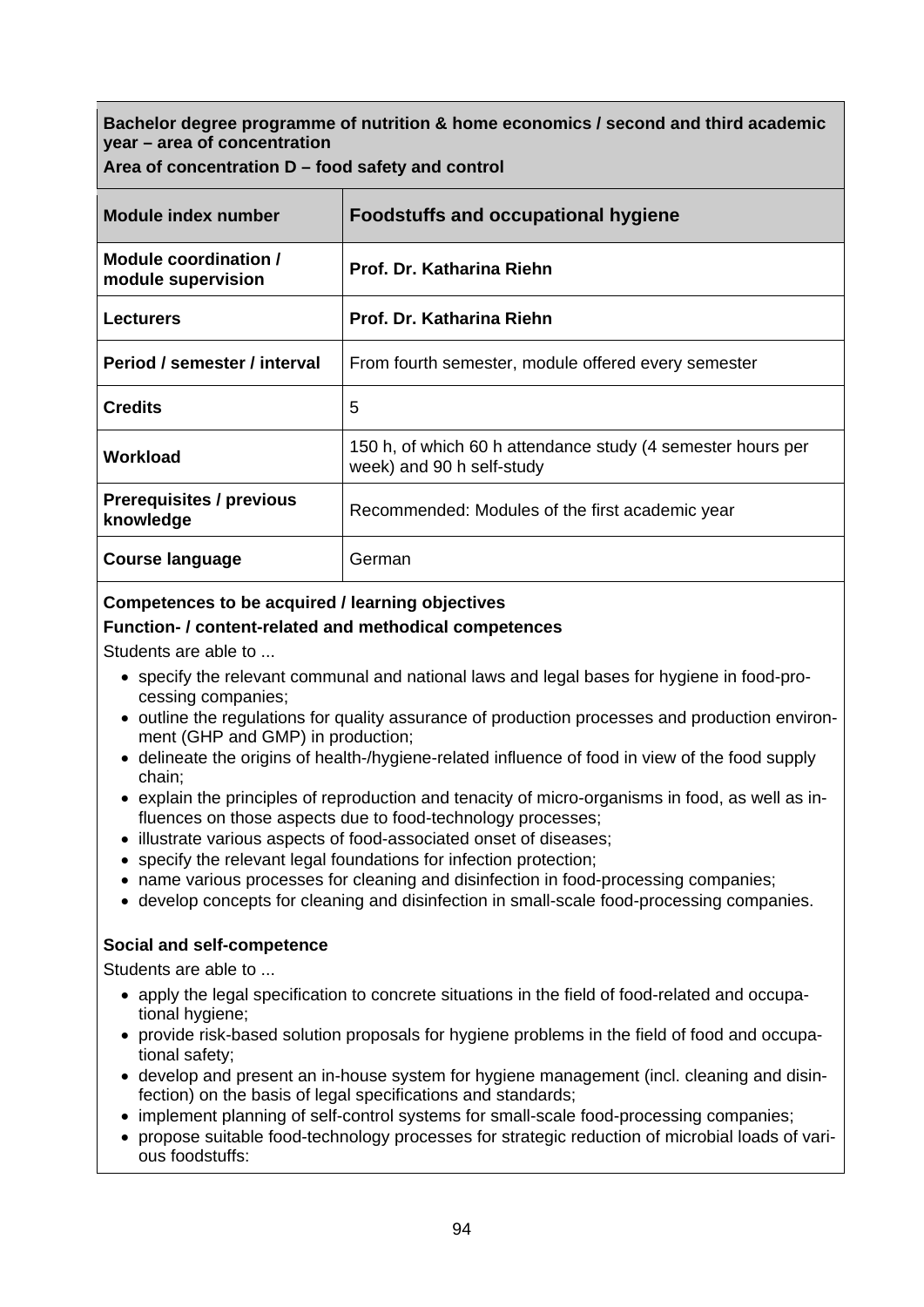- apply the provisions of the law on prevention of infection to concrete, practical case studies in food-processing companies;
- compile and present contents for training of employees in the field of food and occupational hygiene.

- Objectives of food hygiene in Germany and Europe
- EU hygiene package as well as national legal foundations
- Knowledge about health-related / hygienic impacts and causes of microbial contamination due to food-associated bacteria, viruses, and parasites
- Reproduction and tenacity of micro-organisms in food
- Food-related technological treatment processes
- Risk assessment practice in food-processing companies, dairy and food hygiene, bakery and confectionery hygiene, beverage systems hygiene, measurement engineering (use of test instruments)
- Food-related onset of diseases
- Hygiene management in food-processing companies
- Cleaning and disinfection
- Basic principles of infection prevention

| <b>Teaching and learning forms</b><br>methods / media formats | Attendance studies: seminar lectures, group work, e-learning,<br>demonstrations, student speeches, excursions<br>Self-studies: preparation and evaluation, exam preparation |
|---------------------------------------------------------------|-----------------------------------------------------------------------------------------------------------------------------------------------------------------------------|
| Study and examination cred-<br>its                            | One examination credit: paper, written exam, oral exam or<br>presentation;                                                                                                  |
|                                                               | The type of examination is specified by the examiner at the be-<br>ginning of the course.                                                                                   |
| Literature / work material                                    | DIN EN ISO 22000 (2005). Managementsysteme für die Le-<br>bensmittelsicherheit - Anforderungen an Organisationen<br>in der Lebensmittelkette. Berlin: Beuth Verlag.         |
|                                                               | Fries, R. (2009). Nutztiere in der Lebensmittelkette. Stuttgart:<br>UTB.                                                                                                    |
|                                                               | Grove, H. H. (2013). EU hygiene package. Heidelberg: Rehm<br>Verlag.                                                                                                        |
|                                                               | Hamdorf, J. (2011). Die aktuelle Lebensmittelhygiene-Verord-<br>nung: Umsetzung in die Praxis. Auflage: 1., Aufl. . Berlin: Beuth<br>Verlag.                                |
|                                                               | Krämer, J. (2011). Lebensmittelmikrobiologie. Auflage: 6. völlig<br>überarb. Aufl. . Stuttgart: UTB.                                                                        |
|                                                               | Sinell, H. J. (Hrsg.) (2003). Einführung in die Lebensmittelhygi-<br>ene. Auflage: 4., neubearb. A Stuttgart: Parey bei Mvs.                                                |
|                                                               | Smulders, F. J. M. (2007). Tierproduktion und veterinärmedizi-<br>nische Lebensmittelhygiene. Wageningen: Academic Publis-<br>hers.                                         |
|                                                               | E-learning platform EMIL: auxiliary materials.                                                                                                                              |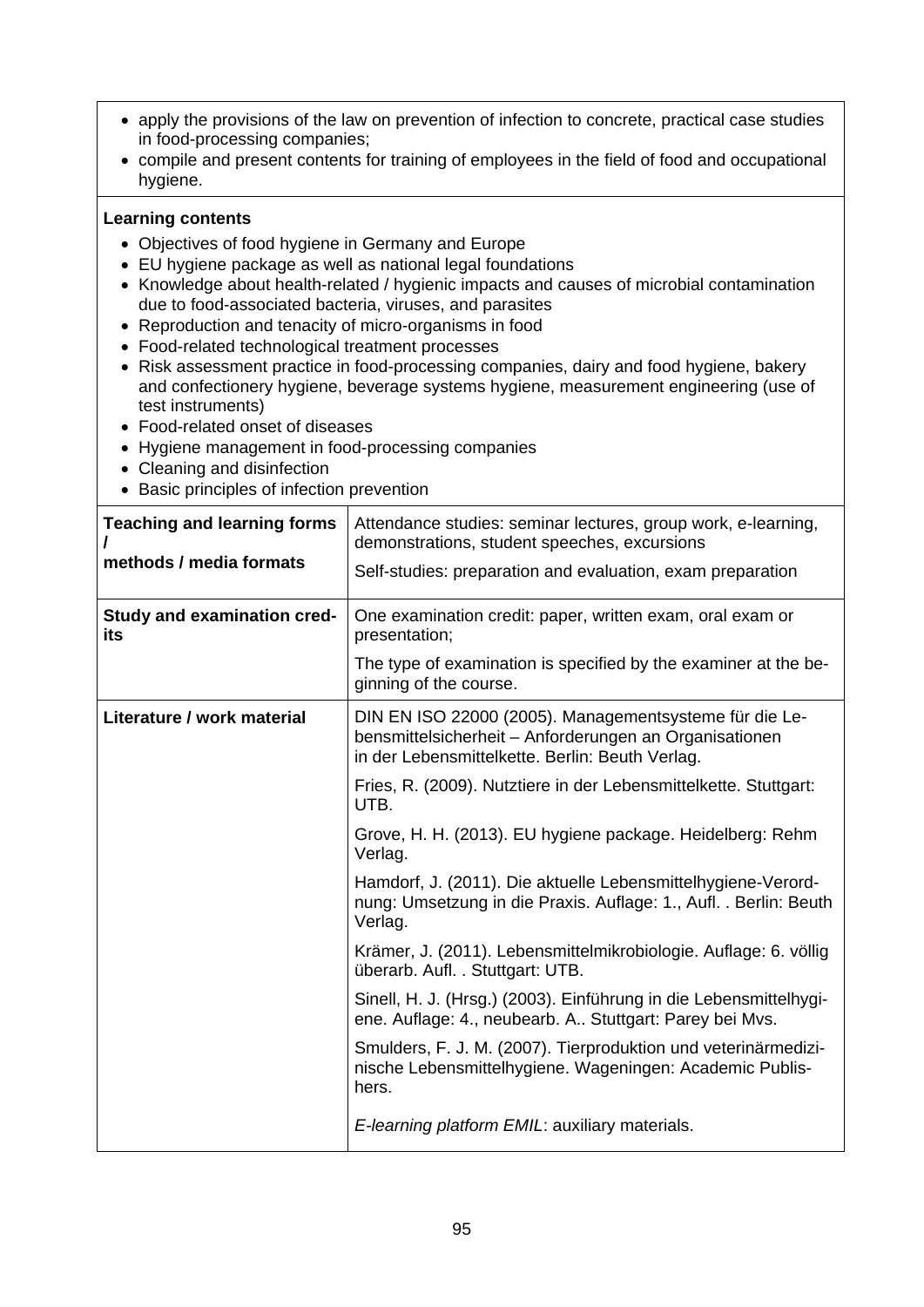**Area of concentration D – food safety and control** 

| <b>Module index number</b>                   | Technology of commodities, tobacco products, and<br>cosmetics                            |
|----------------------------------------------|------------------------------------------------------------------------------------------|
| Module coordination /<br>module supervision  | Prof. Dr. Katharina Riehn                                                                |
| <b>Lecturers</b>                             | Prof. Dr. Katharina Riehn                                                                |
| Period / semester / interval                 | From fourth semester, module offered every semester                                      |
| <b>Credits</b>                               | 5                                                                                        |
| Workload                                     | 150 h, of which 60 h attendance study (4 semester hours per<br>week) and 90 h self-study |
| <b>Prerequisites / previous</b><br>knowledge | Recommended: Modules of the first academic year                                          |
| <b>Course language</b>                       | German                                                                                   |

# **Competences to be acquired / learning objectives**

## **Function- / content-related and methodical competences**

Students are able to ...

- specify the relevant communal and national laws and legal bases for commodities, tobacco products, and cosmetics;
- classify commodities, tobacco products, and cosmetics into different product categories;
- outline the regulations for quality assurance of production processes and production environment (GMP) in production;
- describe legal foundations and laboratory methods for examination and assessment of materials that come into contact with food;
- name and explain various technologies for production of materials that come into contact with food;
- understand and classify the advantages and disadvantages of different production processes for product quality;
- outline the structure and enforcement of official monitoring of commodities, tobacco products, and cosmetics in Germany;
- delineate the basic principles for risk assessment of selected ingredients of cosmetic substances and hygiene products, materials that come into contact with food, as well as tobacco products.

## **Social and self-competence**

- apply the legal provisions for concrete, practical issues from the field of commodities, tobacco products, and cosmetics;
- independently comprehend technology processes and develop process optimisation suggestions at their own responsibility;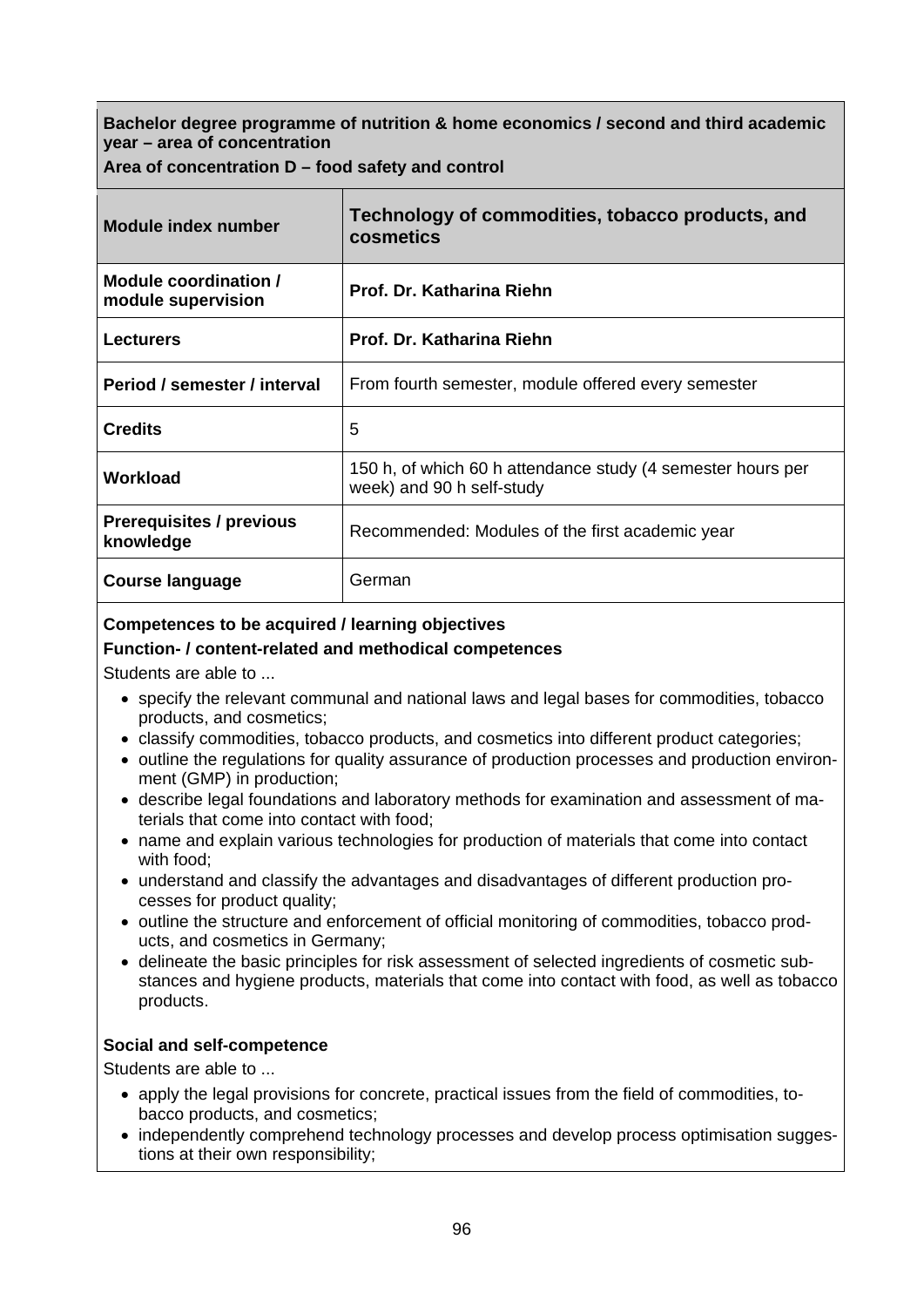- suggest suitable processes for targeted reduction of contaminants and hazardous substances in materials that come into contact with food;
- analyse technological aspects with regard to production of selected commodities, tobacco products, and cosmetics in a professional manner and provide qualified counselling for neighbouring specialist fields (e.g. food hygiene and monitoring, food technology).

- Knowledge of various products and ingredients from the field of commodities, tobacco products, and cosmetics
- Knowledge of applicable legal rules and regulations, both on European and on national level
- Structure and enforcement of official monitoring of commodities, tobacco products, and cosmetics in Germany
- Product safety of selected
	- o cosmetic substances and hygiene products
	- o packaging and containers for food
	- o tobacco products
- Risk assessment of various selected constituents of the products described
- Packaging technology, including active and smart packaging
- Application options for nanotechnology

| <b>Teaching and learning forms</b><br>methods / media formats | Attendance studies: seminar lectures, group work, e-learning,<br>demonstrations, student speeches, excursions<br>Self-studies: preparation and evaluation, exam preparation                                                                                                                                                                                                                                                                                 |
|---------------------------------------------------------------|-------------------------------------------------------------------------------------------------------------------------------------------------------------------------------------------------------------------------------------------------------------------------------------------------------------------------------------------------------------------------------------------------------------------------------------------------------------|
| Study and examination cred-<br>its                            | One examination credit: paper, written exam, oral exam or<br>presentation;<br>The type of examination is specified by the examiner at the be-<br>ginning of the course.                                                                                                                                                                                                                                                                                     |
| Literature / work material                                    | Buchner, N. (1999). Verpackung von Lebensmitteln. Heidelberg:<br>Springer Verlag.<br>Frede, W. (2010). Handbuch für Lebensmittelchemiker: Lebens-<br>mittel – Bedarfsgegenstände – Kosmetika – Futtermittel. Heidel-<br>berg: Springer Verlag.<br>Kroh, L. W. (2007). Analytik von Bedarfsgegenständen. Ham-<br>burg: Behrs Verlag.<br>Montag, A. (1997). Bedarfsgegenstände. Hamburg: Behrs Ver-<br>lag.<br>E-learning platform EMIL: auxiliary materials. |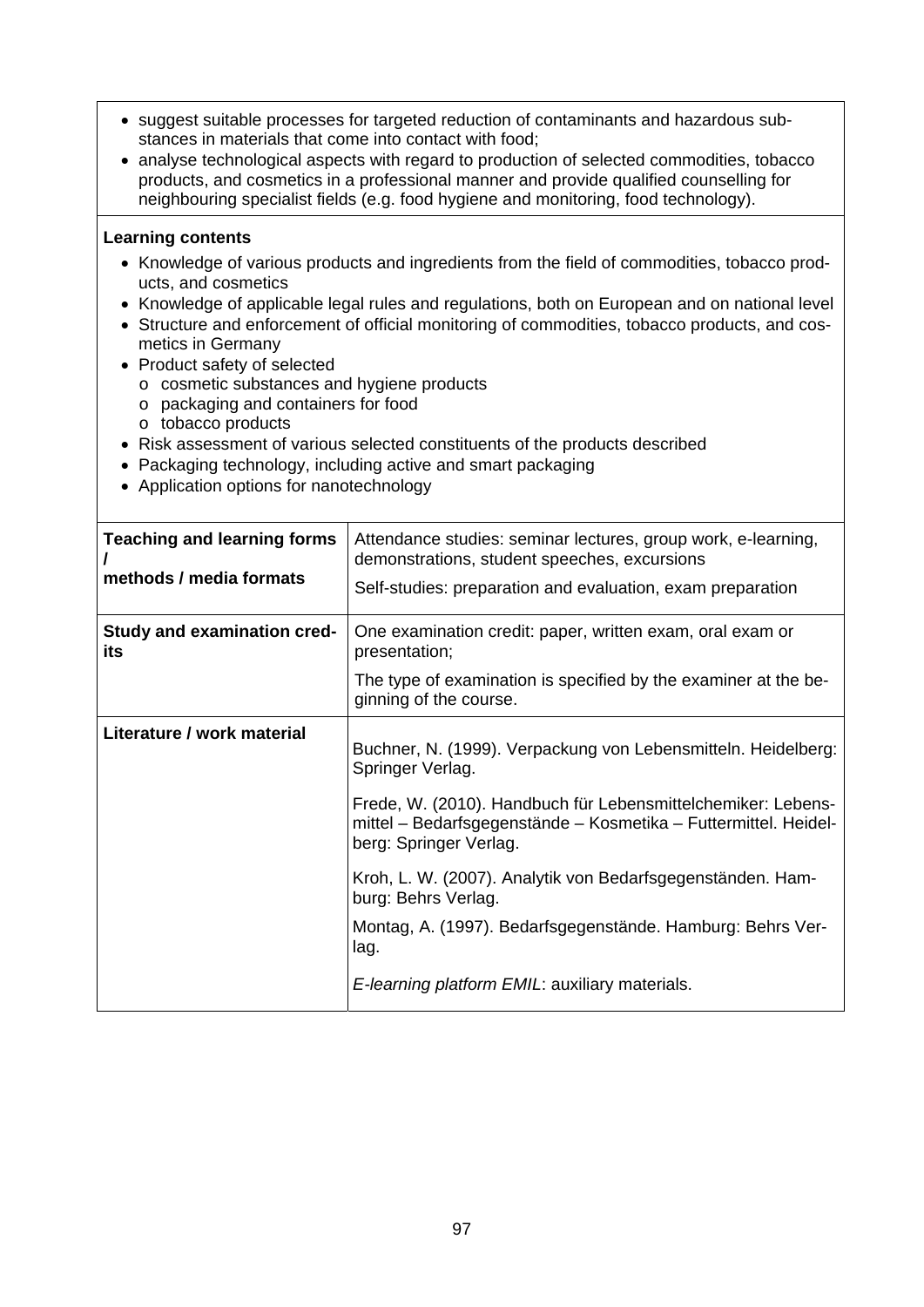**Area of concentration D – food safety and control** 

| Module index number                          | Food and feed law, consumer product law I                                                |
|----------------------------------------------|------------------------------------------------------------------------------------------|
| Module coordination /<br>module supervision  | <b>Prof. Dr. Martin Holle</b>                                                            |
| <b>Lecturers</b>                             | <b>Prof. Dr. Martin Holle</b>                                                            |
| Period / semester / interval                 | From fourth semester, module offered every semester                                      |
| <b>Credits</b>                               | 5                                                                                        |
| Workload                                     | 150 h, of which 60 h attendance study (4 semester hours per<br>week) and 90 h self-study |
| <b>Prerequisites / previous</b><br>knowledge | Recommended: general compulsory programme modules                                        |
| <b>Course language</b>                       | German                                                                                   |

## **Competences to be acquired / learning objectives**

#### **Function- / content-related and methodical competences**

Students are able to ...

- comprehensibly outline and explain the central provisions of European and German food law in the field of food safety, as well as fraud protection and organisation, tasks, and authorisations of official food monitoring entities;
- explain the most important regulations of food labelling (including commercial grade law), additives law, calibration and finished packs law, food hygiene law, and law on maximum residues;
- outline the rights and obligations of foodstuffs and feedstuffs entrepreneurs;
- illustrate the basic principles of commodities laws and wine law.

## **Social and self-competence**

Students are able to ...

- independently do research on legally relevant rules and regulations and apply them in practice;
- convincingly demonstrate professional competence in group discussions;
- reflect on practical experience in a self-critical manner.

- Law on movement of foodstuffs, feedstuffs, tobacco products, cosmetic products and commodities (incl. basic principles of wine law)
- Basic principles of hygiene law, particularly with regard to foodstuffs of animal origin
- Commercial grade law, pricing and calibration law
- Basic principles of public safety and order law (hazard prevention law)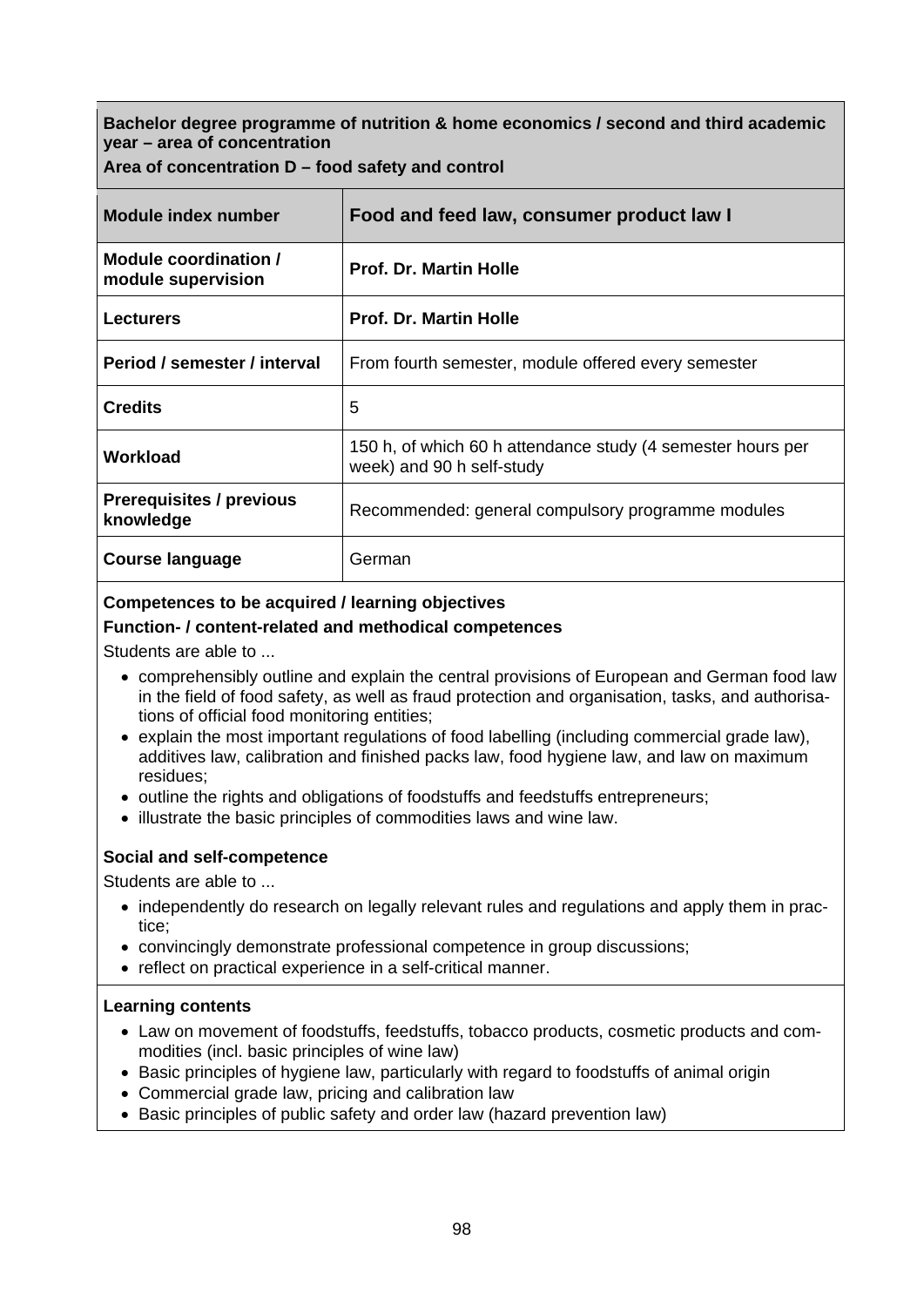| <b>Teaching and learning forms</b> | Attendance studies: seminar lectures, including exercises                                 |
|------------------------------------|-------------------------------------------------------------------------------------------|
| methods / media formats            | Self-studies: preparation and evaluation, exam preparation                                |
| Study and examination cred-        | One examination credit: paper, written exam, oral exam or                                 |
| its                                | presentation;                                                                             |
|                                    | The type of examination is specified by the examiner at the be-<br>ginning of the course. |
| Literature / work material         | Literature and work material depend on the respective topics                              |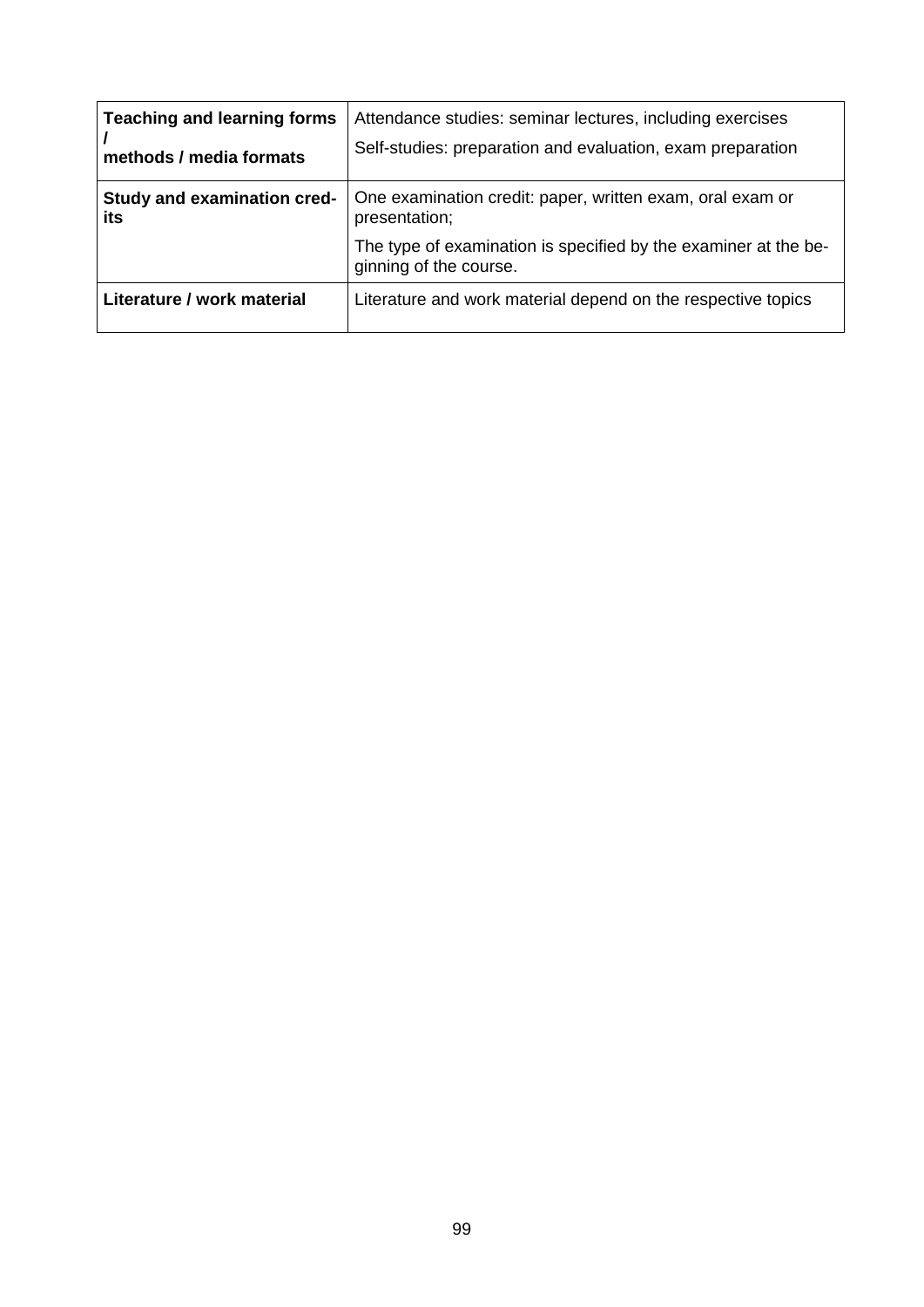# *Second and third academic year – compulsory elective modules*

From the following selection, students shall chose modules to achieve an overall credit of 15 CPs. Alternatively, it is possible for students to take modules from other (not selected) areas of concentration, from other Bachelor degree programmes of the LS faculty and other faculties of HAW Hamburg, as well as modules offered at other national and international universities.

## **Bachelor degree programme of nutrition & home economics / second and third academic year – area of concentration**

**Area of concentration D – food safety and control** 

| Module index number                          | <b>General administrative law II</b>                                                     |
|----------------------------------------------|------------------------------------------------------------------------------------------|
| Module coordination /<br>module supervision  | <b>Prof. Dr. Martin Holle</b>                                                            |
| <b>Lecturers</b>                             | <b>Prof. Dr. Martin Holle</b>                                                            |
| Period / semester / interval                 | From fourth semester, module offered every year                                          |
| <b>Credits</b>                               | 5                                                                                        |
| Workload                                     | 150 h, of which 60 h attendance study (4 semester hours per<br>week) and 90 h self-study |
| <b>Prerequisites / previous</b><br>knowledge | Recommended: general compulsory programme modules, gen-<br>eral administrative law I     |
| Course language                              | German                                                                                   |

## **Competences to be acquired / learning objectives**

## **Function- / content-related and methodical competences**

Students are able to ...

- name and interpret the legal foundations for action in civil administration, in general and for official food monitoring, in particular;
- explain instruments for hazard prevention and enforcement of official food monitoring, particularly questioning, reporting, as well as rights and obligations of a competent witness;
- assess the legal admissibility of concrete measures of authorities:
- illustrate the cooperation of authorities on national and international levels (e.g. within the scope of the EU rapid alert system);
- identify and apply the opportunities of information technology;

## **Social and self-competence**

- independently do research on administrative law information and put that information into practice;
- appropriately evaluate practical examples based on administrative law in group discussions;
- justifiably master typical situations from administrative and operational practice by assuming the role of a representative of an authority or a company.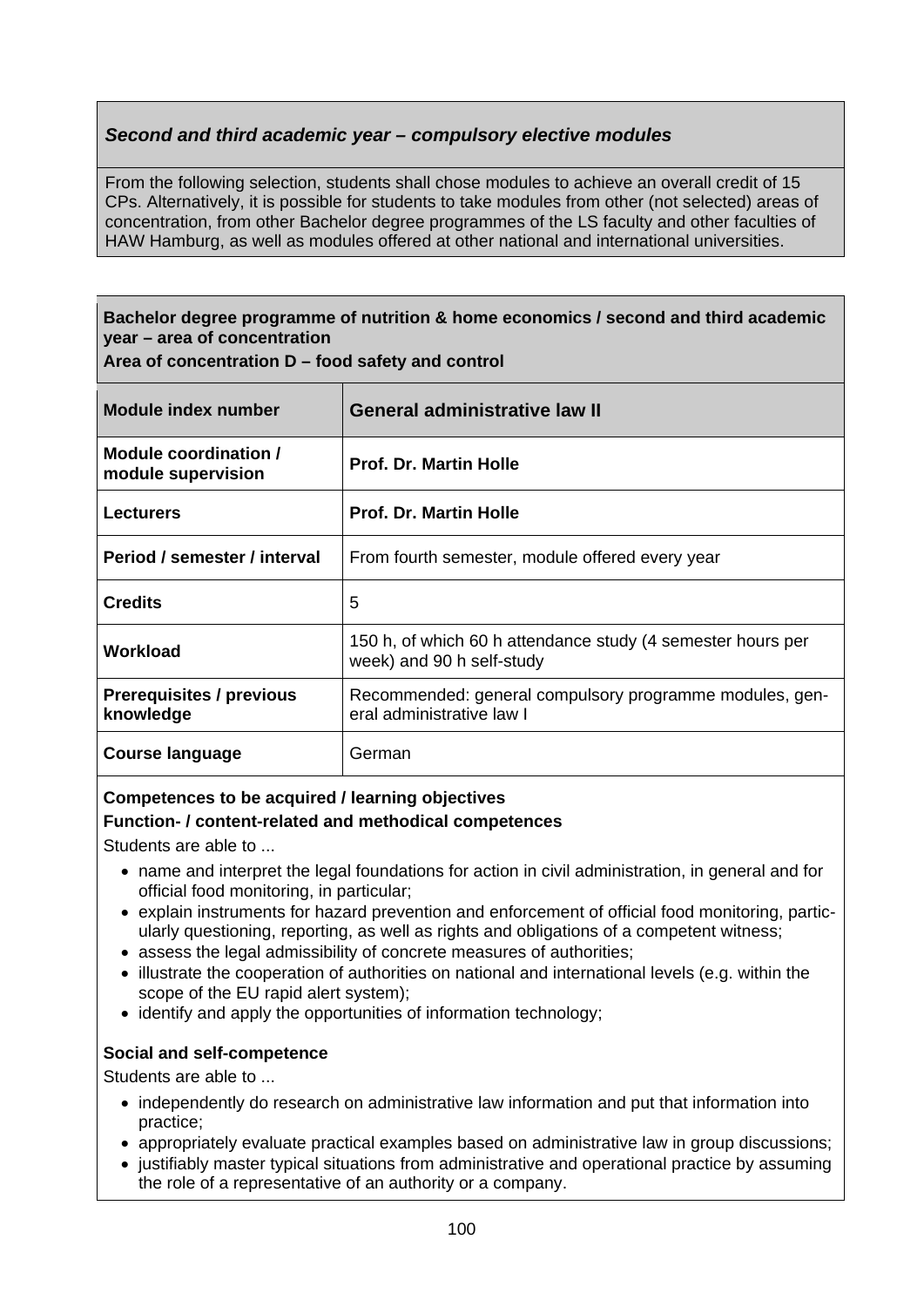- General legal studies and methods for application of law
- General principles of administrative law and European Community Law
- General administrative law and procedural law
- Basic principles of public safety and order law and of commercial law
- Organisation and authorisations of official food monitoring
- General administration regulations
- Administrative engineering, including automated data processing and communication technology
- Issuing of administrative orders or fine notices
- Basic principles of civil service law
- Basic principles of criminal law, criminal procedural law, and administrative offences law

| <b>Teaching and learning forms</b><br>/ methods / media formats | Attendance studies: seminar lectures, including exercises, sim-<br>ulations<br>Self-studies: preparation and evaluation, exam preparation |
|-----------------------------------------------------------------|-------------------------------------------------------------------------------------------------------------------------------------------|
| Study and examination cred-<br>its                              | One examination credit: paper, written exam, oral exam or<br>presentation;                                                                |
|                                                                 | The type of examination is specified by the examiner at the be-<br>ginning of the course.                                                 |
| Literature / work material                                      | Literature and work material depend on the respective topics                                                                              |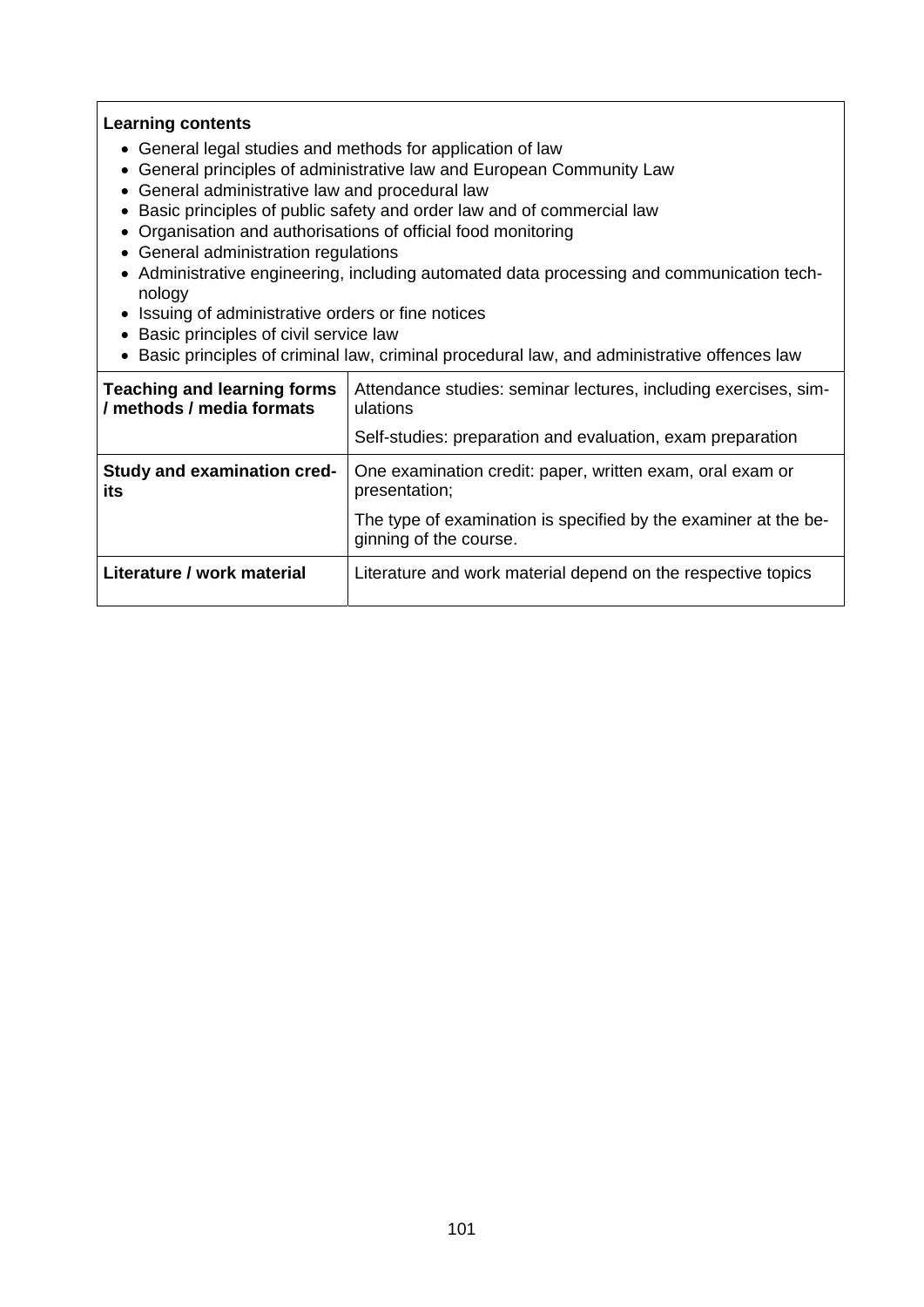# **Bachelor of Nutrition & Home Economics Second and third academic year – compulsory elective modules**

| Module index number 5110                     | Occupational health and safety management                                                |
|----------------------------------------------|------------------------------------------------------------------------------------------|
| Module coordination /<br>module supervision  | <b>Head of department</b>                                                                |
| <b>Lecturers</b>                             | Prof. Dr. Gabriele Perger, Prof. Dr. Marc Schütte                                        |
| Period / semester / interval                 | From fourth semester, module offered every year                                          |
| <b>Credits</b>                               | 5                                                                                        |
| Workload                                     | 150 h, of which 60 h attendance study (4 semester hours per<br>week) and 90 h self-study |
| <b>Prerequisites / previous</b><br>knowledge | Recommended: ergonomics module, incl. laboratory training                                |
| Course language                              | German                                                                                   |

## **Competences to be acquired / learning objectives**

## **Function- / content-related and methodical competences**

Students are able to ...

- adapt the acquired knowledge to complex contents in occupational health and safety and operational health management;
- assess processes and conditions with regard to occupational health and safety management;
- develop scientifically substantiated concepts for action in occupational health and safety management;
- apply independently acquired knowledge to complex interdisciplinary approaches;
- formulate scientifically profound objectives;
- incorporate knowledge from other modules to find solutions for issues from the specialist field.

## **Social and self-competence**

Students are able to ...

- form their own opinions and execute communicative and persuasive exchange on an interdisciplinary level;
- work in a team and assume responsibility;
- assume responsibility for their own performance;
- take first steps to confidently and independently represent work results to third parties.

- Change in working environment as interdisciplinary challenge
- Basic principles of occupational health and safety as well as in-depth social competences with regard to occupational sciences
- Structure of the occupational safety system in Germany, including common German occupational safety strategy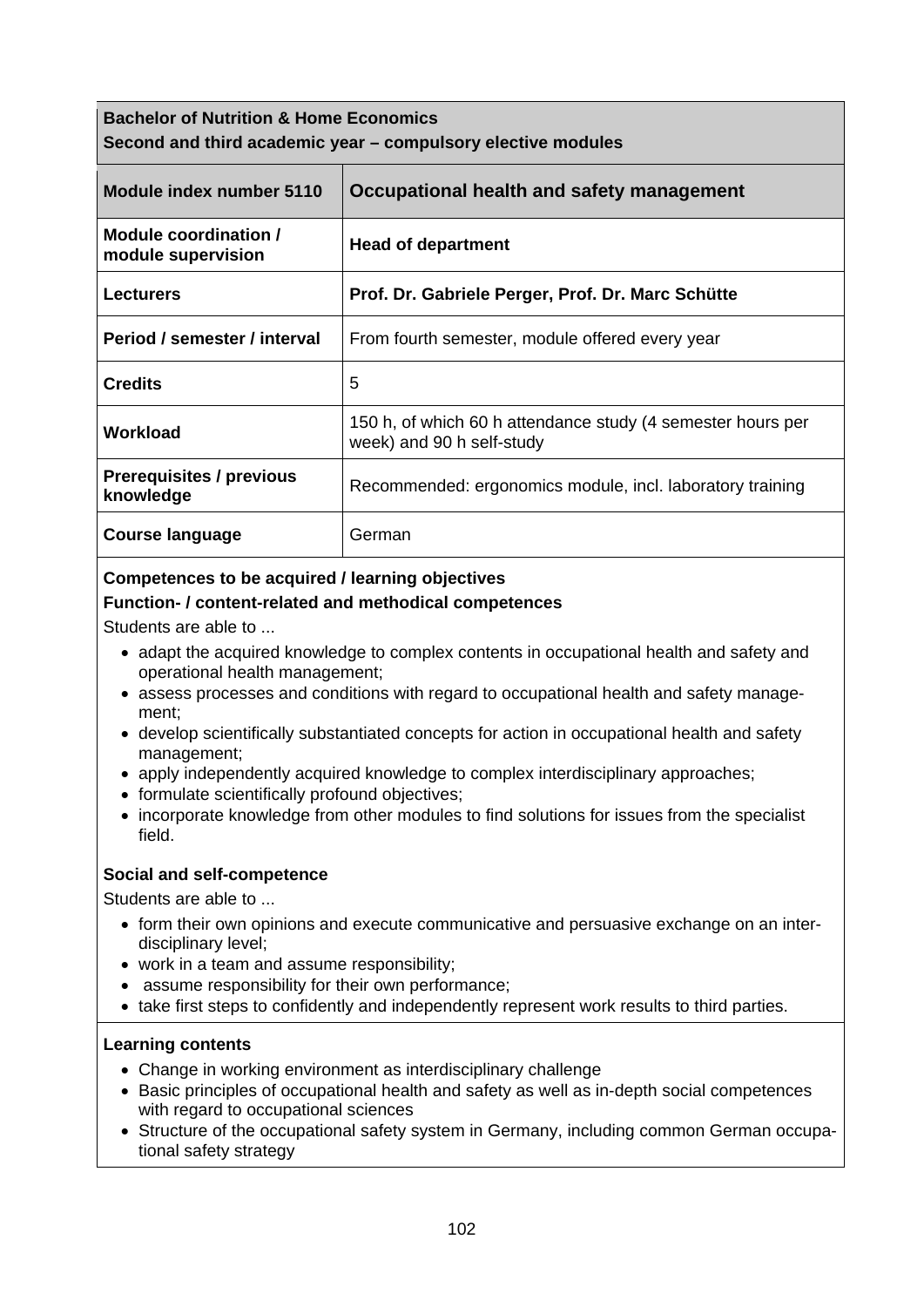- Management systems in occupational health and safety (e.g. TQM, EFQM, ASM, BGM), including currently valid rules and regulations as a basis for systematic action in occupational health and safety
- Occupational health management as a form of sate-of-the-art entrepreneurial strategy and continuous process and planning, analysis, implementation and verification of prevention concepts
- Efficiency considerations for occupational health and safety measures
- Application of methods and instruments in occupational health and safety, including development of prevention approaches

| <b>Teaching and learning forms</b><br>methods / media formats | Attendance studies: seminar lectures, including exercise, prob-<br>lem-oriented learning, group work, use of digital and print media<br>Self-studies: preparation and evaluation, preparation of presen-<br>tations, exam preparation |
|---------------------------------------------------------------|---------------------------------------------------------------------------------------------------------------------------------------------------------------------------------------------------------------------------------------|
| <b>Study and examination cred-</b><br>its                     | One examination credit: paper, written exam, oral exam or<br>presentation;                                                                                                                                                            |
|                                                               | The type of examination is specified by the examiner at the be-<br>ginning of the course.                                                                                                                                             |
| Literature / work material                                    | Badura, B., Walter, U., Hehlmann, T. (2010). Betriebliche Ge-<br>sundheitspolitik. Heidelberg: Springer Verlag.                                                                                                                       |
|                                                               | Bamberg, E., Ducki, A., Metz A-M (Hrsg.) (2011). Betriebliche<br>Gesundheitsförderung und Gesundheitsmanagment in der Ar-<br>beitswelt. Göttingen: Hogrefe.                                                                           |
|                                                               | Nerdinger, F., Blickle, G., Schaper, N. (2011). Arbeits- und Or-<br>ganisationspsychologie. Heidelberg: Springer Verlag.                                                                                                              |
|                                                               | Ulich, E. (2011). Arbeitspsychologie. Stuttgart: Schäffer-Po-<br>eschel.                                                                                                                                                              |
|                                                               | Ulich, E., Wülser, M. (2010). Gesundheitsmanagement in Unter-<br>nehmen. Wiesbaden: Gabler Verlag.                                                                                                                                    |
|                                                               |                                                                                                                                                                                                                                       |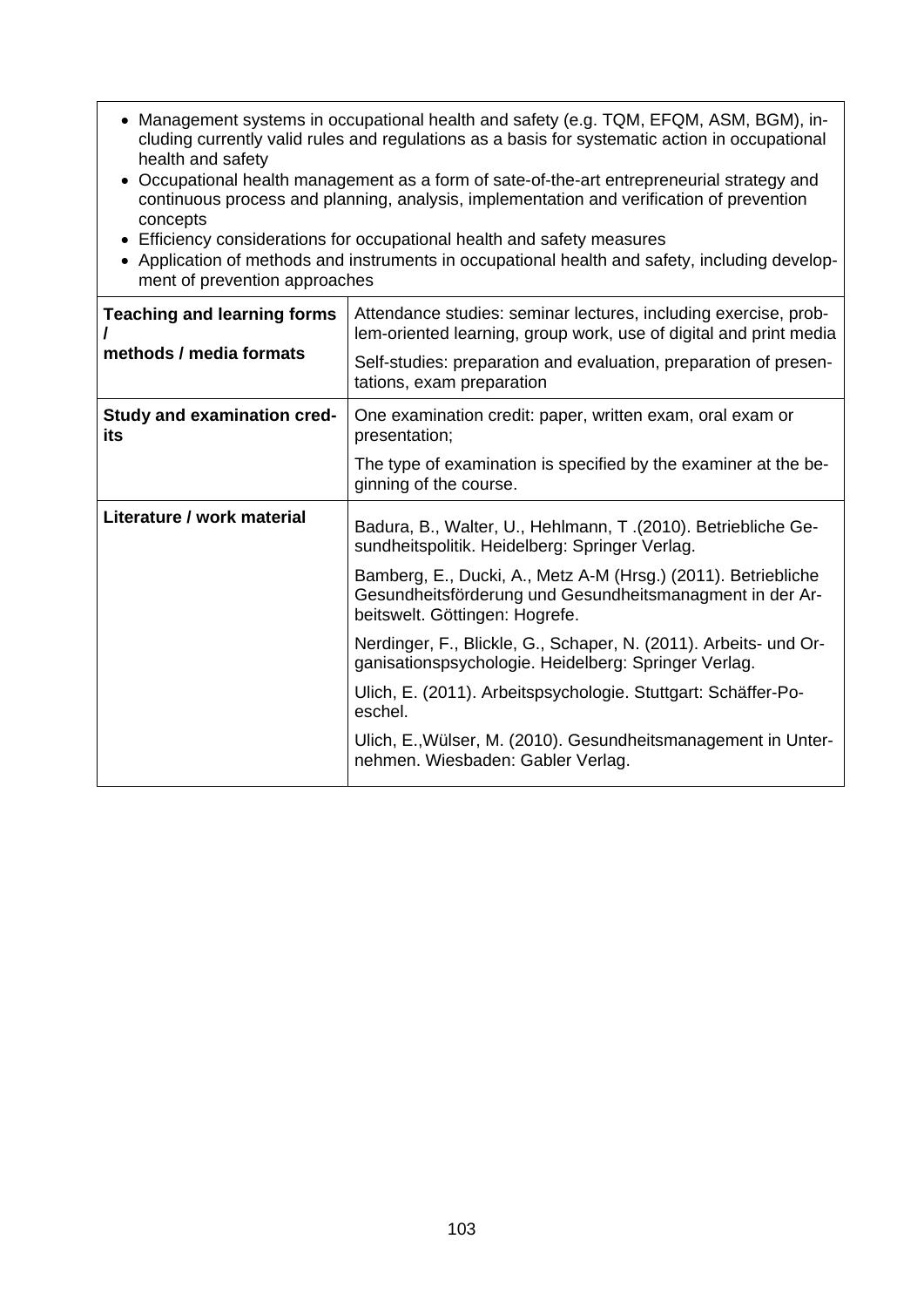## **Bachelor of Nutrition & Home Economics Second and third academic year – compulsory elective modules**

| Module index number                          | <b>Adult education</b>                                                                   |
|----------------------------------------------|------------------------------------------------------------------------------------------|
| Module coordination /<br>module supervision  | Prof. Dr. Anne Flothow                                                                   |
| <b>Lecturers</b>                             | <b>Prof. Dr. Anne Flothow</b>                                                            |
| Period / semester / interval                 | From fourth semester, module offered every semester                                      |
| <b>Credits</b>                               | 5                                                                                        |
| Workload                                     | 150 h, of which 60 h attendance study (4 semester hours per<br>week) and 90 h self-study |
| <b>Prerequisites / previous</b><br>knowledge | none                                                                                     |
| <b>Course language</b>                       | German                                                                                   |

## **Competences to be acquired / learning objectives**

## **Function- / content-related and methodical competences**

Students are able to ...

- describe the basic principles of adult education;
- conceptualise seminars, presentations, and workshops;
- compile seminar plans (learning objectives, contents, methods, media);
- implement (participative) seminar and presentation methods for achieving learning objectives and reaching target groups
- describe methods for verification of (sustainable) successful achievement of the learning objective;
- describe measure for ensuring application of the acquired knowledge and skills to every-day work;
- describe methods for constructive conflict management during lectures and seminars;
- practically perform individual seminar sequences in the role of a lecturer.

#### **Social and self-competence**

Students are able to ...

- Impart specialist knowledge in a recipient-, situation-, and needs-oriented manner;
- reflect on their role as lecturers
- strategically apply feedback rules

- Basic principles of adult education
- Rhetoric and presentation
- Moderation and seminar methods
- Conceptualisation of seminars and workshops (demand, target group, situation, and didactic analysis; compilation of seminar plans and schedules, success verification)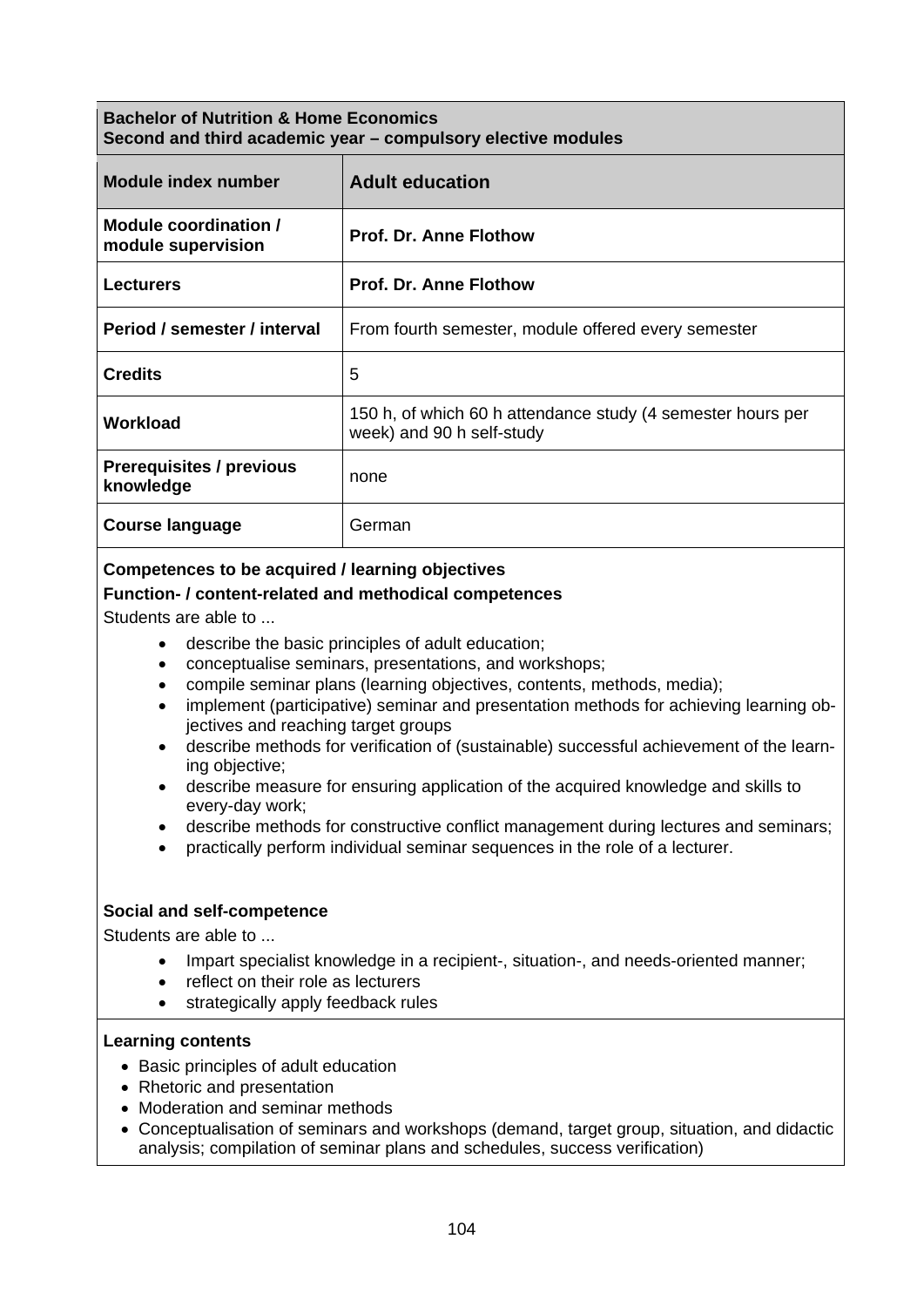| <b>Teaching and learning forms</b><br>methods / media formats | Attendance studies: seminar lectures, group projects, learning<br>by teaching, e-learning<br>Self-studies: preparation and evaluation, exam preparation |
|---------------------------------------------------------------|---------------------------------------------------------------------------------------------------------------------------------------------------------|
| <b>Study and examination cred-</b><br>its                     | One examination credit: paper, written exam, oral exam or<br>presentation;                                                                              |
|                                                               | The type of examination is specified by the examiner at the be-<br>ginning of the course.                                                               |
| Literature / work material                                    | Faulstich, P., Zeuner, C. (2010). Erwachsenenbildung. Wein-<br>heim und Basel: Beltz-Verlag.                                                            |
|                                                               | Quilling, E., Nicolini, H.J. (2009). Erfolgreiche Seminargestal-<br>tung. Strategien und Methoden in der Erwachsenenbildung.<br>Wiesbaden: VS-Verlag.   |
|                                                               | Weidenmann, B. (2008). Handbuch Active Training. Weinheim<br>und Basel: Beltz-Verlag.                                                                   |
|                                                               | E-learning platform EMIL: auxiliary materials.                                                                                                          |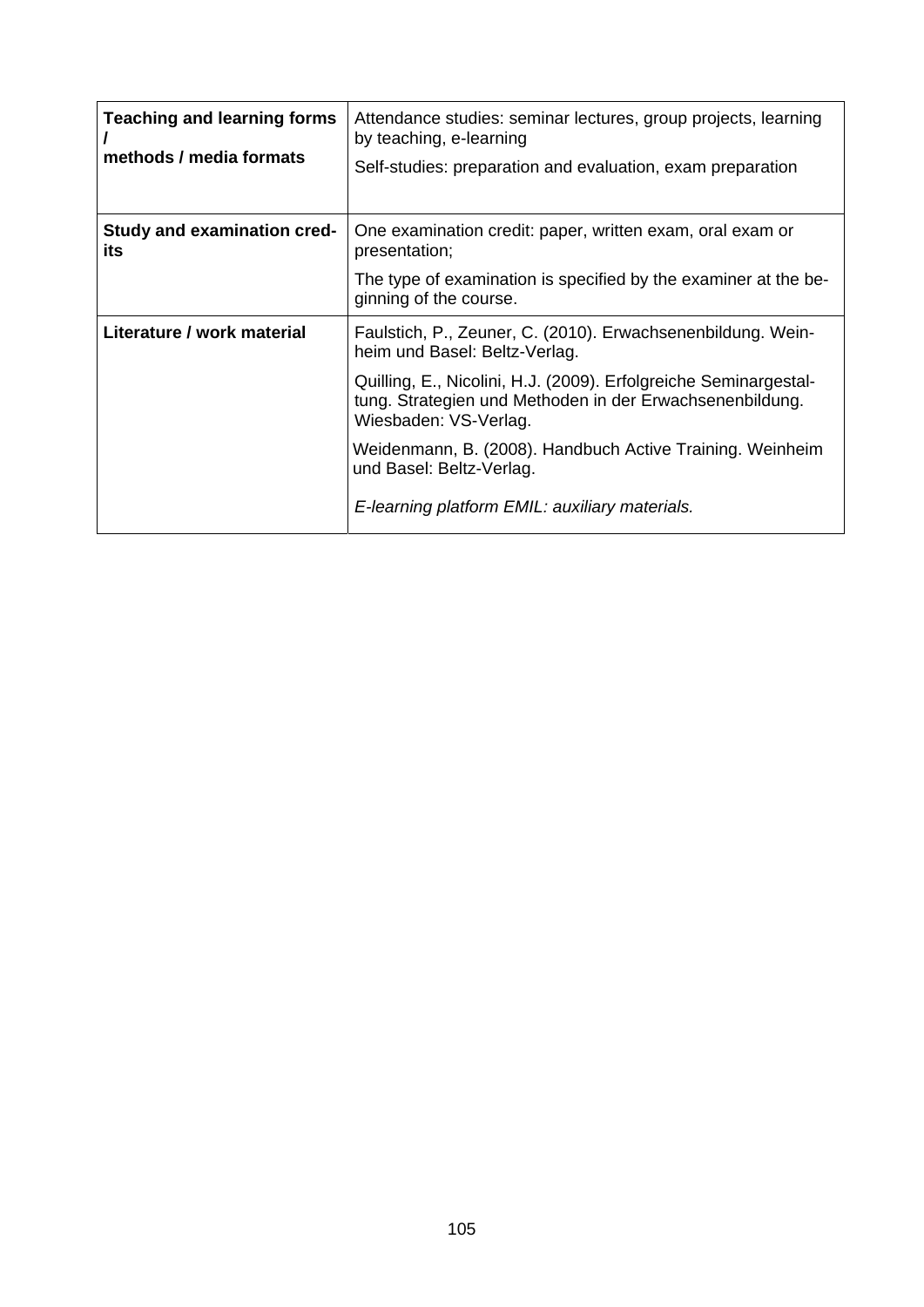| <b>Bachelor of Nutrition &amp; Home Economics</b><br>Second and third academic year – compulsory elective modules |                                                                                                 |
|-------------------------------------------------------------------------------------------------------------------|-------------------------------------------------------------------------------------------------|
| Module index number 5160                                                                                          | Device assessment and measuring technology                                                      |
| Module coordination /<br>module supervision                                                                       | Prof. Dr. Jörg Andreä                                                                           |
| Lecturers                                                                                                         | Prof. Dr. Jörg Andreä                                                                           |
| Period / semester /<br>interval                                                                                   | From fourth semester, module offered every year                                                 |
| <b>Credits</b>                                                                                                    | 5                                                                                               |
| Workload                                                                                                          | 150 h, of which 60 h attendance study (4 semester hours per<br>week) and 90 h self-study        |
| <b>Prerequisites / previous</b><br>knowledge                                                                      | Recommended: Modules from the first academic year, as well<br>as physics and engineering module |
| <b>Course language</b>                                                                                            | German                                                                                          |

## **Competences to be acquired / learning objectives**

## **Function- / content-related and methodical competences**

Students are able to ...

- evaluate test results (StiWa, Öko-Test …) in terms of relevance and quality;
- prepare, execute, and illustrate device tests and assessments;
- identify, choose, and apply test aspects and basic principles for the respective devices;
- be familiar with the European testing scene;
- design PR measures for marketing of test results.

## **Social and self-competence**

Students are able to ...

- organise themselves for working in large and small groups;
- identify division of work and responsibilities as goal-oriented and implement this principle in a productive way;
- further develop individual opportunities in the field of natural science and engineering;
- apply the acquired knowledge to concrete working situations.

- Legal requirements for products within the EU
- Product liability, device and product safety law
- Standardisation / testing standards
- Safety tests of household appliances
- Test and assessment of performance characteristics
- Relevant associations and organisations / press
- Test marks, product certification
- Test institutes (excursion)
- Laboratory training: Preparation and execution of practical measurement tasks based on the learning contents of the module; evaluation and recording of results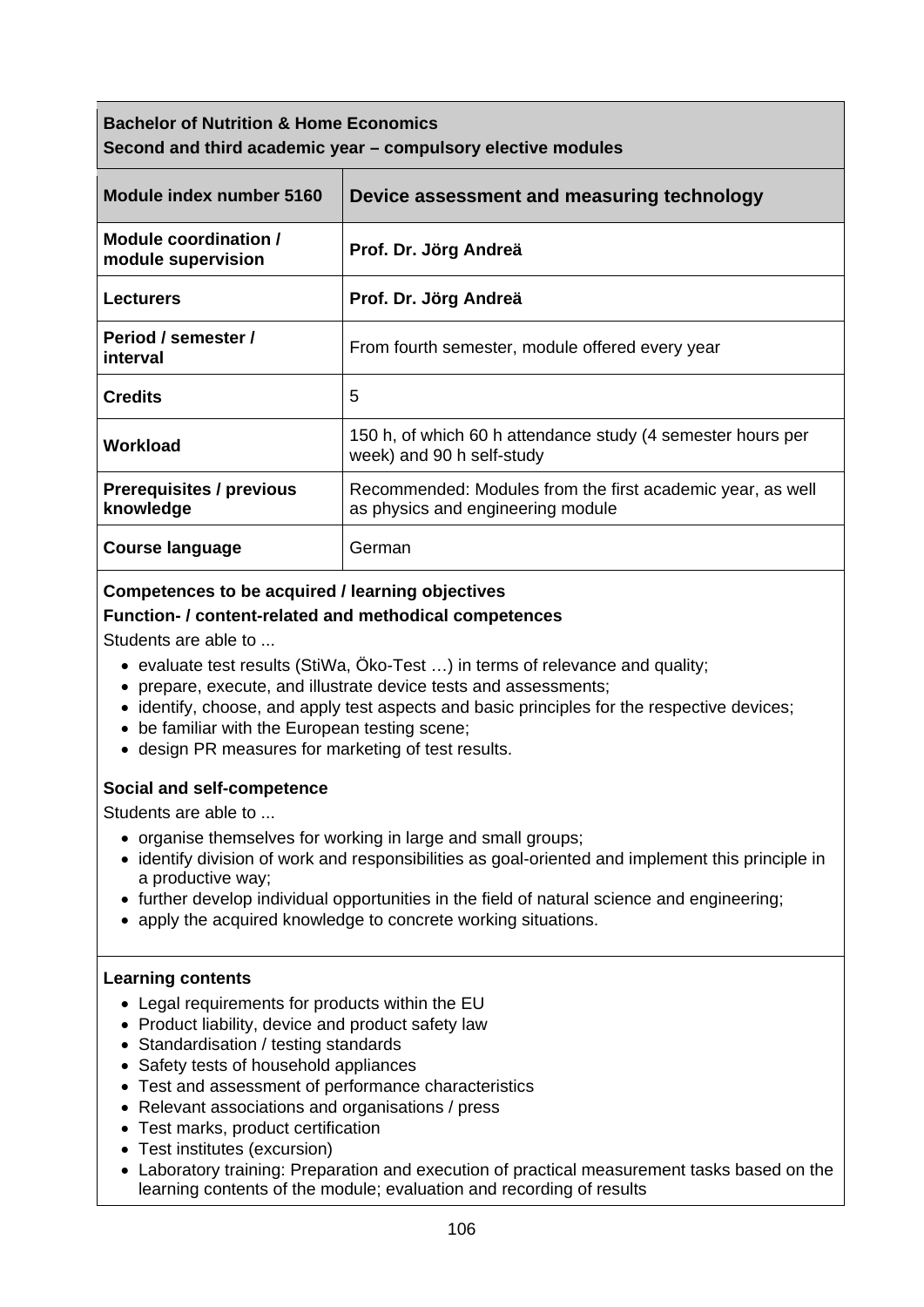| <b>Teaching and learning forms</b><br>methods / media formats | Attendance studies: seminar lectures, including practical experi-<br>ments in the laboratory                                                                           |
|---------------------------------------------------------------|------------------------------------------------------------------------------------------------------------------------------------------------------------------------|
|                                                               | Self-studies: preparation and evaluation, exam preparation                                                                                                             |
| <b>Study and examination cred-</b><br>its                     | One examination credit: paper, written exam, oral exam or<br>presentation;                                                                                             |
|                                                               | The type of examination is specified by the examiner at the be-<br>ginning of the course.                                                                              |
| Literature / work material                                    | Berndt, A., Downe, S., Krüger, M. (2011). Stichwörter zur Euro-<br>päischen Normung. Berlin: Beuth Verlag.                                                             |
|                                                               | Europäische Kommission (2000). Leitfaden für die Umsetzung<br>der nach dem neuen Konzept und dem Gesamtkonzept ver-<br>fassten Richtlinien (Web-Download / Broschüre). |
|                                                               | Hartlieb, B., Kiehl, P., Müller, N. (2009). Normung und Standar-<br>disierung. Berlin: Beuth Verlag.                                                                   |
|                                                               | Wilrich, Th. (2012). Das neue Produktsicherheitsgesetz<br>(ProdSG). Berlin: VDE-Verlag.                                                                                |
|                                                               | E-learning platform EMIL: Lecture presentation handout, auxil-<br>iary material                                                                                        |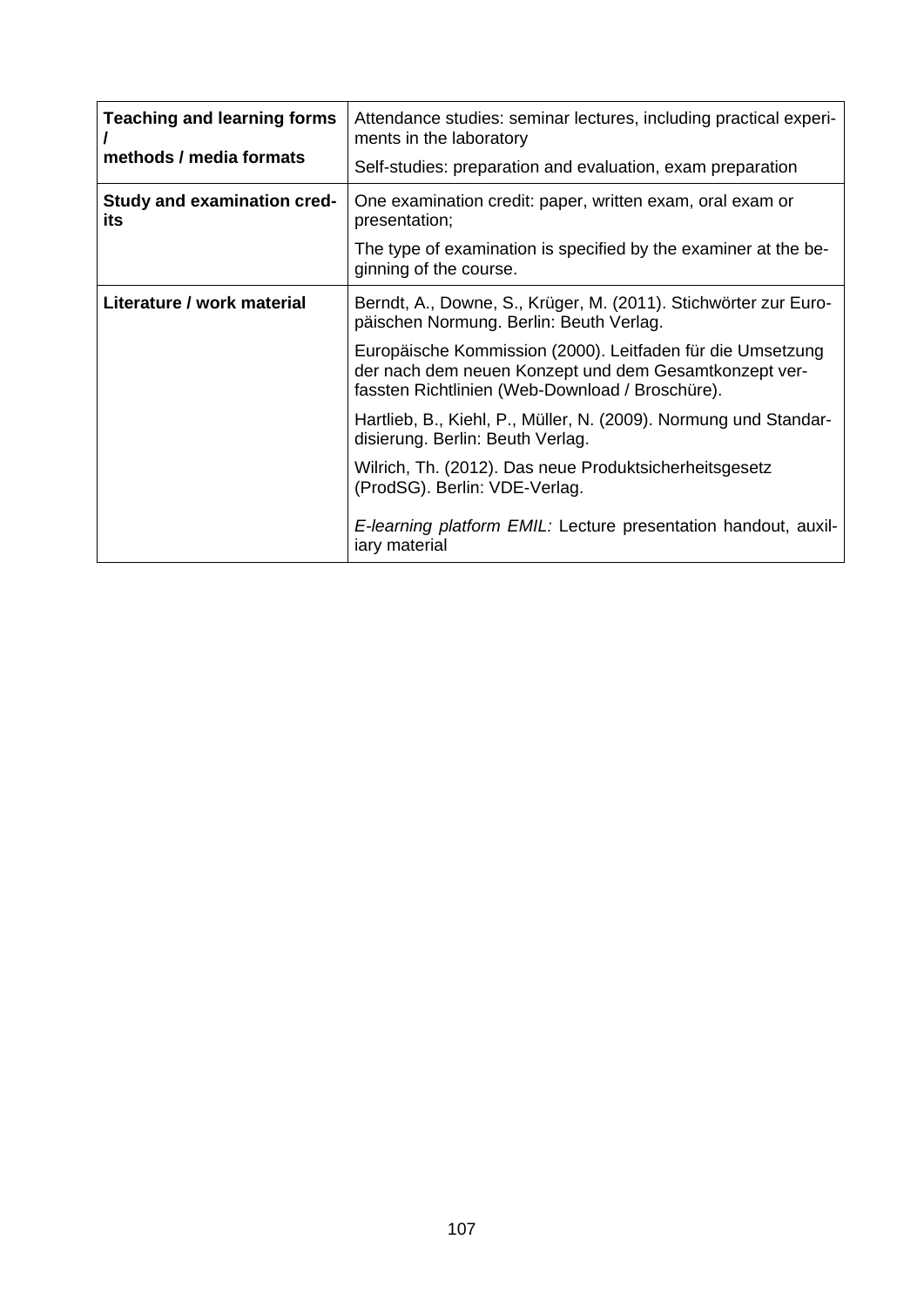| <b>Bachelor of Nutrition &amp; Home Economics</b><br>Second and third academic year – compulsory elective modules |                                                                                          |
|-------------------------------------------------------------------------------------------------------------------|------------------------------------------------------------------------------------------|
| Module index number                                                                                               | <b>Communication and conflict intervention</b>                                           |
| Module coordination /<br>module supervision                                                                       | Prof. Dr. Katharina Riehn                                                                |
| <b>Lecturers</b>                                                                                                  | Prof. Dr. Anne Flothow, Prof. Dr. Birgit Käthe Peters,<br>Prof. Dr. Katharina Riehn      |
| Period / semester / interval                                                                                      | From fourth semester, module offered every semester                                      |
| <b>Credits</b>                                                                                                    | 5                                                                                        |
| Workload                                                                                                          | 150 h, of which 60 h attendance study (4 semester hours per<br>week) and 90 h self-study |
| <b>Prerequisites / previous</b><br>knowledge                                                                      | Recommended: Modules of the first academic year                                          |
| <b>Course language</b>                                                                                            | German                                                                                   |

# **Competences to be acquired / learning objectives**

## **Function- / content-related and methodical competences**

Students are able to ...

- delineate and assess the classification, structure, and impact of national legal rules and regulations for food monitoring against international backgrounds (EU laws);
- outline the structure of food monitoring in Germany;
- explain the rights and obligations of official / administrative monitoring, on the one hand, and of food-processing companies, on the other hand;
- asses the impact of conflicts on professional / occupational situations;
- understand and explain elements of conflict and threat management;
- assess an upcoming control / evaluation situation in terms of conflict potential and prepare accordingly;
- apply communication and de-escalation techniques from the beginning;
- describe stress reactions occurring in connection with conflict and threat situations;
- methodically document any incidences.

## **Social and self-competence**

Students are able to ...

- competently work with and solve monitoring law issues;
- independently do research for relevant legal information;
- discuss complex issues with legal experts;
- reflect on the different rights and obligations of individual stakeholders and extrapolate assessments in terms of accruing conflict potentials;
- develop conflict strategies and estimate their impact, both in mutual interaction and with regard to target levels;
- design preventive and holistic concepts for conflict prevention by teamwork;
- reflect on their personal state after a conflict or threat situation and deal with it accordingly.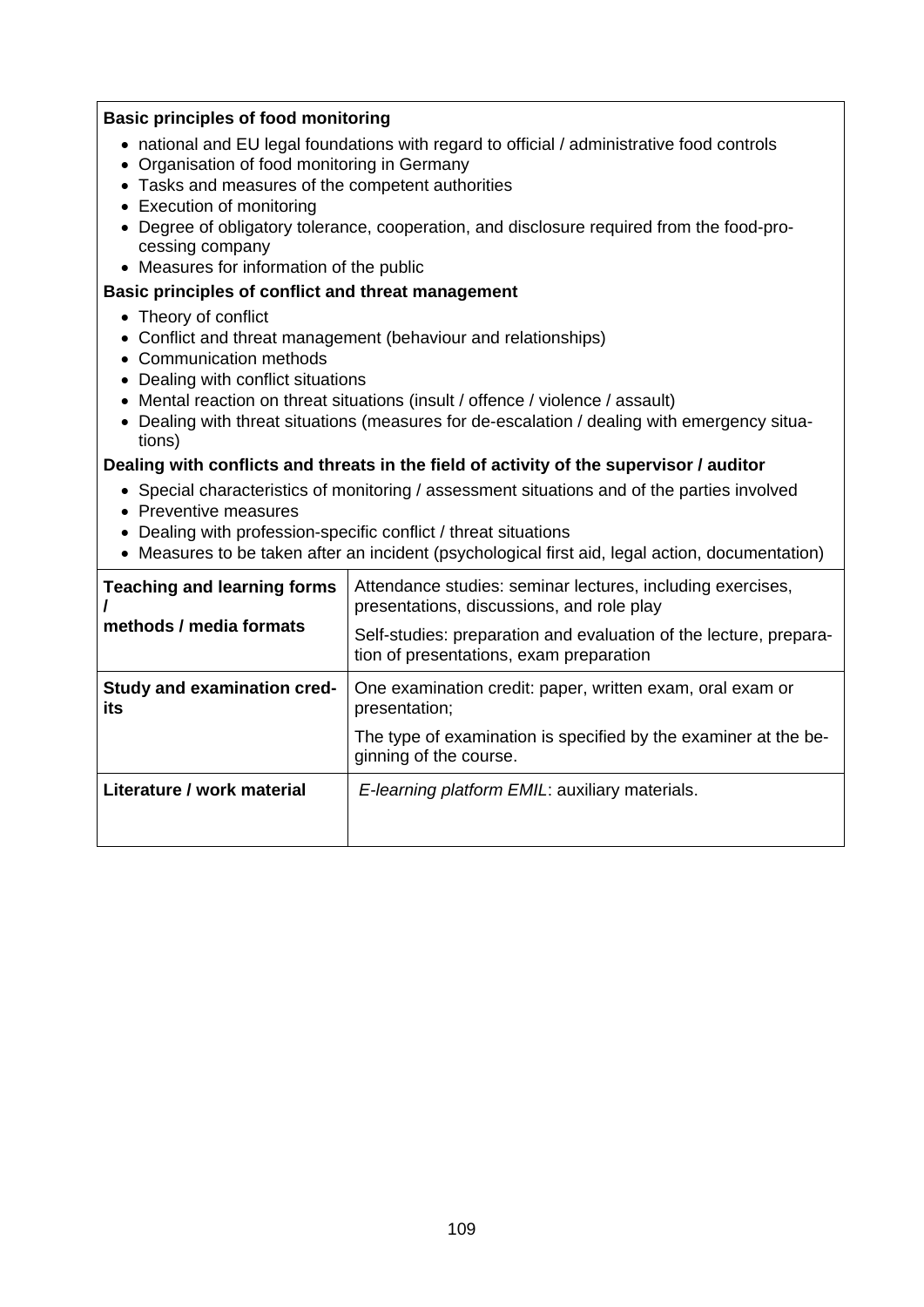| <b>Bachelor of Nutrition &amp; Home Economics</b><br>Second and third academic year – compulsory elective modules |                                                                                          |  |
|-------------------------------------------------------------------------------------------------------------------|------------------------------------------------------------------------------------------|--|
| Module index number 4090                                                                                          | <b>Marketing</b>                                                                         |  |
| Module coordination /<br>module supervision                                                                       | Prof. Dr. Christoph Wegmann                                                              |  |
| <b>Lecturers</b>                                                                                                  | Prof. Dr. Christoph Wegmann                                                              |  |
| Period / semester / interval                                                                                      | From third semester, module offered every semester                                       |  |
| <b>Credits</b>                                                                                                    | 5                                                                                        |  |
| Workload                                                                                                          | 150 h, of which 60 h attendance study (4 semester hours per<br>week) and 90 h self-study |  |
| <b>Prerequisites / previous</b><br>knowledge                                                                      | Recommended: General business administration module                                      |  |
| Course language                                                                                                   | German                                                                                   |  |

## **Competences to be acquired / learning objectives**

## **Function- / content-related and methodical competences**

Students are able to ...

- understand the basic concept of marketing and apply it in practice;
- develop simple marketing strategies;
- assess marketing instruments and evaluate their suitability for the intended purpose;
- develop a marketing mix for physical products and services;
- develop different instrument application strategies for B2C and B2B selling.

## **Social and self-competence**

Students are able to ...

- formulate questions in a team;
- present results of individual and/or group work in a suitable and proper form;
- critically reflect on implementation of marketing instruments;
- develop and defend marketing concepts;
- receive feedback and handle it in a constructive and positive manner;
- implement personal experience in this context.

- Marketing objectives
- Basic strategies in marketing
- Product policy (utilisation concepts, programme policy, marking)
- Price policy (cost-oriented price policy, market-oriented price policy, dynamic price policy, cross-product price policy)
- Distribution policy (distribution channels and distribution channel management)
- Communication policy (promotion planning, promotion design, direct marketing, on-line marketing)
- Service marketing
- Business-to-business marketing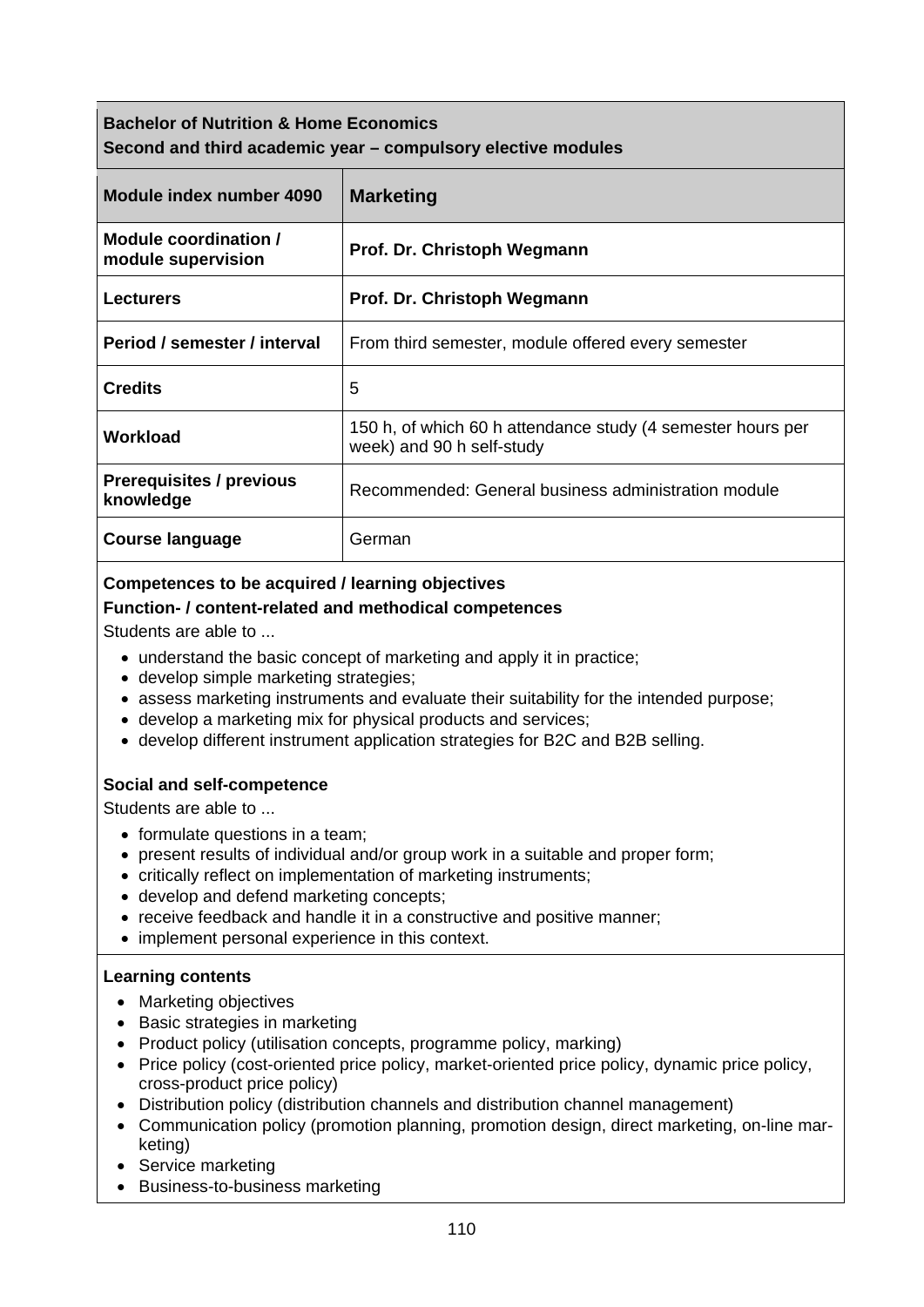| <b>Teaching and learning forms</b><br>methods / media formats | Attendance studies: seminar lectures, including case studies,<br>exercises, presentations, and discussions<br>Self-studies: preparation and evaluation, exam preparation |
|---------------------------------------------------------------|--------------------------------------------------------------------------------------------------------------------------------------------------------------------------|
| <b>Study and examination cred-</b><br>its                     | One examination credit: paper, written exam, oral exam or<br>presentation;                                                                                               |
|                                                               | The type of examination is specified by the examiner at the be-<br>ginning of the course.                                                                                |
| Literature / work material                                    | Fritz, W., Oelsnitz, D. von der (2006). Marketing, 4.A., Stuttgart:<br>Kohlhammer.                                                                                       |
|                                                               | Kotler, P., Armstrong, G., Wong, V., Saunders, P. (2010).<br>Grundlagen des Marketing, 5. A., Munich: Pearson Verlag.                                                    |
|                                                               | Foliensammlung (ca. 300 Seiten), Case- und Aufgabensamm-<br>lung                                                                                                         |
|                                                               | E-learning platform EMIL: auxiliary materials                                                                                                                            |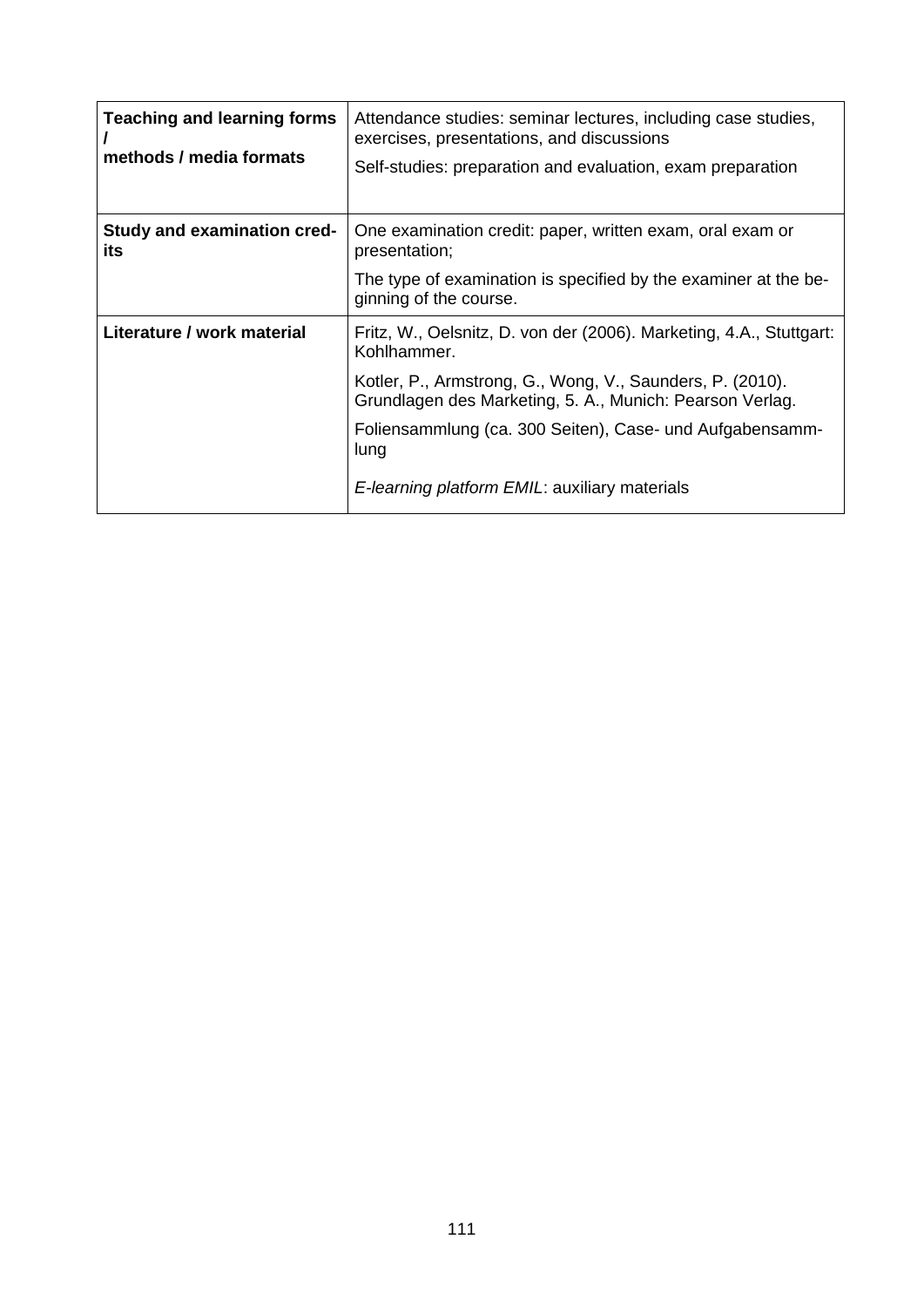| <b>Bachelor of Nutrition &amp; Home Economics</b><br>Second and third academic year – compulsory elective modules |                                                                                          |  |
|-------------------------------------------------------------------------------------------------------------------|------------------------------------------------------------------------------------------|--|
| Module index number 5180                                                                                          | Sustainable energy management                                                            |  |
| Module coordination /<br>module supervision                                                                       | Prof. Dr. Jörg Andreä                                                                    |  |
| <b>Lecturers</b>                                                                                                  | Prof. Dr. Jörg Andreä                                                                    |  |
| Period / semester /<br>interval                                                                                   | From fourth semester, module offered every year                                          |  |
| <b>Credits</b>                                                                                                    | 5                                                                                        |  |
| Workload                                                                                                          | 150 h, of which 60 h attendance study (4 semester hours per<br>week) and 90 h self-study |  |
| <b>Prerequisites / previous</b><br>knowledge                                                                      | Recommended: mathematics, physics, EDP, as well as physics<br>and engineering modules    |  |
| <b>Course language</b>                                                                                            | German and English, rotating                                                             |  |

## **Competences to be acquired / learning objectives**

## **Function- / content-related and methodical competences**

Students are able to ...

- describe and evaluate forms of energy;
- describe and evaluate sources of energy;
- describe and evaluate generation of energy;
- describe and evaluate distribution of energy;
- describe and evaluate application of energy;
- describe and evaluate management of energy;
- describe and evaluate environmental aspects;
- describe and evaluate future energy supply concepts.

#### **Social and self-competence**

Students are able to ...

- organise themselves for working in large and small groups;
- further develop individual opportunities in the field of natural science and engineering;
- application and communication of special information for sustainable handling of resources in practice.

- Occurrence of fossil energy reserves
- Development of energy demand in Germany and worldwide
- Mechanisms of energy management
- Basic principles of generation of energy and energy engineering
- Perspectives of renewable energy utilisation
- Energy and environment (greenhouse effect, etc.)
- Energy applications in households, business and industry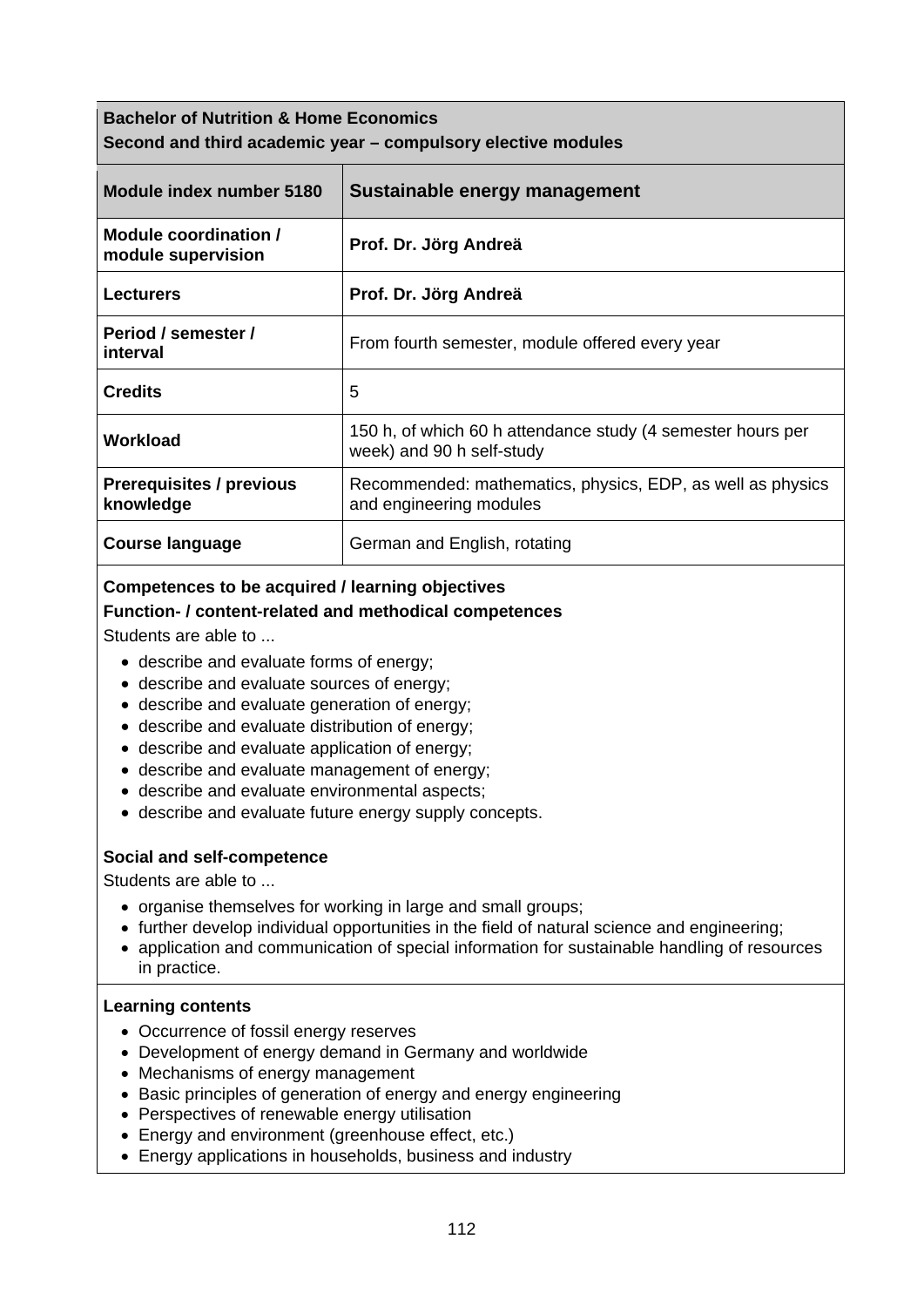| • Energy technologies for the future (nuclear fusion, offshore wind farms, hydrogen cycle,<br>power-to-gas, CO <sub>2</sub> capture and storage) |                                                                                                                                     |  |
|--------------------------------------------------------------------------------------------------------------------------------------------------|-------------------------------------------------------------------------------------------------------------------------------------|--|
| <b>Teaching and learning forms</b>                                                                                                               | Attendance studies: seminar lectures, including presentations,<br>discussions and exercises, excursions                             |  |
| methods / media formats                                                                                                                          | Self-studies: preparation and evaluation, exam preparation                                                                          |  |
| <b>Study and examination cred-</b><br>its                                                                                                        | One examination credit: paper, written exam, oral exam or<br>presentation;                                                          |  |
|                                                                                                                                                  | The type of examination is specified by the examiner at the be-<br>ginning of the course.                                           |  |
| Literature / work material                                                                                                                       | Buchal, C. (2007). Energie - Natur, Mensch, Technik, Umwelt,<br>Klima, Zukunft. Jülich: Forschungszentrum Jülich.                   |  |
|                                                                                                                                                  | Heinloth, K. (2003). Die Energiefrage. Braunschweig: Vieweg<br>Verlag.                                                              |  |
|                                                                                                                                                  | MacKay, D. JC. (2008). Sustainable Energy – Without the Hot<br>Air. Cambridge: Uit Cambridge Ltd.                                   |  |
|                                                                                                                                                  | Wengenmayr, R., Bührke, T. (2008). Renewable Energy: Sus-<br>tainable Energy Concepts for the Future. Weinheim: Wiley -<br>VCH Ltd. |  |
|                                                                                                                                                  | E-learning platform EMIL: Lecture presentation handout, auxil-<br>iary material                                                     |  |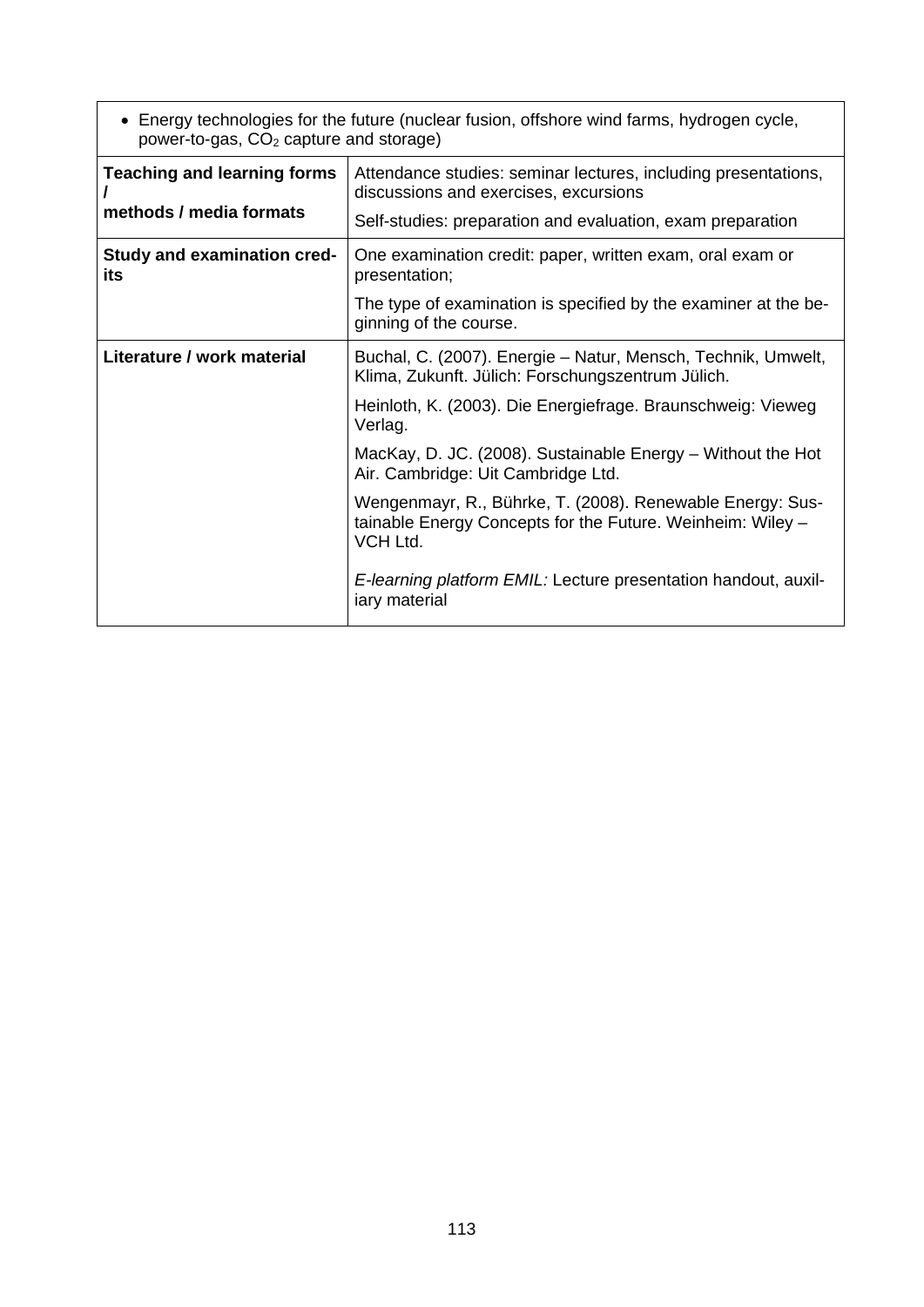| <b>Bachelor of Nutrition &amp; Home Economics</b><br>Second and third academic year – compulsory elective modules |                                                                                          |  |
|-------------------------------------------------------------------------------------------------------------------|------------------------------------------------------------------------------------------|--|
| Module index number 5190                                                                                          | <b>Public relations</b>                                                                  |  |
| Module coordination /<br>module supervision                                                                       | Prof. Dr. Helmut Laberenz                                                                |  |
| <b>Lecturers</b>                                                                                                  | M.A. Mark Hübner-Weinhold, Dipl.oec.troph. Kerstin<br>Kamrath                            |  |
| Period / semester / interval                                                                                      | From fourth semester, module offered every year                                          |  |
| <b>Credits</b>                                                                                                    | 5                                                                                        |  |
| <b>Workload</b>                                                                                                   | 150 h, of which 60 h attendance study (4 semester hours per<br>week) and 90 h self-study |  |
| <b>Prerequisites / previous</b><br>knowledge                                                                      | none                                                                                     |  |
| Course language                                                                                                   | German                                                                                   |  |

## **Competences to be acquired / learning objectives**

## **Function- / content-related and methodical competences**

Students are able to ...

- identify and substantiate the meaning of company communication, both in-house and external;
- describe the methods and instruments of company communication, as well as their advantages / disadvantages and fields of application;
- name and describe steps for development of a communication measure;
- compile customer-oriented practical texts;
- delineate quality criteria for communication measures.

## **Social and self-competence**

Students are able to ...

- reflect on subject contents and formulate questions to that respect;
- assess the quality of PR measures;
- develop their own concepts for such communication measures in a structured manner;
- develop and present small communication measures in groups;
- critically question and defend their own strategies / actions

#### **Learning contents**

#### **Basic principles of public relations**

- Cognitive processes of perception, particularly reading
- Effect of words, sentences, and texts
- General rules for easily understandable texts
- Theory and practice of figurative language in economics
- Company communication and advertisement: basic psychological patterns and neurobiological findings
- Photos in public relations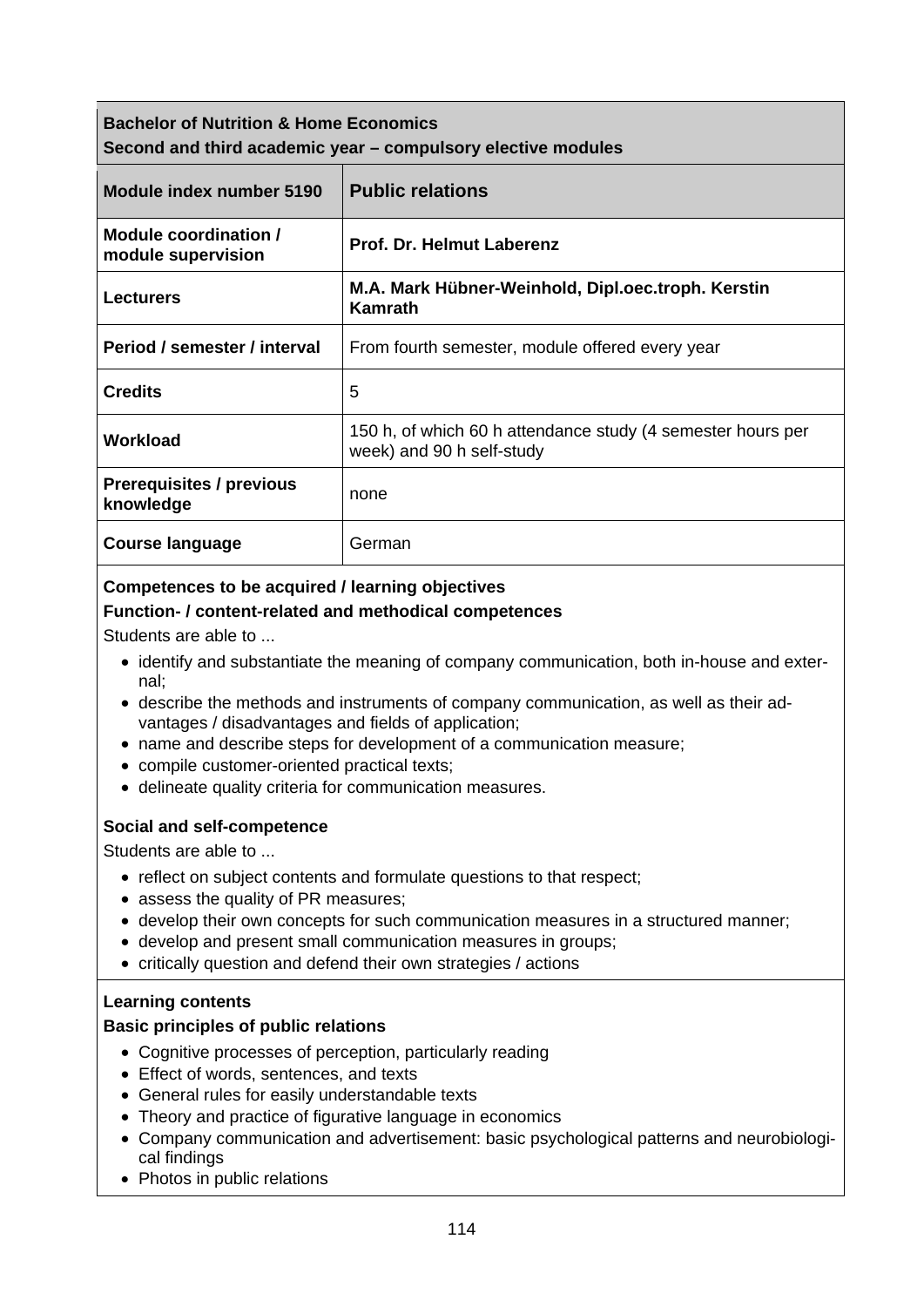| • Internet in public relations                                                                                                                                                                                                                                                                                                                                                                                                                                           |                                                                                                                                                                                                                                                                                      |  |
|--------------------------------------------------------------------------------------------------------------------------------------------------------------------------------------------------------------------------------------------------------------------------------------------------------------------------------------------------------------------------------------------------------------------------------------------------------------------------|--------------------------------------------------------------------------------------------------------------------------------------------------------------------------------------------------------------------------------------------------------------------------------------|--|
| <b>Practice of public relations</b><br>Differentiation between PR, advertisement, and marketing<br>Objectives of PR measures<br>Parties involved in public relations<br>Conceptualisation and communication strategies<br>PR methods<br>Internal and external public relations<br>Communication with important target groups, particularly journalists<br>Theory and practice of press releases<br>Compilation of product information<br>• Verification of success of PR |                                                                                                                                                                                                                                                                                      |  |
| <b>Teaching and learning forms</b><br>methods / media formats                                                                                                                                                                                                                                                                                                                                                                                                            | Attendance studies: seminar lecture, interactive presentation of<br>contents with great share of exercise and group-working<br>phases (PR project), workshop in the editorial department of a<br>major daily newspaper<br>Self-studies: preparation and evaluation, exam preparation |  |
| <b>Study and examination cred-</b><br>its                                                                                                                                                                                                                                                                                                                                                                                                                                | One examination credit: paper, written exam, oral exam or<br>presentation;<br>The type of examination is specified by the examiner at the be-<br>ginning of the course.                                                                                                              |  |
| Literature / work material                                                                                                                                                                                                                                                                                                                                                                                                                                               | Handout                                                                                                                                                                                                                                                                              |  |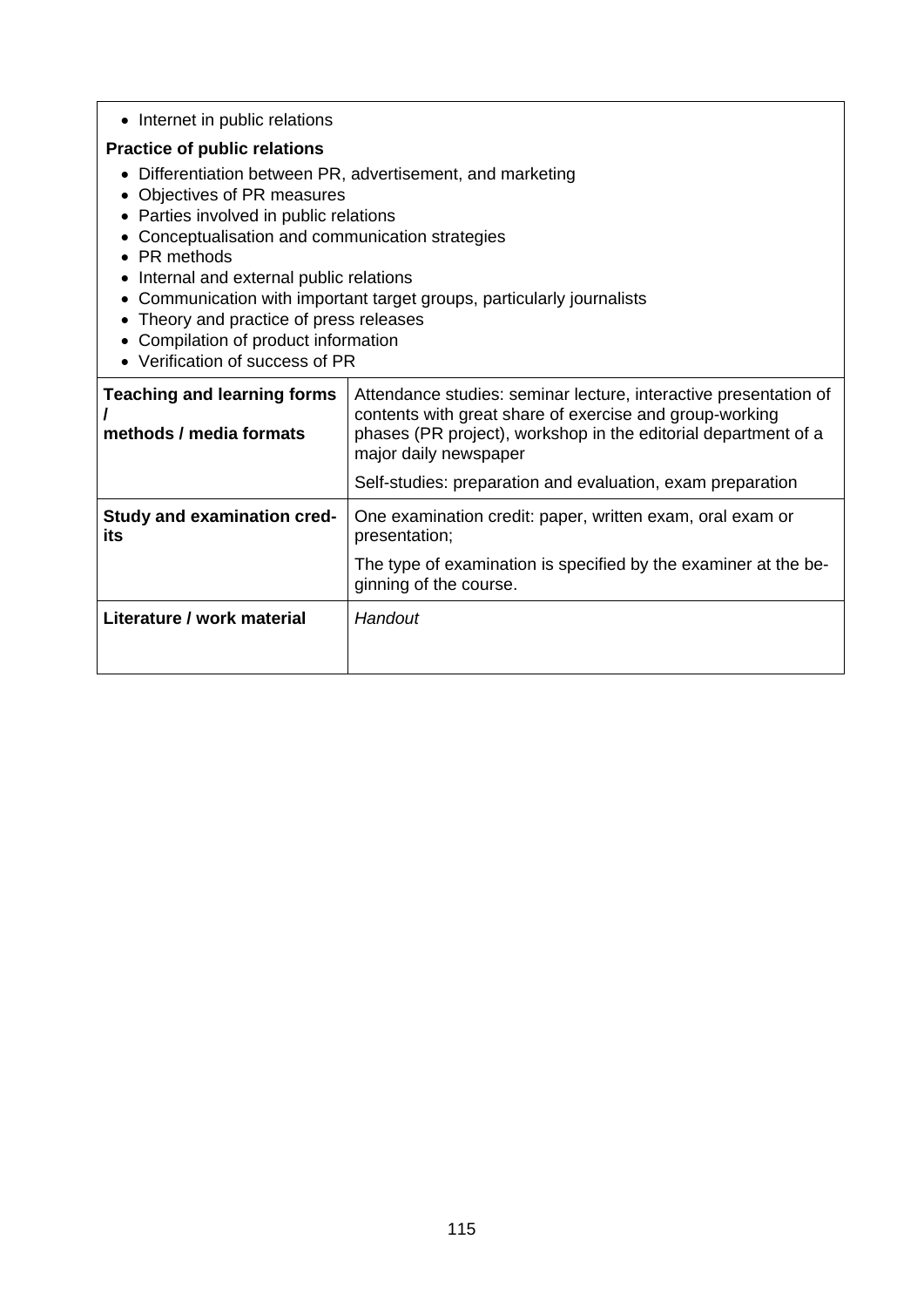## **Bachelor of Nutrition & Home Economics Second and third academic year – compulsory elective modules**

| Module index number 5260                     | Pathophysiology                                                                          |
|----------------------------------------------|------------------------------------------------------------------------------------------|
| Module coordination /<br>module supervision  | <b>Head of department</b>                                                                |
| <b>Lecturers</b>                             | Prof. Dr. Jürgen Lorenz                                                                  |
| Period / semester / interval                 | From fourth semester                                                                     |
| <b>Credits</b>                               | 5                                                                                        |
| Workload                                     | 150 h, of which 60 h attendance study (4 semester hours per<br>week) and 90 h self-study |
| <b>Prerequisites / previous</b><br>knowledge | Recommended: Modules of the first academic year                                          |
| Course language                              | German                                                                                   |

## **Competences to be acquired / learning objectives**

## **Function- / content-related and methodical competences**

Students are able to ...

- describe symptoms, afflictions, and findings of nutrition-relevant diseases (e.g. hypertension, diabetes mellitus, metabolic syndrome, bowel diseases, allergies) on the basis of pathophysiological mechanisms;
- do research in relevant data and literature sources on these diseases and critically assess their findings in terms of nutrition-therapeutic concepts.

## **Social and self-competence**

Students are able to ...

- use and assess the options and limits of pathophysiological foundations for development of concepts for nutritional and health counselling;
- identify and present pathophysiological foundations for nutrition-relevant diseases, either individually or by group work.

- Cardiovascular aspects: pathophysiology of hypertension, cardiac insufficiency, myocardial infarction, cardiac arrhythmias, oedema
- Metabolic aspects: pathophysiology of diabetes mellitus, lipometabolism, metabolic syndrome
- Renal and urinary tract aspects: pathophysiology of acute and chronic renal failure, kidney stone afflictions, acid-base disorders, water-electrolyte imbalance
- Digestive system aspects: pathophysiology of inflammatory gastrointestinal diseases (ulcus afflictions, allergic and non-allergic enteropathy, Chron's disease, colitis ulcerosa, diarrhoea, constipation)
- Blood and immune system aspects: pathophysiology of anaemia, disturbed haemostatis, immunodifficiency, allergies, autoimmune diseases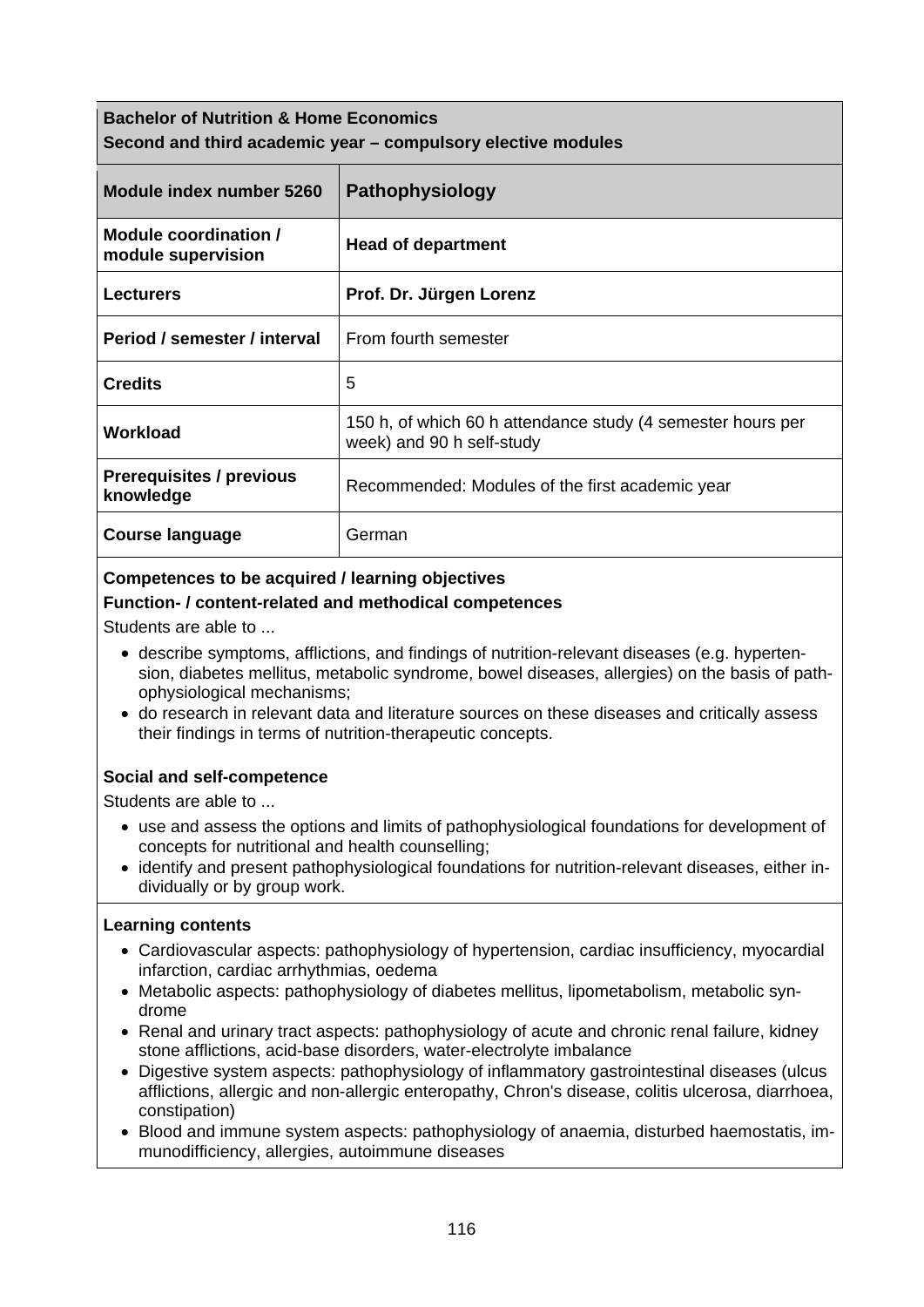| <b>Teaching and learning</b><br>forms /<br>methods / media formats | Attendance studies: seminar lectures, group work, e-learning,<br>demonstrations, student speeches, excursions<br>Self-studies: preparation and evaluation, exam preparation |
|--------------------------------------------------------------------|-----------------------------------------------------------------------------------------------------------------------------------------------------------------------------|
| <b>Study and examination</b><br>credits                            | One examination credit: paper, written exam, oral exam or<br>presentation;                                                                                                  |
|                                                                    | The type of examination is specified by the examiner at the be-<br>ginning of the course.                                                                                   |
| Literature / work material                                         | Huppelsberg, J., Walter, K. (2009). Kurzlehrbuch Physiologie.<br>Stuttgart u.a.: Thieme Verlag.                                                                             |
|                                                                    | Silbernagl, S., Despopoulos, A. (2003). Taschenatlas der Physi-<br>ologie. Stuttgart u.a.: Thieme Verlag.                                                                   |
|                                                                    | Silbernagl, S., Lang, F. (2005). Taschenatlas der Pathophysiolo-<br>gie. Stuttgart u.a.: Thieme Verlag.                                                                     |
|                                                                    | Übersichtsartikel aus Fachzeitschriften                                                                                                                                     |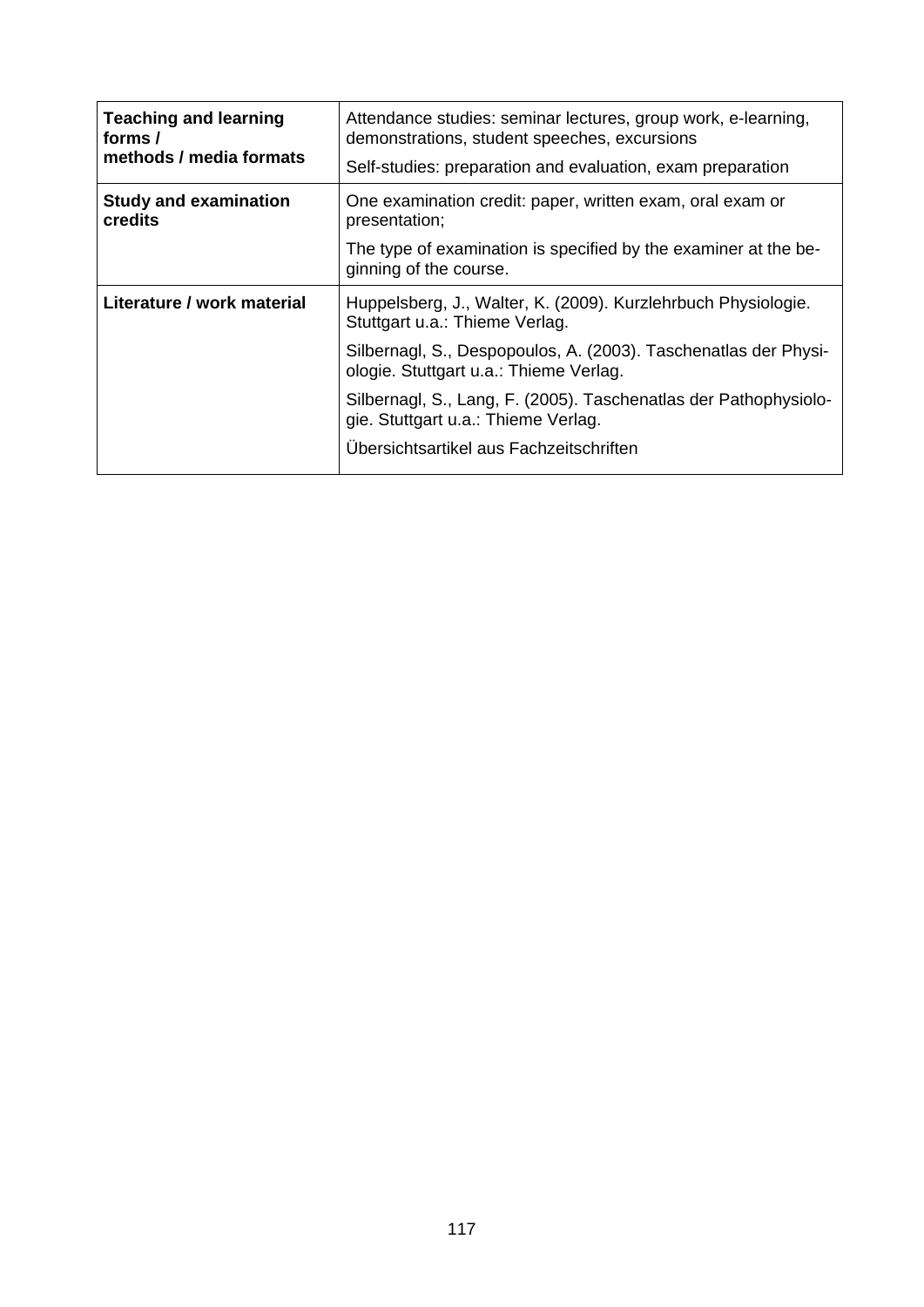**Bachelor degree programme of nutrition & home economics / second and third academic year – area of concentration** 

|  | Area of concentration D – food safety and control |  |  |  |
|--|---------------------------------------------------|--|--|--|
|--|---------------------------------------------------|--|--|--|

| Module index number                          | Food and feed law, consumer product law II                                                                             |
|----------------------------------------------|------------------------------------------------------------------------------------------------------------------------|
| Module coordination /<br>module supervision  | <b>Prof. Dr. Martin Holle</b>                                                                                          |
| <b>Lecturers</b>                             | <b>Prof. Dr. Martin Holle</b>                                                                                          |
| Period / semester / interval                 | From fourth semester, module offered every year                                                                        |
| <b>Credits</b>                               | 5                                                                                                                      |
| Workload                                     | 150 h, of which 60 h attendance study (4 semester hours per<br>week) and 90 h self-study                               |
| <b>Prerequisites / previous</b><br>knowledge | Recommended: general compulsory programme modules, pref-<br>erably also fooddstuffs, feedstuffs, and commodities law I |
| <b>Course language</b>                       | German                                                                                                                 |

## **Competences to be acquired / learning objectives**

## **Function- / content-related and methodical competences**

Students are able to ...

- comprehensibly outline and explain the provisions of European and German foodstuffs, feedstuffs, and commodities law in the field of food safety, as well as fraud protection and organisation, tasks, and authorisations of official food monitoring entities;
- explain the regulations of food labelling, food advertisement (in particular the regulations on nutritional value and health-related information), additives law, calibration and finished packs law, food hygiene law, and law on maximum residues;
- give a rough outline of special provisions applicable for specific product categories (e.g. dietary food, food supplements or produce from organic farming);
- explain the instruments for hazard prevention and execution of administrative food monitoring, select the best suitable and appropriate option for specific hazard situations and properly justify their choice;
- illustrate the rights and obligations of foodstuffs and feedstuffs companies, and delineate the consequences for entrepreneurial organisation.

#### **Social and self-competence**

Students are able to ...

- independently do research on legally relevant rules and regulations, interpret them and apply them in practice;
- convincingly demonstrate professional competence in group discussions;
- justifiably master typical situations from administrative and operational practice by assuming the role of a representative of an authority or a company;
- give appropriate and comprehensible justifications on the basis of applicable rules and regulations for decisions made;
- reflect on practical experience in a self-critical manner.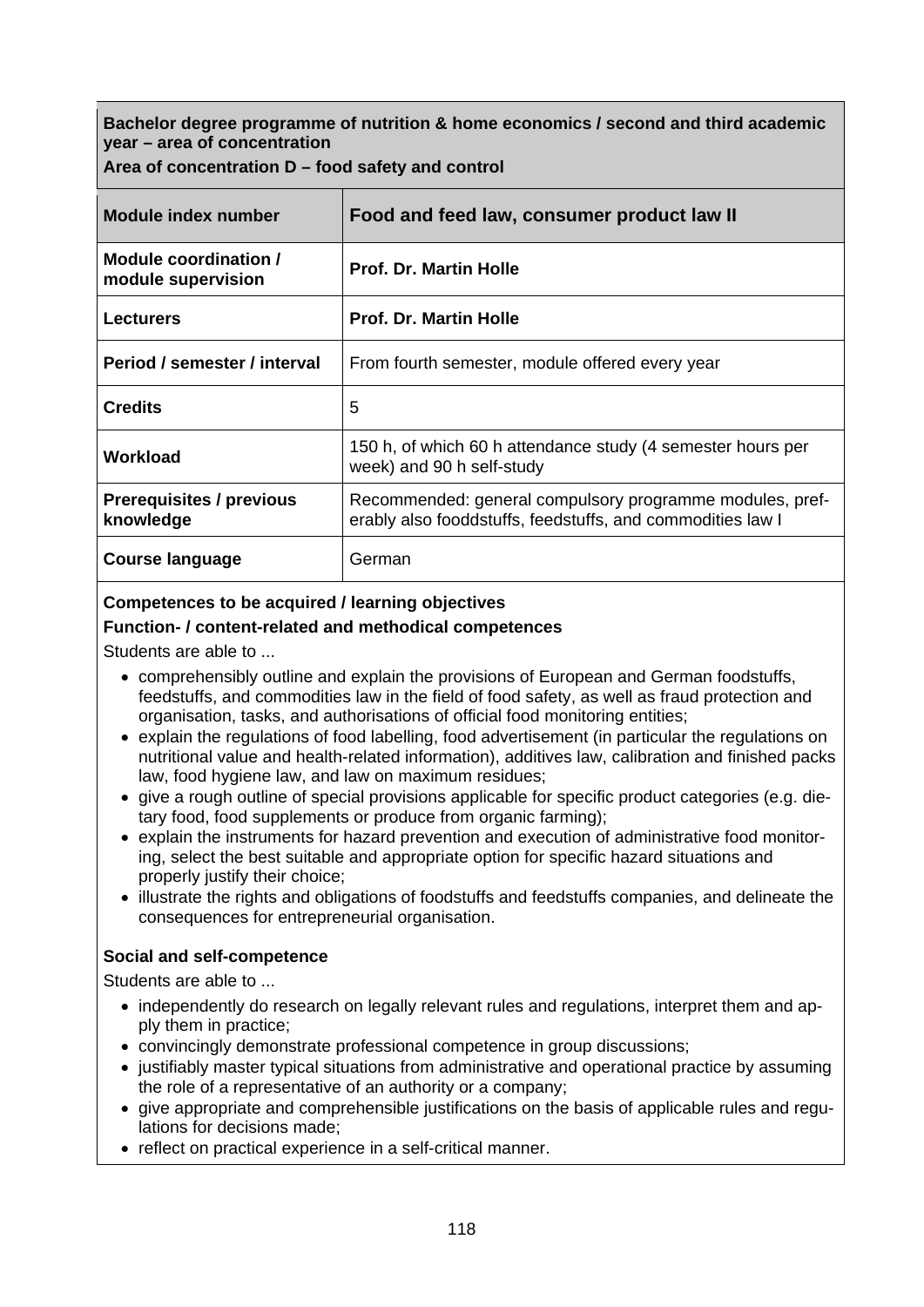- Law on movement of foodstuffs, feedstuffs, tobacco products, cosmetic products and commodities (incl. basic principles of wine law)
- Special legal provisions for specific food categories, such as dietary food products, food supplements, or produce from organic farming
- Hygiene law, particularly with regard to foodstuffs of animal origin
- Regulation (EC) No 882/2004 on official controls performed to ensure the verification of compliance with feed and food law, AVV (general administrative regulation) for control framework, AVV for rapid alert system
- Basic principles of public safety and order law (hazard prevention law)
- Basic principles of criminal law, criminal procedural law, and administrative offences law

| <b>Teaching and learning forms</b><br>/ methods / media formats | Attendance studies: seminar lectures, including exercises, sim-<br>ulations<br>Self-studies: preparation and evaluation, exam preparation |
|-----------------------------------------------------------------|-------------------------------------------------------------------------------------------------------------------------------------------|
|                                                                 |                                                                                                                                           |
| Study and examination cred-<br>its                              | One examination credit: paper, written exam, oral exam or<br>presentation;                                                                |
|                                                                 | The type of examination is specified by the examiner at the be-<br>ginning of the course.                                                 |
| Literature / work material                                      | Literature and work material depend on the respective topics                                                                              |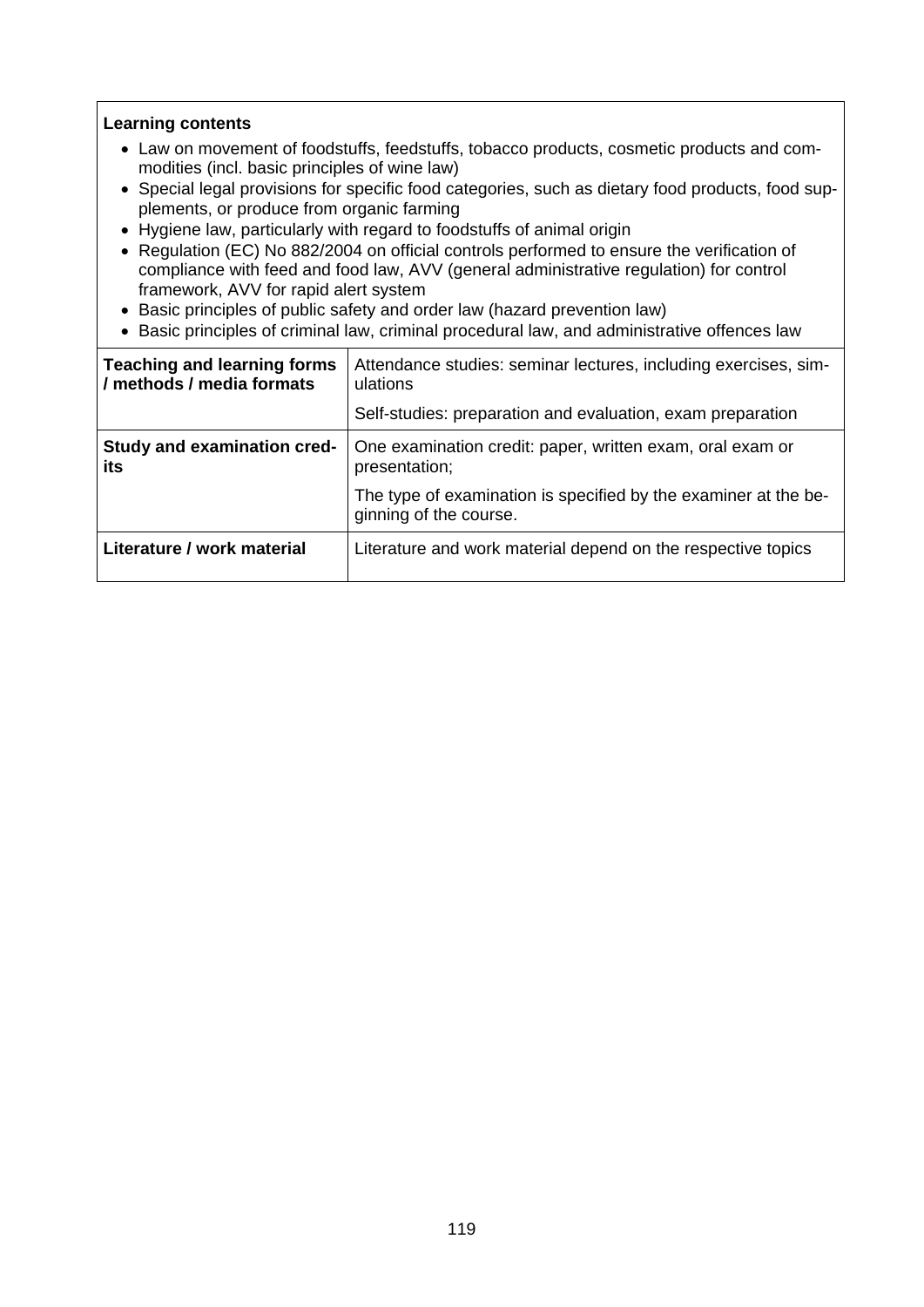## **Bachelor of Nutrition & Home Economics Second and third academic year – compulsory elective modules**

| Module index number 5250                     | <b>Special dietetics</b>                                                                 |
|----------------------------------------------|------------------------------------------------------------------------------------------|
| Module coordination /<br>module supervision  | <b>Prof. Dr. Silya Nannen-Ottens</b>                                                     |
| <b>Lecturers</b>                             | <b>Prof. Dr. Silya Nannen-Ottens</b>                                                     |
| Period / semester / interval                 | From fourth semester, module offered every semester                                      |
| <b>Credits</b>                               | 5                                                                                        |
| Workload                                     | 150 h, of which 60 h attendance study (4 semester hours per<br>week) and 90 h self-study |
| <b>Prerequisites / previous</b><br>knowledge | Recommended: nutritional physiology and nutritional concepts<br>module                   |
| Course language                              | German                                                                                   |

## **Competences to be acquired / learning objectives**

## **Function- / content-related and methodical competences**

Students are able to ...

- describe the anatomy, physiology, hormonal regulation, and pathophysiological changes of the gastrointestinal system;
- extrapolate and formulate dietetic and therapeutic recommendations for gastrointenstinal diseases and intolerances;
- research, analyse, and assess scientific studies and publications in medicine and nutritional science.

## **Social and self-competence**

Students are able to ...

- use a variety of teaching media (literature, internet databases, print media, etc.) and do independent research;
- process and evaluate the research results in appropriate scientific manner and to present them by themselves or in a team;
- work in evidence-based manner.

- Anatomy and physiology of the gastrointestinal tract
- Pathophysiological changes in the gastrointestinal tract due to various diseases
- Extrapolation of dietetic and therapeutic recommendations

|                         | Teaching and learning forms   Attendance studies: seminar lectures, group work, e-learning,<br>demonstrations, student speeches, excursions |
|-------------------------|---------------------------------------------------------------------------------------------------------------------------------------------|
| methods / media formats | Self-studies: preparation and evaluation, exam preparation                                                                                  |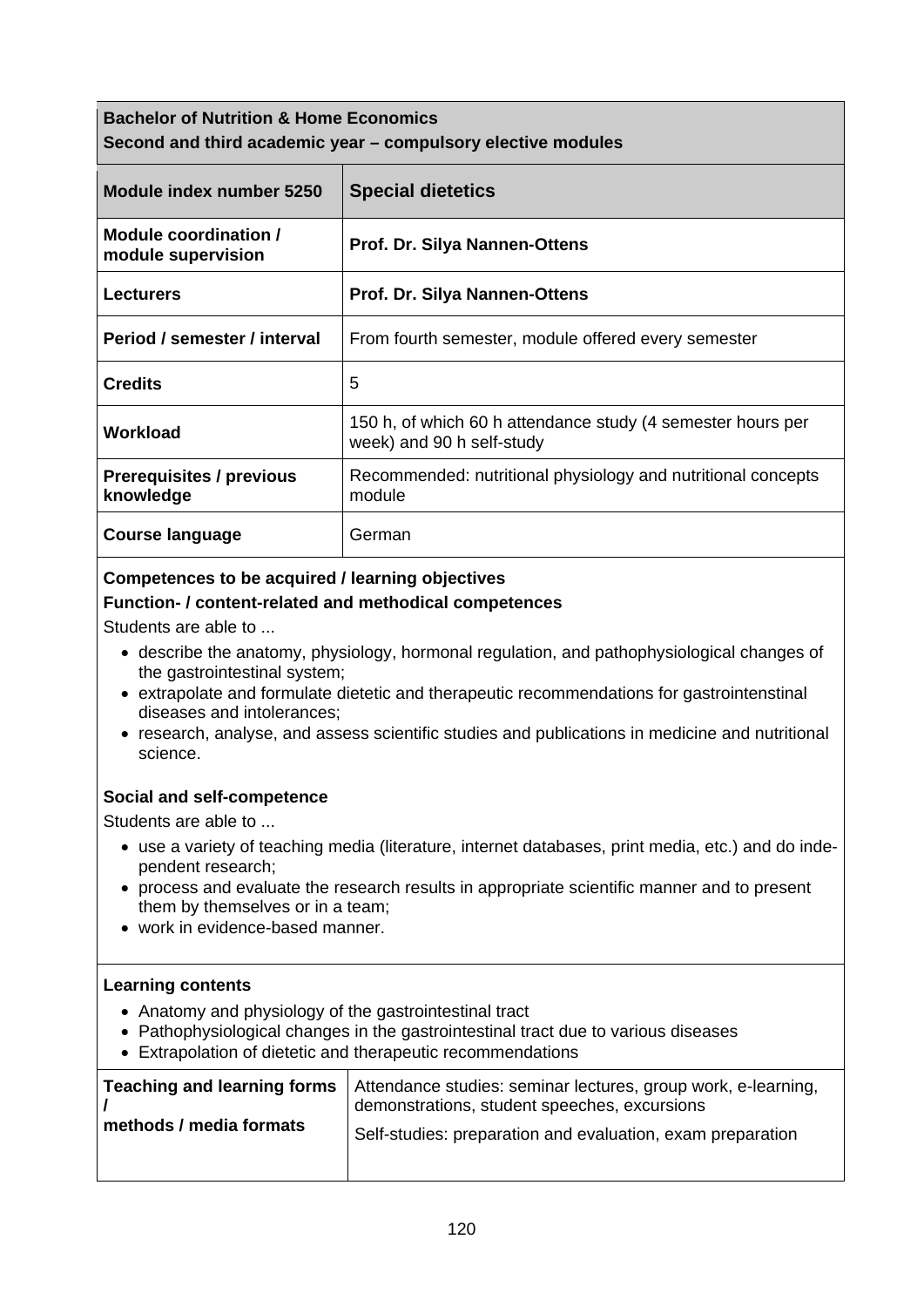| Study and examination cred-<br>its | One examination credit: paper, written exam, oral exam or<br>presentation;                |
|------------------------------------|-------------------------------------------------------------------------------------------|
|                                    | The type of examination is specified by the examiner at the be-<br>ginning of the course. |
| Literature / work material         | Scientific data bases                                                                     |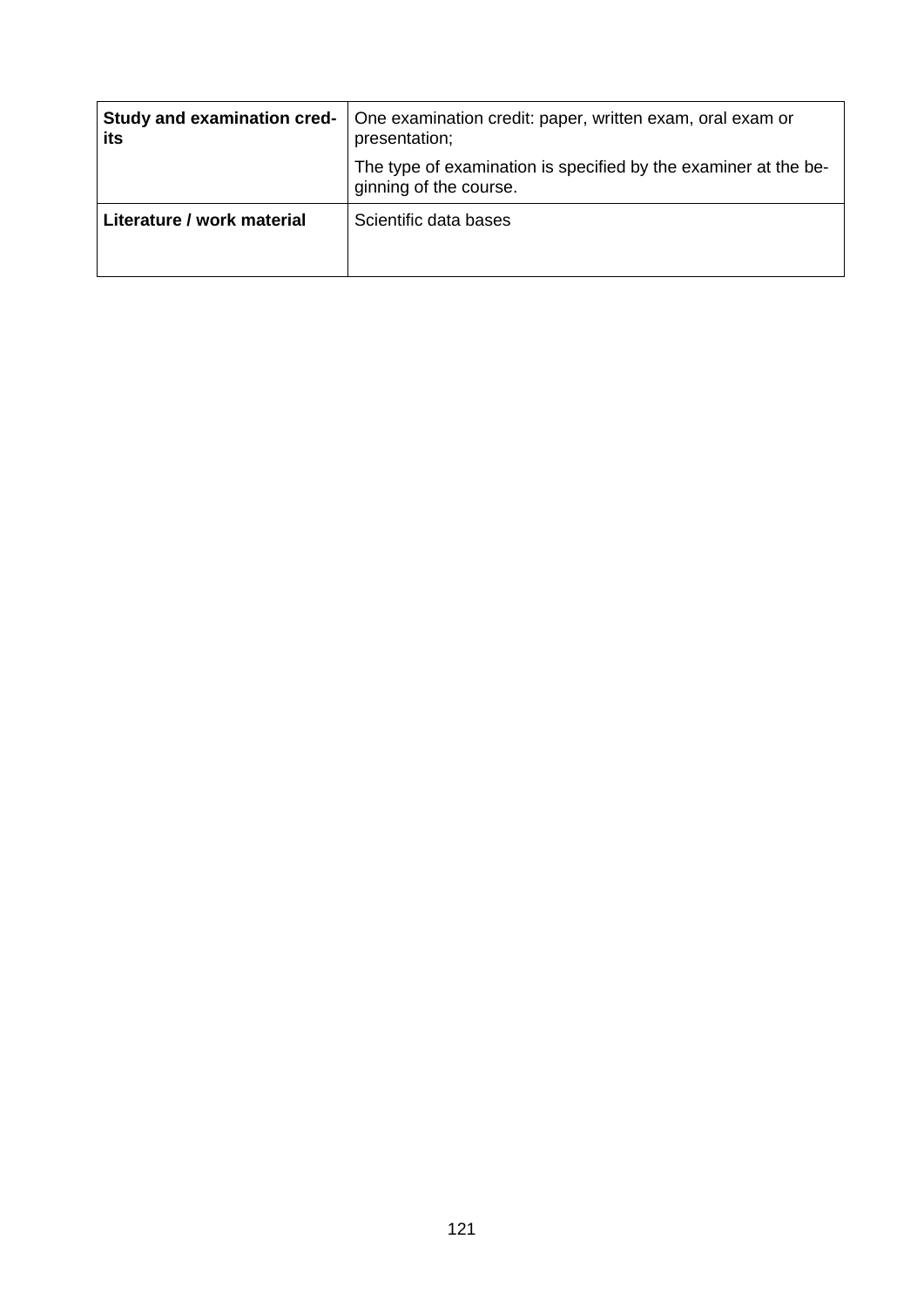# **Bachelor of Nutrition & Home Economics Second and third academic year – compulsory elective modules**

| Module index number 5100                     | <b>Consumer policies</b>                                                                 |
|----------------------------------------------|------------------------------------------------------------------------------------------|
| Module coordination /<br>module supervision  | Prof. Dr. Christoph Wegmann                                                              |
| <b>Lecturers</b>                             | Ass.jur. Edda Castelló                                                                   |
| Period / semester / interval                 | From fourth semester, module offered every year                                          |
| <b>Credits</b>                               | 5                                                                                        |
| Workload                                     | 150 h, of which 60 h attendance study (4 semester hours per<br>week) and 90 h self-study |
| <b>Prerequisites / previous</b><br>knowledge | Recommended: Modules of the first academic year                                          |
| Course language                              | German                                                                                   |

## **Competences to be acquired / learning objectives**

## **Function- / content-related and methodical competences**

Students are able to ...

- give an overview of the emergence, development and current situation of consumer policy;
- name and describe the entities involved in consumer policy;
- outline the major positions and conflicts in the most important topics and fields of consumer policy;
- execute qualified conversations with entities from the field of consumer policy.

## **Social and self-competence**

Students are able to ...

- independently perform research;
- make assessments and defend/justify them within the scope of discussions;
- illustrate and explain the development of positions by means of presentation techniques.

- Emergence, development, and current situation of consumer policy
- Entities, institutions, and network of consumer policy and consumer work
- Topics of consumer policy
- Positions and conflicts of the parties involved
- Impact of consumer policy on the every-day life of consumers and the professional life of ecotrophologists and nutritional scientists

| / methods / media formats | <b>Teaching and learning forms</b> Attendance studies: seminar lectures, including work in small<br>groups and case studies, excursions |
|---------------------------|-----------------------------------------------------------------------------------------------------------------------------------------|
|                           | Self-studies: preparation and evaluation, exam preparation                                                                              |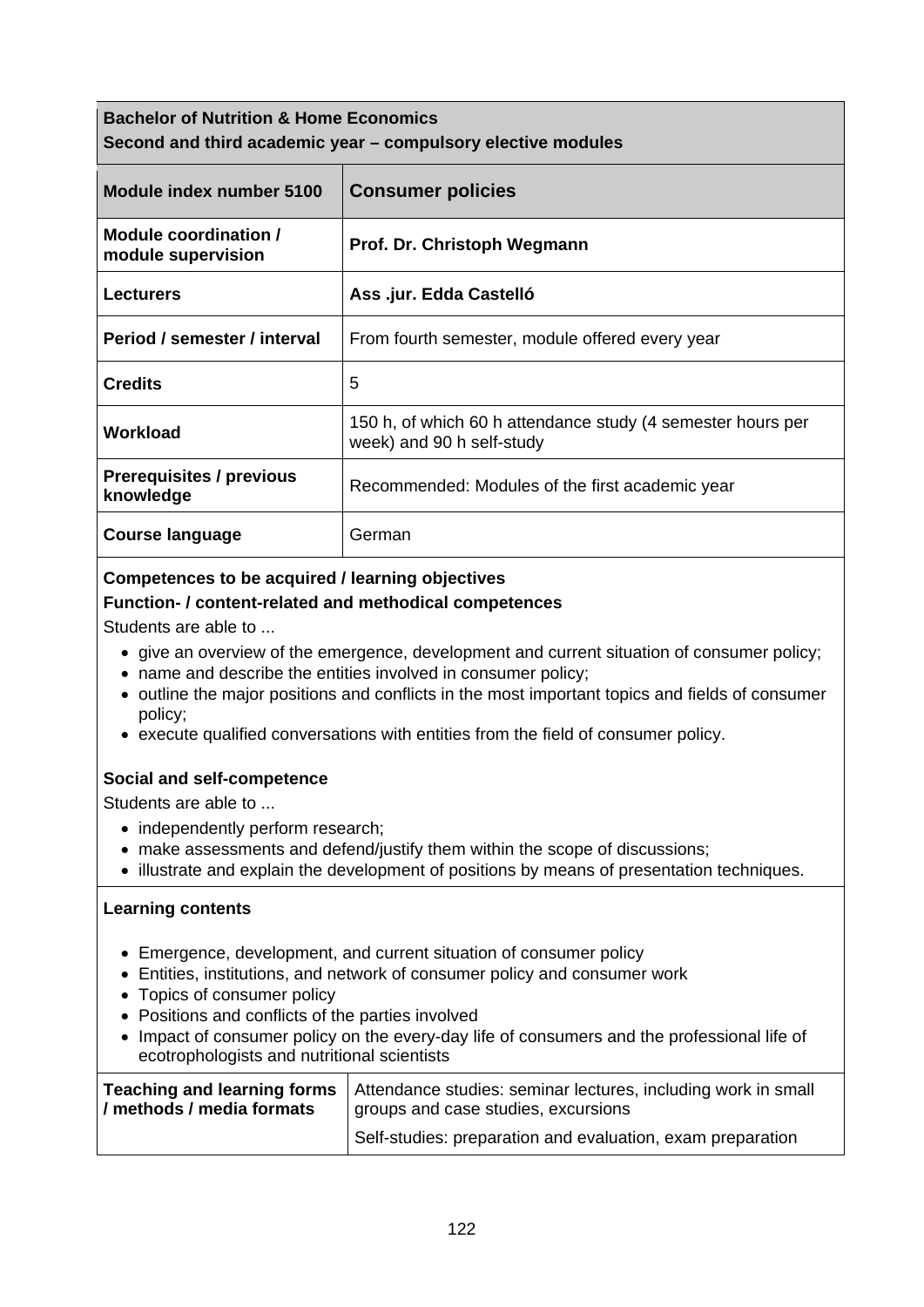| Study and examination cred-<br>its | One examination credit: paper, written exam, oral exam or<br>presentation;                                                                                                                          |
|------------------------------------|-----------------------------------------------------------------------------------------------------------------------------------------------------------------------------------------------------|
|                                    | The type of examination is specified by the examiner at the be-<br>ginning of the course.                                                                                                           |
| Literature / work material         | Hippel, E. von (1986). Verbraucherschutz. Tübingen: Mohr.                                                                                                                                           |
|                                    | Kuhlmann, E. (1990). Verbraucherpolitik. Munich: Vahlen.                                                                                                                                            |
|                                    | Müller, E. (2001). Grundlinien einer modernen Verbraucherpoli-<br>tik. In: Politik und Zeitgeschichte (B 24/2001), Beilage zur Wo-<br>chenzeitung "Das Parlament".                                  |
|                                    | Reich, N. (1996). Europäisches Verbraucherschutzrecht. Ba-<br>den-Baden: Nomos.                                                                                                                     |
|                                    | Work material:<br>case studies from the German Federal Ministry of Consumer<br>Production, the consumer advice centre, Federal Association of<br><b>Consumer Advice Centres, Stiftung Warentest</b> |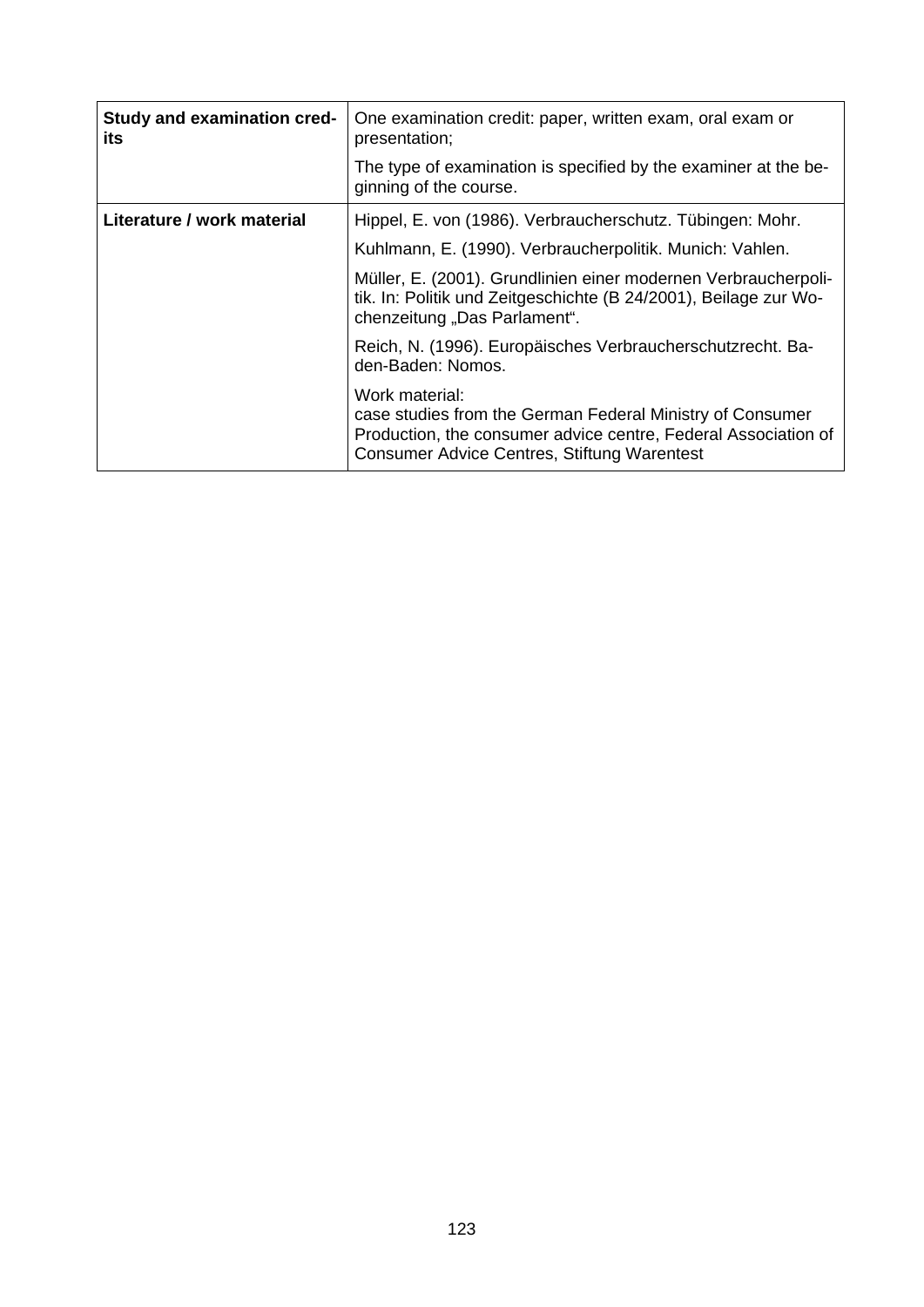## **Bachelor of Nutrition & Home Economics**

| Module index number 7010                     | Internship module                                                                                                |
|----------------------------------------------|------------------------------------------------------------------------------------------------------------------|
| Module coordination /<br>module supervision  | <b>Prof. Dr. Ulrike Pfannes</b>                                                                                  |
| <b>Lecturers</b>                             | all full-time lecturers of the department                                                                        |
| Period / semester / interval                 | Fifth / sixth semester, module offered every semester                                                            |
| <b>Credits</b>                               | 20                                                                                                               |
| Workload                                     | 600 h / 16 weeks                                                                                                 |
| <b>Prerequisites / previous</b><br>knowledge | Earliest completion upon achievement of 90 CP, of which 60<br>CP must be from modules of the first academic year |

## **Competences to be acquired / learning objectives Function- / content-related and methodical competences**

Students shall ...

- expand their professional competences (special knowledge and skills) in a specific field of work;
- strategically apply the knowledge and methods acquired during (theoretical) studies and gain practical experience in ecotrophological fields of action;
- apply contents of the degree programme in practice (knowledge and methods); thus experience the connection between theory and practice in professional scenarios;
- be able to independently solve concretely formulated, specific problems or do small projects;
- be capable of (interdisciplinary) cooperation and further develop their teamworking skills;
- be able to outline and critically assess the limits of applicability of theoretic knowledge in professional, practical scenarios;
- have appropriate insights into operational tasks and the overall operational processes, be able to report and discuss these aspects.

#### **Social and self-competence**

Students shall ...

- be able to practically work with and solve issues, both individually and in a team;
- be able to provide and ask for support for problem-solving tasks and process issues in order to achieve proper results;
- gain experience in the field of action relevant for their future career as ecotrophologists or nutrition scientists and be capable of specifying and/or critically assessing their professional goals;
- effectively and efficiently solve concrete issues and problems from the chosen field of action, either individually or in a team;
- be capable of approaching problems, analysing them and solving them in a methodical and structured way;
- be able to identify and describe technical, economic and social coherences in operation, classify and evaluate their impact.

#### **Contents**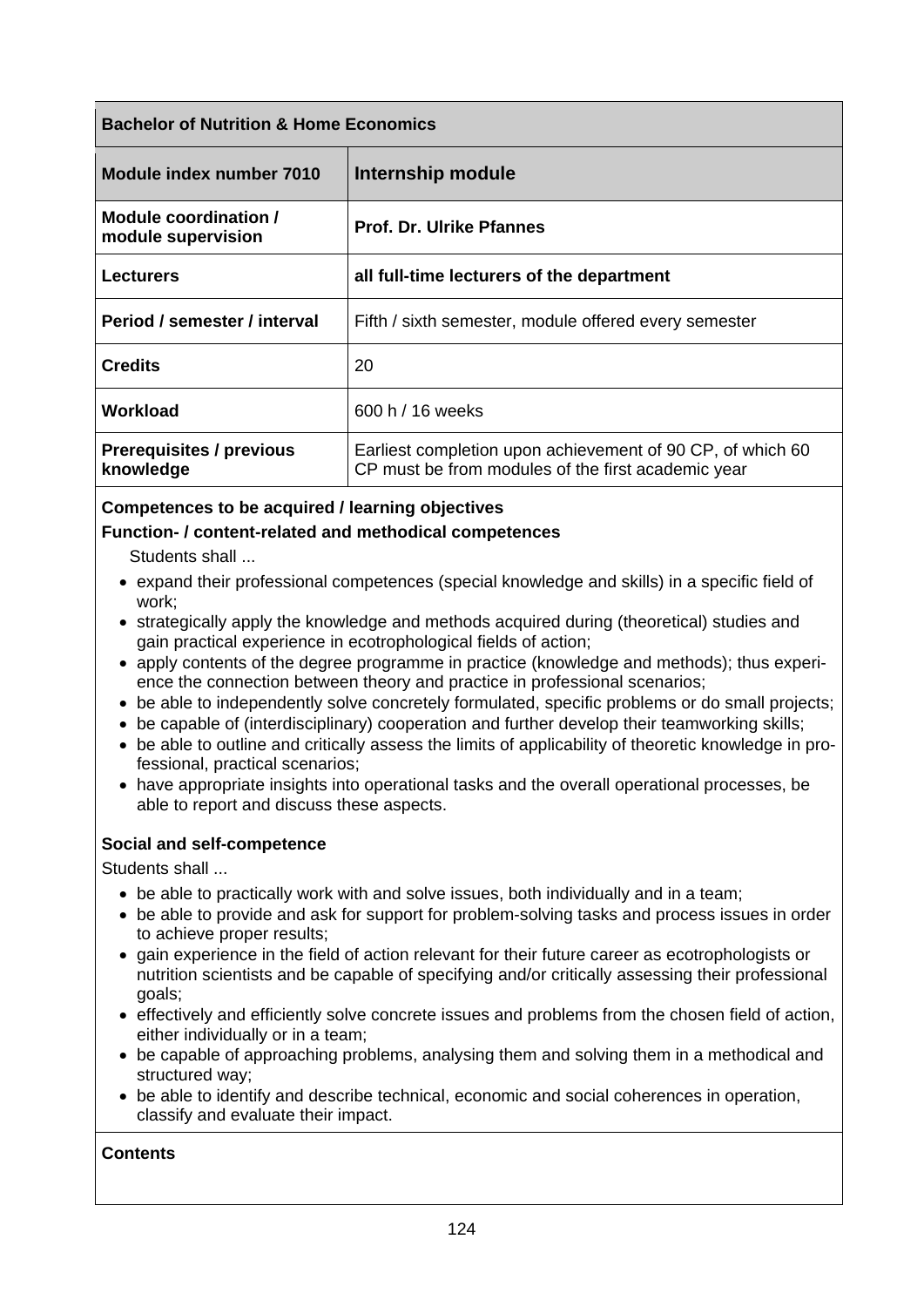The learning contents depend on the field of activity chosen by the students, which may be from one of the following specialist areas:

- nutrition, health, counselling
- foodstuffs, product development, marketing
- catering, services, sustainability
- food safety and control

| Teaching and learning forms /<br>methods / media formats | Internship in a relevant facility of professional practice, accom-<br>panying seminar                                                                                         |
|----------------------------------------------------------|-------------------------------------------------------------------------------------------------------------------------------------------------------------------------------|
| <b>Study and examination credits</b>                     | a study credit: preparatory event, successful completion of the<br>internship and the accompanying seminar, internship report in<br>the form of a paper                       |
| Literature / work material                               | Information on companies that offer internships<br>Regulations for completion of a practical semester<br>E-learning platform EMIL: Nutrition & home economics intern-<br>ship |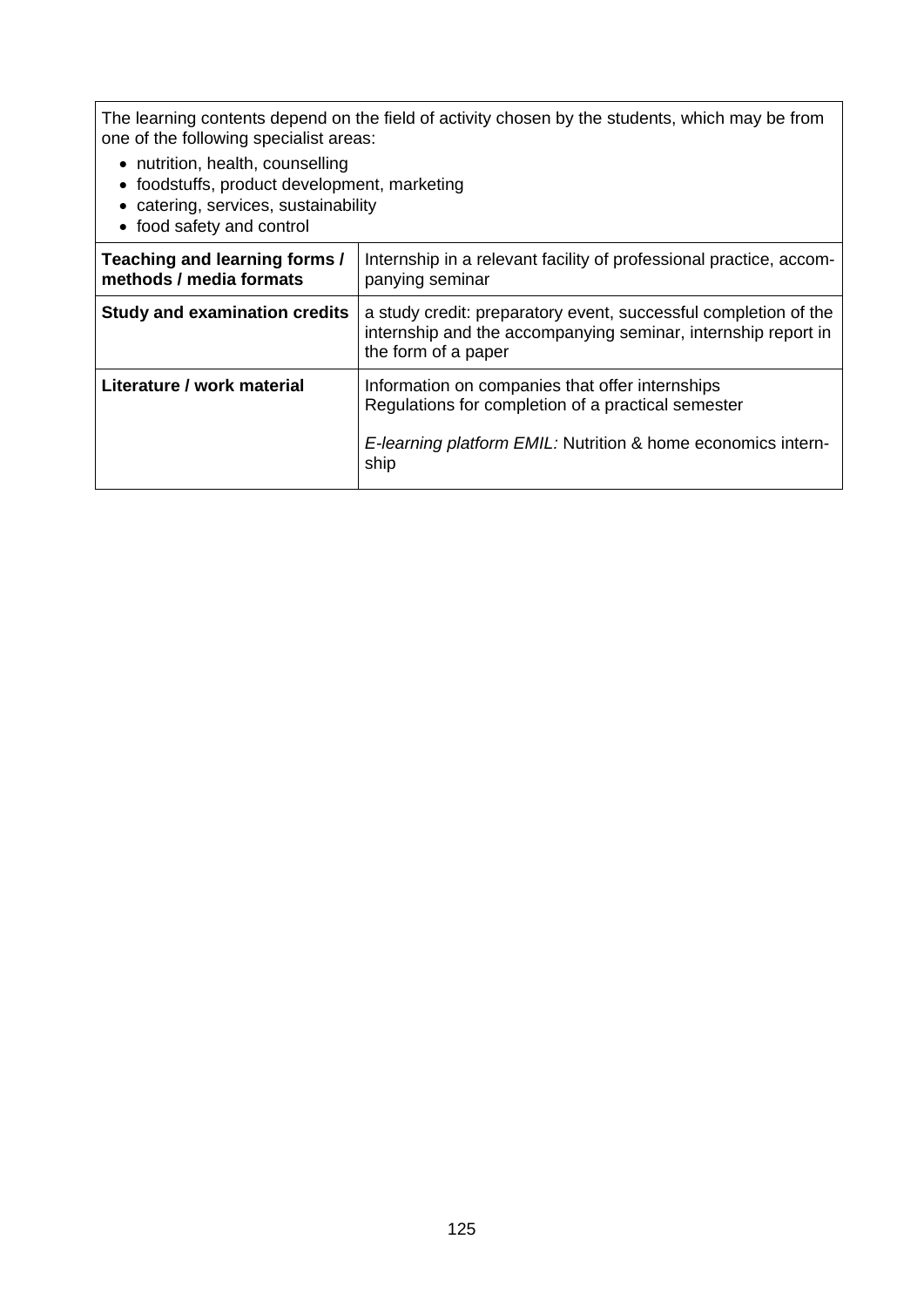## **Bachelor of Nutrition & Home Economics**

| Module index number 6000                     | <b>Bachelor thesis</b>                                                                                        |
|----------------------------------------------|---------------------------------------------------------------------------------------------------------------|
| Module coordination /<br>module supervision  | <b>Head of department</b>                                                                                     |
| <b>Lecturers</b>                             | all full-time lecturers of the department, as well as<br>external co-examiners                                |
| Period / semester / interval                 | Fifth / sixth semester, module offered every semester                                                         |
| <b>Credits</b>                               | 10                                                                                                            |
| Workload                                     | 300 h / preparation time 8 weeks                                                                              |
| <b>Prerequisites / previous</b><br>knowledge | Earliest handout upon achievement of 90 CP, of which 60 CP<br>must be from modules of the first academic year |

## **Competences to be acquired / learning objectives**

#### **Function- / content-related and methodical competences**

Students are able to ...

• independently work on an issue or topic from the professional field of action of nutrition & home economics using scientific methods and insights, and preparing the thesis within the specified period.

#### **Social and self-competence**

Students are able to ...

- develop proactive behaviour;
- motivate themselves:
- create suitable working conditions;
- compile a schedule for preparation of the thesis;
- in case of questions or problems, request advice in a timely manner.

#### **Contents**

- The Bachelor thesis is a theoretical, empirical and/or experimental analysis which the student conducts and writes up.
- It is recommendable for students to use an issue or topic dealt with at the internship organisation.

| Teaching and learning forms / | Self-studies: execution of tests / research and preparation of |
|-------------------------------|----------------------------------------------------------------|
| methods / media formats       | the thesis                                                     |
| <b>Examination credit</b>     | <b>Bachelor thesis</b>                                         |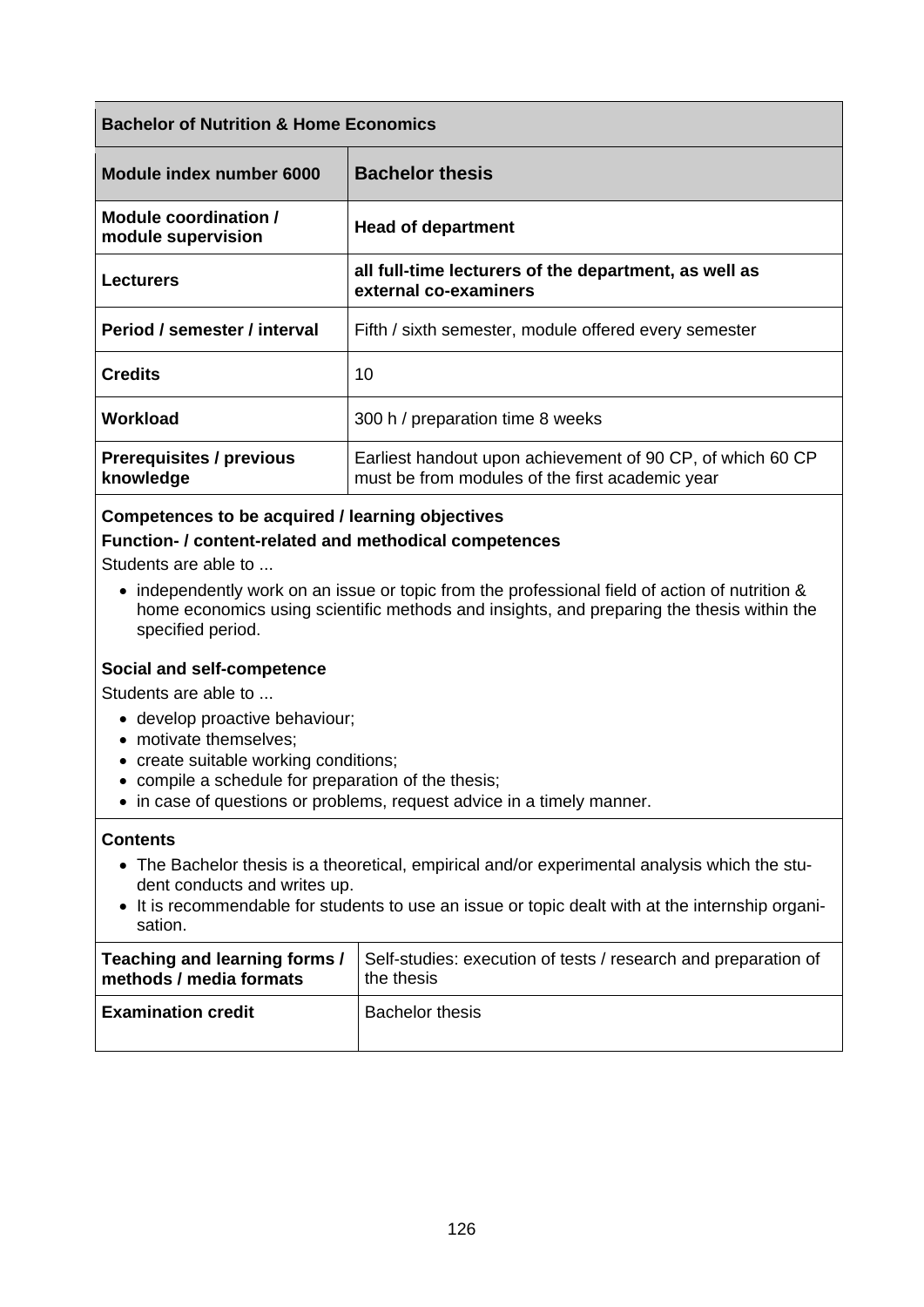# **Rules for resitting of exams**

In general, all modules are completed by a course-related exam. If a written exam is assessed to be unsatisfactory, the respective student has the possibility to file an application for oral resitting of an exam, once per examination credit and three times for the entire degree programme (as per: § 23 Item 5 APSO-INGI).

In case that a student is not able to attend an examination due to illness or in case that a student fails an exam, they have the possibility to resit the respective exam at the end of the subsequent semester.

It is also possible to agree on individual oral resitting of exams with the module supervisors.

## **Lecturers**

## **Professors**

Prof. Dr. Adam, Sibylle Prof. Dr. Andreä, Jörg Prof. Dr. Bauer, Andrea Prof. Dr. Berger-Klein, Andrea (imported lecturer) Prof. Dr. Färber, Christine (imported lecturer) Prof. Dr. Flothow, Anne Prof. Dr. Fritsche, Jan Prof. Dr. Häusler, Michael Prof. Dr. Holle, Martin Prof. Dr. Laberenz, Helmut Prof. Dr. Lorenz, Jürgen (imported lecturer) Prof. Dr. Nannen-Ottens, Silya Prof. Dr. Naujoks, Petra Prof. Dr. Perger, Gabriele (imported lecturer) Prof. Dr. Peters, Birgit Käthe Prof. Dr. Pfannes, Ulrike Prof. Dr. Riehn, Katharina Prof. Dr. Schillmöller, Zita (imported lecturer) Prof. Dr. Schütte, Marc (imported lecturer) Prof. Dr. Wegmann, Christoph Prof. Dr. Westenhöfer, Joachim (imported lecturer)

## **Academic staff**

Elfers, Silvia Kösling, Klaus Koopmann, Holger Kropholler, Fritz Dr. Schacht, Karolin Simon, Frank (imported lecturer) Theophile, Christiane

## **Assistant lecturers**

Dr. Arms, Elke Böttcher, Anke Buchcik, Johanna Castelló, Edda Gaßl, Susanne Harms, Jacqueline Dr. Hollnagel, Ilse Hübner-Weinhold, Mark Kamrath, Kerstin Dr. Kopra, Nina Menz, Birgit Paetzelt, Gunnar